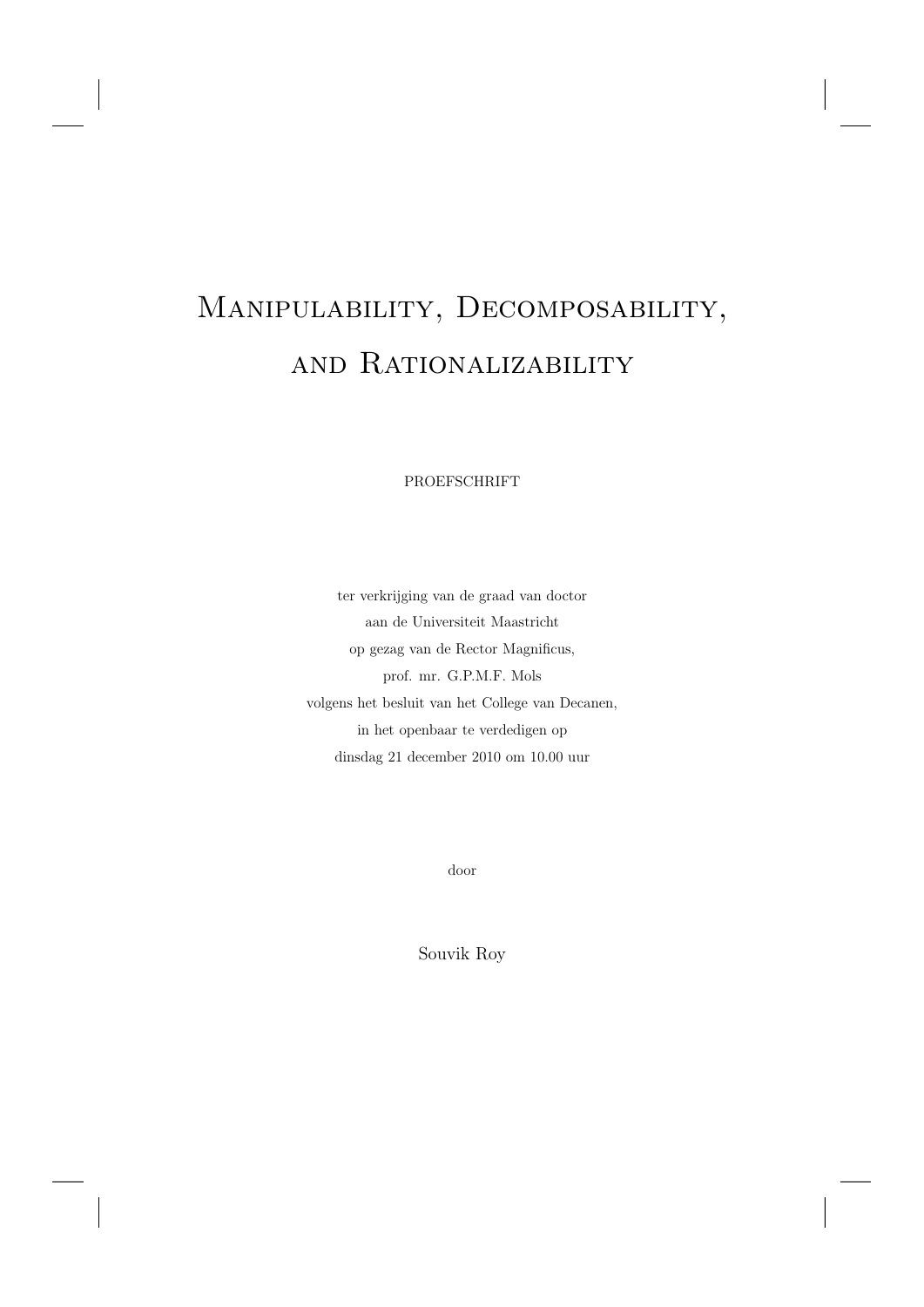# **Promotor:**

Prof. dr. H.J.M. Peters

# **Copromotor:**

Dr. A.J.A. Storcken

# **Beoordelingscommissie:**

Prof. dr. A.M. Riedl (voorzitter) Prof. dr. F. Maniquet (CORE, Louvain-La-Neuve) Dr. M. Lombardi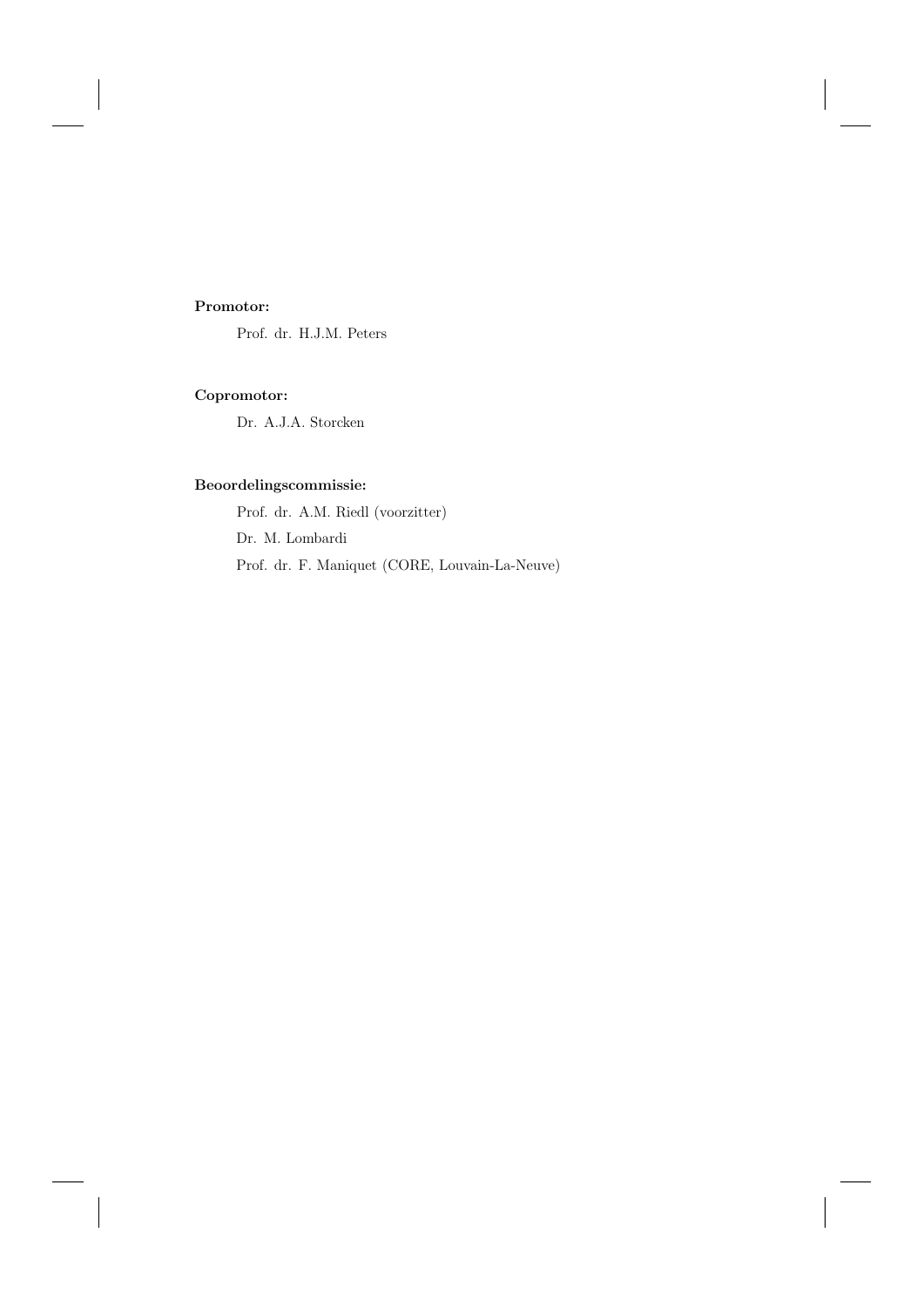To my father Dinobondhu Roy, mother Mridula Roy, and brother Sourav Roy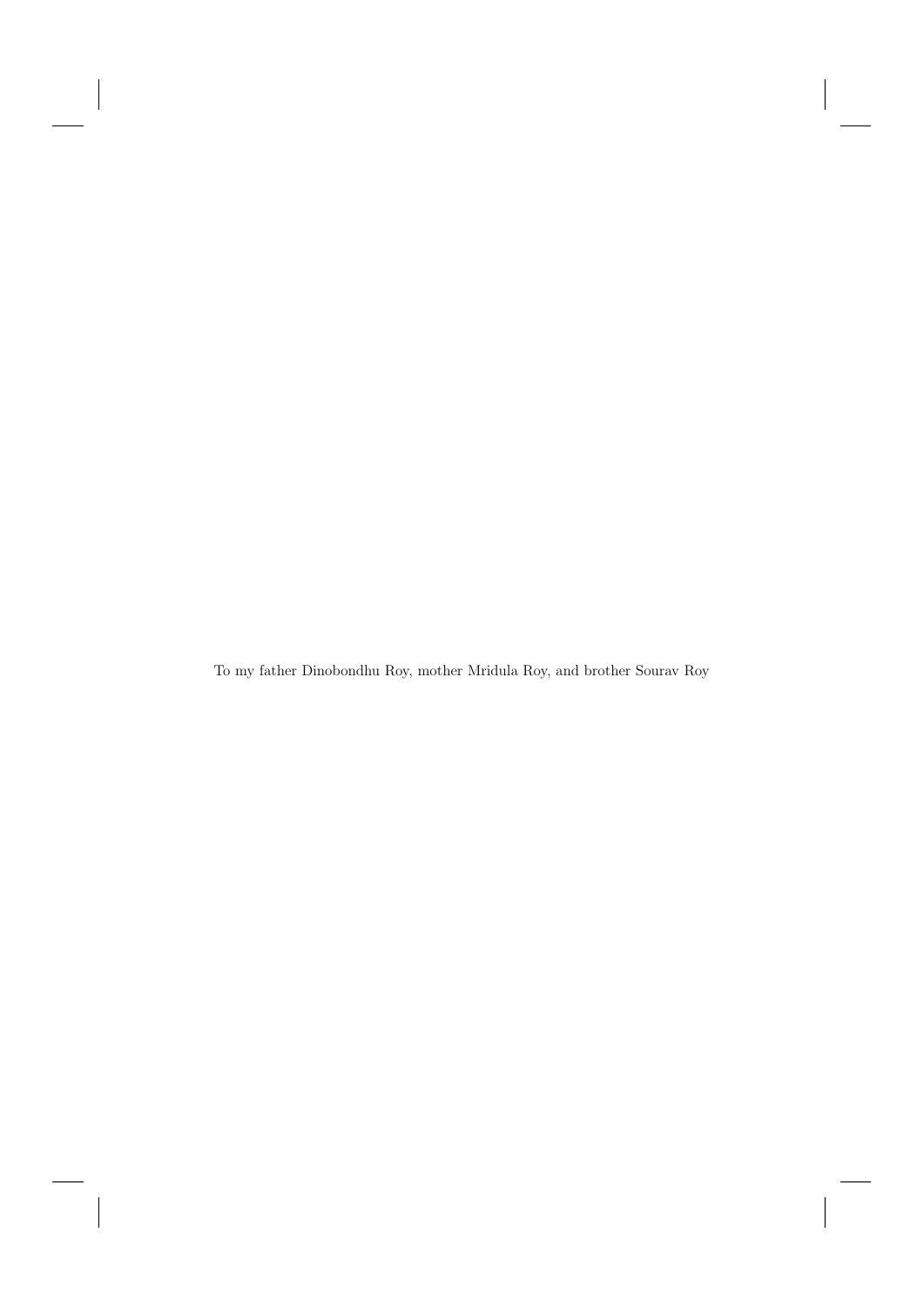#### **Preface**

I would like to express a sense of love to my father Dinobondhu Roy, mother Mridula Roy, and brother Sourav Roy and friend Kumarjit Saha who have been a source of unwavering love, quiet patience, and tremendous encouragement over the years of my life. I am heartily thankful to my advisor, Prof. dr. H.J.M. Peters, whose encouragement, guidance and support from the initial to the final level enabled me to develop an understanding of the subject. I owe my deepest gratitude to my coadvisor, Dr. A.J.A. Storcken for his meticulous guidance and constant inspiration. I am indebted to Prof. Arunava Sen and Prof. Andrés Perea for their and unwavering support and guidance. I also offer my regards and blessings to all of those who supported me in any respect during the completion of the thesis. Finally, I thank the Department of Quantitative Economics and METEOR for providing financial support for this project.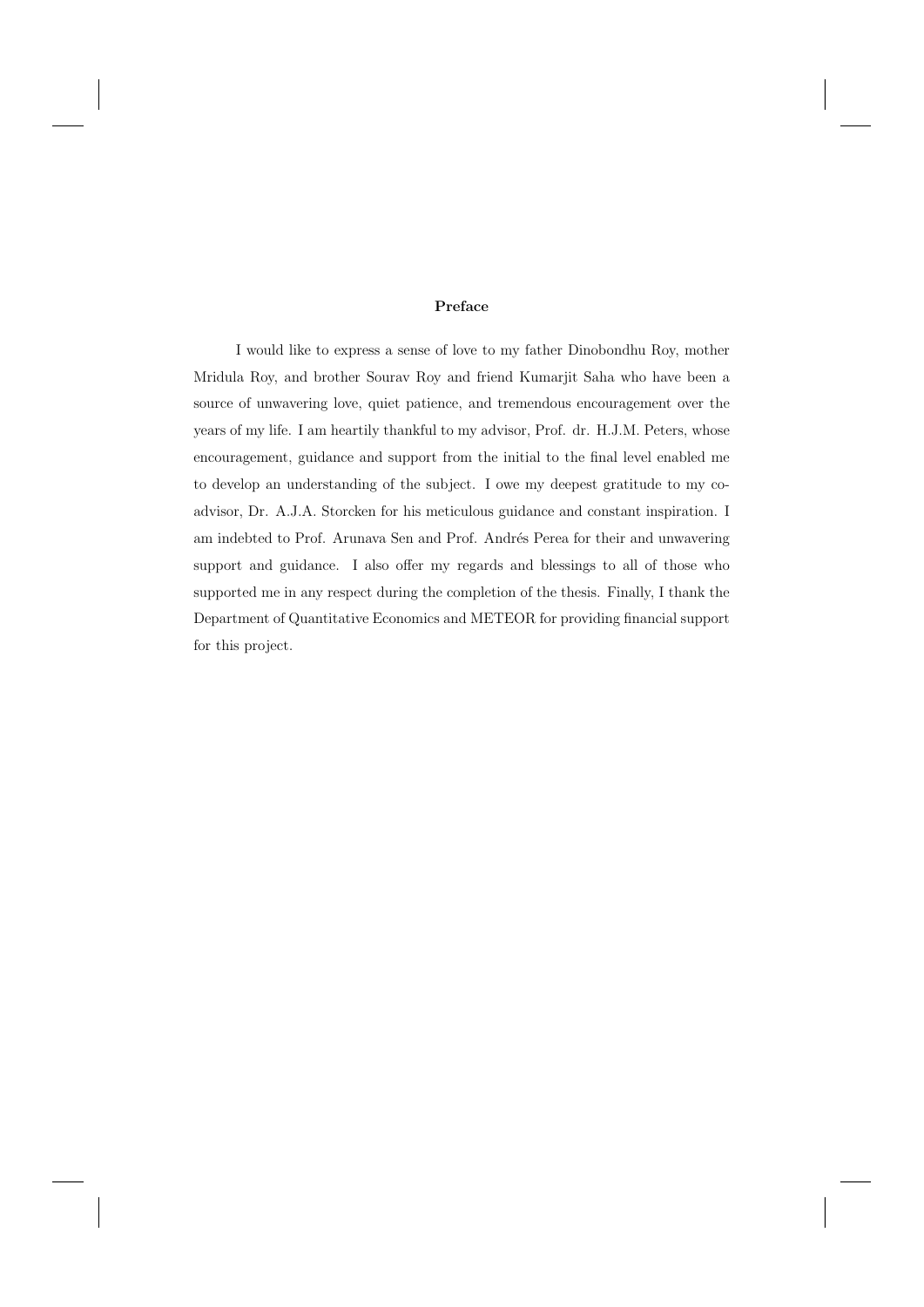# **Contents**

| <b>CHAPTER 1</b>                                                   |              |                                                                                                | $\mathbf{1}$   |  |
|--------------------------------------------------------------------|--------------|------------------------------------------------------------------------------------------------|----------------|--|
| 1                                                                  | $\mathbf{1}$ |                                                                                                |                |  |
| <b>CHAPTER 2</b>                                                   |              | On the manipulability of approval voting and related scoring rules                             | $\overline{4}$ |  |
| 1                                                                  |              |                                                                                                | $\overline{4}$ |  |
| $\sqrt{2}$                                                         |              | $\overline{7}$                                                                                 |                |  |
| 3                                                                  |              | 9                                                                                              |                |  |
|                                                                    | 3.1          | Worst comparison                                                                               | 9              |  |
|                                                                    | 3.2          |                                                                                                | 11             |  |
|                                                                    | 3.3          | Stochastic dominance comparison                                                                | 12             |  |
|                                                                    | 3.4          |                                                                                                | 14             |  |
| $\overline{4}$                                                     |              | Manipulability of $k$ -approval voting $\ldots \ldots \ldots \ldots \ldots \ldots$             | 15             |  |
|                                                                    | 4.1          | Worst comparison                                                                               | 16             |  |
|                                                                    | 4.2          |                                                                                                | 18             |  |
|                                                                    | 4.3          | Stochastic dominance comparison                                                                | 20             |  |
|                                                                    | 4.4          | The two-voter case $\dots \dots \dots \dots \dots \dots \dots \dots \dots$                     | 21             |  |
|                                                                    | 4.5          | Lexicographic worst and best comparison                                                        | 27             |  |
|                                                                    | 4.6          |                                                                                                | 29             |  |
| 5                                                                  |              |                                                                                                | 32             |  |
| 6                                                                  |              |                                                                                                | 35             |  |
| <b>CHAPTER 3</b>                                                   |              | Characterization of probabilistic rules on single peaked domain                                | 36             |  |
| $\mathbf{1}$                                                       |              |                                                                                                | 36             |  |
| $\overline{2}$                                                     |              |                                                                                                | 37             |  |
| 3                                                                  |              | The finite case $\ldots \ldots \ldots \ldots \ldots \ldots \ldots \ldots \ldots \ldots \ldots$ | 41             |  |
| <b>CHAPTER 4</b>                                                   |              | The structure of strategy-proof random choice functions over prod-                             |                |  |
| uct domain and separable preferences: The case of two voters<br>48 |              |                                                                                                |                |  |
| 1                                                                  |              |                                                                                                | 48             |  |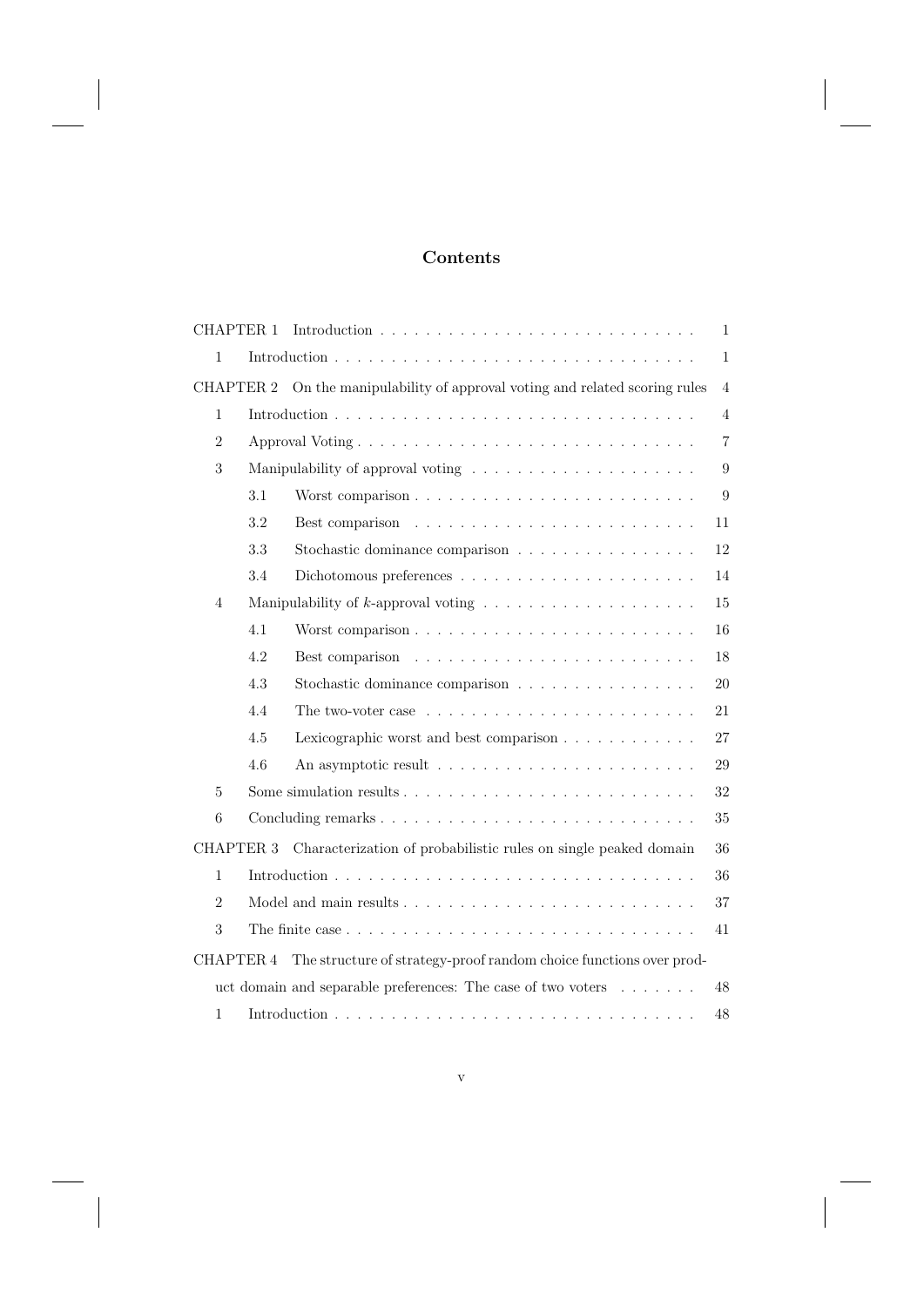# Page

| $\overline{2}$ | 50                                                                     |                                                                       |     |  |  |
|----------------|------------------------------------------------------------------------|-----------------------------------------------------------------------|-----|--|--|
| 3              | 58                                                                     |                                                                       |     |  |  |
| $\overline{4}$ | 76                                                                     |                                                                       |     |  |  |
| CHAPTER 5      |                                                                        | A foundation for proper rationalizability from an incomplete in-      |     |  |  |
|                |                                                                        |                                                                       |     |  |  |
| $\mathbf{1}$   |                                                                        |                                                                       | 77  |  |  |
| $\overline{2}$ | Rationalizability in Games with Incomplete Information $\ldots \ldots$ |                                                                       |     |  |  |
|                | 2.1                                                                    |                                                                       | 80  |  |  |
|                | 2.2                                                                    | Restrictions on the Epistemic Model                                   | 81  |  |  |
|                | 2.3                                                                    |                                                                       | 82  |  |  |
|                | 2.4                                                                    |                                                                       | 83  |  |  |
| 3              |                                                                        | Proper Rationalizability in Games with Complete Information $\dots$ . | 84  |  |  |
|                | 3.1                                                                    |                                                                       | 84  |  |  |
|                | 3.2                                                                    |                                                                       | 86  |  |  |
| $\overline{4}$ |                                                                        |                                                                       |     |  |  |
|                | 4.1                                                                    |                                                                       | 86  |  |  |
|                | 4.2                                                                    |                                                                       | 87  |  |  |
| 5              |                                                                        | 89                                                                    |     |  |  |
| 6              |                                                                        |                                                                       |     |  |  |
|                | 6.1                                                                    | Existence of $\sigma$ -Rationalizable Types                           | 90  |  |  |
|                | 6.2                                                                    |                                                                       | 92  |  |  |
|                | 6.3                                                                    |                                                                       | 95  |  |  |
|                |                                                                        |                                                                       | 102 |  |  |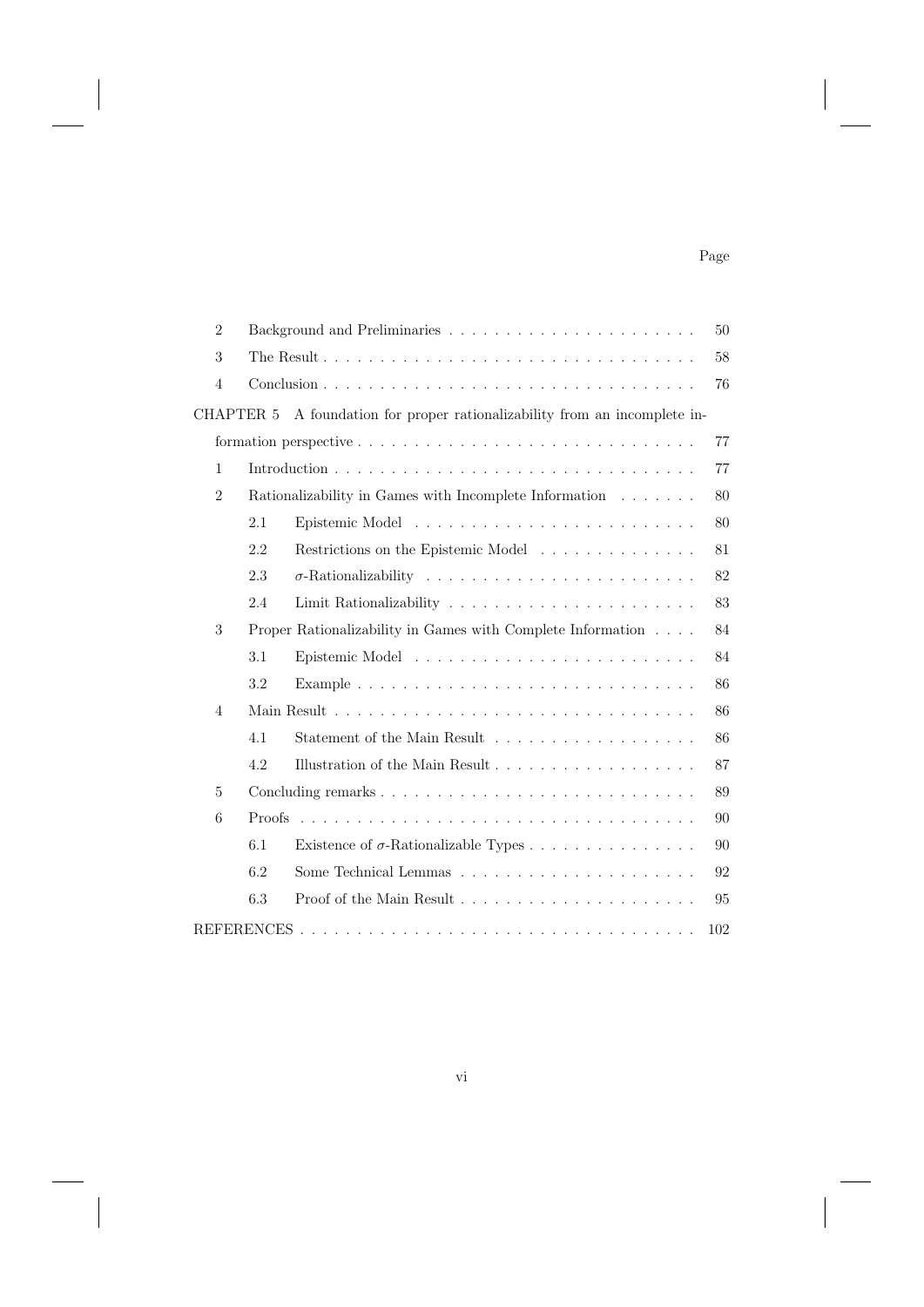## CHAPTER 1

#### Introduction

#### 1. Introduction

Chapters 2-4 of this thesis deal with social choice theory and more specifically with voting, and Chapter 5 with a topic from epistemic game theory.

Social choice theory, as the name suggests, deals with techniques for finding an alternative for a society respecting their preferences over the set of alternatives. Of course, such a technique must satisfy some desirable properties such as strategyproofness and unanimity. Strategy-proofness ensures that the individuals can not be better off by misrepresenting their true preferences, whereas unanimity implies that if all agents report the same preference, then the rule selects the top of that common preference. However, the classic results of Gibbard (1973) and Satterthwaite (1975) have shown that if we allow for all possible preferences of the individuals then the only rule that satisfies these properties is the dictatorial one. As all the non-dictatorial rules are manipulable, the natural question arises, which one is least manipulable, i.e., manipulable at minimum number of profiles. Furthermore, this impossibility result leaves another question open as to whether in a more restricted context rules other than dictatorships can be strategy-proof. We address these two fundamental questions in the first four chapters of this thesis.

Epistemic game theory is a different approach towards game theory. This theory analyzes different ways a player may reason about his opponents' behavior to make a decision.

Chapter 2 considers approval voting rules. Here we characterize all preference profiles at which the approval (voting) rule is manipulable, under three extensions of preferences to sets of alternatives: by comparison of worst alternatives, best alternatives, or by comparison based on stochastic dominance. We perform a similar exercise for k-approval rules, where voters approve of a fixed number  $k$  of alternatives. These results can be used to compare  $(k-)$ approval rules with respect to their manipulability. Analytical results are obtained for the case of two voters, specifically, the values of k for which the  $k$ -approval rule is minimally manipulable – has the smallest number of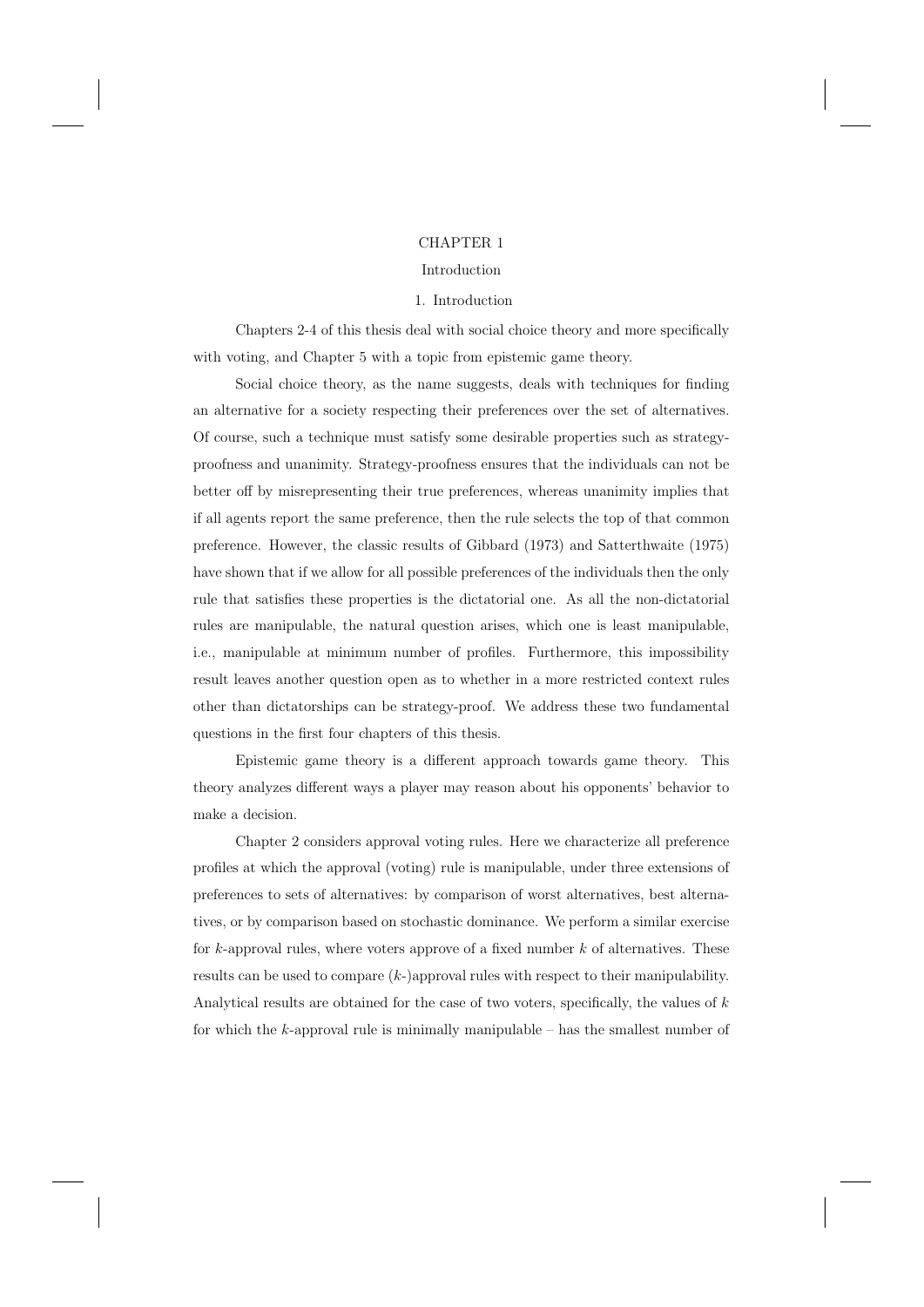manipulable preference profiles – under the various preference extensions are determined. For the number of voters going to infinity, an asymptotic result is that the  $k$ -approval rule with  $k$  around half the number of alternatives is minimally manipulable among all scoring rules. Further results are obtained by simulation and indicate that  $k$ -approval rules may improve on the approval rule as far as manipulability is concerned.

In Chapter 3, we turn to collective decision problems with a finite number of agents who have single-peaked preferences on the real line. H. Moulin (Public Choice 35 (1980), 437-455) has characterized the class of unanimous and strategyproof deterministic rules in this framework. Here we focus on the probabilistic aspect of the problem. A probabilistic decision scheme assigns a probability distribution over the set of alternatives to every profile of reported preferences. Hereby we show that any unanimous and strategy-proof probabilistic rule can be expressed as a probability mixture, i.e., a convex combination of deterministic rules. Thus we characterize the class of unanimous and strategy-proof probabilistic schemes as a closed and convex set with the extreme points as deterministic rules. This characterization is of great use in solving many other related problems such as finding the mechanism that maximizes ex-ante total expected utility of all agents.

Chapter 4 deals with the characterization of the class of dominant-strategy incentive-compatible (or strategy-proof) random social choice functions in the standard multi-dimensional voting model where voter preferences over the various dimensions (or components) are separable when there are two voters. We show that these social choice functions (which we call generalized random dictatorships) are induced by probability distributions on voter sequences of length equal to the number of components. They induce a fixed probability distribution on the product set of voter peaks. The marginal probability distribution over every component is a random dictatorship. Our results generalize the classic random dictatorship result in Gibbard (1977b) and also show that the decomposability results for strategy-proof determin-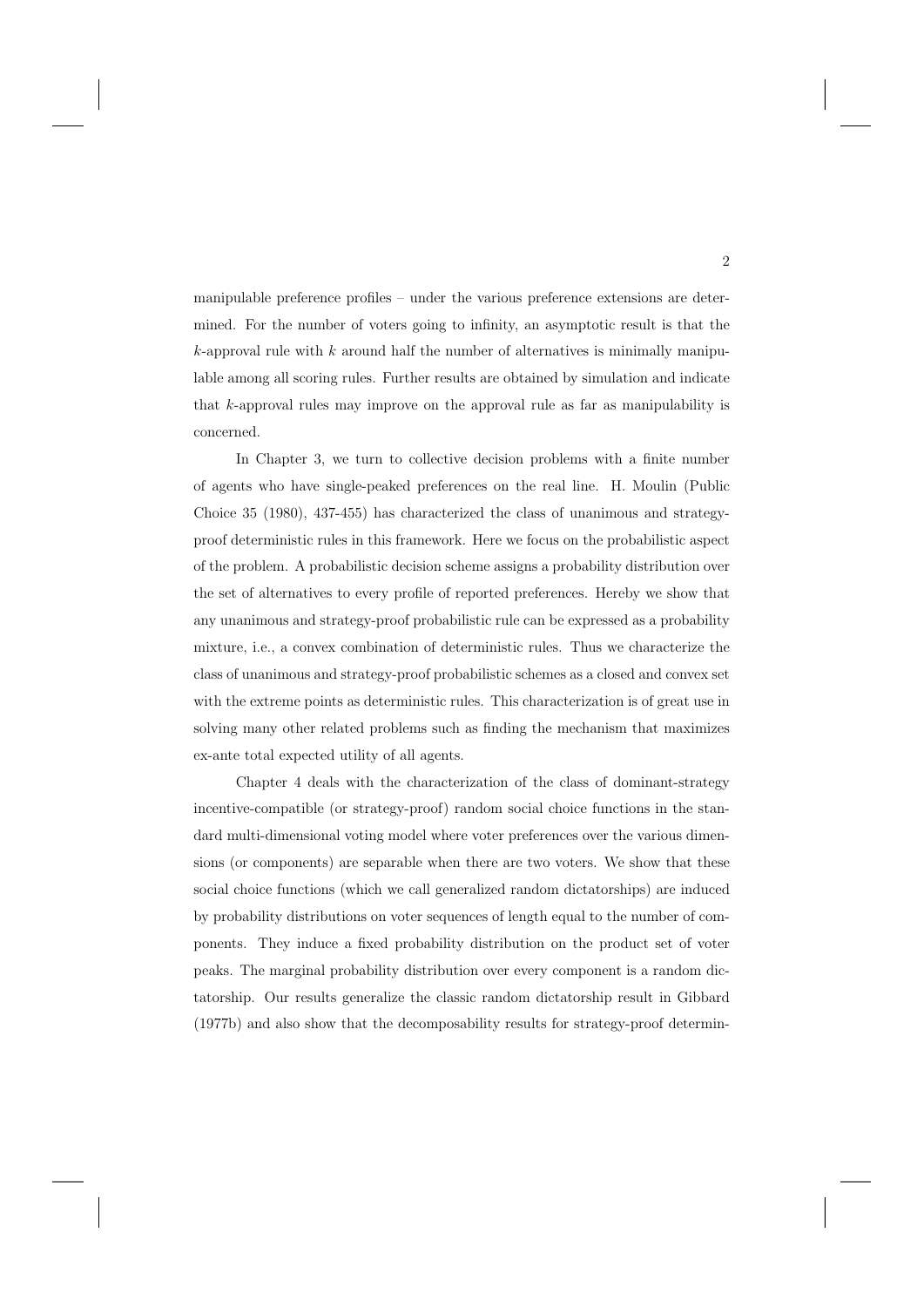istic social choice functions for multi-dimensional models with separable preferences obtained in LeBreton and Sen (1999), do not extend straightforwardly to random social choice functions.

The thesis concludes with Proper rationalizability (Schuhmacher (1999), Asheim (2001)). Proper rationalizability is a concept in epistemic game theory that is based on two assumptions: (1) every player is cautious, i.e., does not exclude any opponent's choice from consideration, and (2) every player respects the opponent's preferences, i.e., deems one opponent's choice to be infinitely more likely than another whenever he believes the opponent to prefer the one to the other. In this chapter, we provide a new foundation for proper rationalizability, by assuming that players have incomplete information about the opponents' utilities. We show that, if the uncertainty of each player about the opponents' utilities vanishes gradually in some regular manner, then the choices he can rationally make under common belief in rationality are all properly rationalizable in the original game with no uncertainty about the opponents' utilities.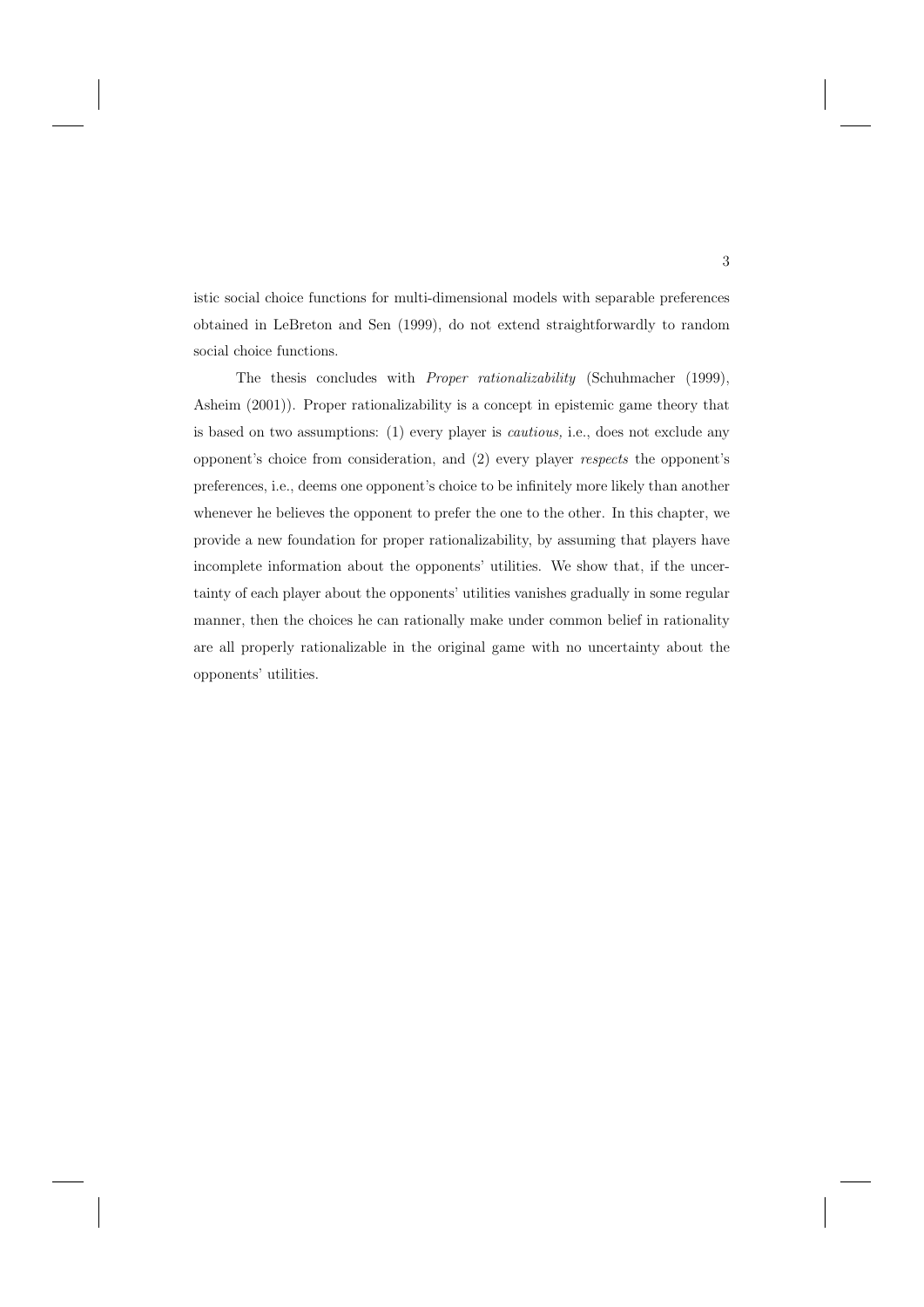#### CHAPTER 2

#### On the manipulability of approval voting and related scoring rules

#### 1. Introduction

Approval voting is a well accepted voting procedure.<sup>1</sup> In approval voting each voter can approve of as many alternatives as he wants. It is well known (Brams and Fishburn, 1983, and the references therein) that this procedure is strategy-proof (nonmanipulable) if preferences are dichotomous, that is, each voter distinguishes only between a set of good and a set of bad alternatives. With more refined preferences, however, strategy-proofness no longer holds.

In this chapter we study the manipulability of the approval (voting) rule and of a related procedure called  $k$ -approval (voting) rule. In a  $k$ -approval rule each voter approves of exactly  $k$  alternatives. This procedure is less flexible than the approval rule – voters can provide less information about their preferences – but tends to be also less manipulable, as we will argue. Therefore, k-approval rules may offer a good compromise between the approval rule and scoring rules such as Borda count.

In Section 2 we introduce the approval rule and next we study its manipulability. Since the approval rule (and also each  $k$ -approval rule) is a social choice correspondence and can be multi-valued, we need to make assumptions about extending the preferences (weak orderings) of voters over alternatives to sets of alternatives. We do this in three ways: by comparing the worst alternatives of a set, or by comparing the best alternatives of a set, or by comparing sets on the basis of stochastic dominance using equal chances. In Section 3 we characterize the non-manipulable preference profiles under approval voting for worst, best, and stochastic dominance comparison. The special cases of strict preferences follow as corollaries. Strategyproofness under dichotomous preferences follows as a special case as well.

In Section 4 we characterize the non-manipulable profiles under  $k$ -approval rules, again for worst, best, and stochastic dominance comparison. We also include a brief consideration of a lexicographic refinement of worst and best comparison. For

<sup>&</sup>lt;sup>1</sup>It is used, for instance, to select candidates for councils of scientific communities such as the Society for Social Choice and Welfare and the Game Theory Society.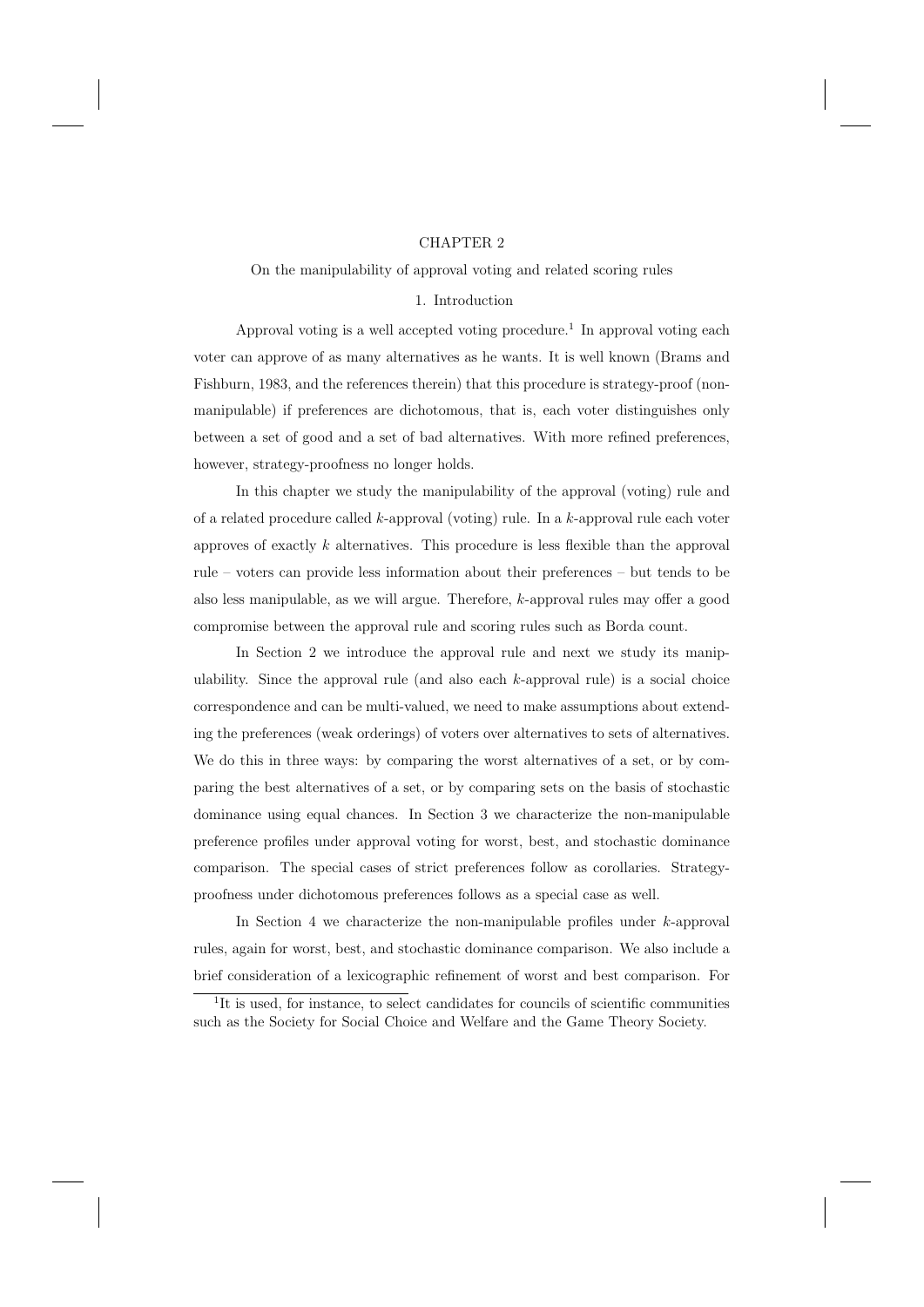technical reasons attention in Section 4 is restricted to strict preferences.

The main purpose of all these exercises is to compare the approval rule and  $k$ -approval rules for different values of  $k$  with respect to manipulability and under different assumptions about the voters' preferences on sets of alternatives. This comparison is based on a simple measure, namely the number of manipulable preference profiles. The implicit assumption is therefore that all profiles are equally likely. This is called 'impartial culture' in the literature. Unfortunately, a complete analytical comparison is out of the question due to the combinatorial complexity of the problem. For this reason, our comparative results are mainly based on simulations and, thus, they are conjectures and suggestions rather than theorems. A selection of the results of these simulations is presented in Section 5. They give rise to some prudent conclusions concerning the manipulability of the approval and k-approval rules under different assumptions on preference extensions. In particular, they give support to the conjecture that k-approval rules for specific values of  $k$  may be less susceptible to manipulation than the approval rule.

Nevertheless, we also present some analytical comparison results. In Section 4.4 we consider the two-voter case and compute the optimal  $k$  for different preference extensions, that is, the value of  $k$  for which the  $k$ -approval rule is minimally manipulable. For  $k = 1$ , the k-approval rule is just plurality voting. In the two-voter case, this is non-manipulable (strategy-proof) under any reasonable preference extension, including those considered in this chapter. Plurality voting, however, has a serious drawback. If (the) two voters agree on a good second-ranked alternative but disagree on the first, then under plurality voting this compromise is not chosen; it would be chosen, however, under any other k-approval rule. Therefore, for each of the three mentioned preference comparisons and for  $k \neq 1$  we have established the overall optimal value of k, and the optimal value under the restriction  $k \leq m/2$ , where m is the total the number of alternatives. The latter restriction is justified by the desirable property of 'citizen sovereignty': for each alternative there is a preference profile re-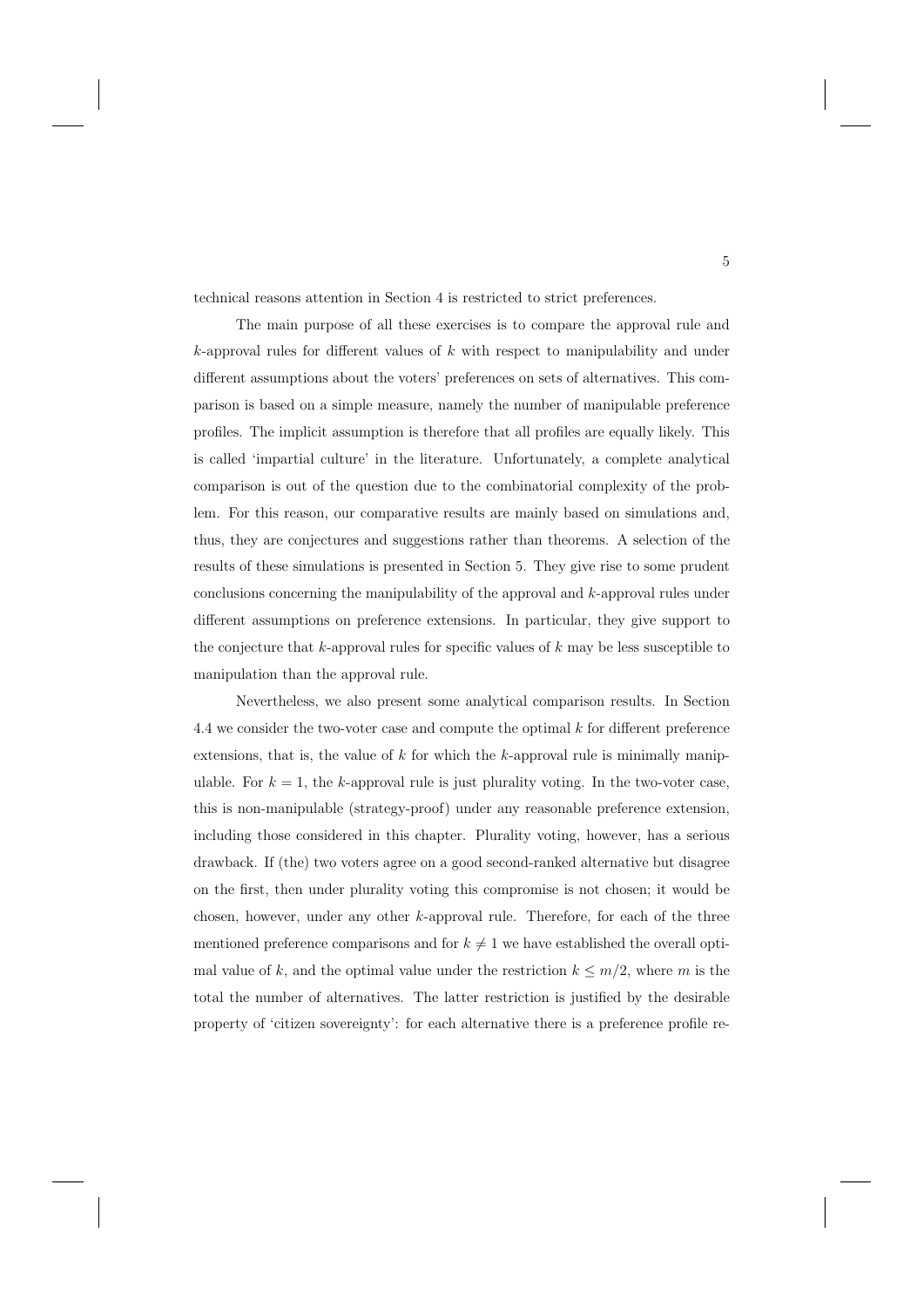sulting in that alternative as the unique outcome. For  $2 \leq k \leq m/2$  we find  $k = 2$  as the optimal value in case of best or stochastic dominance comparison, and  $k \approx \sqrt{m}$ in case of worst comparison.

On the other extreme, in Section 4.6 we let the number of voters go to infinity and show that even among all scoring rules the k-approval rule with  $k \in$  $\{(m-1)/2,(m+1)/2\}$  if m is odd, and with  $k = m/2$  if m is even, is minimally manipulable. Of course, this result should be interpreted with care, since the probability of manipulability by a single voter is very small anyway if the number of voters is large. The basic intuition for this result is that the (statistical) variance in scores is maximal for the mentioned value(s) of k, so that any single voter's probability of being able to change the outcome is minimal.

Related literature In most voting situations agents have the possibility to manipulate the outcome of the vote by not voting according to their true preferences. The classical theorem of Gibbard (1973) and Satterthwaite (1975) formalizes this fact for social choice functions, which assign a unique alternative to every preference profile, but it also holds for social choice correspondences under various assumptions on preference extensions to sets (e.g., Barber`a, Dutta, and Sen, 2001). The present chapter belongs to the strand of literature, initiated by Kelly (1988, 1989), which accepts this phenomenon as a matter of fact and looks for social choice rules which are second best in this respect, i.e., least manipulable. Other references include Fristrup and Keiding (1998) and Aleskerov and Kurbanov (1999). Maus et al. (2007) contains a brief overview of this literature.

Of course, counting the non-manipulable profiles is just one way of measuring the degree of (non-)manipulability of voting rules. Many other approaches are possible (e.g., Saari (1990) or recently Campbell and Kelly, 2008). As already mentioned, our measure of non-manipulability reflects 'impartial culture': each preference profile is implicitly regarded as equally likely. The characterizations of the sets of non-manipulable profiles derived in this chapter, however, are also needed when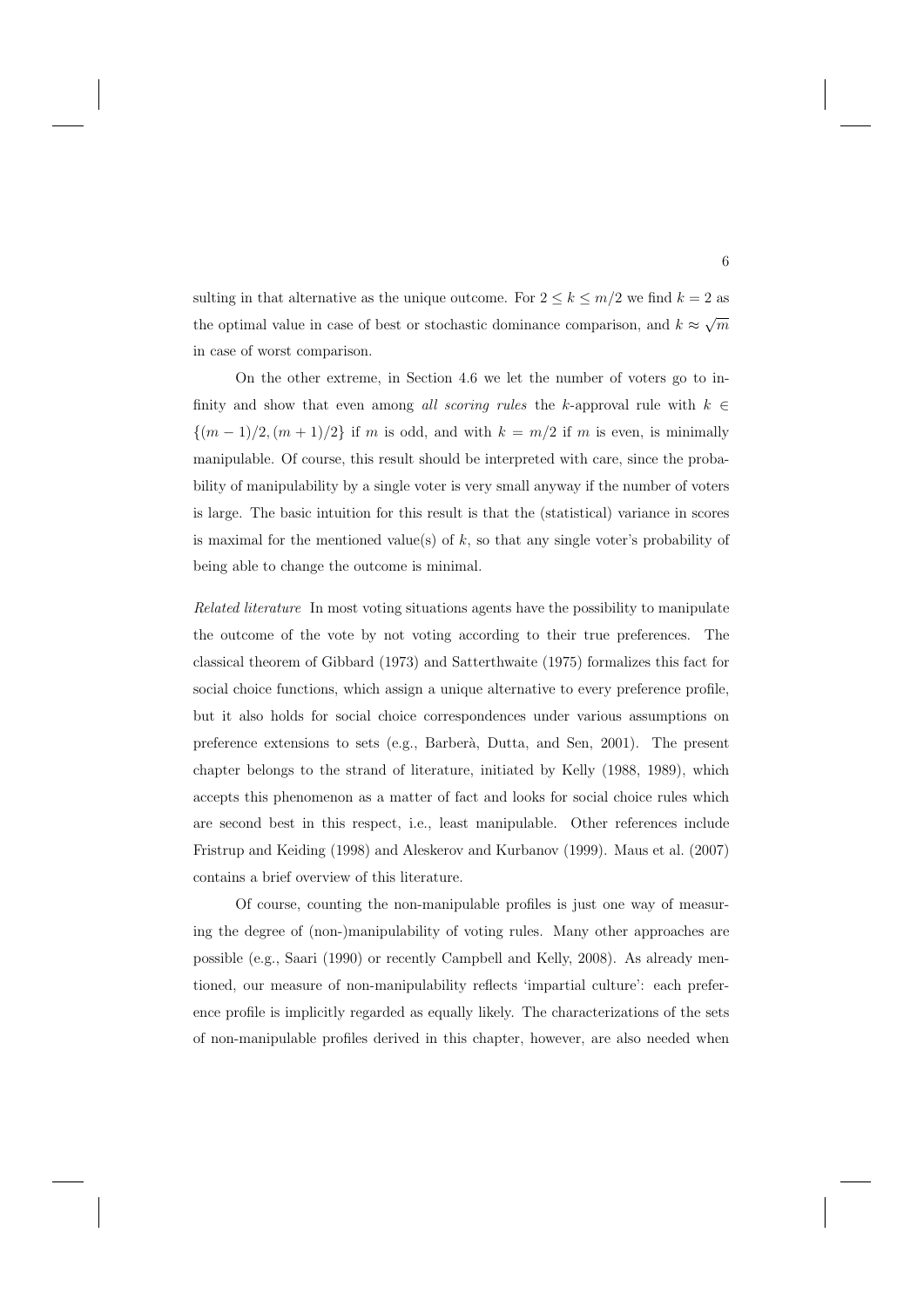considering 'partial culture'.

*Notation* We denote the cardinality of a set  $D$  by  $|D|$ .

# 2. Approval Voting

The set of voters is  $N = \{1, ..., n\}$  with  $n \geq 2$  and the (finite) set of alternatives is A with  $|A| = m \geq 3$ . A preference is a weak ordering on A, i.e., a complete, reflexive, and transitive binary relation on  $A$ . By  $W$  we denote the set of all preferences. A preference profile w is a function from N to W, i.e., an element of  $W^N$ . For a preference profile w,  $w(i)$  is the preference of voter  $i \in N$ . For a non-empty subset B of A,  $w(i)_{|B}$  denotes the restriction of  $w(i)$  to the set B, i.e.,  $w(i)_{|B} = \{(x, y) \in$  $B \times B \mid (x, y) \in w(i)$ . Obviously,  $w(i)_{|A} = w(i)$ .

We next introduce some further notation. Let  $w$  be a preference profile and  $i \in N$ . Let  $1 \leq \ell \leq m$  and suppose there exists a set of alternatives B with  $|B| = \ell$ ,  $(x, y) \in w(i)$  and  $(y, x) \notin w(i)$  for all  $x \in B$  and  $y \in A \backslash B$ . Then we denote this set by  $\beta_{\ell}(w(i))$ . Observe that  $\beta_{\ell}(w(i))$  exists if and only if there are  $\ell$  alternatives strictly preferred to the remaining  $m - \ell$  alternatives according to  $w(i)$ ; that is,  $\beta_{\ell}(w(i))$ contains only full indifference classes of  $w(i)$ .

Also, for a subset B of A, by  $\beta(w(i)_{|B})$  we denote the set of best elements of B according to  $w(i)$ , that is,  $\beta(w(i)_{|B}) = \{x \in B \mid (x, y) \in w(i) \text{ for all } y \in B\}.$ Similarly,  $\omega(w(i)|_B)$  denotes the set of worst elements of B according to  $w(i)$ , that is,  $\omega(w(i)|_B) = \{x \in B \mid (y, x) \in w(i) \text{ for all } y \in B\}.$  The lower contour set of  $a \in A$  at w(i) is the set  $L(a, w(i)) = \{x \in A \mid (a, x) \in w(i)\}\)$ . Observe that  $a \in L(a, w(i))$  by reflexivity of  $w(i)$ .

In approval voting, each voter  $i \in N$  approves of  $k(i)$  alternatives, where  $1 \leq k(i) \leq m$  is the choice of the voter. The outcome of the vote is the set of those alternatives that receive the largest number of votes. (Observe that excluding  $k(i) = 0$  is without loss of generality since the option  $k(i) = m$  is available.) To formalize this, a report of voter i is a pair  $r(i)=(w(i), k(i)) \in W \times \{1, \ldots, m\}$  such that  $\beta_{k(i)}(w(i))$  exists. This implies that if a voter approves of an alternative x he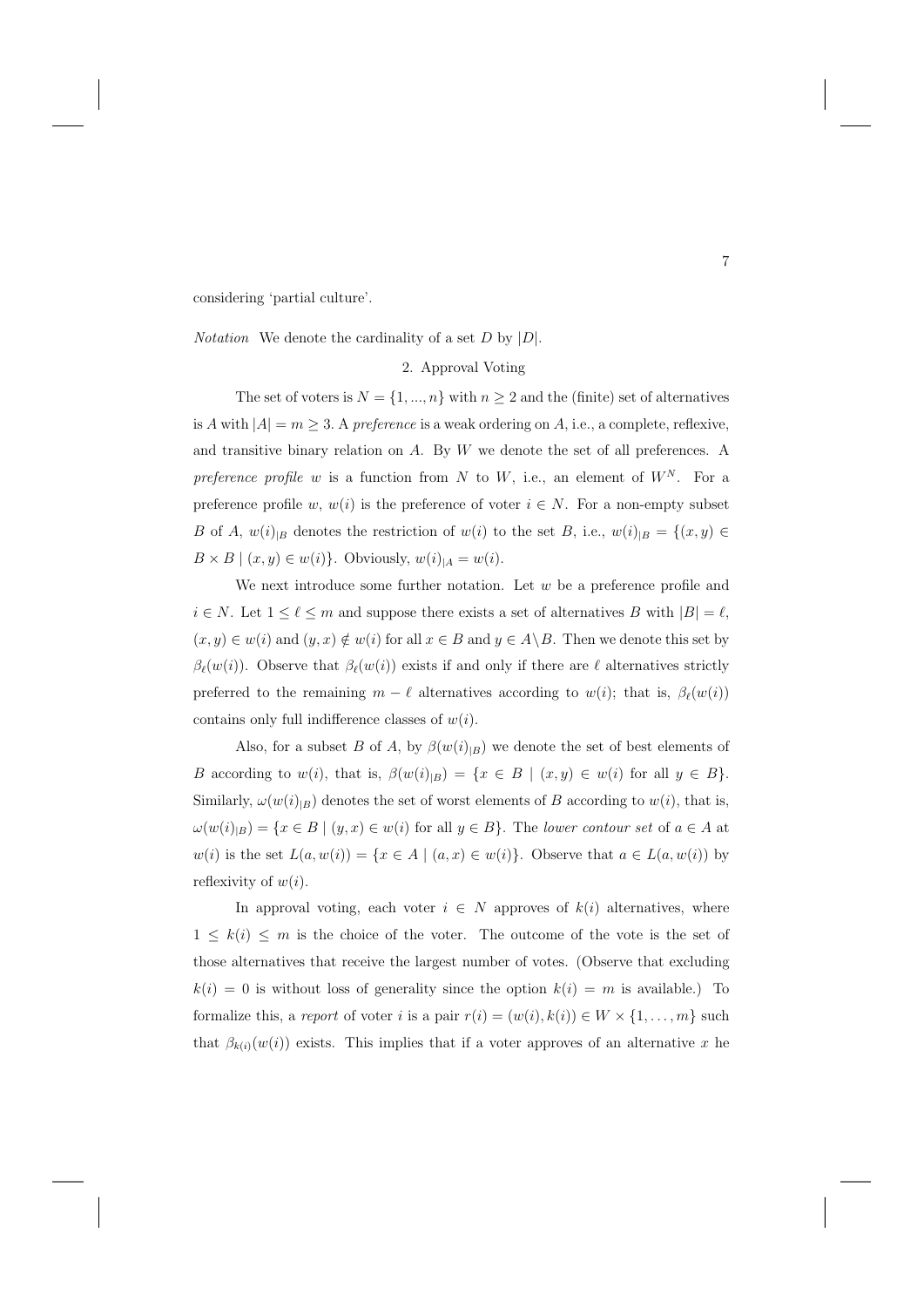also has to approve of all alternatives which are indifferent or strictly preferred to  $x$ according to  $w(i)$ . By R we denote the set of all reports, and by  $R^N$  the set of all (report) profiles. We denote by

$$
score(x, r) = |\{i \in N \mid x \in \beta_{k(i)}(w(i))\}|
$$

the number of voters who approve of alternative  $x \in A$  at profile  $r = (w, k)$  $((w(i), k(i)))_{i \in N} \in R^N$ . The approval rule  $\varphi$ , defined by

$$
\varphi(r) = \{ x \in A \mid \text{score}(x, r) \ge \text{score}(y, r) \text{ for all } y \in A \}, \quad r \in R^N,
$$

assigns to each profile  $r$  the subset of alternatives with maximal score.

We need a few more notations. For  $r = (w, k) \in R^N$  and  $i \in N$ ,  $\varphi(r_{-i})$ denotes the set of alternatives assigned by the approval rule to the restricted profile  $r_{-i} = (r_1, ..., r_{i-1}, r_{i+1}, ..., r_n) \in R^{N \setminus \{i\}}$ , that is,

$$
\varphi(r_{-i}) = \{ x \in A \mid \text{score}(x, r_{-i}) \ge \text{score}(y, r_{-i}) \text{ for all } y \in A \},
$$

where  $score(x, r_{-i}) = |\{j \in N \setminus \{i\} \mid x \in \beta_{k(j)}(w(j))\}|$ . Finally, for (any)  $a \in \varphi(r_{-i}),$ 

$$
\varphi^{-}(r_{-i}) = \{ x \in A \mid \text{score}(x, r_{-i}) = \text{score}(a, r_{-i}) - 1 \}
$$

is the (possibly empty) set of those alternatives that have score one less than the elements of  $\varphi(r_{-i})$ . We call the alternatives in  $\varphi(r_{-i})$  quasi-winners and those in  $\varphi^{-}(r_{-i})$  almost quasi-winners.<sup>2</sup> These notations are convenient in view of the following straightforward observation, which will be used throughout the next section:

$$
\varphi(r) = \begin{cases}\n\varphi(r_{-i}) \cap \beta_{k(i)}(w(i)) & \text{if } \varphi(r_{-i}) \cap \beta_{k(i)}(w(i)) \neq \emptyset, \\
\varphi(r_{-i}) \cup [\varphi^-(r_{-i}) \cap \beta_{k(i)}(w(i))] & \text{if } \varphi(r_{-i}) \cap \beta_{k(i)}(w(i)) = \emptyset.\n\end{cases}
$$
\n(2.1)

In order to define (non-)manipulability of the approval rule at particular profiles we need to be able to extend individual preferences to preferences over non-empty

<sup>&</sup>lt;sup>2</sup>Assuming that there is no confusion about the identity of the voter whose vote is left out.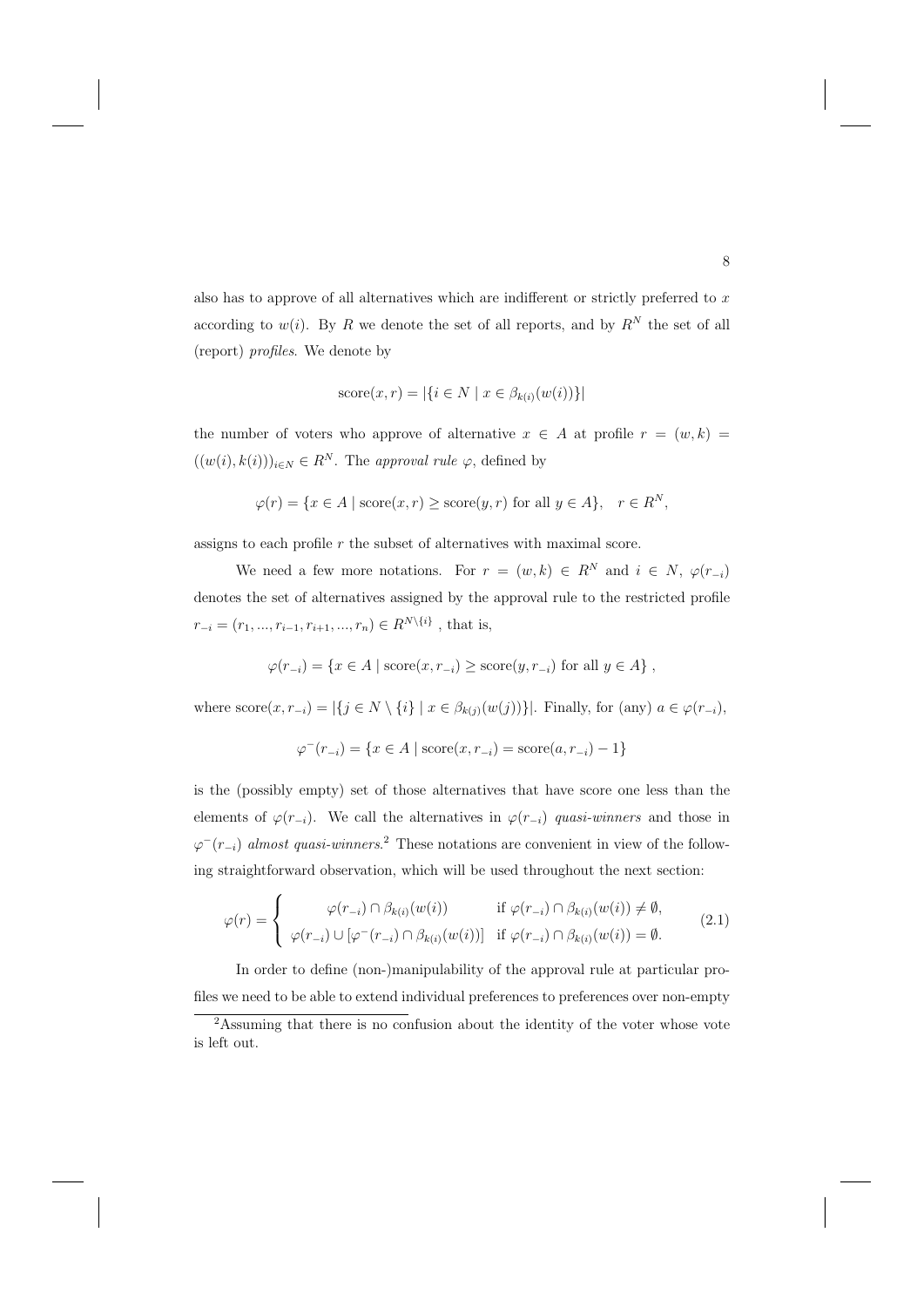subsets of alternatives. For a voter i in N and a preference  $w(i) \in W$ , we say that a binary relation  $\succeq_{w(i)}$  on  $2^A \setminus \{\emptyset\}$  extends  $w(i)$  if  $\{x\} \succeq_{w(i)} \{y\} \Leftrightarrow (x, y) \in w(i)$  holds for all  $x, y \in A$ . We write  $B \succeq_{w(i)} C$  instead of  $(B, C) \in \succeq_{w(i)}$ . Also,  $\succ_{w(i)}$  and  $\sim_{w(i)} C$ denote the asymmetric and symmetric parts of  $\succeq_{w(i)}$ , respectively.

In this paper we will consider (three or even more) different ways to extend  $w(i)$ over alternatives to a binary relation over non-empty sets of alternatives. Suppose that  $\succeq_{w(i)}$  extends  $w(i)$  for all  $i \in N$ . For  $i \in N$  and  $r, s \in R^N$ , we say that r and s are *i-deviations* if  $r_{-i} = s_{-i}$ . In that case, clearly,  $\varphi(r_{-i}) = \varphi(s_{-i})$  and  $\varphi^{-}(r_{-i}) = \varphi^{-}(s_{-i})$ . The approval rule  $\varphi$  is manipulable by voter i at  $r = (w, k)$ towards s if r and s are *i*-deviations and  $\varphi(s) \succ_{w(i)} \varphi(r)$ . The approval rule  $\varphi$  is not manipulable at r if for all voters i there is no i-deviation s such that  $\varphi$  is manipulable by  $i$  at  $r$  towards  $s$ .

#### 3. Manipulability of approval voting

The purpose of this section is to characterize the (report) profiles at which the approval rule is not manipulable, for three different preference extensions.

#### 3.1. Worst comparison

In this subsection we extend preferences to sets by considering worst alternatives of those sets. Let  $i \in N$  and  $w(i) \in W$ , then we define the extension  $\succeq_{w(i)}$ by

$$
B \succeq_{w(i)} C \Leftrightarrow (x, y) \in w(i)
$$
 for every  $x \in \omega (w(i)_{|B})$  and  $y \in \omega (w(i)_{|C})$ 

for all non-empty sets  $B, C \subseteq A$ . Thus, B is weakly preferred to C whenever every worst element of B is (weakly) preferred, according to  $w(i)$ , to every worst element of C.

**Theorem 3.1** Let  $r = (w, k) \in R^N$ . The approval rule  $\varphi$  is not manipulable at r under worst comparison if and only if for each voter  $i$  at least one of the following two statements holds:

(a) 
$$
\varphi(r_{-i}) \cap \beta_{k(i)}(w(i)) \neq \emptyset
$$
 and  $\{x\} \sim_{w(i)} \{y\}$  for all  $x, y \in \varphi(r_{-i}) \cap \beta_{k(i)}(w(i))$ .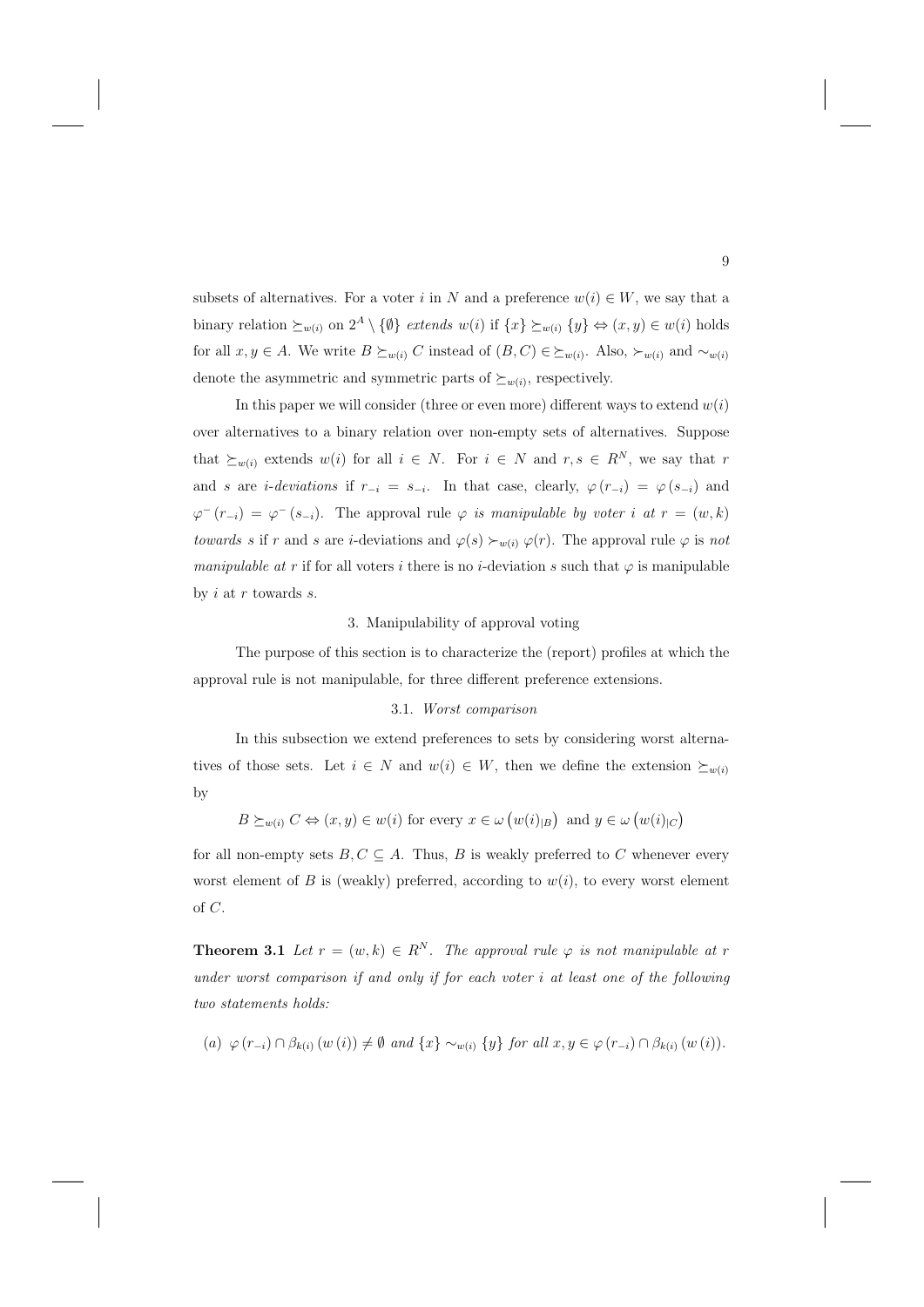# (b)  $\{x\} \sim_{w(i)} \{y\}$  for all  $x, y \in \varphi(r_{-i})$ .

In words, condition (a) requires that if among the quasi-winners there are alternatives belonging to the  $k(i)$  highest ranked alternatives of voter i, then i is indifferent between those alternatives; and (b) requires that voter  $i$  is indifferent between all quasi-winners.

#### **Proof of Theorem 3.3.** For the if-part, let s be an *i*-deviation of r.

In case (a), it follows by (5.1) that  $\varphi(r) = \varphi(r_{-i}) \cap \beta_{k(i)}(w(i))$ . By the assumption in (a),  $\varphi(r) = \beta(w(i)|_{\varphi(r_{-i})})$ . Again by (5.1),  $\varphi(s) \cap \varphi(r_{-i}) \neq \emptyset$ , so for every  $x \in \varphi(r) = \beta \left( w(i) \vert_{\varphi(r_{-i})} \right)$  it follows that  $\{x\} \succeq_{w(i)} \varphi(s)$ . So,  $\varphi(r) \succeq_{w(i)} \varphi(s)$ .

Now consider case (b) and assume  $\varphi(r_{-i}) \cap \beta_{k(i)}(w(i)) = \emptyset$  otherwise we are done by (a). Then  $\varphi(r_{-i}) \subseteq \varphi(r)$ , so we have  $\omega(w(i)_{|\varphi(r)}) = \varphi(r_{-i})$ . Since, by (5.1),  $\varphi(s) \cap \varphi(r_{-i}) \neq \emptyset$ , we have again  $\varphi(r) \succeq_{w(i)} \varphi(s)$ .

For the only if-part, suppose that there is an voter  $i$  for whom (a) nor (b) holds. It is sufficient to prove that  $\varphi$  is manipulable at profile r by voter i. Observe that either there exist  $x, y \in \varphi(r_{-i}) \cap \beta_{k(i)}(w(i))$  such that  $\{x\} \succ_{w(i)} \{y\}$ , or  $\varphi(r_{-i}) \cap \beta_{k(i)}(w(i))$  $\beta_{k(i)}(w(i)) = \emptyset$  and there exist  $x, y \in \varphi(r_{-i})$  such that  $\{x\} \succ_{w(i)} \{y\}$ . In both cases, by (5.1),  $x, y \in \varphi(r)$ . Now consider the report  $s(i)=(w'(i), 1)$  of voter i such that  $\beta(w'(i)) = \{x\}.$  Then, by (5.1) again,  $\varphi(s) = \{x\} \succ_{w(i)} \varphi(r).$ 

We now consider the subclass of strict of preferences. This will enable us to compare approval voting to k-approval voting, which is studied in the next section.

3.1.1. Strict preferences. A preference  $w(i)$  is strict (or a linear ordering) if it is antisymmetric, i.e.,  $(x, y) \in w(i)$  implies  $(y, x) \notin w(i)$  for all  $x, y \in A$  with  $x \neq y$ . Let P denote the set of all linear orderings on A, and S the set of all reports  $(w(i), k(i))$ with  $w(i) \in P$ . The following result considers manipulability of the approval rule  $\varphi$ when restricted to  $S^N$ .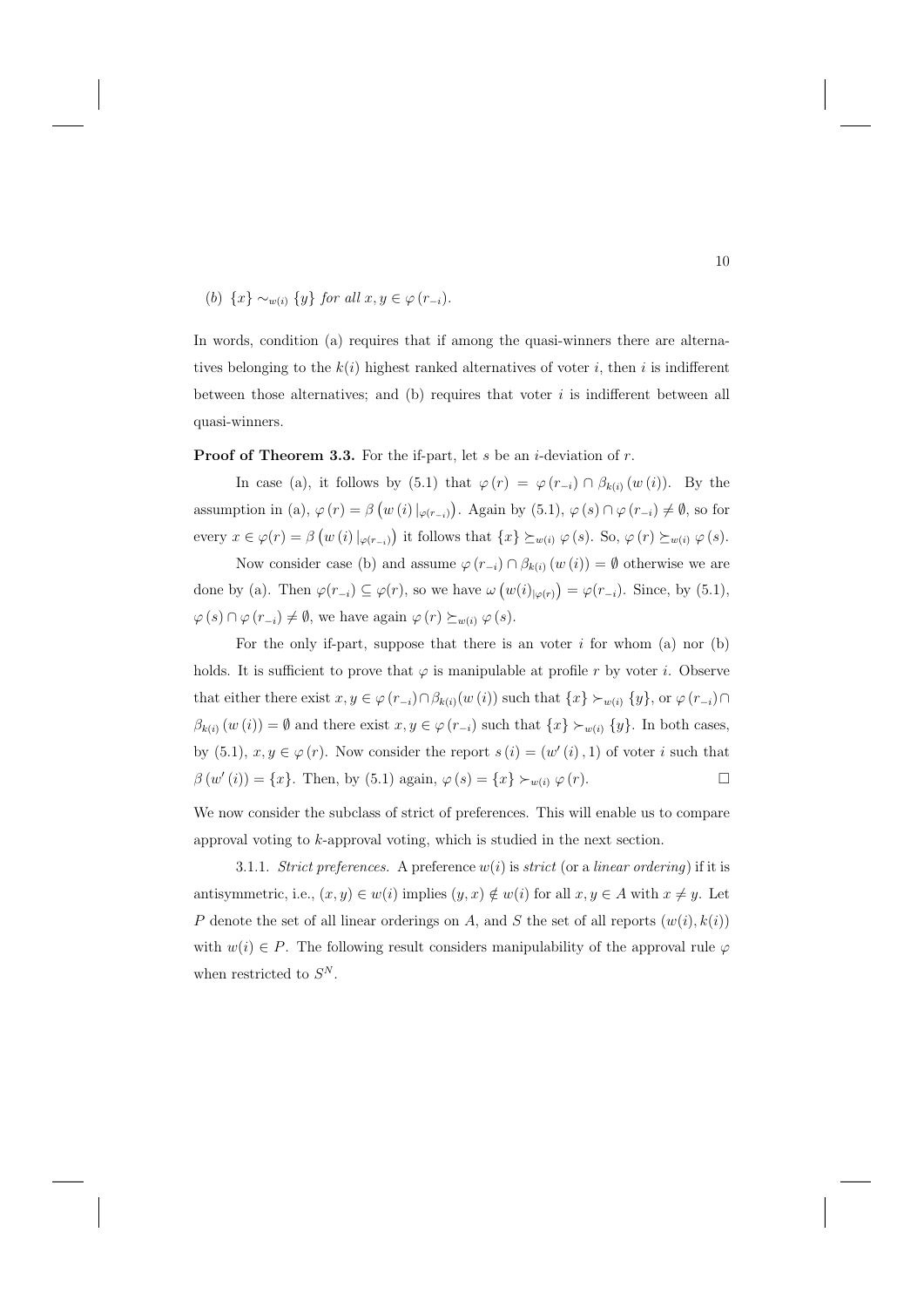**Corollary 3.2** Let  $r = (w, k) \in S^N$ . The approval rule  $\varphi$ , restricted to  $S^N$ , is not manipulable at r under worst comparison if and only if for each voter i at least one of the following two statements holds:

- (a)  $|\varphi(r_{-i}) \cap \beta_{k(i)} (w(i))| = 1.$
- (b)  $|\varphi(r_{-i})|=1$ .

**Proof.** For the only-if direction, note that if voter  $i$  can manipulate via a preference in  $W$ , then  $i$  can also manipulate by a strict preference, by strictifying the weak preference in any arbitrary way. Thus, the only-if direction follows from Theorem 3.3. The if-direction is immediate from Theorem 3.3.  $\Box$ 

#### 3.2. Best comparison

In this subsection we extend preferences to sets by considering best alternatives of those sets. Let  $i \in N$  and  $w(i) \in W$ , then we define the extension  $\succeq_{w(i)}$  by<sup>3</sup>

$$
B \succeq_{w(i)} C \Leftrightarrow (x, y) \in w(i) \text{ for every } x \in \beta (w(i)_{|B}) \text{ and } y \in \beta (w(i)_{|C})
$$

for all non-empty sets  $B, C \subseteq A$ . Thus, B is weakly preferred to C whenever every best element of B is (weakly) preferred, according to  $w(i)$ , to every best element of C.

**Theorem 3.3** Let  $r = (w, k) \in R^N$ . The approval rule  $\varphi$  is not manipulable at r under best comparison if and only if for each voter i at least one of the following two statements holds:

- (a)  $(x, y) \in w(i)$  for all  $x \in \beta (w(i)_{|\varphi(r_{-i})})$  and all  $y \in \varphi^{-}(r_{-i})$ .
- (b)  $\varphi(r_{-i}) \cap \beta_{k(i)}(w(i)) = \emptyset$  and  $\varphi^-(r_{-i}) \cap \beta_{k(i)}(w(i)) \neq \emptyset$ .

<sup>&</sup>lt;sup>3</sup>In order to avoid cumbersome notation we will use the same symbols for different preference extensions in this paper.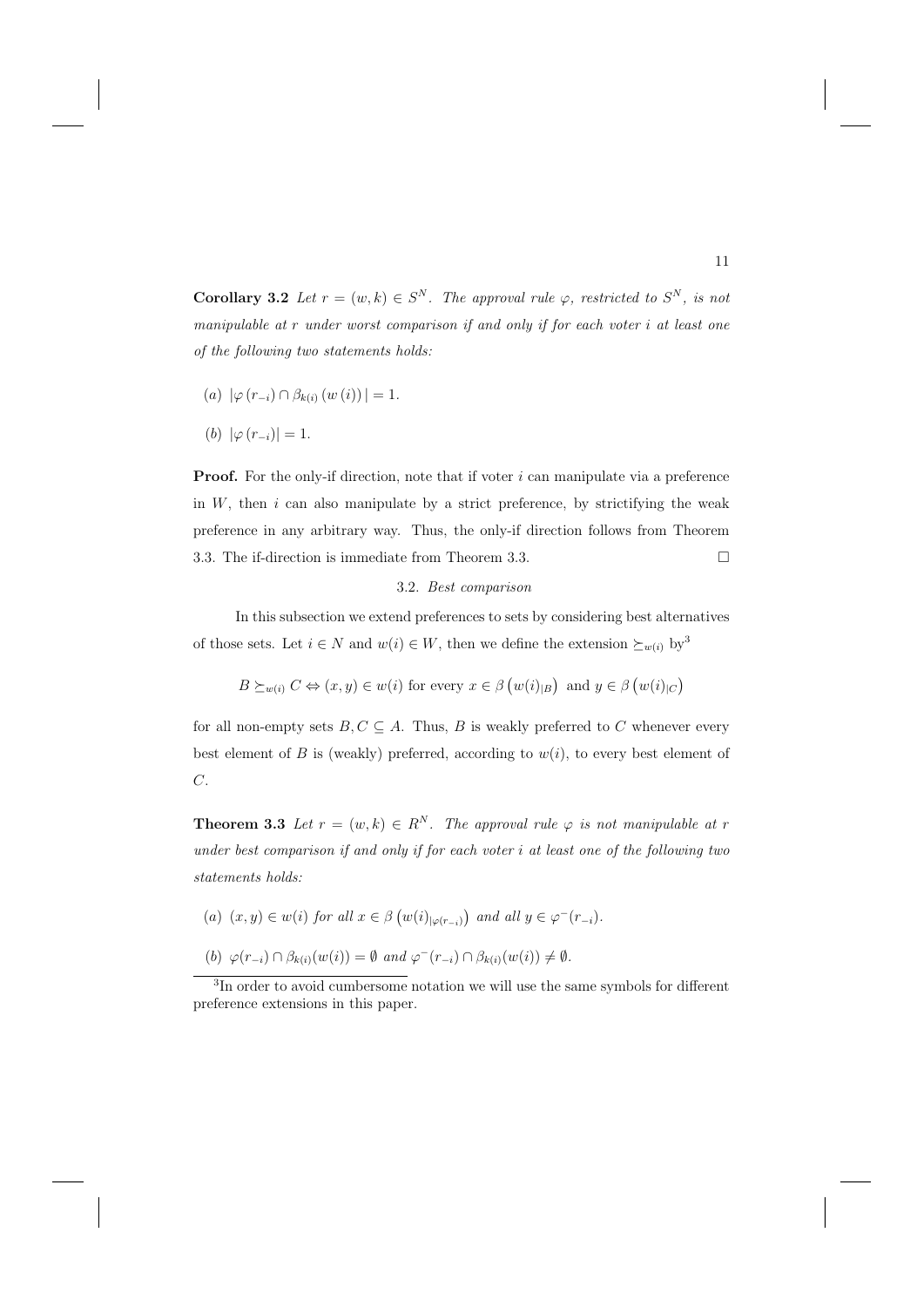In words, condition (a) requires that any best alternative among the quasi-winners is preferred by  $i$  over all almost quasi-winners; and (b) requires that none of the quasi-winners is among his  $k(i)$  highest ranked alternatives, but some of the almost quasi-winners are among his  $k(i)$  highest ranked alternatives.

**Proof of Theorem 3.3.** For the if-part, let s be an *i*-deviation of r.

In case (a), it follows by (5.1) that there exists  $x \in \varphi(r)$  with  $x \in \beta(w(i)|_{\varphi(r_{-i})})$ . So by (a),  $\{x\} \succeq_{w(i)} \{y\}$  for all  $y \in \varphi(r_{-i}) \cup \varphi^-(r_{-i})$ . This implies  $\varphi(r) \succeq_{w(i)} \varphi(s)$ .

In case (b), by (5.1),  $\varphi(r) = \varphi(r_{-i}) \cup [\varphi^-(r_{-i}) \cap \beta_{k(i)}(w(i))]$ . So  $\varphi(r) \succeq_{w(i)} \{x\}$ for all  $x \in \varphi(r_{-i}) \cup \varphi^-(r_{-i})$ . This implies again  $\varphi(r) \succeq_{w(i)} \varphi(s)$ .

For the only if-part, suppose that there is an voter  $i$  for whom  $(a)$  nor  $(b)$  holds. It is sufficient to prove that  $\varphi$  is manipulable at profile r by voter i. Observe that either (i)  $\varphi(r_{-i}) \cap \beta_{k(i)}(w(i)) \neq \emptyset$  and there exists  $y \in \varphi^-(r_{-i})$  such that  $\{y\} \succ_{w(i)}$  $\beta\left(w(i)_{|\varphi(r_{-i})}\right)$ ; or (ii)  $\varphi^{-}(r_{-i}) \cap \beta_{k(i)}(w(i)) = \emptyset$  and there exists  $y \in \varphi^{-}(r_{-i})$  such that  $\{y\} \succ_{w(i)} \beta (w(i)_{|\varphi(r_{-i})})$ . Note that, in both cases,  $\varphi(r) \subseteq \varphi(r_{-i})$ . For both cases, consider the report  $s(i)=(w'(i), 1)$  of voter i such that  $\beta(w'(i)) = \{y\}$ . Then by  $(5.1), \varphi(s) = \varphi(r_{-i}) \cup \{y\},\$  which implies  $\varphi(s) \succ_{w(i)} \varphi(r)$ .

For strict preferences we have the following corollary. The proof is straightforward and therefore omitted.

**Corollary 3.4** Let  $r = (w, k) \in S^N$ . The approval rule  $\varphi$ , restricted to  $S^N$ , is not manipulable at r under best comparison if and only if for each voter i at least one of the following two statements holds:

- (a)  $(x, y) \in w(i)$  for all  $y \in \varphi^-(r_{-i})$ , where  $\{x\} = \beta \left(w(i)_{|\varphi(r_{-i})}\right)$ .
- (b)  $\varphi(r_{-i}) \cap \beta_{k(i)}(w(i)) = \emptyset$  and  $\varphi^-(r_{-i}) \cap \beta_{k(i)}(w(i)) \neq \emptyset$ .

#### 3.3. Stochastic dominance comparison

In this subsection comparisons of sets of alternatives are based on stochastic dominance. To formalize this we need some further notions. Let u be a function from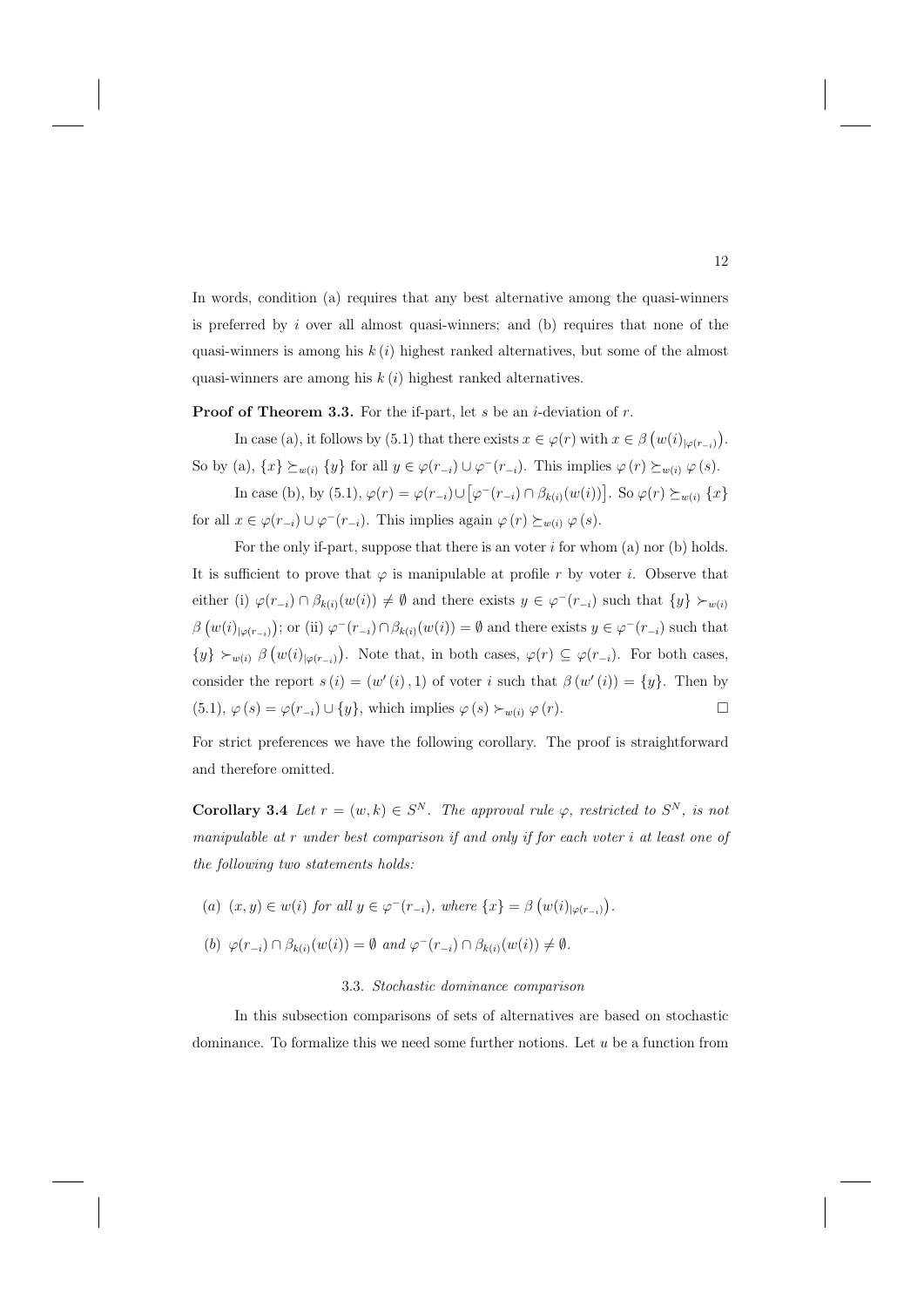A to R. Then u is said to be a utility function representing preference  $w(i)$  of voter i, if for all alternatives x and y in  $A$ 

$$
(x, y) \in w(i)
$$
 if and only if  $u(x) \geq u(y)$ .

Let B and C be two nonempty subsets of alternatives. Voter  $i$  is said to prefer B to C according to stochastic dominance at preference  $w(i)$ , denoted as  $B \succeq_{w(i)} C$ , if

$$
\sum_{a \in B} \frac{1}{|B|} u(a) \ge \sum_{a \in C} \frac{1}{|C|} u(a)
$$
 for every utility function  $u$  representing  $w(i)$ .

This preference extension<sup>4</sup> is based on the idea that, if we attach equal probabilities to the alternatives in each set, then the expected utility of the resulting lottery over B should be at least as high as the expected utility of the resulting lottery over  $C$ , for each utility function representing  $p(i)$ . Clearly, and in contrast to worst and best comparison in the preceding sections, this preference extension is not complete: many sets are incomparable. Observe that our notion of manipulability implies that a voter manages to obtain a preferred and thus comparable set.

In the following theorem we characterize the non-manipulable profiles under the stochastic dominance preference extension. To understand the proof, it is sometimes convenient to keep in mind the familiar characterization (or definition) of stochastic dominance involving only probabilities. This characterization says that a lottery  $\ell$  is preferred over another lottery  $\ell'$  if it can be obtained by shifting probability in  $\ell'$  to preferred alternatives.

**Theorem 3.5** Let  $r = (w, k) \in R^N$ . The approval rule  $\varphi$  is not manipulable at r under stochastic dominance if and only if for each voter i at least one of the following three statements holds:

(a)  $\varphi(r_{-i}) \subseteq [A \setminus \beta_{k(i)} (w(i))]$  and  $\varphi^{-}(r_{-i}) \cap \beta_{k(i)} (w(i)) \neq \emptyset$ .

<sup>&</sup>lt;sup>4</sup>The stochastic dominance criterion to compare sets has been used before, see e.g. Barberà, Dutta and Sen (2001).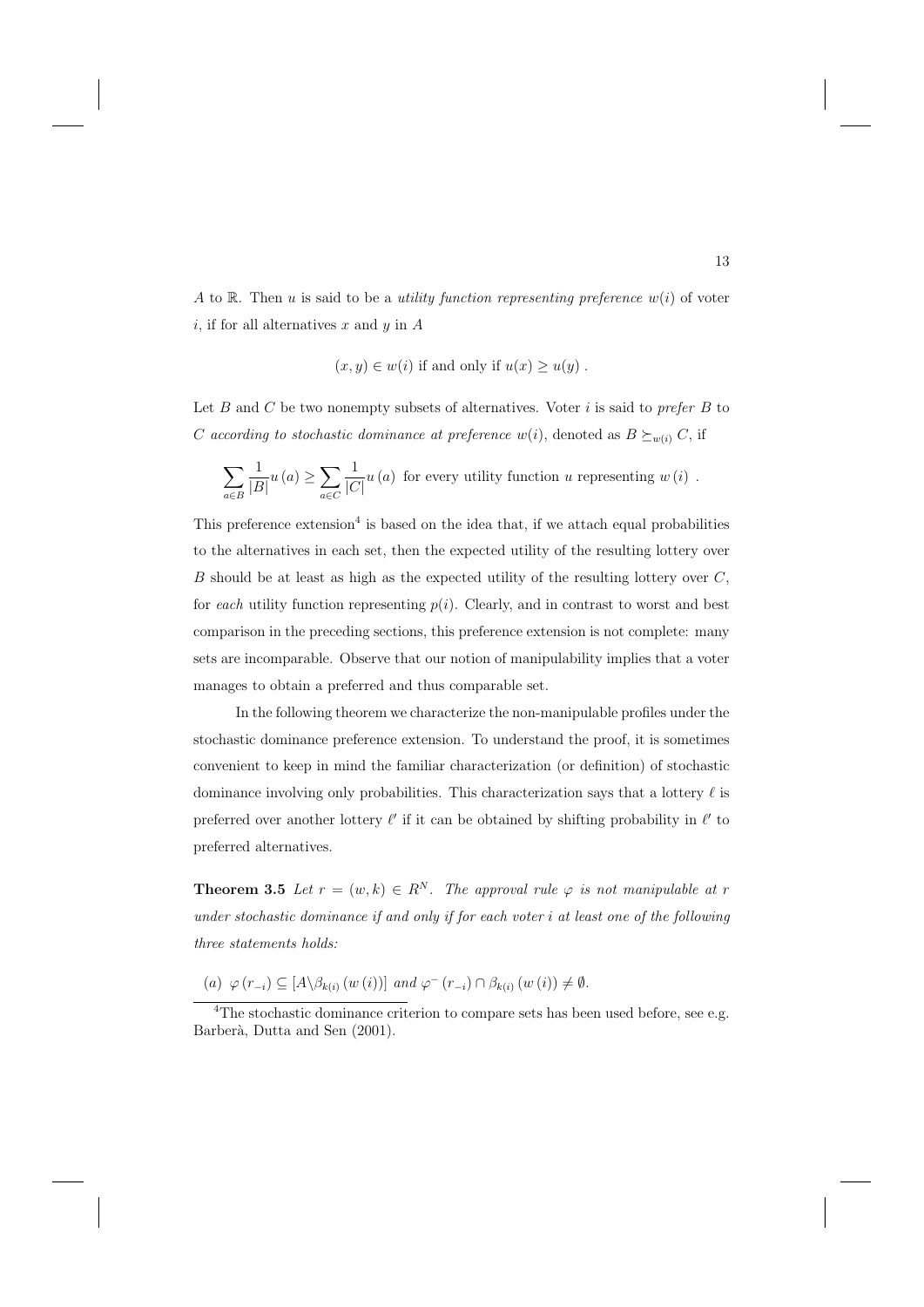- (b)  $\varphi(r_{-i}) \cap \beta_{k(i)}(w(i)) \neq \emptyset$  and  $\{x\} \sim_{w(i)} \{y\}$  for all  $x, y \in \varphi(r_{-i}) \cap \beta_{k(i)}(w(i))$ and  $[A \setminus \beta_{k(i)} (w(i))] \cap \varphi (r_{-i}) \neq \emptyset$ .
- (c)  $\{x\} \sim_{w(i)} \{y\}$  for all  $x, y \in \varphi(r_{-i})$  and  $\varphi^{-}(r_{-i}) \subseteq L(x, w(i))$  for some  $x \in$  $\varphi(r_{-i}).$

In words, these three cases can be described as follows. In case (a), no quasi-winner but at least one almost quasi-winner belongs to the  $k(i)$  highest ranked alternatives. In case (b) there are quasi-winners among the  $k(i)$  highest ranked alternatives and voter i is indifferent between them, but there are also lower ranked quasi-winners. In case  $(c)$  voter i is indifferent between the quasi-winners, and all almost quasi-winners are lower ranked than some of the quasi-winners.

For a proof of this theorem see the Appendix.

The following corollary (proof omitted) applies to strict preferences.

**Corollary 3.6** Let  $r = (w, k) \in S^N$ . The approval rule  $\varphi$ , restricted to  $S^N$ , is not manipulable at r under stochastic dominance comparison if and only if for each voter i at least one of the following three statements holds:

- (a)  $\varphi(r_{-i}) \subseteq [A \setminus \beta_{k(i)} (w(i))]$  and  $\varphi^{-}(r_{-i}) \cap \beta_{k(i)} (w(i)) \neq \emptyset$ .
- (b)  $\varphi(r_{-i}) \cap \beta_{k(i)}(w(i)) = \{x\}$  for some  $x \in A$  and  $[A \setminus \beta_{k(i)}(w(i))] \cap \varphi(r_{-i}) \neq \emptyset$ .
- (c)  $\varphi(r_{-i}) = \{x\}$  for some  $x \in A$  and  $\varphi^{-}(r_{-i}) \subseteq L(x, w(i))$ .

## 3.4. Dichotomous preferences

A preference  $w(i) \in W$  is dichotomous if it has two indifference classes, i.e., there are disjoint subsets  $B_1 \neq \emptyset$  and  $B_2$  of A such that  $A = B_1 \cup B_2$ ,  $(x, y)$ ,  $(y, x) \in$  $w(i)$  for all  $x, y \in B_1$  and for all  $x, y \in B_2$ , and  $(x, y) \in w(i)$ ,  $(y, x) \notin w(i)$  for all  $x \in B_1$  and  $y \in B_2$ . Let  $D \subseteq W$  denote the subset of all dichotomous preferences. A report  $r(i)=(w(i), k(i))$  is in  $R_d$  if  $w(i)$  is dichotomous and  $k(i)$  is the cardinality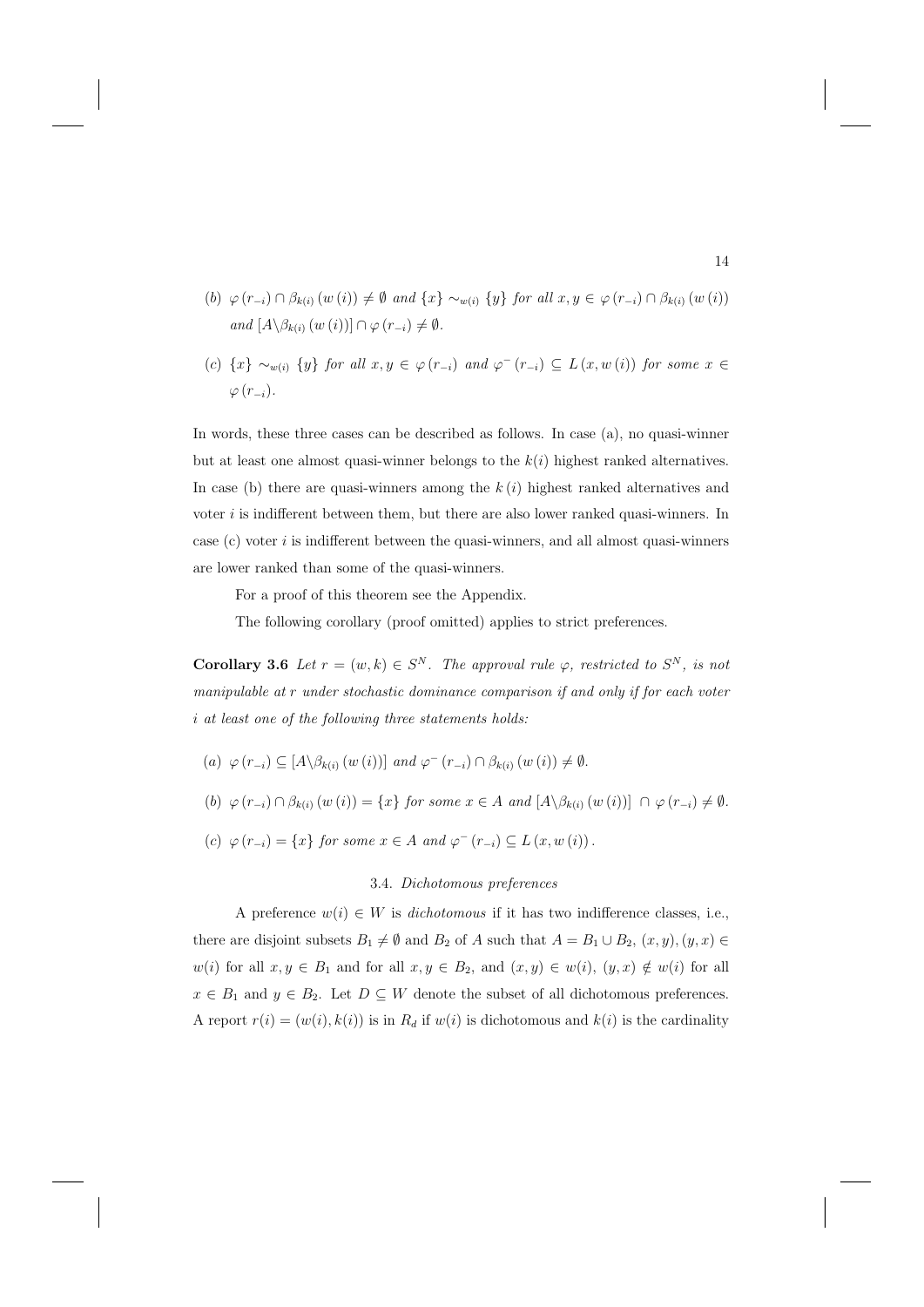of the higher indifference class of  $w(i)$ , i.e.,  $k(i) = |B_1|$  in the notation above<sup>5</sup>. A report  $r(i) \in R_d$  is called *dichotomous* as well. In the following corollary we show that the approval rule is *strategy-proof* when restricted to dichotomous report profiles, under all three preference extensions considered in this paper: this means that  $\varphi$  is manipulable at no  $r \in R_d^N$  under any of these preference extensions. This result confirms well known results on approval voting, see Brams and Fishburn (1983) and the references therein.

**Corollary 3.7** The approval rule  $\varphi$ , restricted to  $R_d^N$ , is strategy-proof under the worst, best, and stochastic dominance preference extensions.

**Proof.** Let  $r \in R_d^N$ ,  $r(i) = (w(i), k(i))$  for all  $i \in N$ .

Suppose that for some  $j \in N$  statement (b) in Theorem 3.3 does not hold. Then there is  $x \in \varphi(r_{-j})$  with  $x \in \beta_{k(j)}(w(j))$ , and, clearly,  $\{x\} \sim_{w(j)} \{y\}$  for all  $x, y \in \varphi(r_{-i}) \cap \beta_{k(i)} (w(j))$ . Hence, (a) holds for j. Thus,  $\varphi$  is strategy-proof under worst comparison.

Next, suppose that (a) in Theorem 3.3 does not hold for some  $i \in N$ . Then there is a  $y \in \varphi^-(r_{-i})$  with  $(y, x) \in w(i)$  and  $(x, y) \notin w(i)$  for all  $x \in \varphi(r_{-i})$ . This implies that (b) holds for i. Thus,  $\varphi$  is strategy-proof under best comparison.

Finally, suppose (c) in Theorem 3.5 does not hold for some  $i \in N$ . There are two cases. If the first statement in (c) does not hold, then  $\varphi(r_{-i}) \cap \beta_{k(i)}(w(i)) \neq \emptyset$ and  $\varphi(r_{-i}) \cap [A \setminus \beta_{k(i)}(w(i))] \neq \emptyset$ , so that (b) holds. If the second statement in (c) does not hold, then there is  $y \in \varphi^-(r_{-i})$  with  $\{y\} \succ_{w(i)} \{x\}$  for some  $x \in \varphi(r_{-i})$ . In this case, if  $\varphi(r_{-i}) \subseteq [A \setminus \beta_{k(i)}(w(i))]$  then (a) holds, and otherwise (b) holds. Thus,  $\varphi$  is strategy-proof under stochastic dominance comparison.  $\Box$ 

#### 4. Manipulability of k-approval voting

A variation on approval voting is obtained by fixing the number of alternatives that has to be approved by each voter. Specifically, for a profile  $p \in P^N$  of strict

<sup>&</sup>lt;sup>5</sup>Observe that, in this case,  $k(i)$  is uniquely determined by  $w(i)$ .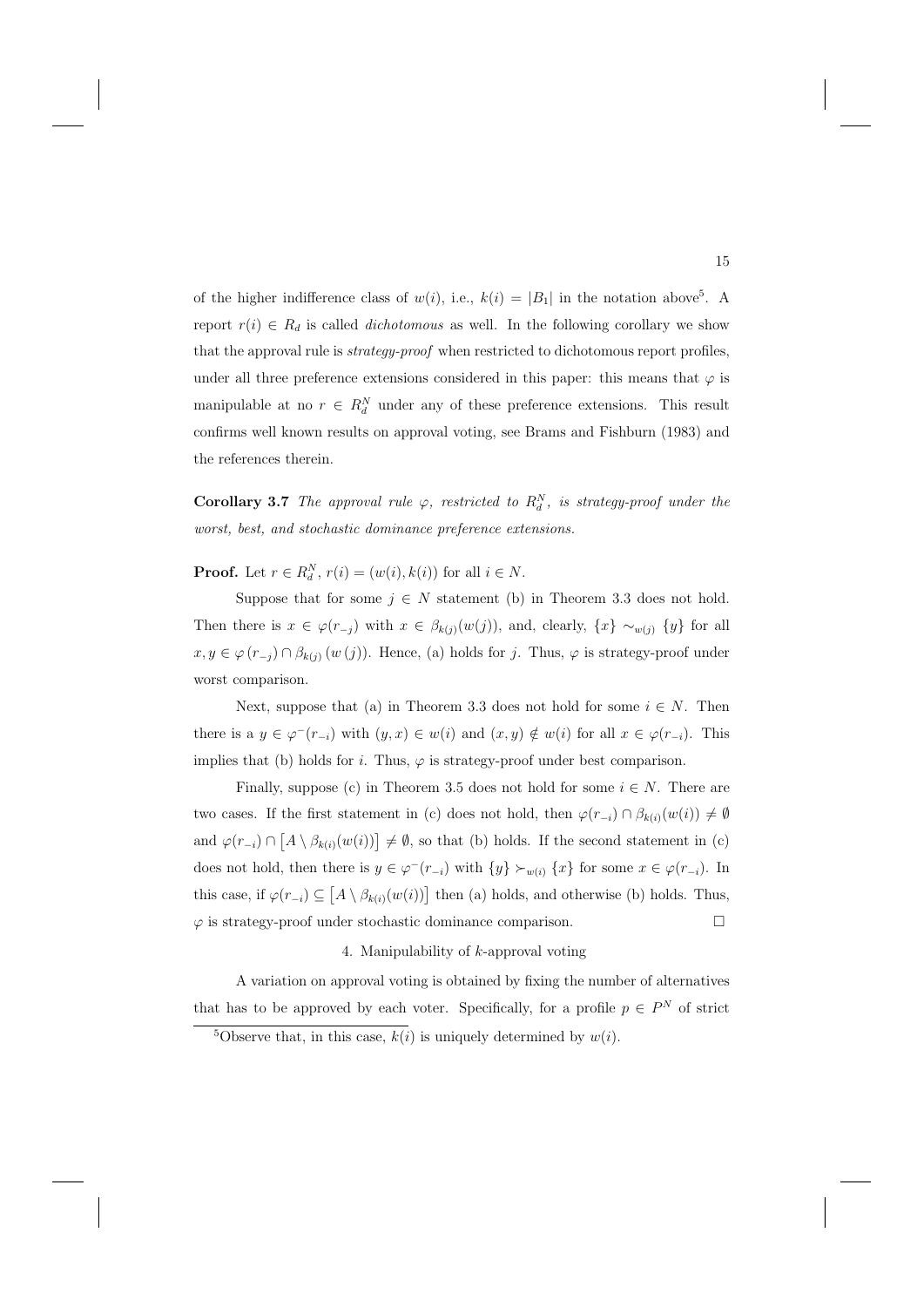preferences, an alternative  $x \in A$ , and a number  $k \in \{1, \ldots, m-1\}$ , we denote by the k-score

$$
score_k(x, p) = |\{i \in N \mid x \in \beta_k(p(i))\}|
$$

the total number of voters for who alternative  $x$  is among the  $k$  first ranked alternatives at a profile p. The k-approval rule  $\varphi_k$ , defined by

$$
\varphi_k(p) = \{ x \in A \mid \text{score}_k(x, p) \ge \text{score}_k(y, p) \text{ for all } y \in A \}, \quad p \in P^N
$$

assigns to each profile p the subset of alternatives with maximal  $k$ -score.<sup>6</sup>

Observe that it is, indeed, convenient to restrict attention to strict preferences, since otherwise we might have to split up indifference classes due to the fact that the number of alternatives to be approved is now fixed.

The sets  $\varphi_k(p_{-i})$  and  $\varphi_k^-(p_{-i})$  of quasi-winners and almost quasi-winners are defined analogously as for the approval rule. Also, we have the following useful observation:

$$
\varphi_k(p) = \begin{cases}\n\varphi_k(p_{-i}) \cap \beta_k(p(i)) & \text{if } \varphi_k(p_{-i}) \cap \beta_k(p(i)) \neq \emptyset, \\
\varphi_k(p_{-i}) \cup [\varphi_k^-(p_{-i}) \cap \beta_k(p(i))] & \text{if } \varphi_k(p_{-i}) \cap \beta_k(p(i)) = \emptyset,\n\end{cases}
$$
\n(2.2)

for all  $p \in P^N$ ,  $i \in N$ , and  $1 \leq k \leq m-1$ .

In what follows we characterize the profiles of preferences at which the kapproval rule is not manipulable for different preference extensions, starting with worst, best, and stochastic dominance comparison. The definitions of (non) manipulability of  $\varphi_k$  at a profile p are completely analogous to those for the approval rule.

#### 4.1. Worst comparison

For the definition of the worst comparison preference extension see Section 3.1.

The following theorem characterizes all profiles at which the k-approval rule is not manipulable under worst comparison.

 $6$ Unlike the approval rule the *k*-approval rule is a scoring rule, see Section 4.6. Note, further, that the case  $k = m$  is uninteresting.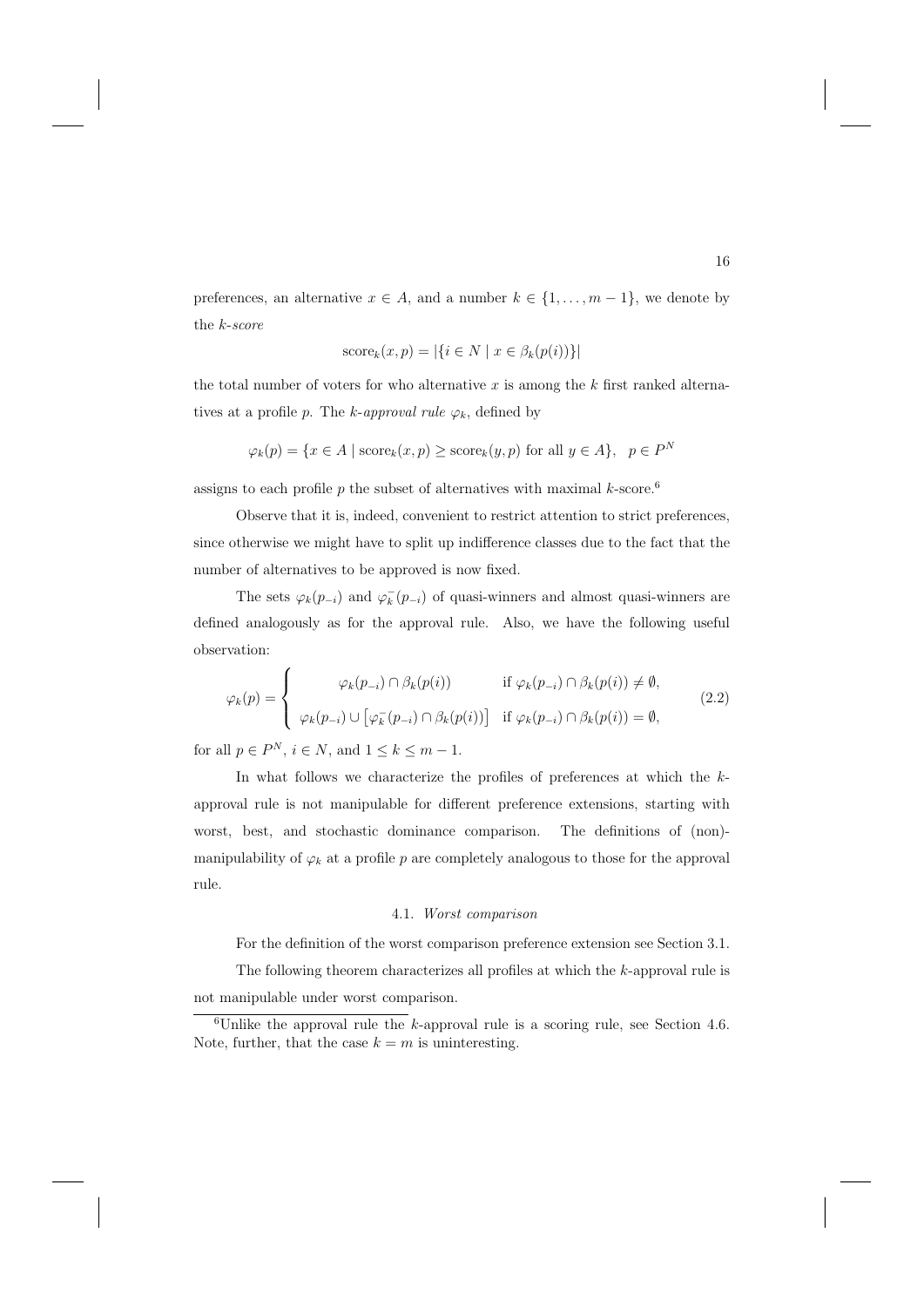**Theorem 4.1** Let  $p \in P^N$ . The k-approval rule  $\varphi_k$  is not manipulable at p under worst comparison if and only if for each voter i at least one of the following three statements holds:

- $(a) \ |\varphi_k(p_{-i}) \cap \beta_k(p(i))| = 1.$
- (b)  $|\varphi_k(p_{-i})| = 1$ .
- (c)  $A \setminus \beta_k(p(i)) \subsetneq \varphi_k(p_{-i}).$

In words, condition (a) requires that exactly one of that voter  $i$ 's  $k$  highest ranked alternatives is a quasi-winner; (b) requires that there is a unique quasi-winner; and (c) requires that the quasi-winners are a strict subset of the  $m - k$  lowest ranked alternatives.

**Proof of Theorem 4.1.** For the if-part, let  $i \in N$  and let q be an *i*-deviation of p. Assume that at least one of the cases (a), (b), and (c) holds. We show that voter  $i$ cannot manipulate from  $p$  to  $q$ .

In case (a), let  $\{x\} = \varphi_k(p_{-i}) \cap \beta_k(p(i))$ . By (2.2),  $\varphi_k(p) = \{x\}$ . Again by (2.2), either  $\varphi_k(q) \subseteq \varphi_k(p_{-i})$  or  $\varphi_k(p_{-i}) \subseteq \varphi_k(q)$ . In the first case, if  $x \in \varphi_k(q)$ , then  $\varphi_k(p) = \{x\} \succeq_{p(i)} \varphi_k(q)$ ; if  $x \notin \varphi_k(q)$  then  $\varphi_k(q) \subseteq A \setminus \beta_k(p(i))$  so that again  $\varphi_k(p) =$  ${x} \succeq_{p(i)} \varphi_k(q)$ . In the second case,  $\varphi_k(p) = {x} \subseteq \varphi_k(q)$ , hence  $\varphi_k(p) \succeq_{p(i)} \varphi_k(q)$ .

In case (b), let  $\varphi_k(p_{-i}) = \{x\}$  for some alternative x. If  $x \in \beta_k(p(i))$  we are done by case (a). If  $x \notin \beta_k(p(i))$  then by  $(2.2)$ ,  $\varphi_k(p) = \{x\} \cup [\varphi_k^-(p_{-i}) \cap \beta_k(p(i))]$ and, thus,  $\omega(p(i)|_{\varphi_k(p)}) = x$ . Further, also by  $(2.2)$ ,  $\varphi_k(q) = \{x\}$  or  $\varphi_k(q) = \{x\} \cup$  $[\varphi_k^-(p_{-i}) \cap \beta_k(q(i))]$ ; in both cases,  $(x, \omega(p(i)|\varphi_k(q))) \in p(i)$  and, thus,  $\varphi_k(p) \succeq_{p(i)}$  $\varphi_k(q)$ .

In case (c), by (2.2) we have  $\varphi_k(p) = \varphi_k(p_{-i}) \cap \beta_k(p(i))$  and  $\varphi_k(q) = \varphi_k(q_{-i}) \cap \beta_k(q_{-i})$  $\beta_k(q(i)) = \varphi_k(p_{-i}) \cap \beta_k(q(i))$ . If  $\beta_k(q(i)) = \beta_k(p(i))$  then  $\varphi_k(p) = \varphi_k(q)$ . Otherwise, since  $A \setminus \beta_k(p(i)) \subsetneq \varphi_k(p_{-i})$ , there is a  $y \in [A \setminus \beta_k(p(i))] \cap \varphi_k(q)$ . Hence,  $\varphi_k(p) \succeq_{p(i)}$  $\varphi_k(q)$ .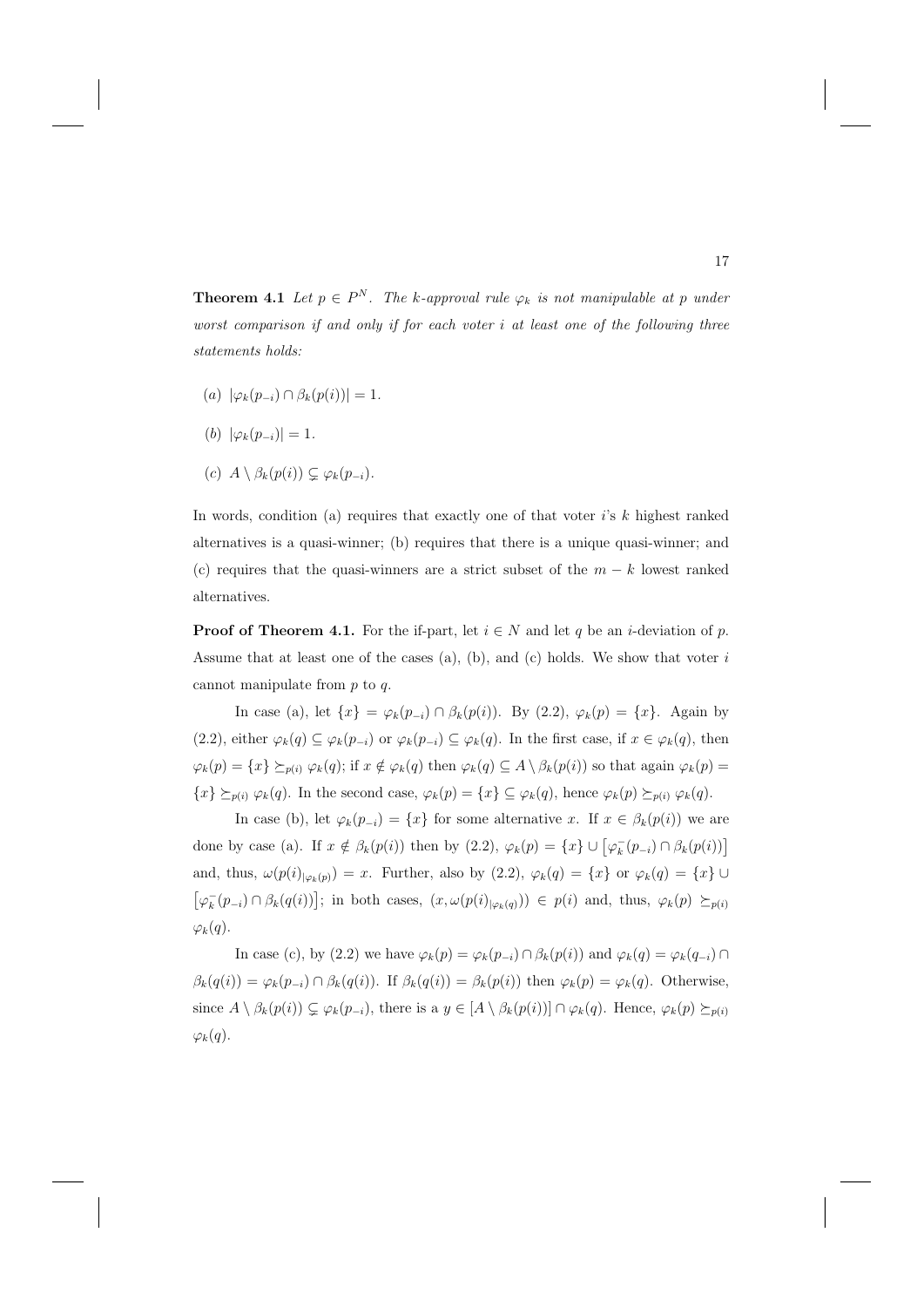For the only-if part, suppose that there is a voter  $i \in N$  such that none of the three cases (a), (b), and (c) holds. It is sufficient to prove that  $\varphi_k$  is manipulable at profile p by voter i. For this, in turn, it is sufficient to prove that i can manipulate at profile  $p$  for the following two cases.

Case (i):  $\varphi_k(p_{-i}) \cap \beta_k(p(i)) = \emptyset$  and  $|\varphi_k(p_{-i})| \geq 2$ .

Let  $b = \beta(p(i)_{|\varphi_k(p_{-i})})$ . Take  $q(i)$  such that the positions in  $p(i)$  of b and one of the alternatives in  $\beta_k(p(i))$  are swapped. Then  $\varphi_k(q) = \{b\}$  and  $\varphi_k(q) \succ_{p(i)} \varphi_k(p)$ , hence voter  $i$  can manipulate at profile  $p$  towards  $q$ .

Case (ii):  $|\varphi_k(p_{-i}) \cap \beta_k(p(i))| \geq 2$  and  $[A \setminus \beta_k(p(i))] \nsubseteq \varphi_k(p_{-i}).$ 

Let  $w = \omega(p(i)_{|\varphi_k(p_{-i}) \cap \beta_k(p(i))})$  and  $y \in A \setminus [\beta_k(p(i)) \cup \varphi_k(p_{-i})]$ . Let  $q(i)$  be obtained from  $p(i)$  by swapping the positions of the alternatives w and y. By  $(2.2)$ ,  $\varphi_k(p) = \varphi_k(p_{-i}) \cap \beta_k(p(i))$  and  $\varphi_k(q) = \varphi_k(p_{-i}) \cap \beta_k(p(i)) \setminus \{w\}$  it follows that  $\varphi_k(q) \succ_{p(i)} \varphi_k(p)$ , proving that  $\varphi_k$  is manipulable by voter *i* at profile *p* towards  $q.\Box$ 

#### 4.2. Best comparison

For the definition of the best comparison preference extension see Section 3.2.

The following theorem characterizes all profiles at which the k-approval rule is not manipulable under best comparison.

**Theorem 4.2** Let  $p \in P^N$ . The k-approval scoring rule  $\varphi_k$  is not manipulable at p under best comparison if and only if for each voter  $i$  at least one of the following three statements holds:

- (a)  $(\beta(p(i)_{|\varphi_k(p_{-i})}), x) \in p(i)$  for all  $x \in \varphi_k^-(p_{-i})$ .
- (b)  $\varphi_k(p_{-i}) \cap \beta_k(p(i)) = \emptyset$  and  $\varphi_k^-(p_{-i}) \cap \beta_k(p(i)) \neq \emptyset$ .
- $(c)$   $|\varphi_k(p_{-i}) \cap \beta_k(p(i))| > |A \setminus [\beta_k(p(i)) \cup \varphi_k(p_{-i})]|.$

In words, condition (a) requires that the best alternative among the quasi-winners is preferred over all almost quasi-winners; (b) requires that no quasi-winner is among his k first ranked alternatives, but some of the almost quasi-winners are; and (c) requires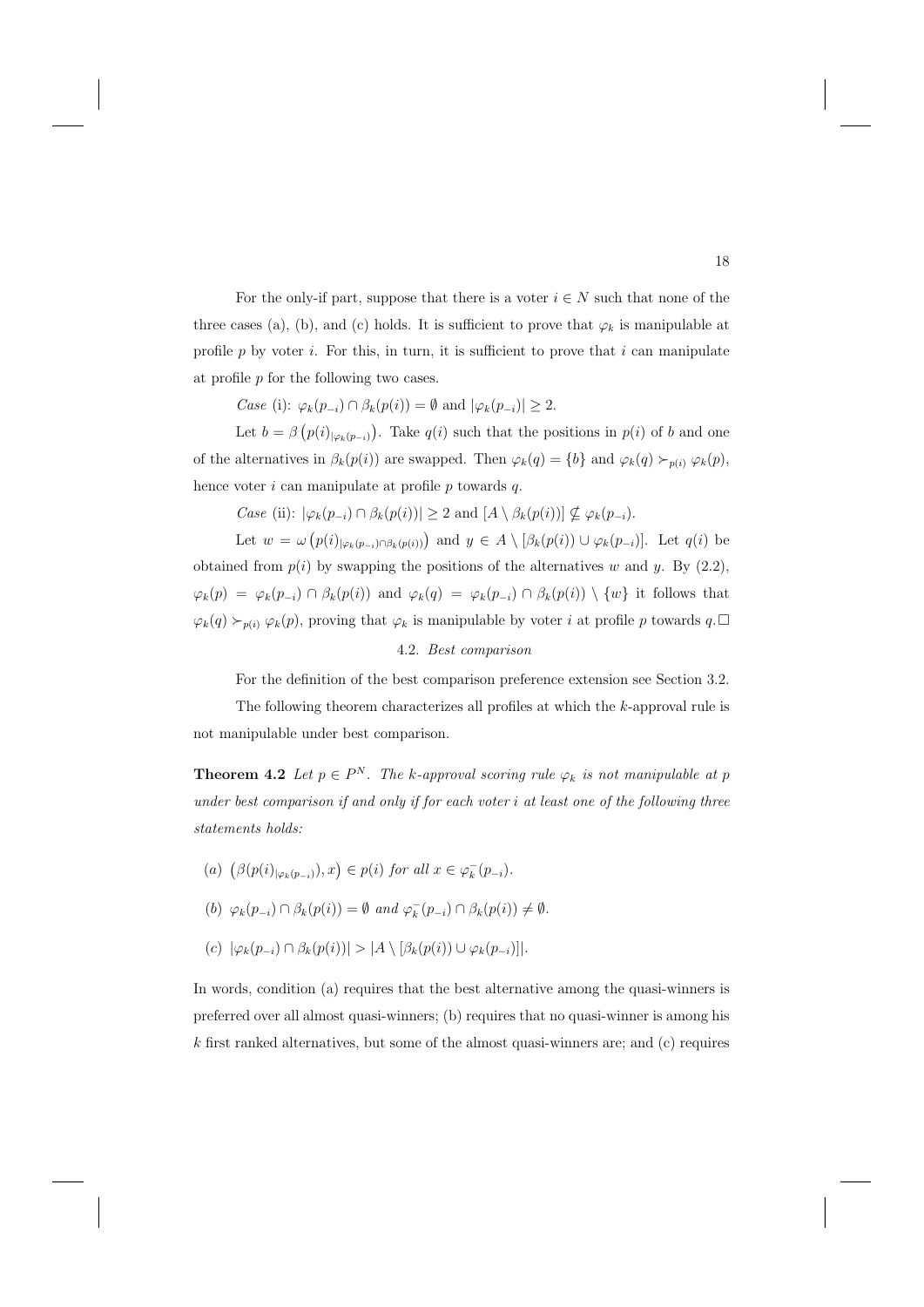that the number of the voter's  $k$  highest ranked alternatives among the quasi-winners is larger than the number of alternatives that are neither among his  $k$  highest ranked nor among the quasi-winners.

**Proof of Theorem 4.2.** For the if-part, let  $q$  be an *i*-deviation of  $p$ . Note that  $\varphi_k(p_{-i}) = \varphi_k(q_{-i})$  and  $\varphi_k^-(p_{-i}) = \varphi_k^-(q_{-i})$ . Assume that at least one of the cases (a), (b), and (c) holds. We show that voter  $i$  cannot manipulate from  $p$  to  $q$ .

In case (a), for both cases occurring in (2.2), we obtain  $\beta (p(i)_{|\varphi_k(p)}) =$  $\beta(p(i)_{|\varphi_k(p_{-i})})$ . Since  $\beta(p(i)_{|\varphi_k(q)}) \in \varphi_k(p_{-i}) \cup \varphi_k(p_{-i})$  and by the assumption for case (a), we conclude that  $\varphi_k(p) \succeq_{p(i)} \varphi_k(q)$ .

In case (b), again using (2.2), we have  $\varphi_k(p) = \varphi_k(p_{-i}) \cup [\varphi_k^-(p_{-i}) \cap \beta_k(p(i))]$ , hence  $\beta(p(i)|\varphi_k(p)) = \beta(p(i)|\varphi_k(p(i))|\varphi_k(p(i))$ ; and  $\varphi_k(q) \in \varphi_k(p_{-i}) \cup [\varphi_k(p_{-i}) \cap \varphi_k(p_{-i})]$  $\beta_k(q(i))$ . By the assumptions for this case,  $\varphi_k(p) \succeq_{p(i)} \varphi_k(q)$ .

In case (c), it is easy to see that  $|A \setminus \varphi_k(p_{-i})| < |\beta_k(p(i))| = k = |\beta_k(q(i))|$ , hence  $\beta_k(q(i)) \cap \varphi_k(p_{-i}) \neq \emptyset$ . Therefore, by (2.2) we have  $\varphi_k(p) = \varphi_k(p_{-i}) \cap \beta_k(p(i))$ and  $\varphi_k(q) = \varphi_k(p_{-i}) \cap \beta_k(q(i)) \subseteq \varphi_k(p_{-i})$ . Thus, also in this case  $\varphi_k(p) \succeq_{p(i)} \varphi_k(q)$ .

For the only-if part, suppose that there is a voter  $i \in N$  such that none of the three cases (a), (b), and (c) holds. It is sufficient to prove that  $\varphi_k$  is manipulable at profile  $p$  by voter  $i$ . For this, in turn, it is sufficient to prove that  $i$  can manipulate at profile  $p$  for the following two cases.

Case (i): There is an  $x \in \varphi_k^-(p_{-i})$  such that  $(x, b) \in p(i)$ , where  $b =$  $\beta\left(\varphi_k(p_{-i}), p(i)_{|\varphi_k(p_{-i})}\right); \ \varphi_k(p_{-i}) \cap \beta_k(p(i)) \ \neq \ \emptyset; \text{ and } |\varphi_k(p_{-i}) \cap \beta_k(p(i))| \leq |A \setminus \emptyset|$  $[\beta_k(p(i)) \cup \varphi_k(p_{-i})]$ .

For this case, note that  $x \in \beta_k(p(i))$ . By the assumptions for this case we can take a  $q(i) \in P$  with  $x \in \beta_k(q(i))$  and  $\varphi_k(p_{-i}) \cap \beta_k(q(i)) = \emptyset$ . Hence,  $x \in \varphi_k(q) \setminus \varphi_k(p)$ and, thus,  $\varphi_k(q) \succ_{p(i)} \varphi_k(p)$ . So i can manipulate at profile p towards q.

Case (ii): There is an  $x \in \varphi_k^-(p_{-i})$  such that  $(x, b) \in p(i)$ , where  $b =$  $\beta(p(i)_{|\varphi_k(p_{-i})})$ ; and  $\varphi_k^-(p_{-i}) \cap \beta_k(p(i)) = \emptyset$ .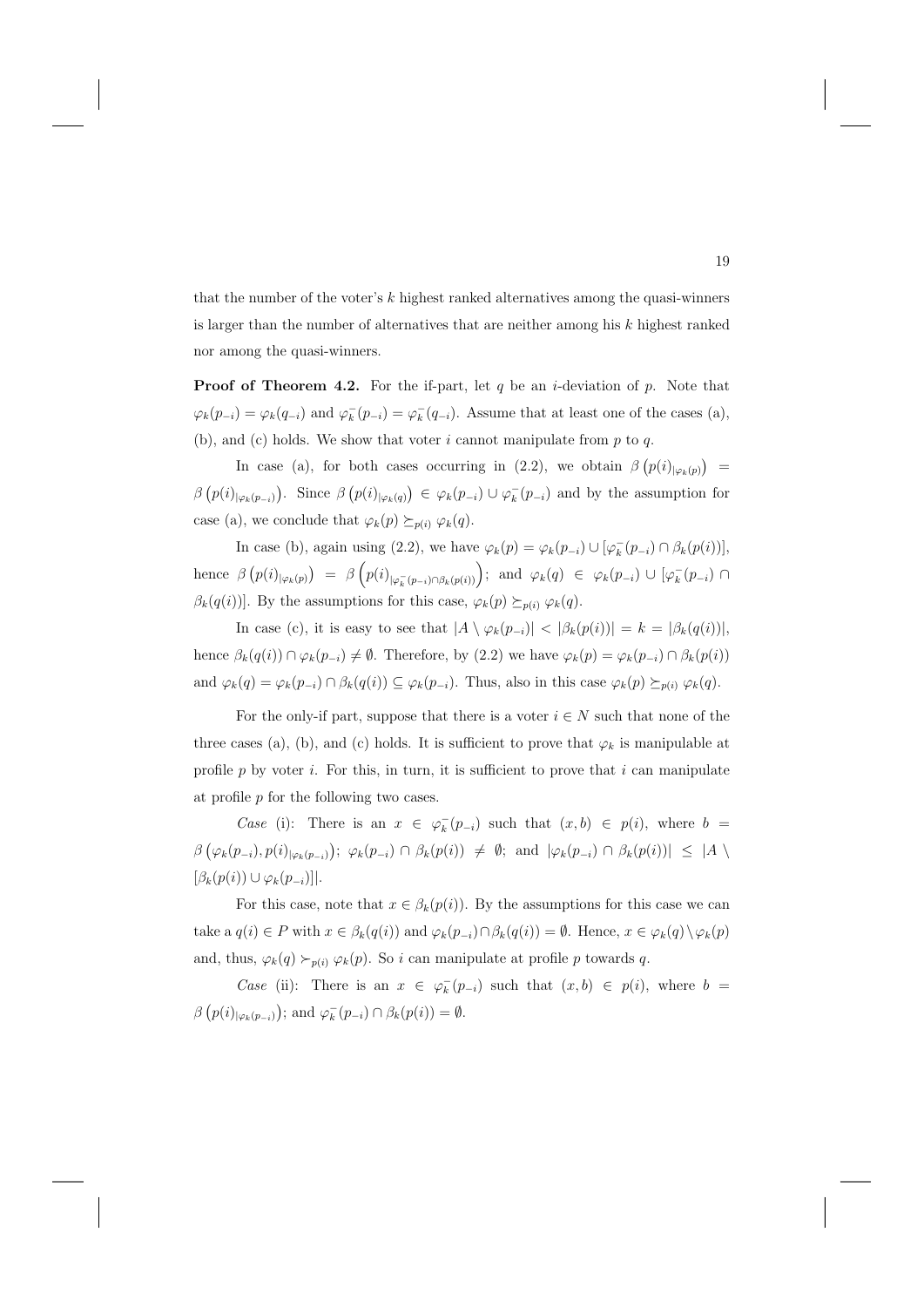In this case,  $\varphi_k(p) = \varphi_k(p_{-i})$ . Note that the sets  $\beta_k(p(i))$ ,  $\varphi_k(p_{-i})$ , and  $\varphi_k^-(p_{-i})$ are pairwise disjoint. So we can take  $q(i) \in P$  such that  $x \in \beta_k(q(i))$  and  $\varphi_k(p_{-i}) \cap$  $\beta_k(q(i)) = \emptyset$ . Then  $\varphi_k(q) \supseteq \varphi_k(p_{-i}) \cup \{x\}$ , so  $x \in \varphi_k(q) \setminus \varphi_k(p)$ , thus  $\varphi_k(q) \succ_{p(i)} \varphi_k(p)$ and  $i$  can manipulate at profile  $p$  towards  $q$ .  $\Box$ 

4.3. Stochastic dominance comparison

For the definition of the stochastic dominance comparison preference extension see Section 3.3.

The following theorem characterizes all profiles at which the k-approval rule is not manipulable under stochastic dominance comparison. Its proof is placed in the Appendix.

**Theorem 4.3** Let  $p \in P^N$ . The k-approval scoring rule  $\varphi_k$  is not manipulable at p under stochastic dominance comparison if and only if for all voters i at least one of the following five statements holds:

(a)  $A \setminus \beta_k(p(i)) \subsetneq \varphi_k(p_{-i}).$ 

(b) 
$$
\varphi_k(p_{-i}) \subseteq [A \setminus \beta_k(p(i))] \text{ and } \varphi_k^-(p_{-i}) \cap \beta_k(p(i)) \neq \emptyset.
$$

- (c)  $\varphi_k(p_{-i}) \cap \beta_k(p(i)) = \{w\}$  for some  $w \in A$  and  $[A \setminus \beta_k(p(i))] \cap \varphi_k(p_{-i}) \neq \emptyset$ .
- (d)  $\varphi_k(p_{-i}) = \{w\}$  for some  $w \in A$  and  $\varphi_k^-(p_{-i}) \subseteq L(w, p(i))$ .
- (e)  $\varphi_k(p_{-i}) = \{w\}$  for some  $w \in A$  and  $|\varphi_k^-(p_{-i}) \cap L(w, p(i))| > m k$ .

In words, these five cases can be described as follows. In case (a), at least one of voter i's k highest ranked alternatives and all of his lower ranked alternatives are quasiwinners. In case (b), no quasi-winner but at least one almost quasi-winner is among his k highest ranked alternatives. In case (c) there is a unique quasi-winner among voter  $i$ 's  $k$  highest ranked alternatives, but there are lower ranked quasi-winners as well. In case (d) there is a unique quasi-winner, which is preferred by  $i$  to all almost quasi-winners. In case (e) there is again a unique quasi-winner, and among the almost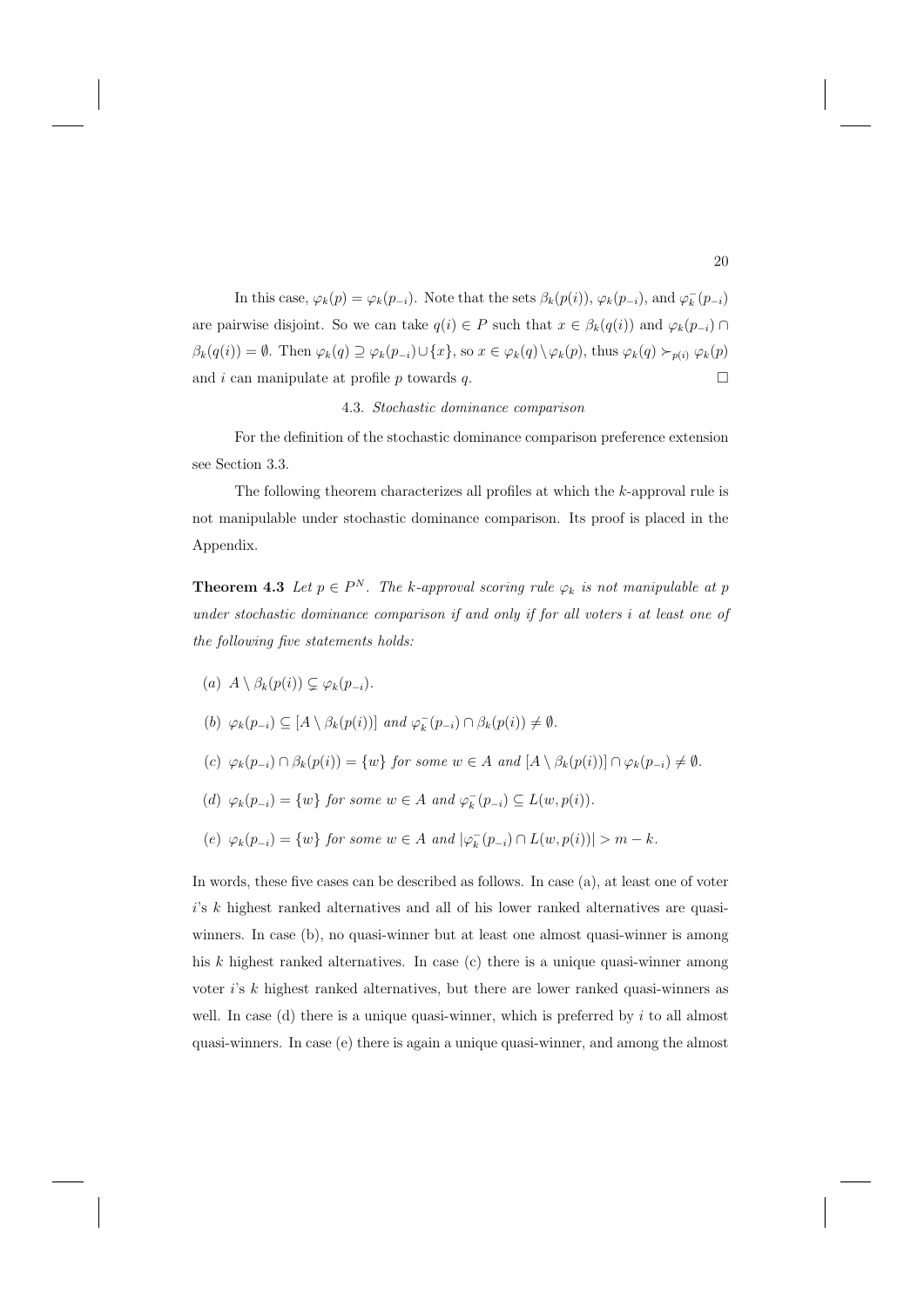quasi-winners there are more than  $m - k$  alternatives worse than the unique quasiwinner.

#### 4.4. The two-voter case

In this subsection we concentrate on the two-voter case and consider the following question: which k-approval rule is least (or minimally) manipulable, under various assumptions on preference extensions as studied in the preceding sections?

We start with a simple theorem, which will be derived from Theorems 4.1, 4.2, and 4.3, but also easily follows directly. It states that  $\varphi_1$  is strategy-proof, i.e., not manipulable at any profile  $p$ .

**Theorem 4.4** Let  $n = 2$ . Then the 1-approval rule  $\varphi_1$  is strategy-proof under worst, best, and stochastic dominance comparison.

**Proof.** Let  $p = (p(1), p(2))$  be a preference profile and let  $k = 1$ . Note that (b) in Theorem 4.1 is always satisfied: this shows strategy-proofness under worst comparison. In Theorem 4.2, (a) reduces to  $\beta(p(1)) = \beta(p(2))$  and (b) to  $\beta(p(1)) \neq \beta(p(2))$ : this shows strategy-proofness under best comparison. Finally, in Theorem 4.3, (b) reduces to  $\beta(p(1)) \neq \beta(p(2))$  and (d) to  $\beta(p(1)) = \beta(p(2))$ : this shows strategyproofness under stochastic dominance comparison. - $\Box$ 

This observation might make our quest for minimally manipulable rules futile, were it not the case that the 1-approval rule (i.e., plurality rule) is not unambiguously attractive. As an example, consider the case where voter 1 has preference  $p(1)$ :  $xz...y$  and voter 2 has preference  $p(2): yz...x$  (notations obvious). Then  $\varphi_1(p)$  =  ${x, y}$  but  $\varphi_2(p) = \{z\}$ . So it seems that  $\varphi_2$  offers a better compromise in this case than  $\varphi_1$ .

Moreover, for more than two voters and apart from a few particular cases, Theorem 4.4 no longer holds.

We will now consider the three cases (worst, best, and stochastic dominance comparison) separately.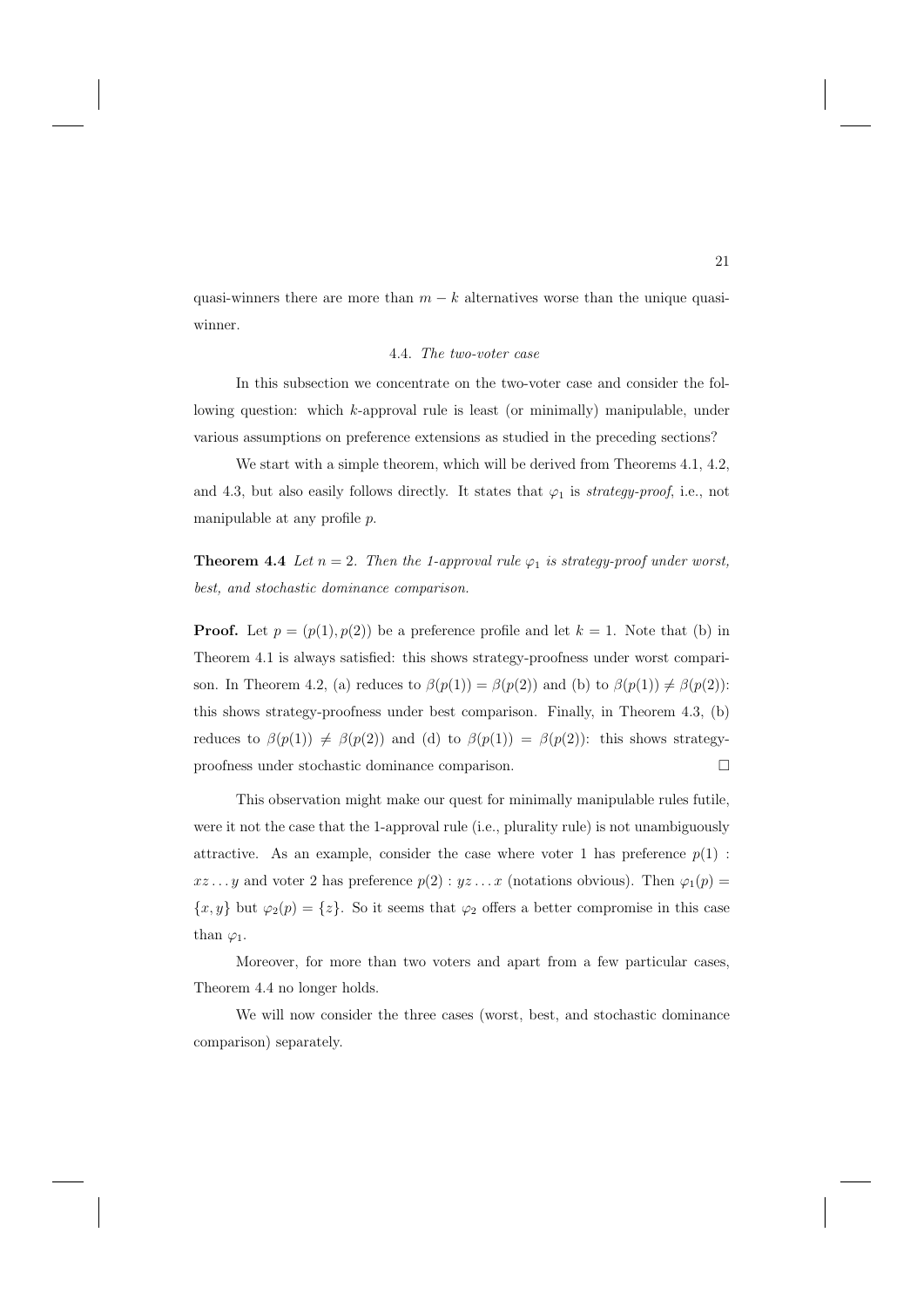4.4.1. Worst comparison for two voters. The non-manipulable profiles for two voters under worst comparison are easily described using Theorem 4.1.

**Corollary 4.5** Let  $n = 2$  and  $2 \leq k < m$ . Let  $p \in P$  and consider worst comparison.

(a) If  $k \leq (m+1)/2$ , then  $\varphi_k$  is not manipulable at p if and only if  $|\varphi_k(p)| = 1$ , or equivalently,

$$
|\beta_k(p(i)) \cap \beta_k(p(2))| = 1.
$$

(b) If  $k > (m+1)/2$ , then  $\varphi_k$  is not manipulable at p if and only if  $|\varphi_k(p)| = 2k-m$ , or equivalently,

$$
|\beta_k(p(i)) \cap \beta_k(p(2))| = 2k - m.
$$

**Proof.** Case (b) in Theorem 4.1 does not apply. If case (a) in Theorem 4.1 applies then we have  $|\beta_k(p(1)) \cap \beta_k(p(2))| = 1$  (or, equivalently,  $|\varphi_k(p)| = 1$ ), but this is possible if and only if  $k \leq (m+1)/2$ . If case (c) in Theorem 4.1 applies then we have  $|\beta_k(p(1)) \cap \beta_k(p(2))| = 2k - m$  (or, equivalently,  $|\varphi_k(p)| = 2k - m$ ), but this is possible if and only if  $k \ge (m+1)/2$ ; but for  $k = (m+1)/2$  we have  $2k - m = 1$ , so that we are back in case (a).  $\Box$ 

Denote by  $\eta(m, k)$  the number of profiles (for two voters) at which  $\varphi_k$  is not manipulable. By straightforward counting we obtain the following result for the number of manipulable profiles for two voters under worst comparison.

**Theorem 4.6** Let  $n = 2$  and  $2 \leq k < m$ . Consider worst comparison. Then

$$
\eta(m,k) = \begin{cases} m! \, k \, {m-k \choose k-1} k! \, (m-k)! & \text{if } k \le (m+1)/2 \\ m! \, {k \choose 2k-m} k! \, (m-k)! & \text{if } k > (m+1)/2 \end{cases}.
$$

From this theorem we derive the following corollary (see the Appendix for a proof), which states some facts about  $k$  as far as non-manipulability is concerned. (The exact meaning of  $k^*$  being close to  $\sqrt{m}$  in part (a) is explained in the proof.)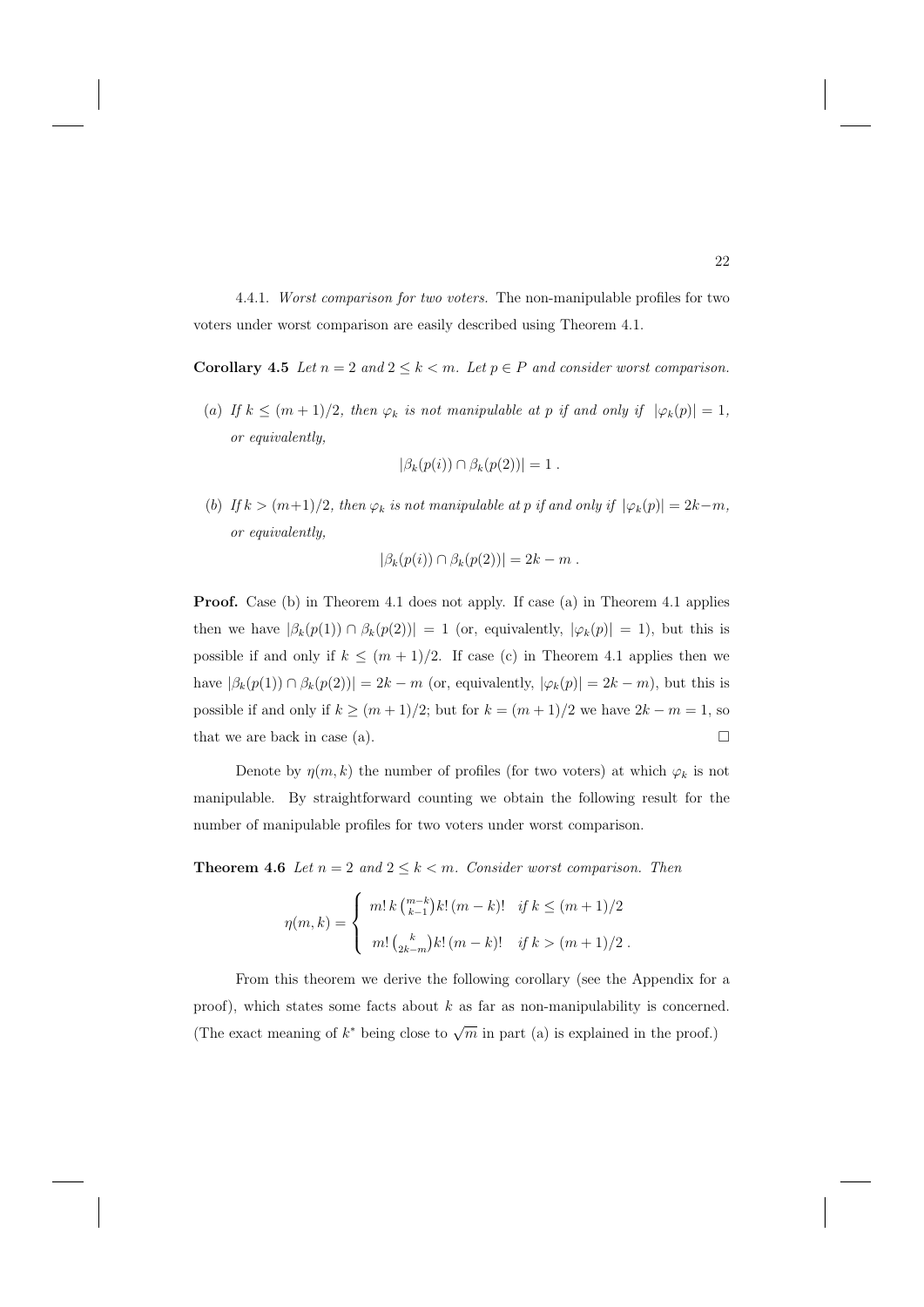## **Corollary 4.7**

- (a)  $\eta(m, k)$  increases in k between 2 and an integer k<sup>\*</sup>, which is close to  $\sqrt{m}$ , and decreases between  $k^*$  and  $\frac{1}{2}(m-1)$ .
- (b)  $\eta(m,k)$  increases between  $\frac{1}{2}(m-1)$  and  $(m-1)$ .
- (c) The  $(m-1)$ -approval scoring rule is second best since  $\eta(m,(m-1)) > \eta(m,k)$ for all  $m - 1 > k \geq 2$ .

The first-best value of k is  $k = 1$  (Theorem 4.4), but  $\varphi_1$  has the drawback that it does not give much opportunity for compromises. Among other values of  $k$ , the value  $k = m - 1$  is best. We might, however, prefer to have  $k \leq (m + 1)/2$ , for the following reason. Call  $\varphi_k$  *citizen-sovereign* if for every alternative  $x \in A$  there is a profile  $p \in P$  with  $\varphi_k(p) = \{x\}$ . It is not difficult to see that  $\varphi_k$  is citizen-sovereign for any number of voters  $n \geq 2$  if  $k \leq (m+1)/2$ . For  $n = 2$  and  $k > (m+1)/2$ , however,  $\varphi_k$  is not citizen-sovereign. Hence, if we restrict ourselves to citizen-sovereign rules with  $k \geq 2$ , then the best rule is  $\varphi_{k^*}$ , where  $k^*$  is close to  $\sqrt{m}$ .

4.4.2. Best comparison for two voters. The non-manipulable profiles for two voters under best comparison can be derived from Theorem 4.2.

**Corollary 4.8** Let  $n = 2$  and  $2 \leq k < m$ . Let  $p \in P$  and consider best comparison.

(a) If  $k \leq m/2$  then  $\varphi_k$  is not manipulable at  $p \in P$  if and only if either

$$
\beta(p(1)) \in \beta_k(p(2)) \text{ and } \beta(p(2)) \in \beta_k(p(1))
$$

or

$$
\beta_k(p(1)) \cap \beta_k(p(2)) = \emptyset.
$$

(b) If  $k > m/2$  then  $\varphi_k$  is not manipulable at any  $p \in P$ .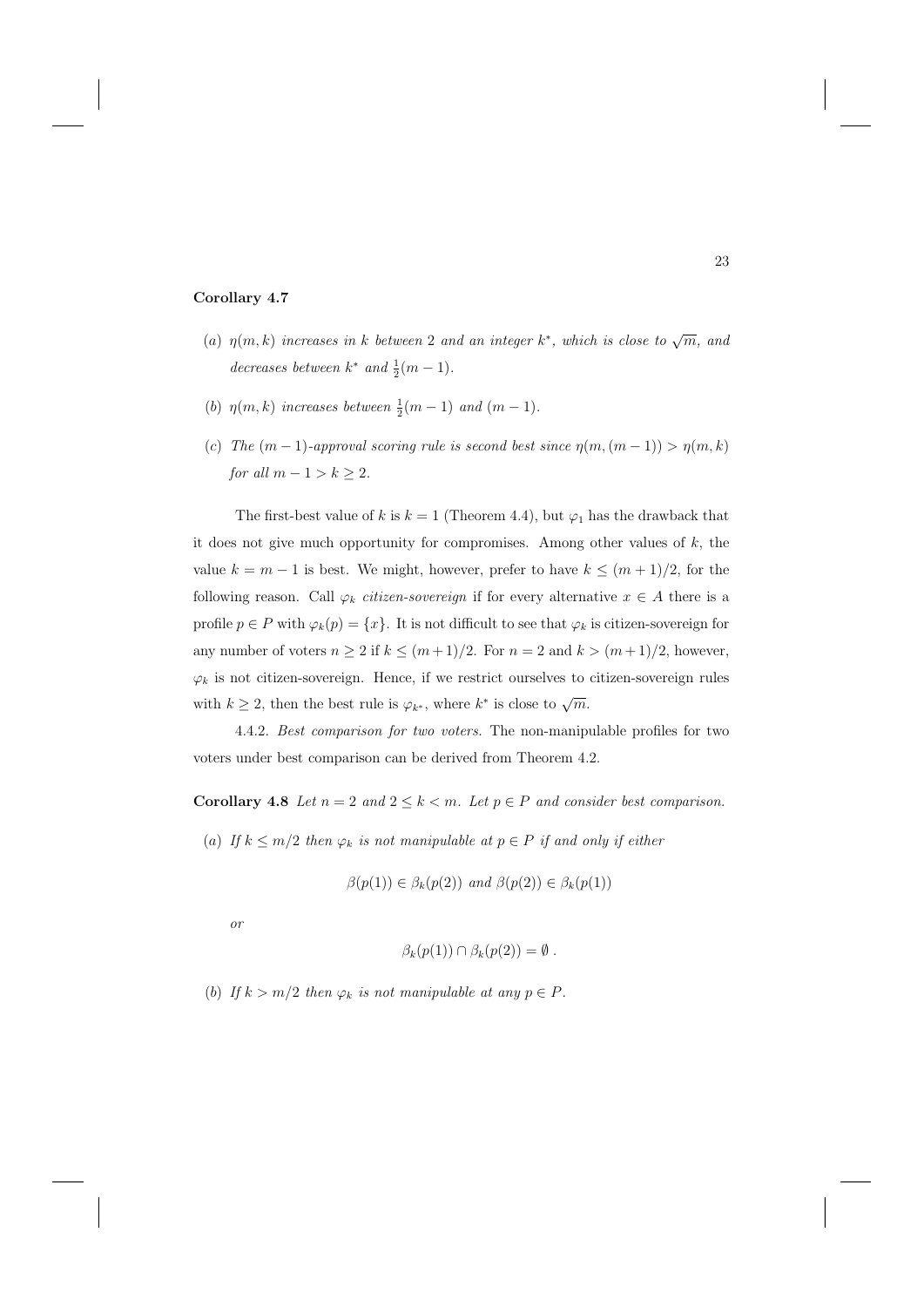**Proof.** If  $k > m/2$  then case (c) in Theorem 4.2 applies to all  $p \in P$ , and if  $k \leq m/2$ then case (c) applies to no  $p \in P$ . This implies part (b) of the corollary, and it also implies that for  $k \leq m/2$  we only have to consider cases (a) and (b) in Theorem 4.2. It is easily seen that these cases result in the two cases in part (a) of the corollary. $\Box$ 

The number of non-manipulable profiles  $\eta(m, k)$  if  $k \leq m/2$  is computed in the following theorem.

**Theorem 4.9** Let  $n = 2$  and  $2 \le k \le m/2$ . Consider best comparison. Then

$$
\eta(m,k) = m! (m-2)! (k-1)^{2} + m! (m-1)! + m! [(m-k)!]^{2}/(m-2k)! .
$$

**Proof.** The first case in (a) in Corollary 4.8 with  $\beta(p(1)) \neq \beta(p(2))$  results in

$$
m! (k-1) \binom{m-2}{k-2} (k-1)! (m-k)!
$$

different non-manipulable profiles. This yields the first term of  $\eta(m, k)$  in the theorem. If  $\beta(p(1)) = \beta(p(2))$  then this number is simply equal to m!  $(m-1)!$ , which yields the second term. The second case in (a) in Corollary 4.8 results in

$$
m! \binom{m-k}{k} k! \, (m-k)!
$$

different non-manipulable profiles, which simplifies to the third term for  $\eta(m, k)$  in the theorem.  $\Box$ 

If we require  $k \neq 1$  and citizen-sovereignty, i.e.,  $k \leq m/2$ , then the optimal value of  $k$  with respect to non-manipulability, i.e., the value of  $k$  that maximizes  $\eta(m, k)$ , is equal to 2.

To see this, note that by Theorem 4.9 and some elementary calculations we have for  $2 < k \leq \frac{m}{2}$ :

$$
\eta(m,2) > \eta(m,k)
$$
  
\n
$$
\Leftrightarrow (m-2)(m-3) > k(k-2) + \frac{\overbrace{(m-k)(m-k-1)\cdot\ldots\cdot(m-2k+1)}^{k \text{ factors}}}{\underbrace{(m-2)(m-3)\cdot\ldots\cdot(m-k+1)}_{k-2 \text{ factors}}}.
$$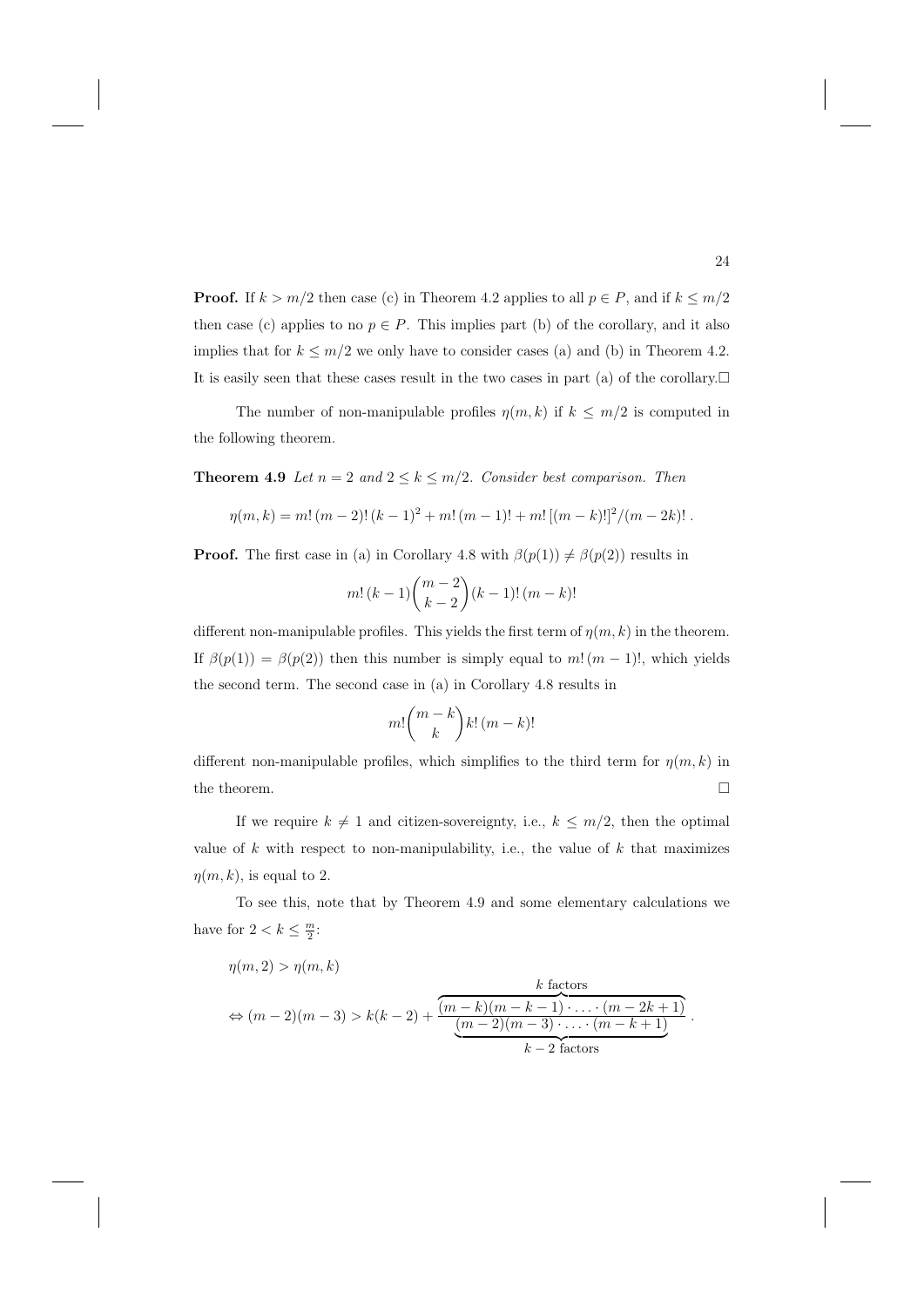Since  $k > 2$  it is therefore sufficient to prove that

$$
(m-2)(m-3) > k(k-2) + (m-2k+2)(m-2k+1) .
$$

This simplifies to  $(4k - 8)m > 5k^2 - 8k - 4$ . Since  $m \ge 2k$ , it is sufficient to show that  $3k^2 - 8k + 4 > 0$ , which indeed holds for  $k > 2$ .

4.4.3. Stochastic dominance comparison for two voters. The non-manipulable profiles for two voters under stochastic dominance comparison can be derived from Theorem 4.3.

**Corollary 4.10** Let  $n = 2$  and  $2 \leq k < m$ . Let  $p \in P$  and consider stochastic dominance comparison. Then  $\varphi_k$  is not manipulable at p if and only if at least one of the following holds.

- (a)  $\beta_k(p(1)) \cap \beta_k(p(2)) = \emptyset$ .
- (b)  $|\beta_k(p(1)) \cap \beta_k(p(2))| = 1.$
- (c)  $\beta_k(p(1)) \cap \beta_k(p(2)) \neq \emptyset$  and  $[A \setminus \beta_k(p(1))] \cap [A \setminus \beta_k(p(2))] = \emptyset$ .

**Proof.** For  $n = 2$  and  $k \ge 2$  cases (d) and (e) in Theorem 4.3 are not possible. Case (c) in Theorem 4.3 reduces to case (b) above, and case (a) in Theorem 4.3 reduces to case (c) above. Finally, case (b) in the theorem reduces to case (a) above.  $\Box$ 

From this description we can again derive the number of manipulable profiles  $\eta(m,k)$ .

**Theorem 4.11** Let  $n = 2$ ,  $k \geq 2$ , and consider stochastic dominance comparison.

(a) If  $k \leq m/2$  then

$$
\eta(m,k) = m! \left[ (m-k)! \right]^2 / (m-2k)! + m! \, k^2 \left[ (m-k)! \right]^2 / (m-2k+1)! \, .
$$

(b) If  $k > m/2$  then

$$
\eta(m,k) = m! [k!]^2 / (2k - m)! .
$$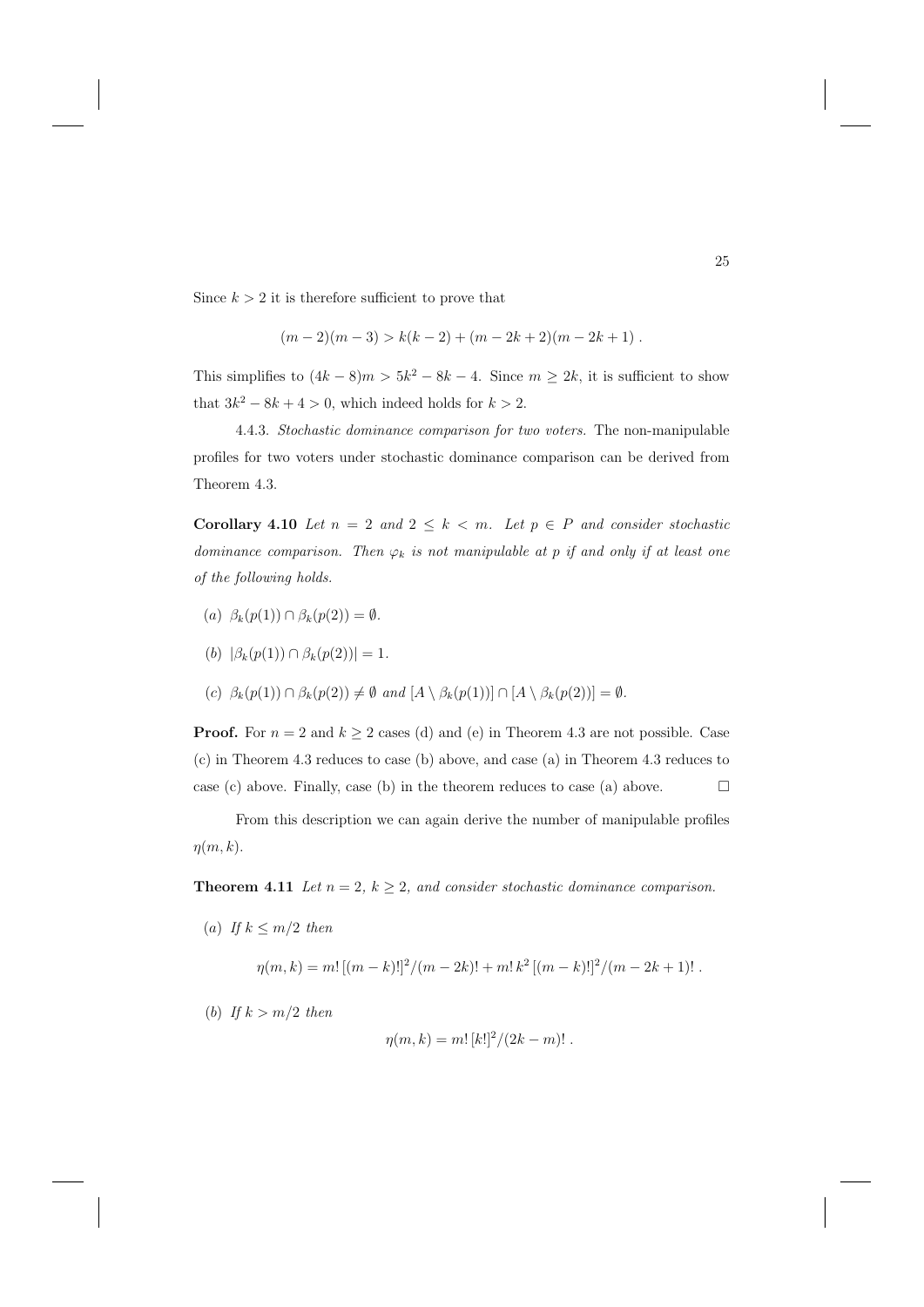**Proof.** If  $k \leq m/2$  then (c) in Corollary 4.10 is not possible, and cases (a) and (b) in the corollary are mutually exclusive. In case (a) of Corollary 4.10 there are

$$
m! \binom{m-k}{k} k! \left( m-k \right)!
$$

non-manipulable profiles, resulting in the first term for  $\eta(m, k)$ , and in case (b) of the corollary there are

$$
m!\,k\binom{m-k}{k-1}k!\,(m-k)!
$$

non-manipulable profiles, resulting in the second term for  $\eta(m, k)$ .

If  $k > m/2$  then case (a) of Corollary 4.10 is not possible, and (b) is a special case of (c). For the latter case, we just have to count the number of profiles for which  $[A \setminus \beta_k(p(1))] \cap [A \setminus \beta_k(p(2))] = \emptyset$ , since the other condition is always fulfilled. This number is equal to

$$
m! \binom{k}{m-k} k! \left(m-k\right)!
$$

which is equal to  $m! [k!]^2/(2k-m)!$ .

About the value of k that maximizes  $\eta(m, k)$ , so the value of k that is optimal with respect to non-manipulability, we can say the following.

- 1. For  $2 \leq k \leq \frac{m}{2}$ , the number of non-manipulable profiles decreases with k, and thus  $k = 2$  is optimal.
- 2. For  $\frac{m}{2} < k \leq m 1$ , the number of non-manipulable profiles increases with  $k$ , and thus  $k = m - 1$  is optimal.
- 3.  $\eta(m, 2) > \eta(m, m 1)$  for  $m \geq 4$ , so  $k = 2$  is the overall optimal value between 2 and  $m-1$ .

To prove these statements, first assume  $k \leq \frac{m}{2}$ . Then, using Theorem 4.11(a) and simplifying, we derive

$$
\eta(m, k+1) < \eta(m, k) \Leftrightarrow 3k^2 - 2km - 1 < 0 \;,
$$

```
\Box
```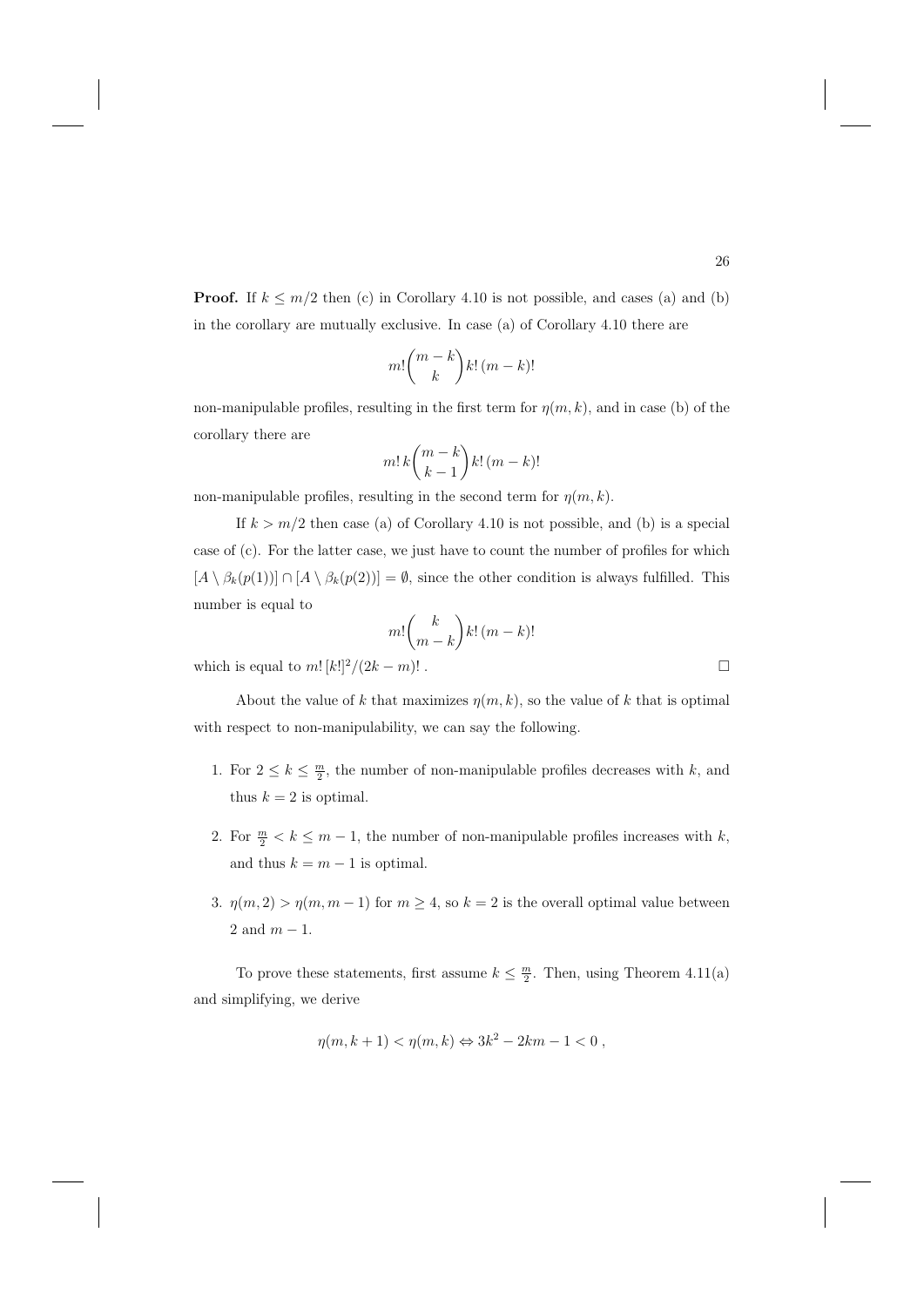and it is easily seen that the right hand side holds for all  $2 \leq k \leq \frac{m}{2}$ . Next, assume  $\frac{m}{2} < k \leq m - 1$ . Then, using Theorem 4.11(b) and simplifying, we derive

$$
\eta(m, k+1) > \eta(m, k) \Leftrightarrow 3k^2 + k(4 - 4m) + m^2 - 3m + 1 < 0.
$$

The roots of the quadratic expression in k at the right hand side are  $\frac{2}{3}(m-1)$  ±  $\frac{1}{3}\sqrt{m^2+m+1}$ ; the smaller root is smaller than  $\frac{m}{2}$ , whereas the larger root is larger than  $m-1$ . Thus, the right hand side holds for all  $\frac{m}{2} < k \leq m-1$ . Finally, by Theorem 4.11 again,

$$
\eta(m,2) > \eta(m,m-1) \Leftrightarrow m > 3,
$$

so that  $k = 2$  is the overall optimal value of  $k$  for  $2 \leq k \leq m - 1$ .

#### 4.5. Lexicographic worst and best comparison

In this subsection we briefly consider a natural extension of worst and best comparison, namely lexicographic worst and best comparison. These preference extensions to sets are given by the following recursive definition. For two subsets  $B$  and  $C$  of alternatives, we say that  $B$  is (weakly) preferred to  $C$  under lexicographic worst *comparison* by voter i with preference  $p(i)$  if

1.  $C = \emptyset$ , or

- 2. B and C are non-empty and  $(\omega(p(i)|_B), \omega(p(i)|_C)) \in p(i)$ , or
- 3.  $\omega(p(i)|_B) = \omega(p(i)|_C) =: w$  and  $B \setminus \{w\}$  is preferred to  $C \setminus \{w\}$  under lexicographic worst comparison by voter i with preference  $p(i)$ .

The definition for lexicographic best comparison is obtained simply by replacing the worst alternative by the best alternative, i.e., by replacing  $\omega(\cdot)$  by  $\beta(\cdot)$ . Thus, under lexicographic worst comparison a voter first considers the worst elements of B and C. If these are different, then he prefers the set with the better worst element. Otherwise, the voter considers the second worst elements. If these are different, then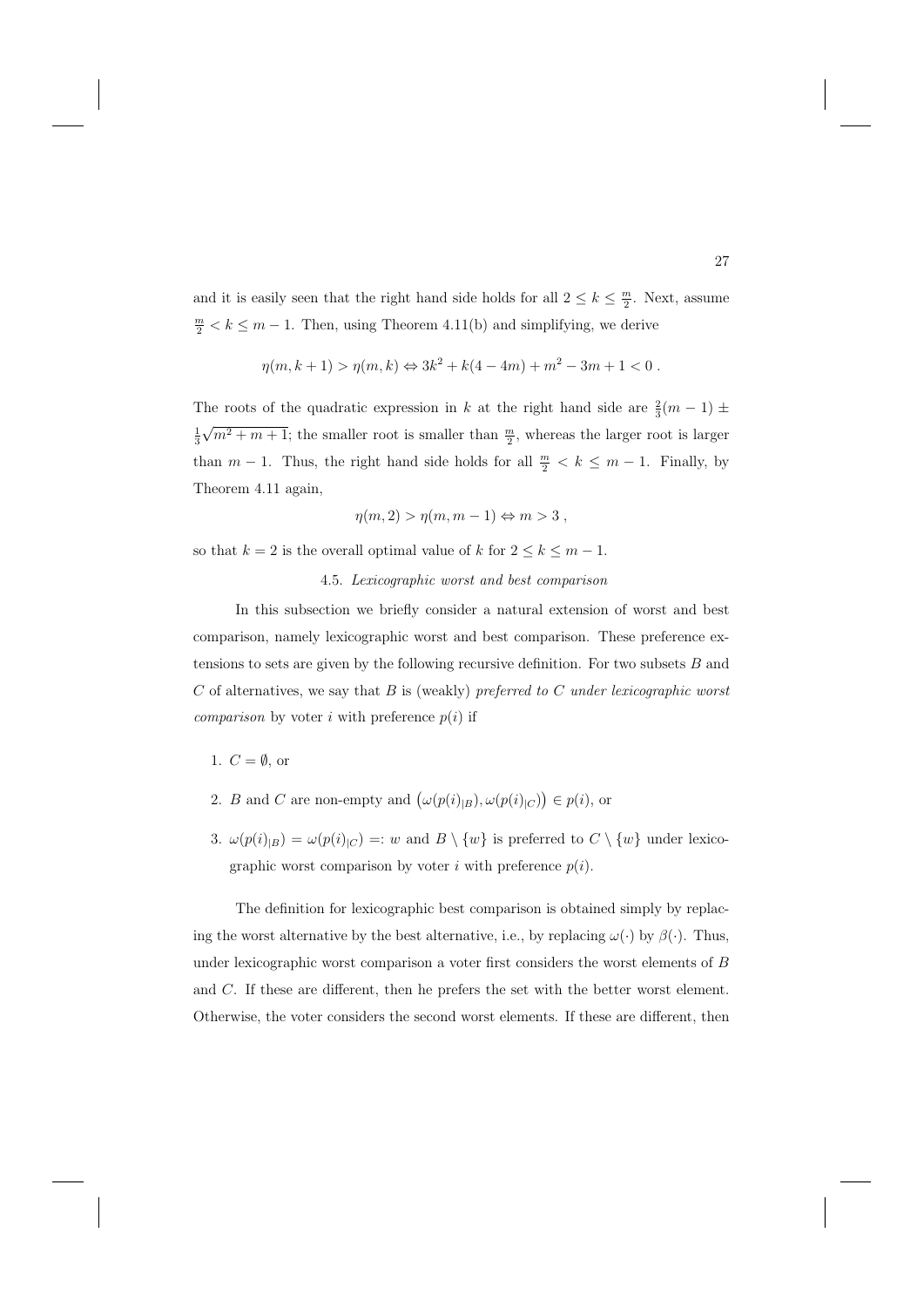he prefers the set with the better second worst element. Otherwise, he considers the third worst elements, etc. Similarly, of course, for lexicographic best comparison.

Complete characterizations of the non-manipulable profiles for both lexicographic worst and lexicographic best comparison can be given but are rather technical (even more so than for stochastic dominance comparison) and therefore not included.

Note that any profile that is manipulable under worst [best] comparison is also manipulable under lexicographic worst [best] comparison. Hence, the set of nonmanipulable profiles under lexicographic worst [best] comparison is always a subset of the set of non-manipulable profiles under worst [best] comparison. It is not very difficult to check (we omit the proof for the sake of briefness) that all the profiles listed in Corollary 2.3, that is, all two-voter profiles that are non-manipulable under worst comparison, are also non-manipulable under lexicographic worst comparison, so that in this case considering lexicographic worst comparison instead of just worst comparison does not make any difference. The non-manipulable profiles coincide, and the optimal value of  $k$  as far as non-manipulability is concerned, is the same as in Section 4.4.1.

For two voters and lexicographic best comparison the situation is different and the set of non-manipulable profiles is a strict subset of the set of non-manipulable profiles under best comparison, that is, the set of profiles described in Corollary 4.8. To be precise, we have the following result, which can be derived from Corollary 4.8 (the proof is again left to the reader).

**Corollary 4.12** Let  $n = 2$  and  $2 \leq k < m$ . Let  $p \in P$  and consider lexicographic best comparison.

(a) If  $k \leq m/2$  then  $\varphi_k$  is not manipulable at  $p \in P$  if and only if either

 $\{\beta(p(1))\} = \{\beta(p(2))\} = \beta_k(p(1)) \cap \beta_k(p(1))$ 

or

$$
\beta_k(p(1)) \cap \beta_k(p(2)) = \emptyset.
$$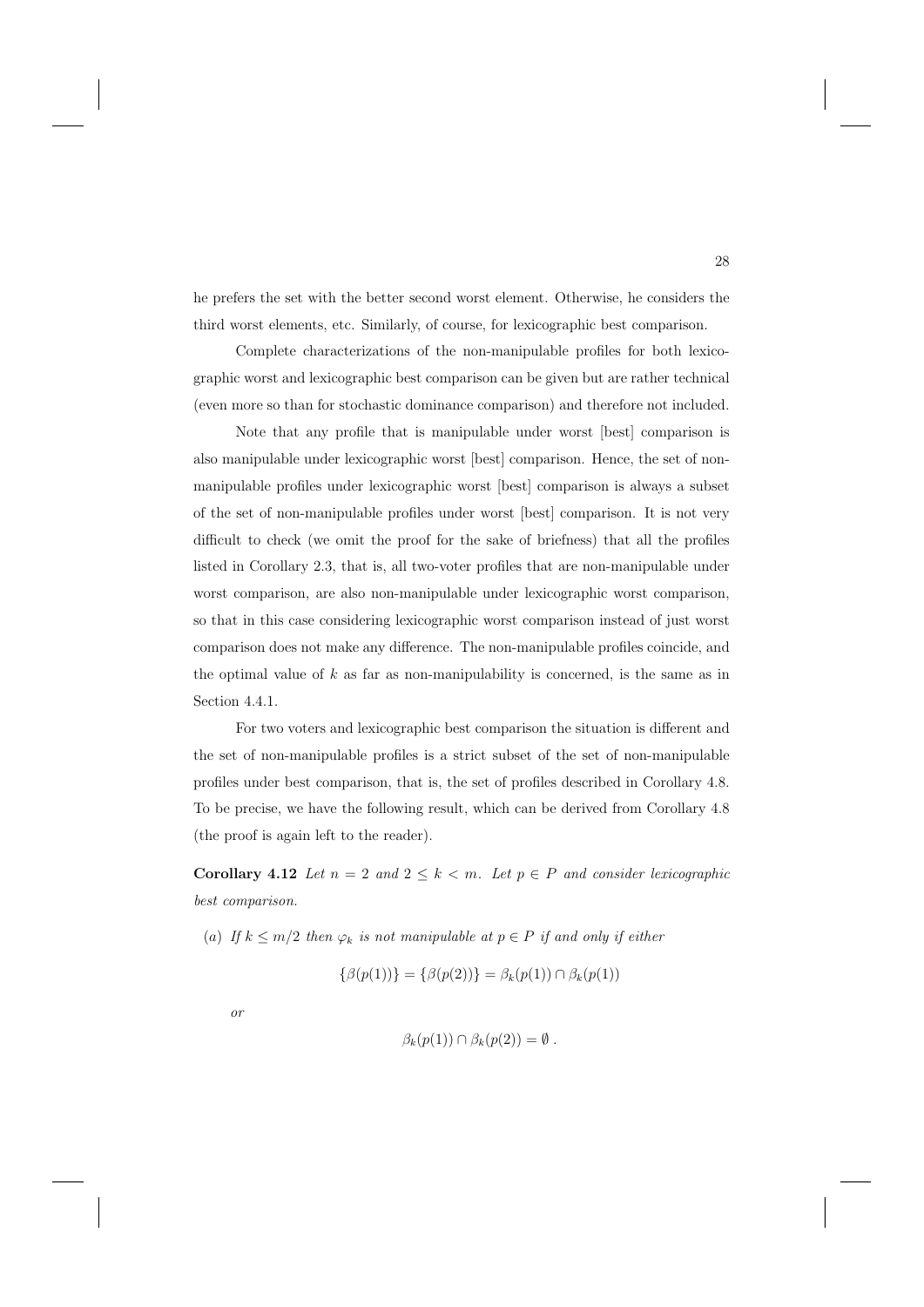(b) If  $k > m/2$  then  $\varphi_k$  is not manipulable at any  $p \in P$ .

In this case, the total number of non-manipulable profiles for  $2 \leq k \leq m/2$  is equal to

$$
\eta(m,k) = \frac{m! \left[ (m-k)! \right]^2 (m - 2k + 2)}{(m - 2k + 1)!}
$$

and this number is decreasing in k, so that  $k = 2$  is the value of k that minimizes manipulability subject to  $2 \leq k \leq m/2$ , just as in the best comparison case. The proofs of these facts are somewhat simpler than for the best comparison case. For the sake of briefness we omit them.

#### 4.6. An asymptotic result

We start with defining the class of all scoring rules. A (normalized) scoring vector is a vector  $s = (s_1, s_2, \ldots, s_m) \in \mathbb{R}^m$  with  $1 = s_1 \geq s_2 \geq \ldots \geq s_m = 0$ . For a preference  $\pi \in P$  and an alternative  $x \in A$  let  $t(\pi, x)$  denote the *rank* of x in the preference  $\pi$ , i.e.,  $t(\pi, x) = k$  where  $k = 1$  if  $\{x\} = \beta(\pi)$  and  $\{x\} = \beta_k(\pi) \setminus \beta_{k-1}(\pi)$ otherwise.

For a scoring vector s, a profile  $p \in P^N$ , and an alternative  $x \in A$ , we denote by the s-score

score<sub>s</sub>
$$
(x, p) = \sum_{i \in N} s_{t(p(i), x)}
$$

the total score that x obtains under profile  $p$  and score vector s. The scoring rule with *scoring vector* s is defined by

$$
\varphi_s(p) = \{ x \in A \mid \text{score}_s(x, p) \ge \text{score}_s(y, p) \text{ for all } y \in A \}, \quad p \in P^N.
$$

Clearly, a k-approval rule is a scoring rule with scoring vector s such that  $s_1 = \ldots =$  $s_k = 1$  and  $s_{k+1} = \ldots = s_m = 0$ .

Now, in what follows, we fix the number of alternatives  $m$  and let the number of voters go to infinity. We will show, formally, that then any two scoring rules lead to the same expected values of the highest score, second highest score, and so on, up to a multiplicative constant proportional to the standard deviations of the scoring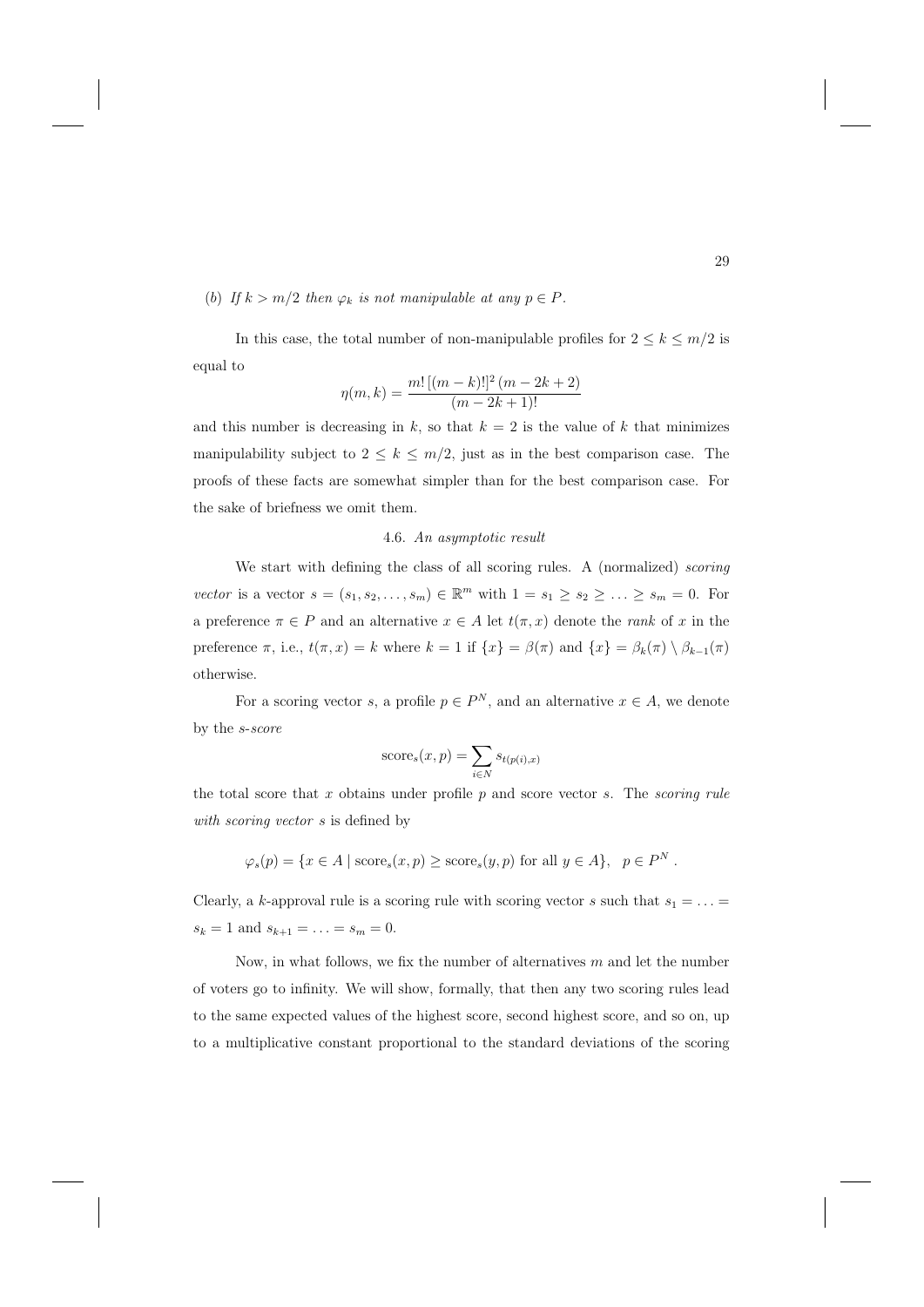vectors: the higher this standard deviation the larger the differences between the expected scores. Since the standard deviation is maximal for k-approval rules with k around  $m/2$ , we can conclude by the law of large numbers that the proportion of manipulable profiles is smallest for this rule.<sup>7</sup>

In order to derive the announced result, assume that voter preferences are drawn from the uniform distribution over  $P$  – that is, according to 'impartial culture'. Let  $Y = (Y_{\pi})_{\pi \in P}$  denote the random vector giving the numbers of voters for each preference (so  $\sum_{\pi \in P} Y_{\pi} = n$ ). Then Y has a multinomial distribution with mean  $(n/m!)$ **1**, where **1** is a vector with all entries equal to 1. Write  $A = \{x_1, \ldots, x_m\}$ , then for a scoring vector  $s$  the random vector  $Y$  gives rise to a random vector of scores  $X^{s} = (X_{1}^{s}, \ldots, X_{m}^{s})$  where  $X_{j}^{s} = \sum_{\pi \in P} Y_{\pi} s_{t(\pi, x_{j})}$  for  $j = 1, \ldots, m$ . Let  $\sigma(s) = \sqrt{\frac{s_1^2 + \ldots + s_m^2}{m} - \bar{s}^2}$ 

denote the standard deviation of the scoring vector s, where  $\bar{s} = (s_1 + \ldots + s_m)/m$ is the mean of s. Proposition 2 in Pritchard and Wilson (2009) asserts that  $(X<sup>s</sup>$  $n\bar{s}$ **1**)/ $\sqrt{n}$  converges in distribution to  $Z^s := \sigma(s) \left(\frac{m}{m-1}\right)^{1/2} (Z - \bar{Z}$ **1**), where  $Z =$  $(Z_1, \ldots, Z_m)$  is a vector of independent standard normal random variables and  $\overline{Z} =$  $(1/m)\sum_{j=1}^m Z_j$ . In words, this means that the limit distributions of the vectors of normalized random variables  $X<sup>s</sup>$  differ only in a multiplicative constant, namely the standard deviation  $\sigma(s)$ . This implies  $Z^s = (\sigma(s)/\sigma(s'))Z^{s'}$  for any two scoring vectors s and s'. In particular, this also holds for the associated order statistics  $(Z_{(1)}^s, \ldots, Z_{(m)}^s)$  and  $(Z_{(1)}^{s'}, \ldots, Z_{(m)}^{s'}),$  with  $Z_{(1)}^s$  and  $Z_{(1)}^{s'}$  being the (limit) distributions of the highest scores. As a consequence we obtain the following proposition.

Proposition 4.13 For all scoring vectors s and s',

$$
E[Z_{(j)}^s] - E[Z_{(j+1)}^s] = (\sigma(s)/\sigma(s')) \left( E[Z_{(j)}^{s'}] - E[Z_{(j+1)}^{s'}]\right)
$$

for all  $j = 1, \ldots, m - 1$ , where E denotes the expectation operator.

<sup>7</sup>We thank Eric Beutner (Maastricht University) for helpful discussions on this topic.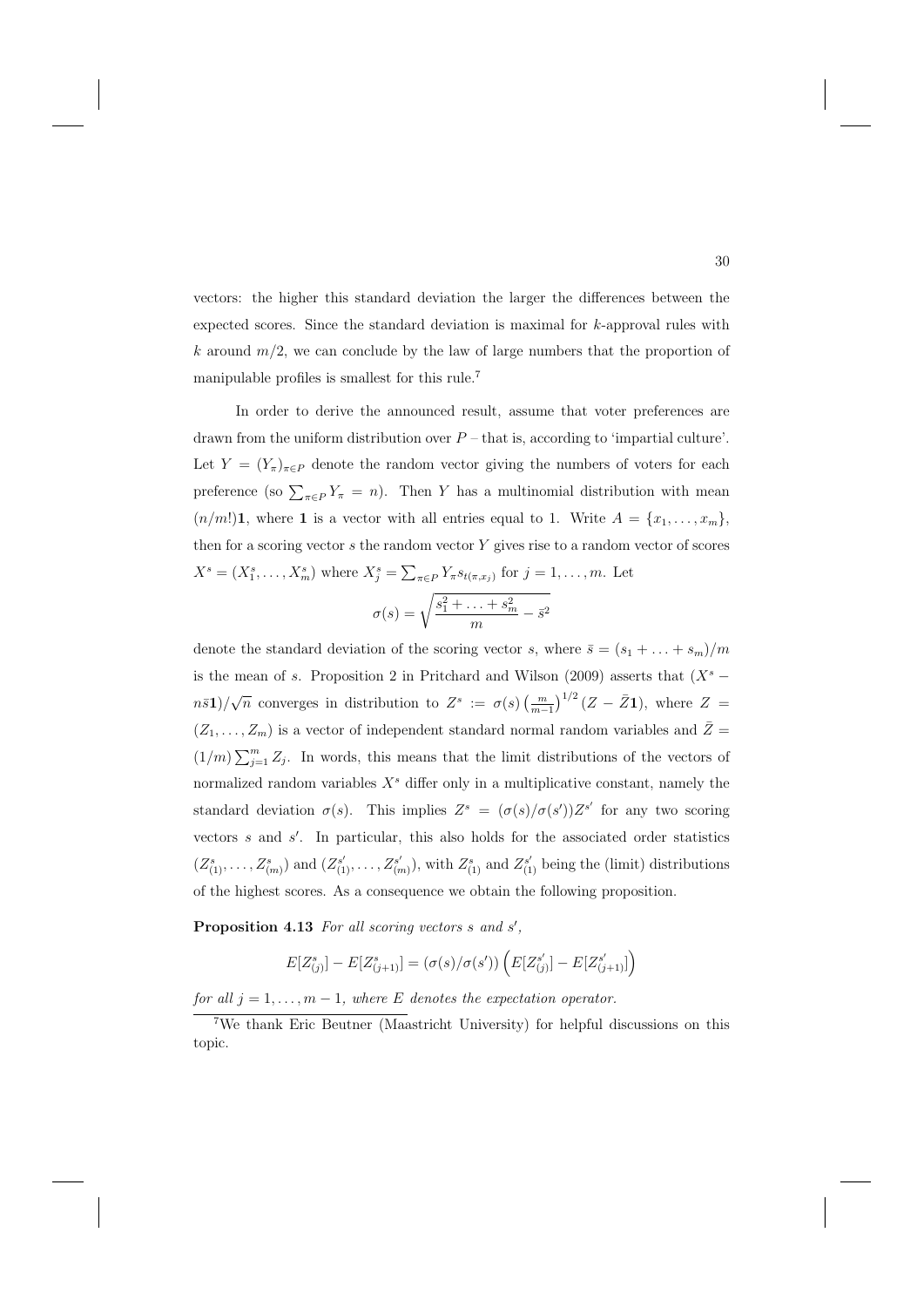Proposition 2.1 implies that the difference in expected value between any two consecutive scores is largest for rules based on scoring vectors with maximal standard deviation. Since the vectors of random variables  $Z^s$  have the same distributions up to these standard deviations of the score vectors, and taking into account that the probability of all alternatives having distinct scores converges to 1 if the number of voters goes to infinity<sup>8</sup>, we have by the law of large numbers that scoring rules  $\varphi_s$  with maximal standard deviation  $\sigma(s)$  have the smallest proportion of manipulable profiles. The following result, of which for completeness a proof is given in the Appendix, then implies that the k-approval rule with k around  $m/2$  is least manipulable if the number of voters becomes large.

**Proposition 4.14** Among all scoring vectors s,  $\sigma(s)$  is maximal if and only if  $s_1 =$  $\ldots = s_k = 1$  and  $s_{k+1} = \ldots = s_m = 0$ , where  $k = m/2$  if m is even and  $k \in$  $\{(m-1)/2,(m+1)/2\}$  if m is odd.

For ease of reference we formulate the main result of this subsection as a corollary.

**Corollary 4.15** Let  $k^*$  denote the value(s) of k in Proposition 2.2 and let s be an arbitrary scoring vector unequal to the scoring vector associated with  $k^*$ . Then for n sufficiently large the proportion of manipulable profiles under  $\varphi_{k^*}$  is smaller than the proportion of manipulable profiles under  $\varphi_s$ .

This asymptotic result should be taken with some care, since the probability of being able to manipulate becomes very small if the number of voters grows, and so we are comparing small numbers. On the other hand there is some evidence that already for a relatively small number of voters the k-approval rule with  $k$  close to  $m/2$ performs best, at least among the k-approval rules. See Table 3 in the next section.

<sup>8</sup>This is Proposition 3 in Pritchard and Wilson, 2009.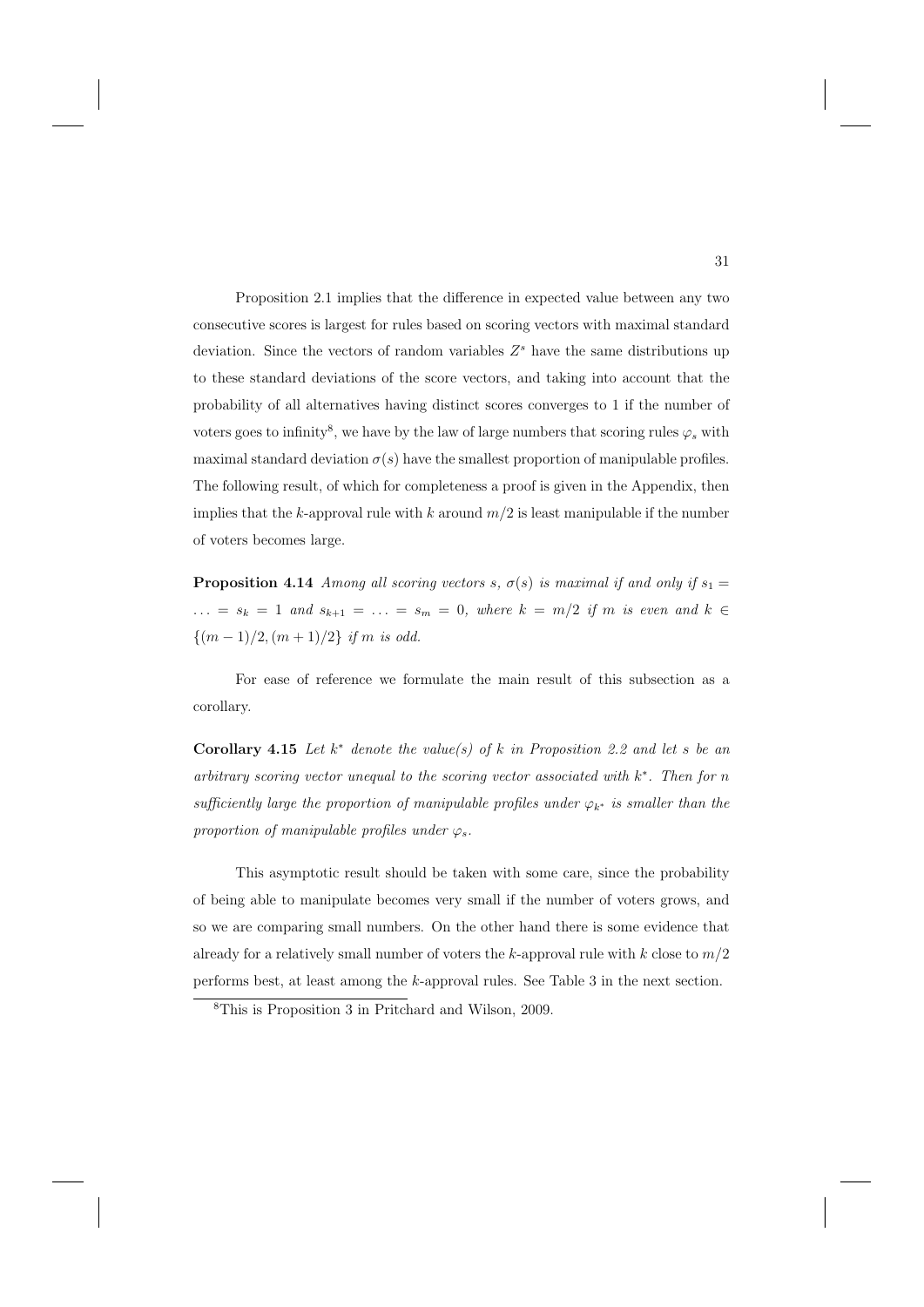#### 5. Some simulation results

Since general comparisons between the approval rule and k-approval rules are complex and hard to obtain, we present here some results of simulations.<sup>9</sup>

Table 1 gives the approximate percentages of non-manipulable profiles for the approval rule with 3–10 alternatives and 2, 3, 6, and 10 voters, based on 1,00,000 trials. While the number of trials is relatively low, we nevertheless think that the numbers in the table give reliable impressions.

|        | $\boldsymbol{m}$ | 3  | $\overline{4}$ | 5  | 6  | 7  | 8  | 9  | 10 |
|--------|------------------|----|----------------|----|----|----|----|----|----|
| $n=2$  | worst comp       | 56 | 45             | 38 | 33 | 30 | 27 | 25 | 23 |
|        | best comp        | 65 | 59             | 55 | 52 | 49 | 48 | 46 | 45 |
|        | stoch comp       | 41 | 37             | 34 | 31 | 30 | 28 | 27 | 25 |
| $n=3$  | worst comp       | 57 | 49             | 44 | 41 | 38 | 36 | 34 | 32 |
|        | best comp        | 56 | 47             | 41 | 38 | 34 | 32 | 30 | 28 |
|        | stoch comp       | 25 | 20             | 17 | 16 | 15 | 14 | 14 | 13 |
| $n=6$  | worst comp       | 67 | 61             | 57 | 54 | 52 | 50 | 48 | 47 |
|        | best comp        | 51 | 40             | 33 | 29 | 25 | 22 | 20 | 18 |
|        | stoch comp       | 28 | 20             | 16 | 13 | 11 | 10 | 09 | 08 |
| $n=10$ | worst comp       | 73 | 69             | 65 | 62 | 60 | 59 | 57 | 56 |
|        | best comp        | 54 | 43             | 37 | 32 | 28 | 25 | 23 | 21 |
|        | stoch comp       | 35 | 27             | 22 | 19 | 16 | 15 | 13 | 12 |

Table 1: Approximate percentages of non-manipulable preference profiles for the approval rule, based on 1,00,000 trials.

Some conclusions can be drawn from this table. Clearly, the possibility of manipulation increases with the number of alternatives. For more than two voters ma-

<sup>9</sup>We thank Bram Driesen for doing these simulations (with Matlab). They are based on randomly drawing profiles and checking for non-manipulability using the characterizations in Sections 3 and 4.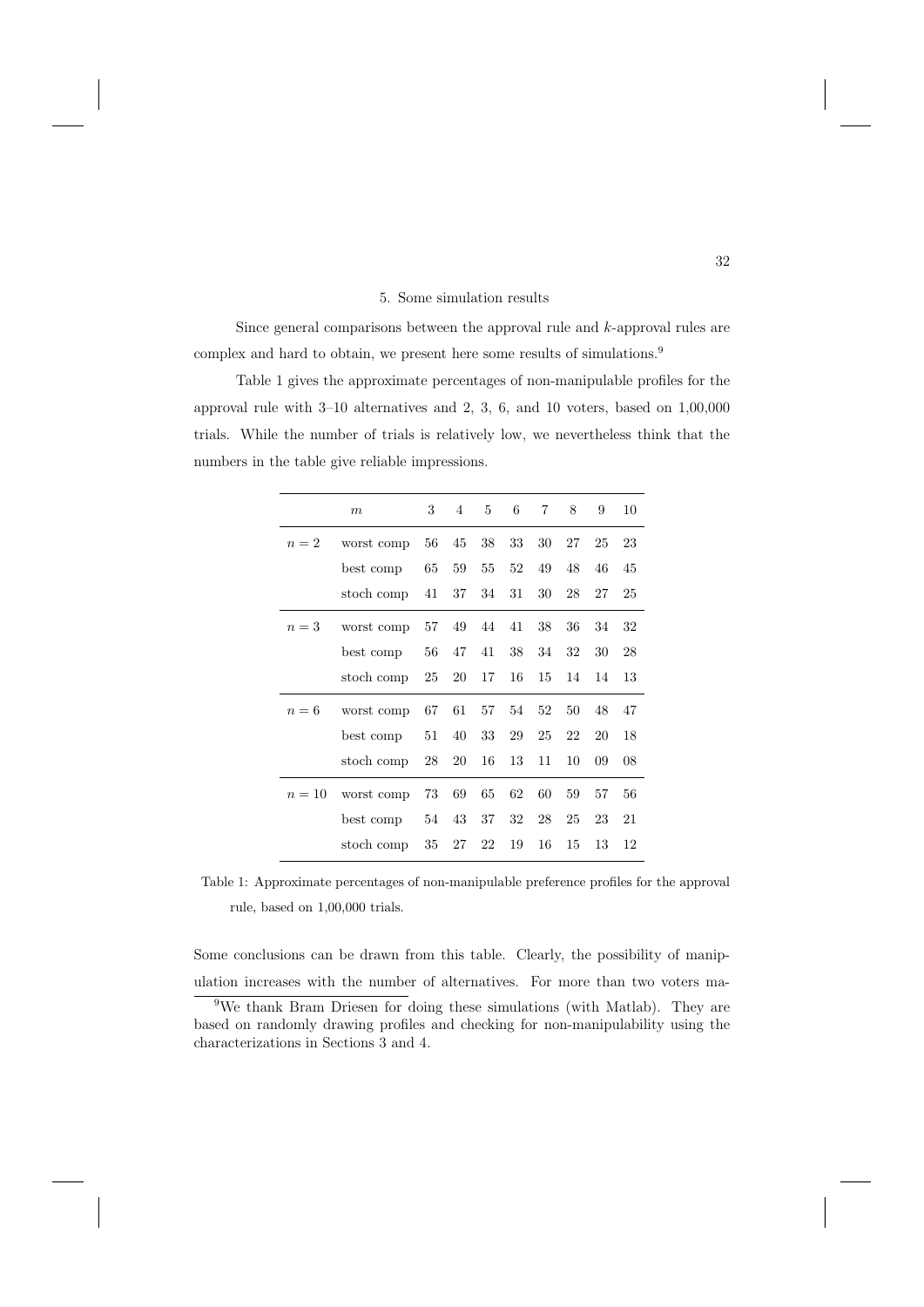nipulability also increases from worst comparison to best comparison and from best comparison to stochastic dominance comparison. This is not entirely intuitive at first glance. One might expect that many profiles that are manipulable under stochastic comparison are also manipulable under worst and best comparison, since in order to improve under stochastic comparison a necessary condition is that the worst and best alternatives of a set should not decrease in preference. Thus, to explain the results in Table 1, it seems to be the case that manipulation under stochastic comparison is often performed by improving intermediate alternatives. Moreover, apparently this kind of manipulation can often lead to comparable sets, in spite of the fact that stochastic dominance preference is not complete.

As a final comment on Table 1, under worst comparison manipulability seems to decrease with the number of voters, but under the other two preference extensions manipulability first seems to increase and then to decrease again.

In Table 2 we present the results for  $k$ -approval rules for 6 alternatives; 2, 3, 6, or 10 voters; and again based on 1,00,000 trials. For comparison the corresponding results for the approval rule from Table 1 are copied in Table 2.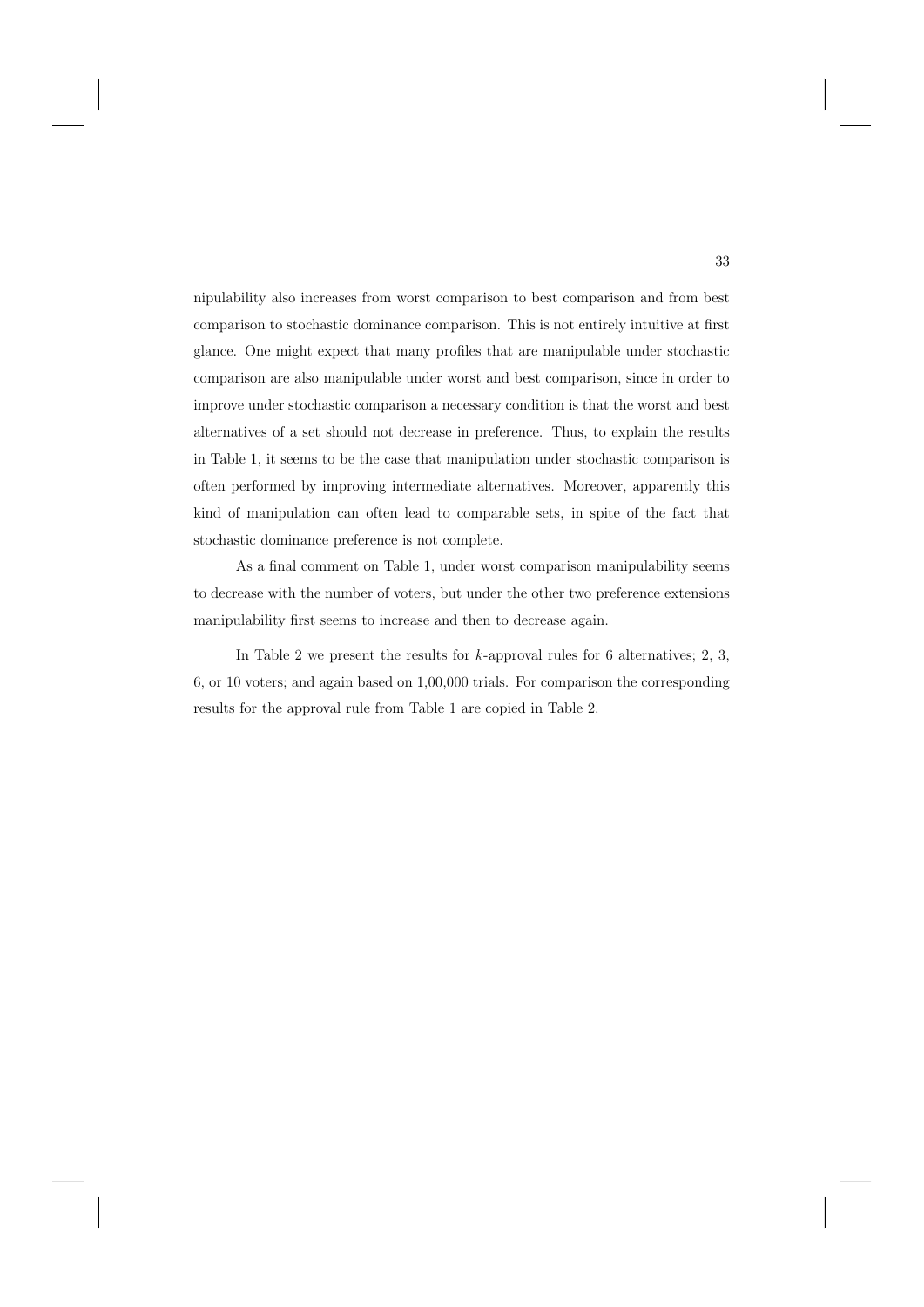| $(m=6)$ | $\boldsymbol{k}$ | $\mathbf{1}$ | $\overline{2}$ | 3  | $\overline{4}$ | 5   | Approval rule |
|---------|------------------|--------------|----------------|----|----------------|-----|---------------|
| $n=2$   | worst comp       | 100          | 54             | 45 | 40             | 83  | 33            |
|         | best comp        | 100          | 60             | 35 | 100            | 100 | 52            |
|         | stoch comp       | 100          | 93             | 50 | 40             | 83  | 31            |
| $n=3$   | worst comp       | 44           | 57             | 61 | 32             | 56  | 41            |
|         | best comp        | 100          | 63             | 51 | 48             | 100 | 38            |
|         | stoch comp       | 100          | 30             | 54 | 35             | 56  | 16            |
| $n=6$   | worst comp       | 60           | 64             | 60 | 51             | 25  | 54            |
|         | best comp        | 50           | 59             | 50 | 46             | 78  | 29            |
|         | stoch comp       | 34           | 41             | 24 | 16             | 16  | 13            |
| $n=10$  | worst comp       | 69           | 70             | 68 | 64             | 56  | 62            |
|         | best comp        | 45           | 56             | 52 | 40             | 51  | 32            |
|         | stoch comp       | 29           | 36             | 31 | 27             | 07  | 19            |

Table 2: Approximate percentages of non-manipulable preference profiles for k-approval rules and the approval rule,  $m = 6$ , based on 1,00,000 trials. (The percentages equal to 100 are exact and reflect strategy-proofness in the involved cases.)

Again we see that for relatively high numbers of voters manipulability seems to increase from worst to best and from best to stochastic dominance comparison. Further, for more than two voters the approval rule is outperformed by (at least) the 3-approval rule as far as non-manipulability is concerned.

The final simulation results we present are collected in Table 3. This table gives the percentages of non-manipulable preference profiles for k-approval rules with  $k$  odd and the approval rule for 10 alternatives, 25 agents, based on 1,000,000 trials. We give more accurate numbers than in the other tables since some differences are very small. A prudent observation is that the 5-approval rule performs best with respect to (non-)manipulability among the odd values of k (except for the case  $k = 9$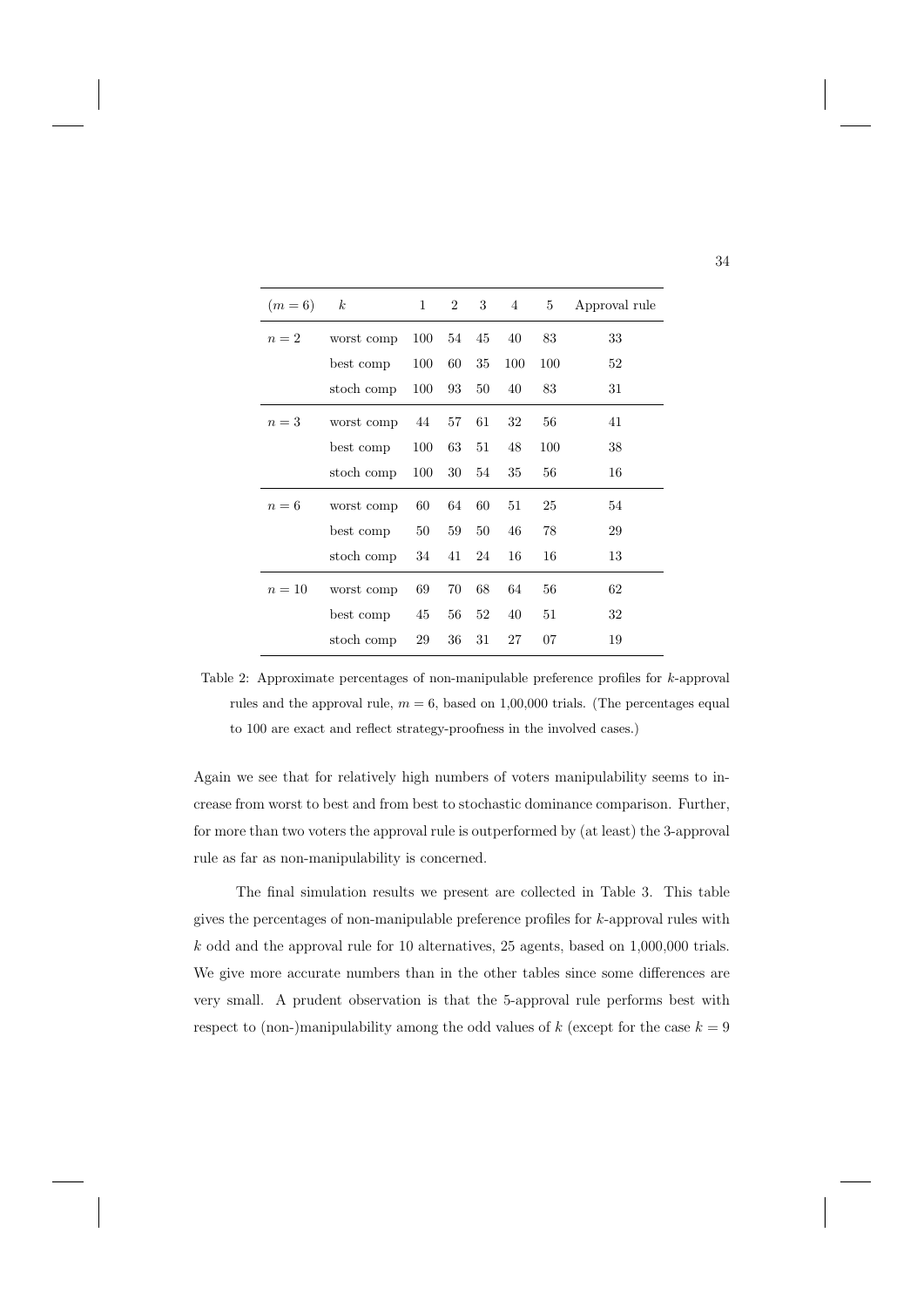| $m=10 \qquad k$ |                                              |  |  | 1 3 5 7 9 Approval rule |
|-----------------|----------------------------------------------|--|--|-------------------------|
|                 | $n = 25$ worst comp 67.1 74.4 74.5 70.2 48.8 |  |  | 69.5                    |
|                 | best comp 33.5 49.9 50.2 40.9 54.8           |  |  | 37.6                    |
|                 | stoch comp 26.6 37.6 37.8 29.7 03.7          |  |  | 29.1                    |

and best comparison) – in line with the asymptotic result in Section 4.6. Also, it performs better than the approval rule.

Table 3: Percentages of non-manipulable preference profiles for k-approval rules and the approval rule,  $m = 10$ ,  $n = 25$ , based on 1,000,000 trials.

#### 6. Concluding remarks

We have characterized all (non-)manipulable preference profiles for the approval rule and for k-approval rules. Our simulation results indicate that k-approval voting may be a good substitute for approval voting. It preserves the simplicity of the voting procedure characteristic for approval voting but tends to be less manipulable. Asymptotically, the  $k$ -approval rule with  $k$  close to half of the number of alternatives is even best among all scoring rules in this respect. This result is in line with Pritchard and Wilson (2009), although their context is somewhat different.

Our characterizations are also useful for studying 'partial culture' voting, where uniform distribution of preference profiles is not assumed.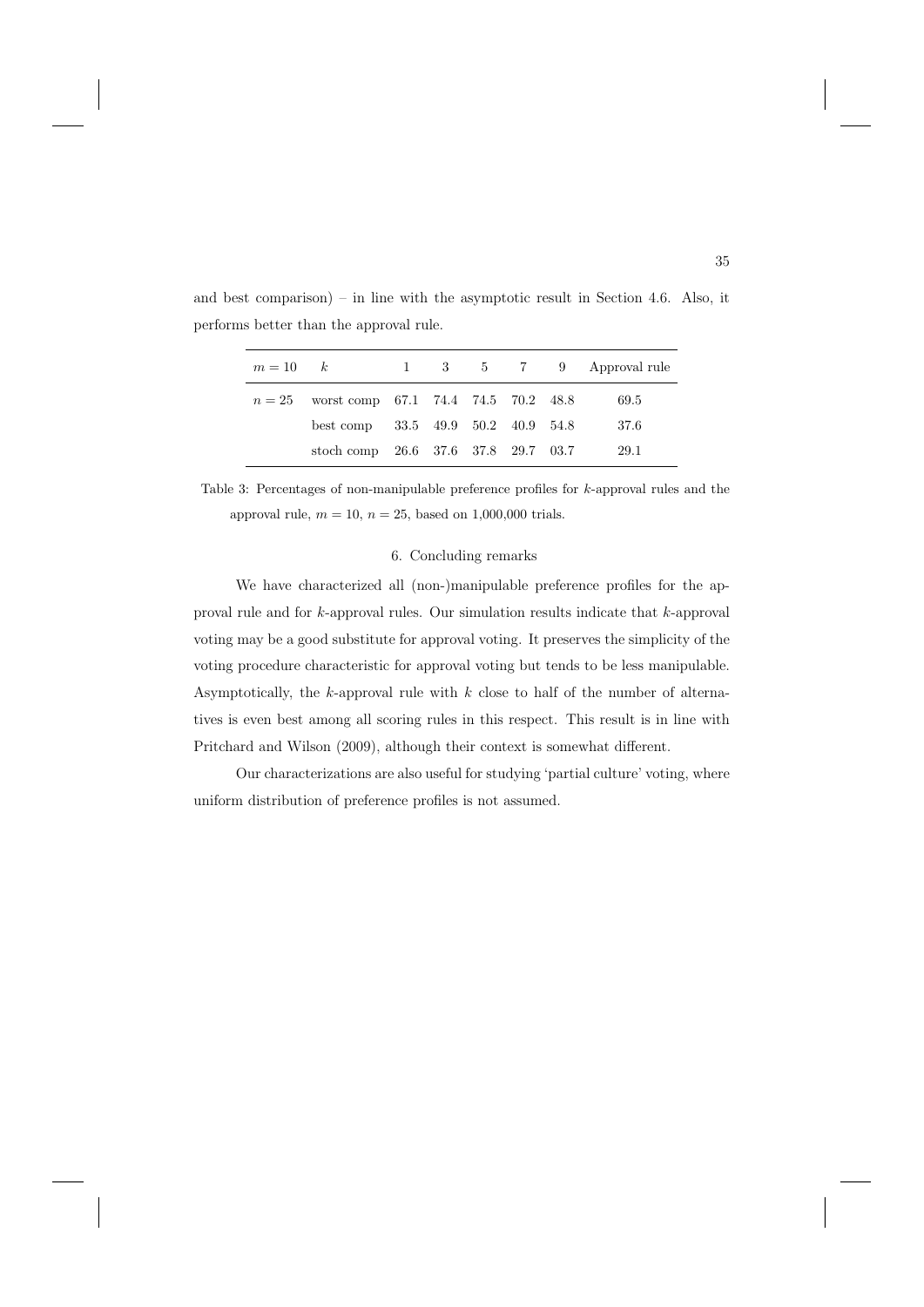## CHAPTER 3

#### Characterization of probabilistic rules on single peaked domain

#### 1. Introduction

In modern age the study of probabilistic schemes gained a lot of interest in the literature. However, in the classical model of social choice with all preferences admissible, only strategy-proof rule is a so-called random dictatorship where each agent has an equal chance of being the dictator. Gibbard (1973), Gibbard (1977a) first studied strategy-proof probabilistic schemes and characterized random dictatorships as the only strategy-proof and unanimous rule. This arises the natural question as to whether in a more restricted context probabilistic schemes other than random dictatorships can be strategy-proof. For the deterministic setting the impossibility (i.e., dictatorship) results of Gibbard (1973) and Satterthwaite (1975) can be avoided by restricting the set of preferences and at the same time adapting the domain of alternatives. In particular, Moulin (1980) characterizes classes of schemes on the real line that are non-dictatorial and strategy-proof with respect to single-peaked preferences. These results have later been extended in several directions by many authors. In this chapter, we adopt the Moulin framework but consider probabilistic rules. Such a rule assigns to every profile of reported individual preferences a probability distribution over the real line. The main property that we impose is strategy-proofness. In order to formulate this condition the preferences of the agents must be extended to probability distributions. This will be done as follows. For a given single-peaked preference an agent (weakly) prefers one probability distribution over another if the former assigns at least as much probability to any upper contour set of the preference as the latter. Here, an upper contour set is an interval around the peak of the preference consisting of those points that are weakly preferred to a given outcome. A probabilistic rule is strategy-proof if honest reporting always results in a probability distribution that (weakly) dominates, in the sense just described, any probability distribution brought about by lying. Some references from the literature on probabilistic social choice mechanisms are Barbera et al. (1998), Dutta (1980), and Bandyopadhyay et al. (1982) - but this list is not exhaustive. Recently, probabilistic mechanisms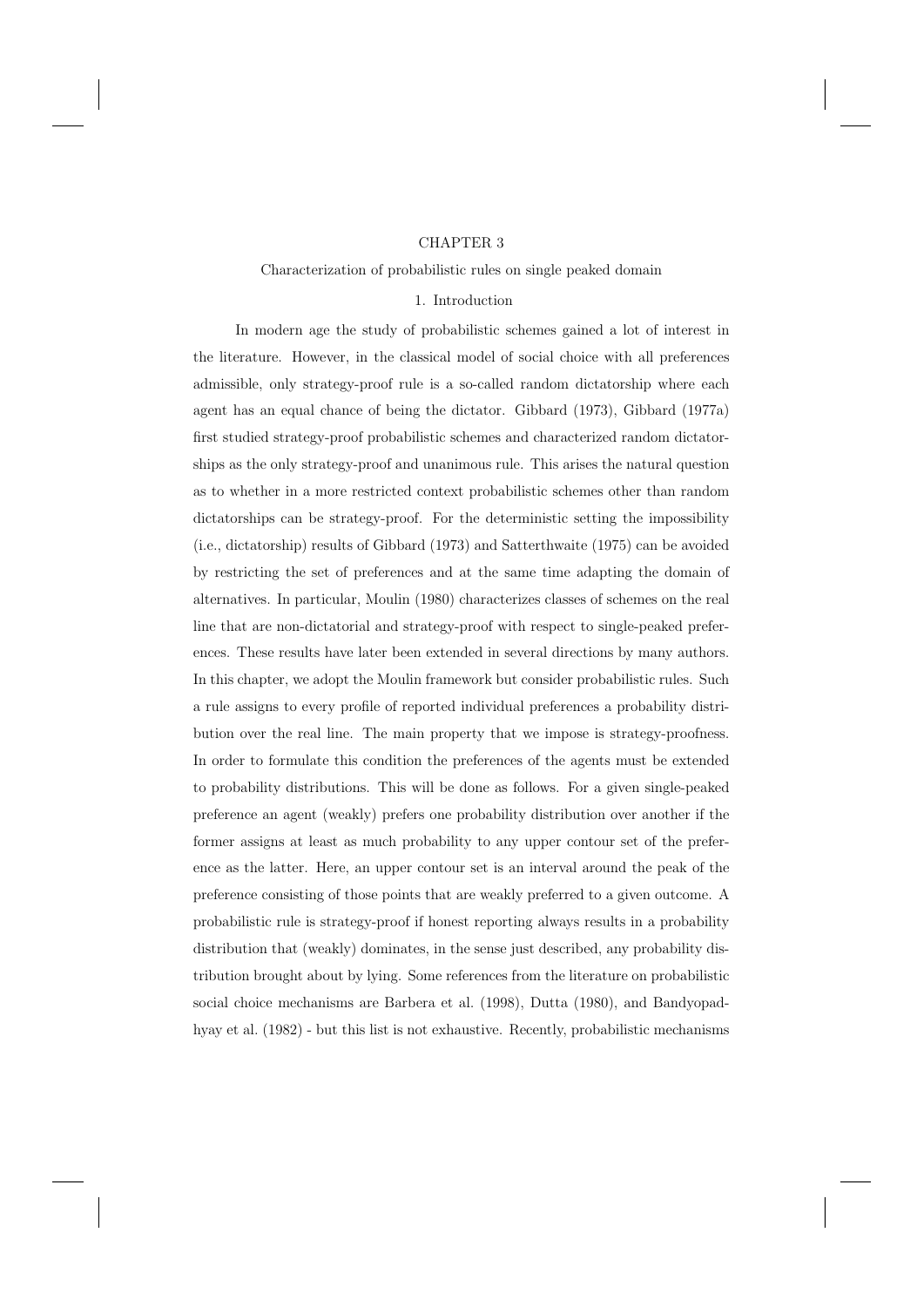in private goods contexts have been studied by Sasaki (1997), Abdulkadiroğlu and Sònmez (1998), Crès and Moulin (2001), and Bogomolnaia and Moulin (2001).

## 2. Model and main results

Let  $N = \{1, \ldots, n\}, n \geq 2$ , denote the set of *agents*, who collectively have to choose an element from a set  $A$  of *alternatives*. In this paper  $A$  is either the interval  $[0, 1]$  or a finite subset of it containing both 0 and 1. A *single-peaked preference* of agent i on  $A$  is a complete, reflexive and transitive binary relation  $R_i$  on  $A$  for which there is a number  $p(R_i) \in A$ , the *peak* of  $R_i$ , such that for all  $x, y \in A$ : if  $x < y \leq p(R_i)$  or  $x > y \geq p(R_i)$  then  $yP_ix$ , where  $P_i$  denotes the asymmetric part of  $R_i$ . Let  $\Re$  denote the set of all single-peaked preferences on A. Then  $\Re^N$  is the set of all single-peaked preference profiles. For  $R \in \mathfrak{R}^N$ ,  $p(R)=(p(R_1),\ldots,p(R_n))$ is the vector of peaks,  $p(R) = \min\{p(R_i) | i \in N\}$ ,  $\overline{p}(R) = \max\{p(R_i) | i \in N\}$ . For  $S \subseteq N$ ,  $R_S = (R_i)_{i \in S}$  is the restriction of the profile R to S. For  $i \in N$ , profiles  $R, R' \in \mathfrak{R}^N$  are *i-deviations* if  $R_{N \setminus \{i\}} = R'_{N \setminus \{i\}}$ .

A deterministic rule is a function  $\varphi : \mathfrak{R}^N \to A$ . A probabilistic rule is a function  $\Phi$  that assigns to each profile  $R \in \mathfrak{R}^N$  a (probability) distribution over A, i.e., a probability measure on the Borel  $\sigma$ -algebra  $\beta$  of subsets of A. (If A is finite then this is the set of all subsets of A.)

A deterministic rule can be seen as a probabilistic rule that selects for each  $R \in \mathfrak{R}^N$  a distribution placing probability 1 on a single alternative.

For  $x \in A$  and  $R_i \in \mathfrak{R}$ , the upper contour set of  $R_i$  at x is the set  $B(x, R_i) =$  ${y \in A \mid yR_ix}$ . Single-peakedness of  $R_i$  implies that upper contour sets are closed intervals.

Preferences on A are extended to distributions on A as follows. For  $R_i \in \mathfrak{R}$  and two distributions  $Q, Q'$  over A, Q is (weakly) preferred to  $Q'$  under  $R_i$  if Q assigns to each upper contour set of  $R_i$  at least the probability that is assigned by  $Q'$  to this set. Abusing notation we use the same symbols to denote preferences over distributions and preferences over alternatives. Formally we have: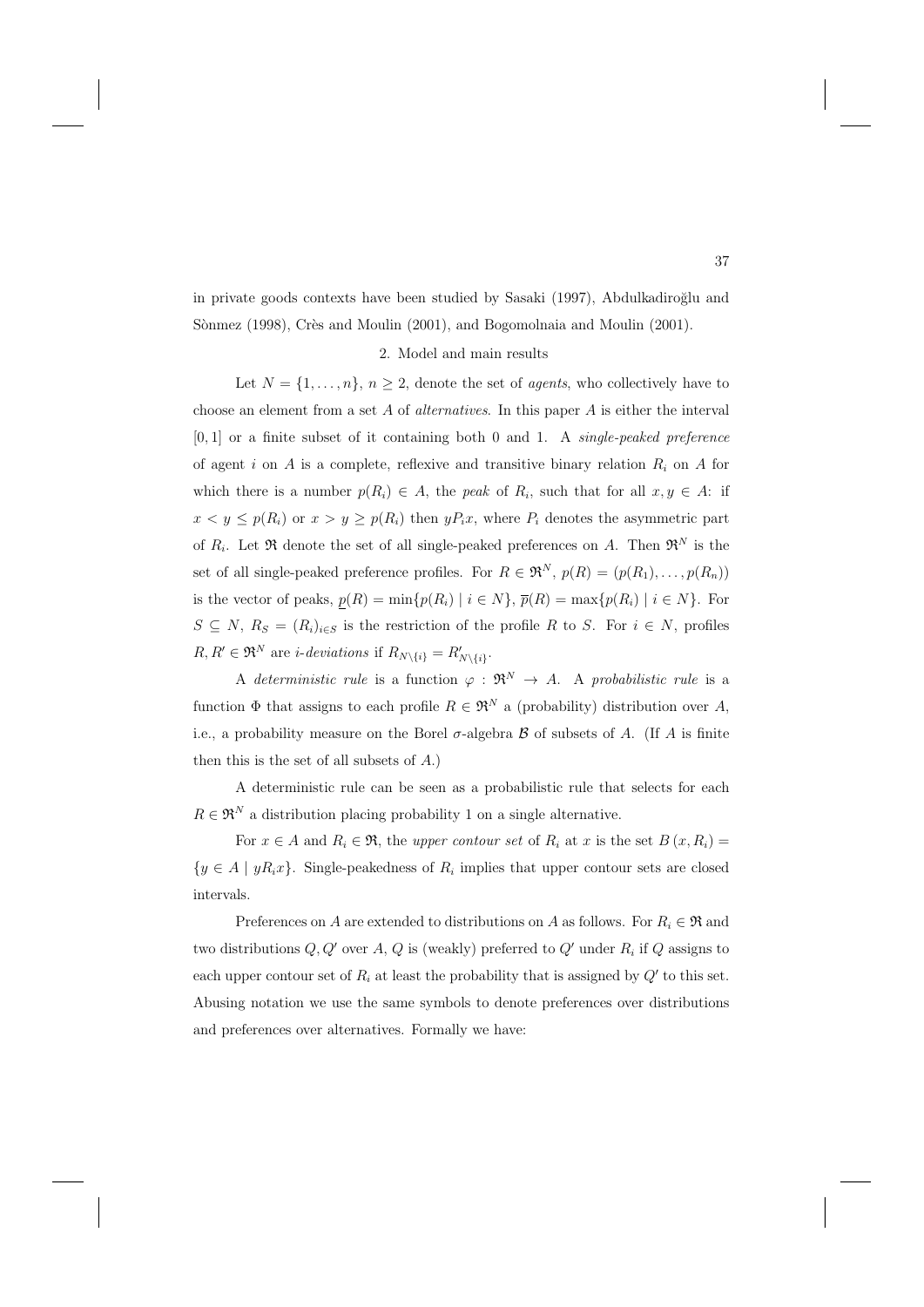**Ordinal extension of preferences** For all  $R_i \in \mathfrak{R}$  and all distributions  $Q, Q'$  over  $A, QR_iQ'$  if and only if

$$
\text{for all } x \in A, \ Q(B(x, R_i)) \ge Q'(B(x, R_i)).\tag{3.1}
$$

Furthermore,  $QP_iQ'$  if and only if

$$
QR_iQ' \text{ and for some } y \in A, \ Q(B(y,R_i)) > Q'(B(y,R_i)). \tag{3.2}
$$

Inequality (5.1) says that  $Q$  stochastically dominates  $Q'$ , given the ordering  $R_i$ on A. Clearly, this extension is not complete over the set of all distributions over A. Note, however, that for preferences over distributions completeness is a demanding requirement.

We now define the main properties of interest in this paper for a probabilistic rule Φ. Clearly, these properties extend to deterministic rules in a straightforward manner.

**Strategy-proofness**  $\Phi(R) R_i \Phi(\overline{R})$  for all  $i \in N$  and all *i*-deviations  $R, \overline{R} \in \mathfrak{R}^N$ .

Strategy-proofness says that reporting a different preference results in a stochastically (weakly) dominated distribution. It implies that for any von Neumann-Morgenstern utility function representing an agent's preference relation, his expected utility is maximal when he reports his true preference relation.

**Unanimity**  $\Phi(R)(\{p(R_1)\}) = 1$  for every  $R \in \mathfrak{R}^N$  with  $R_i = R_j$  for all  $i, j \in N$ .

For every  $R \in \mathfrak{R}^N$  and every permutation  $\pi$  of N let  $R_\pi$  denote the profile  $\left(R_{\pi(i)}\right)_{i\in N}$ .

**Anonymity**  $\Phi(R) = \Phi(R_{\pi})$  for every  $R \in \mathbb{R}^N$  and every permutation  $\pi$  of N.

**Peaks-onliness**  $\Phi(R) = \Phi(\overline{R})$  for all  $R, \overline{R} \in \mathfrak{R}^N$  with  $p(R) = p(\overline{R})$ .

**Uncompromisingness**  $\Phi(R)(X) = \Phi(\overline{R})(X)$  for all  $X \in \mathcal{B}$ , all  $i \in N$  and all *i*-deviations  $R, \overline{R} \in \mathfrak{R}^N$  such that  $X \cap [p(R_i), p(\overline{R_i})] = \emptyset$ .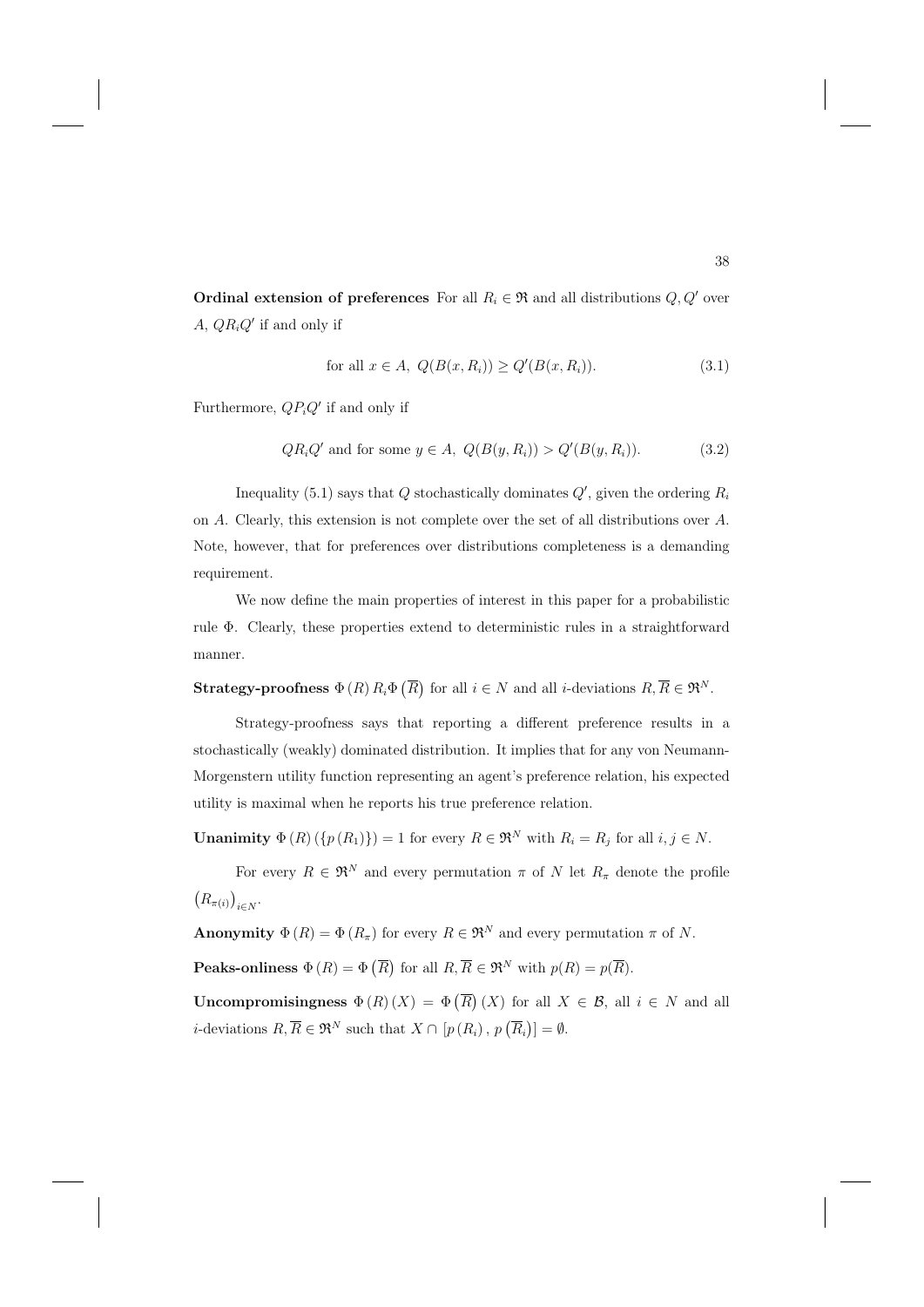The following proposition summarizes some results from Ehlers et al. (2002). In that paper the set of alternatives is the real line but it is not difficult to adapt the results to our framework where  $A$  is either  $[0, 1]$  or a finite subset of it containing both 0 and 1.

**Proposition 2.1** Let  $\Phi$  be a probabilistic rule. Then  $\Phi$  is strategy-proof and peaksonly if and only if it is uncompromising. If  $\Phi$  is unanimous and strategy-proof then it is peaks-only.

In Ehlers et al. (2002) all uncompromising probabilistic rules are characterized. For  $R \in \mathfrak{R}^N$ , let  $p_1(R), \ldots, p_k(R)$ ,  $k \leq n$ , denote the different peaks of R such that for all  $\ell \in \{1, ..., k-1\}$ ,  $p_{\ell}(R) < p_{\ell+1}(R)$ . Thus,  $p_1(R) = p(R)$ ,  $p_k(R) = \overline{p}(R)$ , and  ${p_\ell(R) \mid \ell \in \{1,\ldots,k\}\} = {p(R_i) \mid i \in N}.$  Let  $S_\ell$  denote the set of agents whose peaks are smaller than or equal to  $p_{\ell}(R)$ . Thus,  $S_1 \subsetneq S_2 \subsetneq \ldots \subsetneq S_k$  and  $S_k = N$ . Let  $S_0 = \emptyset$ .

For every  $S \in 2^N$ , let  $D_S$  be a probability distribution over A. We call  $\Delta =$  $(D_S)_{S \in 2^N}$  a collection of *fixed probabilistic ballots* if the following holds:

$$
D_T([0, x]) \ge D_S([0, x])
$$
 for all  $S \subseteq T \subseteq N$  and  $x \in A$ . (3.3)

For  $X \subseteq A$  denote by  $1_X$  the indicator function of X, i.e.,  $1_X(y) = 1$  if  $y \in X$ and  $1_X(y) = 0$  if  $y \notin X$ , for all  $y \in A$ .

**Fixed probabilistic ballots rule** The probabilistic rule Φ is a fixed probabilistic ballots rule if there is a collection  $\Delta = (D_S)_{S \in 2^N}$  of fixed probabilistic ballots such that, for all  $R \in \Re^N$  and all  $X \in \mathcal{B}$ 

$$
\Phi(R)(X) = D_{\emptyset} (X \cap [0, \underline{p}(R)] + D_N (X \cap [\overline{p}(R), 1]) \n+ \sum_{\ell=1}^{k-1} D_{S_{\ell}} (X \cap [p_{\ell}(R), p_{\ell+1}(R)] \n+ \sum_{\ell=1}^{k} 1_X(p_{\ell}(R)) (D_{S_{\ell}}([0, p_{\ell}(R)]) - D_{S_{\ell-1}}([0, p_{\ell}(R)])
$$
 (3.4)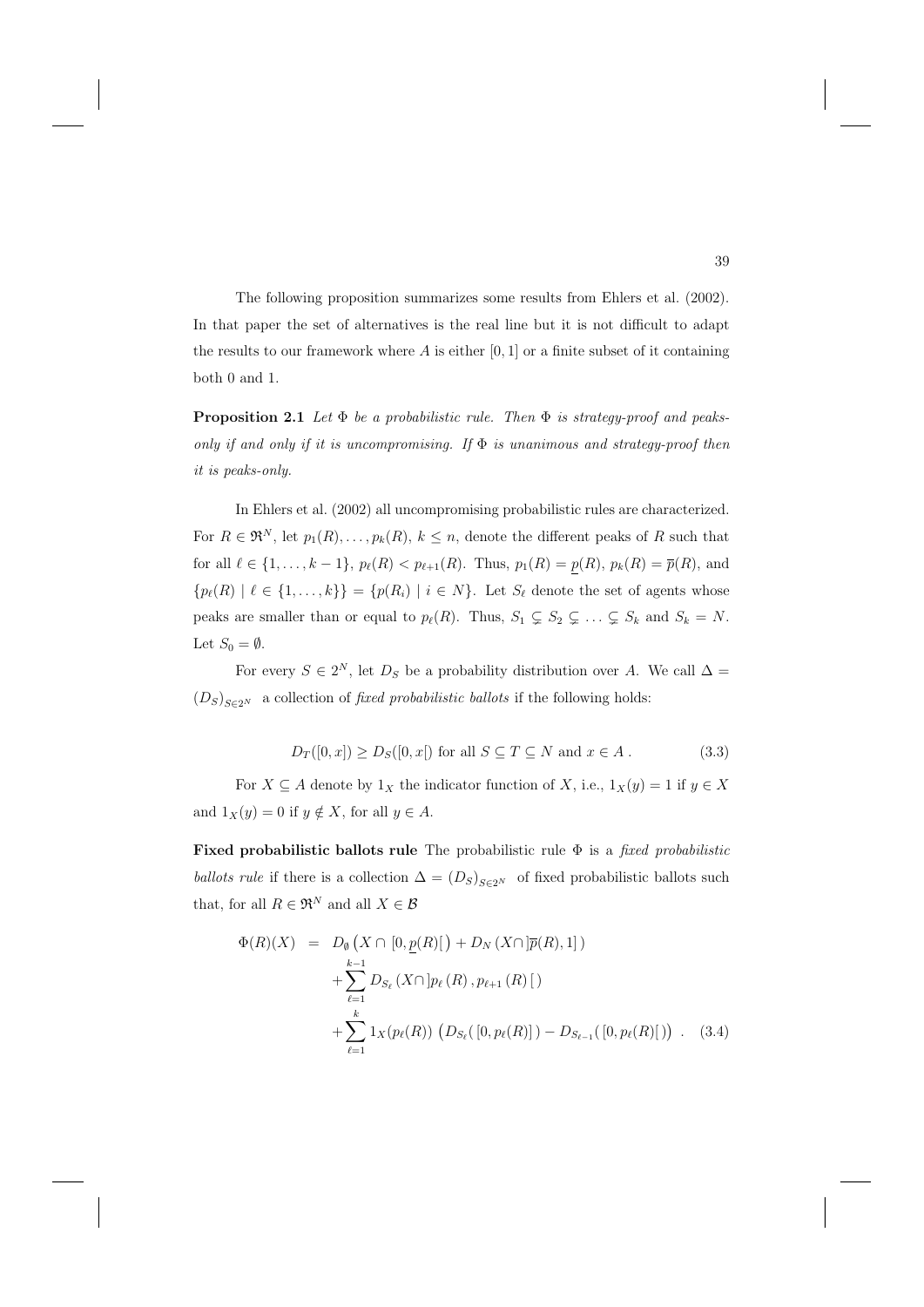In this case we denote  $\Phi$  by  $\Phi^{\Delta}$ .

This definition says that on the interval  $[0, p(R)]=[0, p_1(R)]$  the distribution  $\Phi(R)$  coincides with  $D_{S_0} = D_{\emptyset}$ ; on  $]p_{\ell}(R), p_{\ell+1}(R)$  it coincides with  $D_{S_{\ell}}$ , for  $1 \leq$  $\ell \leq k-1$ ; and on  $|\overline{p}(R),1] = |p_k(R),1|$  it coincides with  $D_{S_k} = D_N$ . To  $p_\ell(R)$  it assigns the probability  $D_{S_{\ell}}([0, p_{\ell}]) - D_{S_{\ell-1}}([0, p_{\ell}])$  for  $1 \leq \ell \leq k$ ; these numbers are nonnegative by (3.3). It is straightforward to check that  $\Phi(R)(A) = 1$ , so that  $\Phi(R)$ is indeed a probability measure.

Also the following result is proved in Ehlers et al. (2002).

**Proposition 2.2** The probabilistic rule  $\Phi$  is uncompromising if and only if  $\Phi = \Phi^{\Delta}$ for some collection of fixed probabilistic ballots  $\Delta=(D_S)_{S\in 2^N}$ . In that case,

- $\Delta$  is uniquely determined;
- if  $\Phi$  is anonymous, then  $D_S = D_T$  whenever  $|S| = |T|$ ;
- if  $\Phi$  is unanimous, then  $D_{\emptyset}(\{1\}) = D_{N}(\{0\}) = 1$ .

In the special case that  $\Phi^{\Delta}(R)$  is degenerate for all  $R \in \mathfrak{R}^{N}$ , i.e., puts probability 1 on exactly one alternative, clearly all distributions  $D<sub>S</sub>$  must be degenerate distributions. If the associated alternatives are denoted by  $a_S$ ,  $S \subseteq N$ , then (3.3) implies  $0 \le a_T \le a_S \le 1$  for all  $S \subseteq T \subseteq N$ , and for  $R \in \mathfrak{R}^N$  equation (5.3) implies  $\Phi(R)(\{\varphi^{\Phi}(R)\}) = 1$  with

$$
\varphi^{\Phi}(R) = a_{\emptyset} 1_{[0,p_1(R)]}(a_{\emptyset}) + a_N 1_{]p_k(R),1]}(a_N) + \sum_{\ell=1}^{k-1} a_{S_{\ell}} 1_{]p_{\ell}(R),p_{\ell+1}(R)]}(a_{S_{\ell}}) + \sum_{\ell=1}^k p_{\ell}(R) 1_{[a_{S_{\ell}},a_{S_{\ell-1}}]}(p_{\ell}(R)) .
$$
\n(3.5)

Thus,  $\varphi^{\Phi}$  is the deterministic rule associated with  $\Phi$ . More generally we have the following straightforward corollary. See also Moulin (1980) and Ching (1997).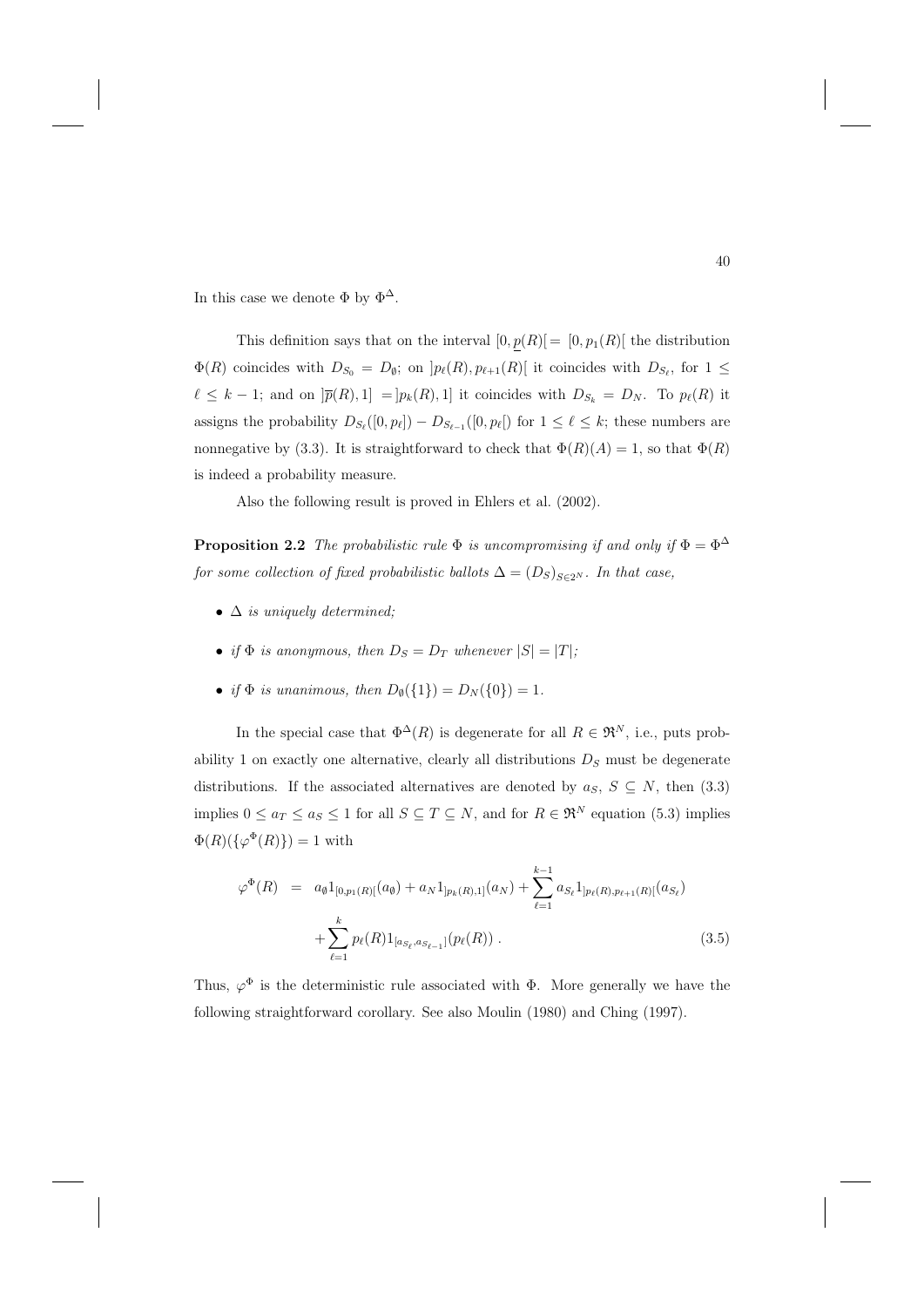**Corollary 2.3** Let  $\varphi$  be a deterministic rule. Then  $\varphi$  is uncompromising if and only if there are  $a_S \in A$ ,  $S \subseteq N$ , satisfying  $0 \le a_T \le a_S \le 1$  for all  $S \subseteq T \subseteq N$ , such that  $\varphi(R)$  is equal to the right-hand side of (3.5) for all  $R \in \mathfrak{R}^N$ . In that case,

- the numbers  $a_S$ ,  $S \subseteq N$ , are uniquely determined;
- if  $\varphi$  is anonymous, then  $a_S = a_T$  whenever  $|S| = |T|$ ;
- if  $\varphi$  is unanimous, then  $a_{\emptyset} = 1$  and  $a_N = 0$ .

#### 3. The finite case

In this section we consider the case where  $A$  is a finite subset of  $[0, 1]$  including both 0 and 1. Specifically, let  $A = \{x_1, ..., x_m\}$  with  $0 = x_1 < x_2 < ... < x_m = 1$ , where  $m \geq 2$ . We consider uncompromising probabilistic rules  $\Phi$  and for ease of presentation assume anonymity. By Proposition 2.2, such a rule is characterized by fixed probabilistic ballots  $D_0, \ldots, D_n$ , where we write  $D_\ell$  for the distributions  $D_L$  with  $|L| = \ell$ . For  $\ell = 0, \ldots, n$  let  $R^{\ell} \in \mathfrak{R}^N$  be a profile with  $|\{i \in N \mid p_i(R^{\ell}) = 0\}| = \ell$ and  $|\{i \in N \mid p_i(R^{\ell}) = 1\}| = n - \ell$ . We use  $R^{\ell}$  as the generic notation for such a boundary profile, which is without loss of generality as long as  $\Phi$  is anonymous.

The following lemma follows easily from (5.3).

**Lemma 3.1** Let  $\Phi$  be uncompromising and anonymous, with fixed probabilistic ballots  $D_0, \ldots, D_n$ . Then  $\Phi(R^{\ell})(x_j) = D_{\ell}(x_j)$  for all  $\ell = 0, \ldots, n$  and  $j = 1, \ldots, m$ .

The relevance of the boundary profiles  $R^{\ell}$  stems from the following observation.

**Lemma 3.2** Let  $\Phi^1$  and  $\Phi^2$  be uncompromising and anonymous, and suppose that  $\Phi^1(R^{\ell}) = \Phi^2(R^{\ell})$  for all  $\ell = 0, \ldots, n$ . Then  $\Phi^1 = \Phi^2$ .

*Proof.* Let  $(D_\ell^1)_{\ell=0,\dots,n}$  and  $(D_\ell^2)_{\ell=0,\dots,n}$  be the associated fixed probabilistic ballots. By Lemma 3.1 we have  $D_{\ell}^1(x_j) = D_{\ell}^1(x_j)$  for all  $\ell = 0, \ldots, n$  and all  $j = 1, \ldots, m$ . Hence  $D_{\ell}^1 = D_{\ell}^1$  for all  $\ell = 0, \ldots, n$ , so  $\Phi^1 = \Phi^2$ .  $\Box$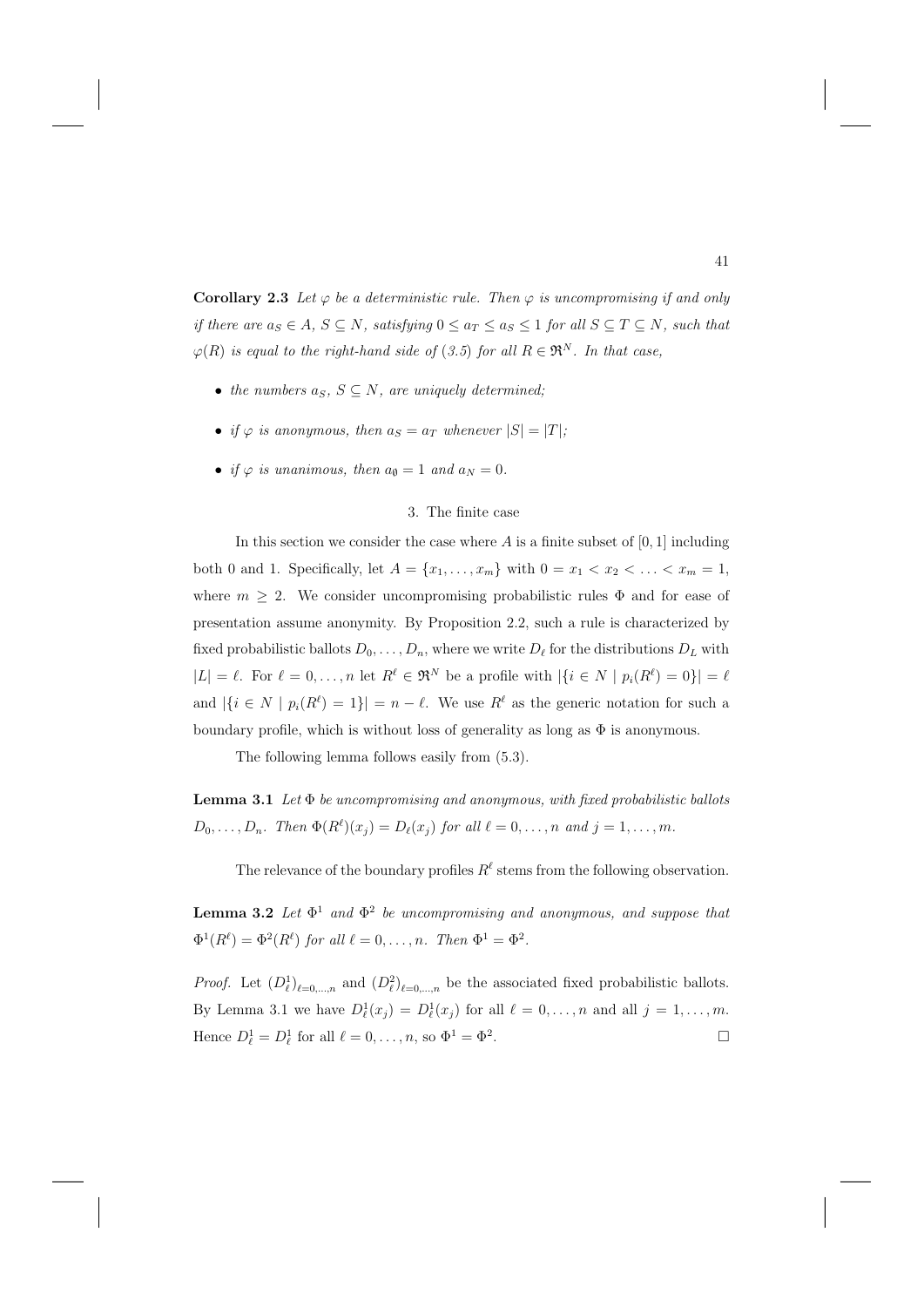By Corollary 2.3, any uncompromising and anonymous deterministic rule  $\varphi$  is characterized by a vector  $\alpha = (\alpha_0, \dots, \alpha_n) \in A^{n+1}$  such that  $\alpha_k = a_K$  for any  $K \subseteq N$ with  $|K| = k$ . In particular,  $\alpha_0 \geq \ldots \geq \alpha_n$ . We write  $\varphi_\alpha$  for the probabilistic rule associated with  $\varphi$ . Let  $\Xi$  denote the (finite) set of all such vectors  $\alpha$ . For each  $\alpha \in \Xi$ let  $\lambda_{\alpha} \geq 0$  such that  $\sum_{\alpha \in \Xi} \lambda_{\alpha} = 1$ . Then  $\Phi = \sum_{\alpha \in \Xi} \lambda_{\alpha} \varphi_{\alpha}$  denotes the (uncompromising and anonymous) probabilistic rule such that  $\Phi(R)(x_j) = \sum_{\alpha \in \Xi} \lambda_\alpha \varphi_\alpha(R)(x_j)$ for all  $R \in \mathfrak{R}^N$  and  $j = 1, \ldots, m$ . The following theorem is the main result of this section. It says that every uncompromising and anonymous probabilistic rule is a convex combination of uncompromising and anonymous deterministic rules, where the coefficients in this convex combination are interpreted as probabilities.

**Theorem 3.3** Let  $A = \{x_1, \ldots, x_m\}$  with  $0 = x_1 \leq \ldots \leq x_n = 1$  and let  $\Phi$  be a probabilistic rule. Then there are  $\lambda_{\alpha} \geq 0$  with  $\sum_{\alpha \in \Xi} \lambda_{\alpha} = 1$  such that  $\Phi = \sum_{\alpha \in \Xi} \lambda_{\alpha} \varphi_{\alpha}$ .

Proof. The proof proceeds in four steps.

**Step 1** Let  $\Delta = D_0, \ldots, D_n$  be the fixed probabilistic ballots such that  $\Phi = \Phi^{\Delta}$ (cf. Proposition 2.2). By Lemma 3.2 it is sufficient to show that there are  $\lambda_{\alpha} \geq 0$ with  $\sum_{\alpha \in \Xi} \lambda_{\alpha} = 1$  such that

$$
\sum_{\alpha \in \Xi} \lambda_{\alpha} \varphi_{\alpha}(R^k)(x_j) = D_k(x_j) \text{ for all } k = 0, \dots, n \text{ and } j = 1, \dots, m.
$$
 (3.6)

We first note that if (3.6) holds then the condition  $\sum_{\alpha \in \Xi} \lambda_{\alpha} = 1$  is redundant, since:

$$
1 = \sum_{j=1}^{m} \Phi^{\Delta} (R) (x_j) = \sum_{j=1}^{m} \sum_{\alpha \in \Xi} \lambda_{\alpha} \varphi_{\alpha} (R) (x_j) = \sum_{\alpha \in \Xi} \lambda_{\alpha} \sum_{j=1}^{m} \varphi_{\alpha} (R) (x_j) = \sum_{\alpha \in \Xi} \lambda_{\alpha}.
$$

Thus, it is sufficient to show that (3.6) holds for some  $\lambda_{\alpha} \geq 0$ . We now write (3.6) in matrix form as  $A\lambda = \mathbf{d}$  where

- A is an  $(n + 1)m \times |\Xi|$ -matrix with rows indexed by pairs  $(k, j)$  and columns by  $\alpha \in \Xi$ , such that the entry in row  $(k, j)$  and column  $\alpha$  is  $\varphi_{\alpha}(R^k)(x_j)$ ;
- $\lambda$  is a column vector of length  $|\Xi|$  with  $\lambda_{\alpha}$  at row  $\alpha$ ; and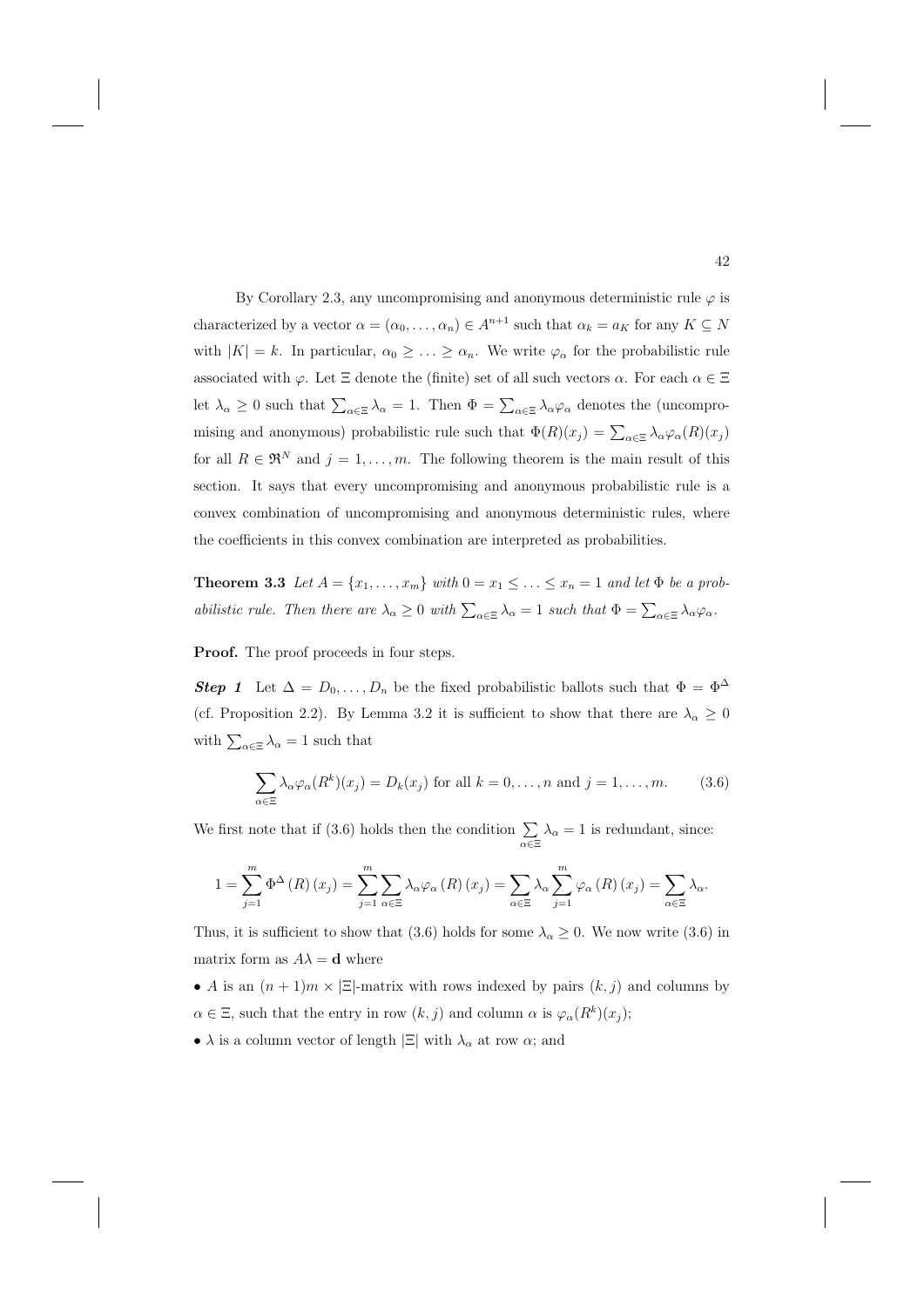• **d** is a column vector of length  $(n + 1)m$  with  $D_k(x_j)$  at row  $(k, j)$ .

Now, in order to show that the system of equations  $A\lambda = \mathbf{d}$  has a nonnegative solution it is by Farkas' Lemma sufficient to show that  $\mathbf{d}'\mathbf{y} \geq 0$  for any  $\mathbf{y} \in \mathbb{R}^{(n+1)m}$ with  $A'_{\mathbf{y}} \geq \mathbf{0} \in \mathbb{R}^{|\Xi|}$ . The system  $A'_{\mathbf{y}} \geq \mathbf{0}$  is equivalent to

$$
\sum_{k=0}^{n} \sum_{j=1}^{m} \varphi_{\alpha}(R^{k})(x_{j})y_{k,j} \ge 0 \text{ for all } \alpha \in \Xi.
$$
 (3.7)

Consider an  $\alpha \in \Xi$ , and let  $\varphi_{\alpha}(R^k)$  assign probability 1 to  $x_{i_{n-k+1}} \in A$  for  $k = 0, \ldots, n$ . Then by strategy-proofness  $1 \leq i_1 \leq \ldots \leq i_{n+1} \leq m$ , and we have

$$
\sum_{k=0}^n \sum_{j=1}^m \varphi_\alpha(R^k)(x_j) y_{k,j} = y_{n,i_1} + y_{n-1,i_2} + \ldots + y_{0,i_{n+1}}.
$$

Therefore (3.7) and, thus, the system  $A'$ **y**  $\geq$  0 is equivalent to

$$
y_{n,i_1} + y_{n-1,i_2} + \ldots + y_{0,i_{n+1}} \ge 0 \text{ for all } 1 \le i_1 \le \ldots \le i_{n+1} \le m. \tag{3.8}
$$

So we have to prove that if  $y \in \mathbb{R}^{(n+1)m}$  satisfies (3.8) then

$$
\sum_{k=0}^{n} \sum_{j=1}^{m} y_{k,j} D_k(x_j) \ge 0.
$$
 (3.9)

**Step 2** We will prove (3.9) by using a network formulation of the problem. In this step we collect some definitions and results on networks needed in the sequel of this proof.

A network is a directed graph  $G = (V, E)$ , with V the finite set of vertices and  $E \subseteq V \times V$  the set of edges, and with  $s, t \in V$  being the source (having only outgoing edges) and the sink (having only ingoing edges) of G, respectively. The capacity of an edge  $(u, v) \in E$  is a nonnegative number  $c(u, v)$ : it represents the maximum amount of flow that can pass through it. The capacity of a vertex  $v \in V$  is a nonnegative number  $c(v)$ . A flow is a mapping  $f: E \to \mathbb{R}$  satisfying the following constraints:

- (F1)  $0 \le f(u, v) \le c(u, v)$  for each  $(u, v) \in E$ ,
- (F2)  $\sum_{u:(u,v)\in E} f(u,v) = \sum_{u:(v,u)\in E} f(v,u)$ , for each  $v \in V \setminus \{s,t\}$ ,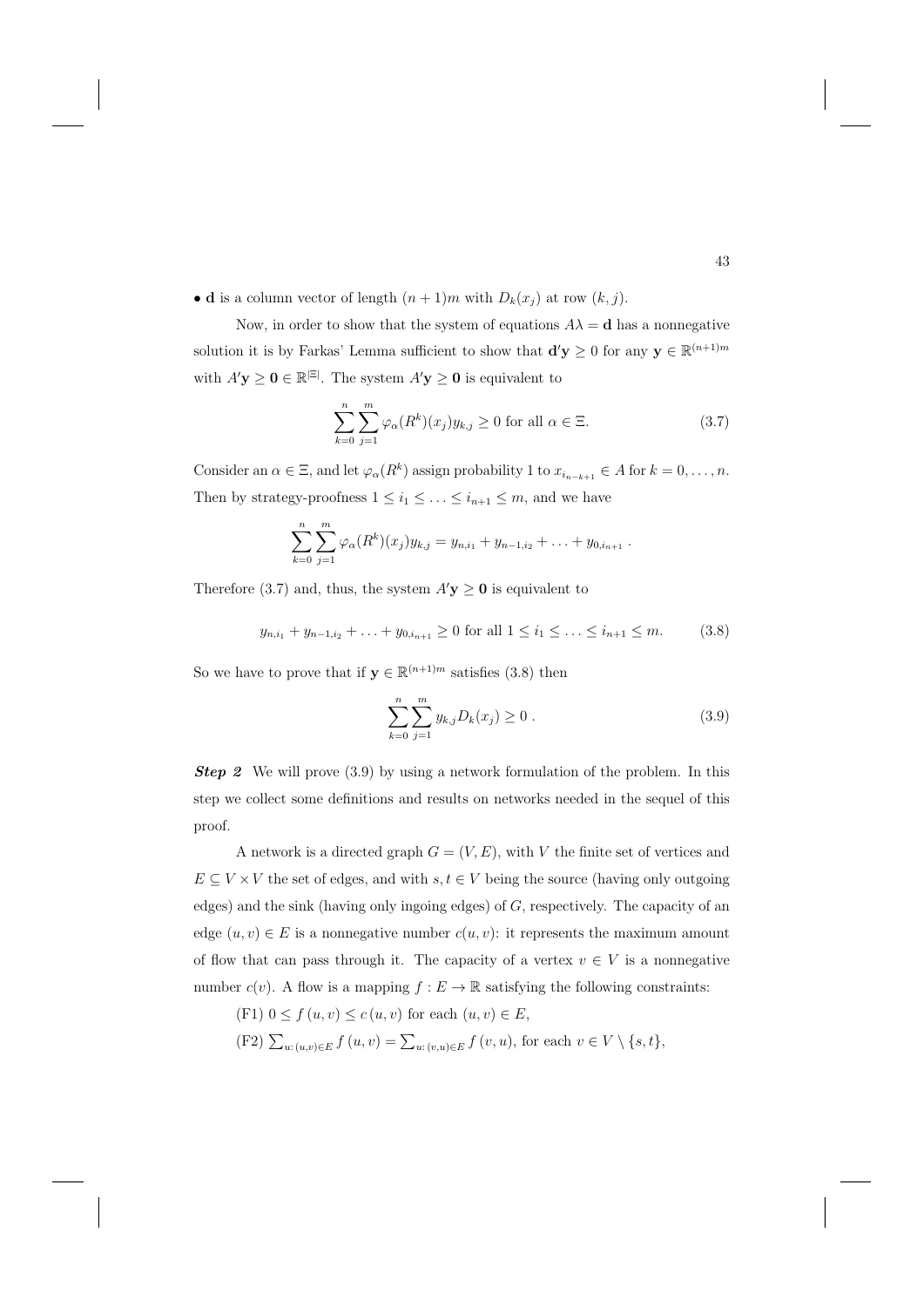(F3)  $\sum_{u \in V} f(u, v) \le c(v)$  for each  $v \in V \setminus \{s, t\}.$ 

The value of a flow f is defined by  $|f| = \sum_{(s,v)\in E} f(s,v)$ . It represents the amount of flow passing from the source to the sink.

A path from s to t is a sequence of vertices  $s = v_1, \ldots, v_\ell = t$  such that  $(v_i, v_{i+1}) \in E$  for all  $i = 1, \ldots, \ell - 1$ . A cut C is a subset of  $V \cup E$  such that for any path from s to t there is a u on this path with  $u \in C$  or  $(u, v) \in C$  or  $(v, u) \in C$  for some  $v \in V$ . If the cut C is a subset of V alone it is called a vertex cut. A vertex cut C is trivial if it contains s or t. The capacity of a cut C, denoted by  $c(C)$ , is the sum of the capacities of all edges and vertices in it. Hence, the value of any flow is smaller or equal to the capacity of any cut.

**Generalized max-flow min-cut theorem** The maximum value of a flow is equal to the minimum capacity of a cut.

For later reference we also record the following straightforward observation.

**Lemma 3.4** Suppose  $c(u, v) = min{c(u), c(v)}$  for all  $(u, v) \in E$ . Then for any cut C there is a vertex cut C' with  $c(C') \leq c(C)$ .

**Step 3** We now formulate our problem as a network problem and derive some results about this particular network. Let the set of vertices be the set

$$
V = \{s, t\} \cup \{y_{k,j} \mid 0 \le k \le n, 1 \le j \le m\},\
$$

and let the set of edges be the set

$$
E = \{(s, y_{n,j}) \mid 1 \le j \le m\}
$$
  

$$
\cup \{(y_{k,j}, y_{k-1,j'}) \mid 1 \le j \le j' \le m, 2 \le k \le n\}
$$
  

$$
\cup \{(y_{0,j}, t) \mid 1 \le j \le m\}.
$$

Let furthermore

$$
c(s) = c(t) = 1
$$
;  $c(y_{k,j}) = D_k(x_j)$  for all  $k = 0, ..., n, j = 1, ..., m$ ,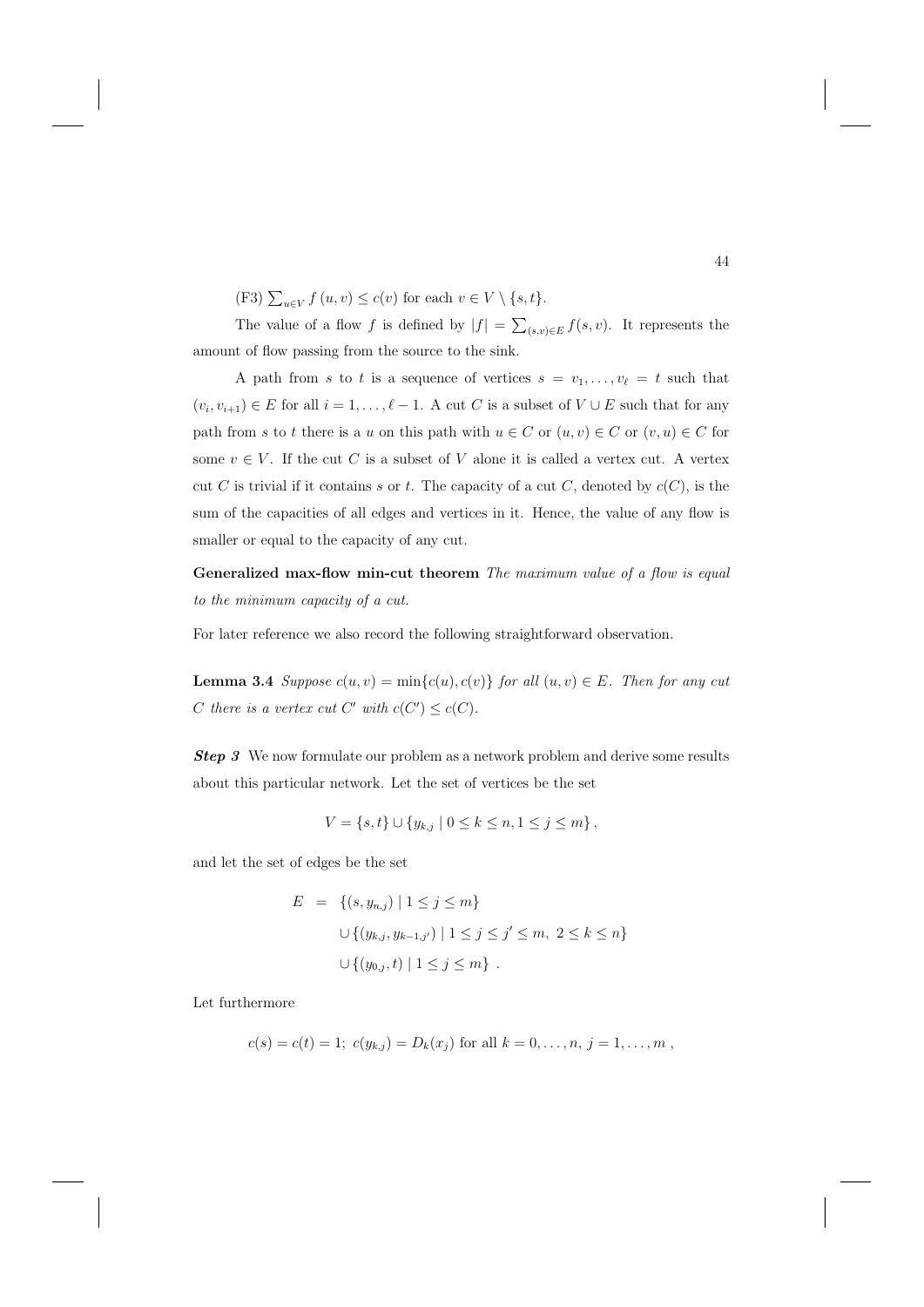$$
c(u, v) = \min(c(u), c(v))
$$
 for all  $(u, v) \in E$ .

Then

and

$$
\{(s, y_{n,i_1}, y_{n-1,i_2},..., y_{n+1-l,i_l},..., y_{1,i_n}, y_{0,i_{n+1}}, t) \mid 1 \le i_1 \le ... \le i_{n+1} \le m\}
$$

is the set of all paths from  $s$  to  $t$ . In this network the value of a maximal flow turns out to be equal to 1, as the following claim shows.

Claim 1 The maximal value of a flow is equal to 1.

In order to prove this claim it is by the generalized max-flow min-cut theorem it is sufficient to show that the minimal capacity of a cut is equal to 1. By Lemma 3.4 we only have to consider vertex cuts. If  $C$  is a trivial vertex cut then it contains s or  $t$  and therefore has capacity at least 1. Now let  $C$  be a nontrivial vertex cut. We claim that there are  $n \geq k_1 \geq \ldots \geq k_m \geq 0$  such that  $y_{k_i,i} \in C$  for all  $i = 1, \ldots, m$ . To see this first define  $k_1 = \max\{k \in \{0, ..., n\} \mid y_{k,1} \in C\}$ : this must exist since otherwise  $y_{k,1} \notin C$  for all k and then the path  $s, y_{n,1},...,y_{0,1}, t$  would not contain a vertex in C. Next, define  $k_2 = \max\{k \in \{0, ..., k_1\} \mid y_{k,2} \in C\}$ : again, this must exist since otherwise the path  $s, y_{n,1}, \ldots, y_{k_1-1,1}, y_{k_1,2}, \ldots, y_{0,2}, t$  would not contain a vertex in C. And so on and so forth.

Now,

$$
c(y_{k_1,1}) + c(y_{k_2,2}) = D_{k_1}(x_1) + D_{k_2}(x_22) \ge D_{k_2}(1) + D_{k_2}(2)
$$

this inequality follows from the fact that  $k_1 \geq k_2$  implies  $D_{k_1}(x_1) \geq D_{k_2}(x_1)$  by (3.3). Suppose that

$$
c(y_{k_1,1})+c(y_{k_2,2})+\ldots+c(y_{k_i,i})\geq D_{k_i}(x_1)+\ldots+D_{k_i}(x_i).
$$

Then

$$
c(y_{k_1,1}) + \ldots + c(y_{k_i,i}) + c(y_{k_{i+1},i+1})
$$
  
\n
$$
\geq D_{k_i}(x_1) + \ldots + D_{k_i}(x_i) + D_{k_{i+1}}(x_{i+1})
$$
  
\n
$$
\geq D_{k_{i+1}}(x_1) + \ldots + D_{k_{i+1}}(x_i) + D_{k_{i+1}}(x_{i+1})
$$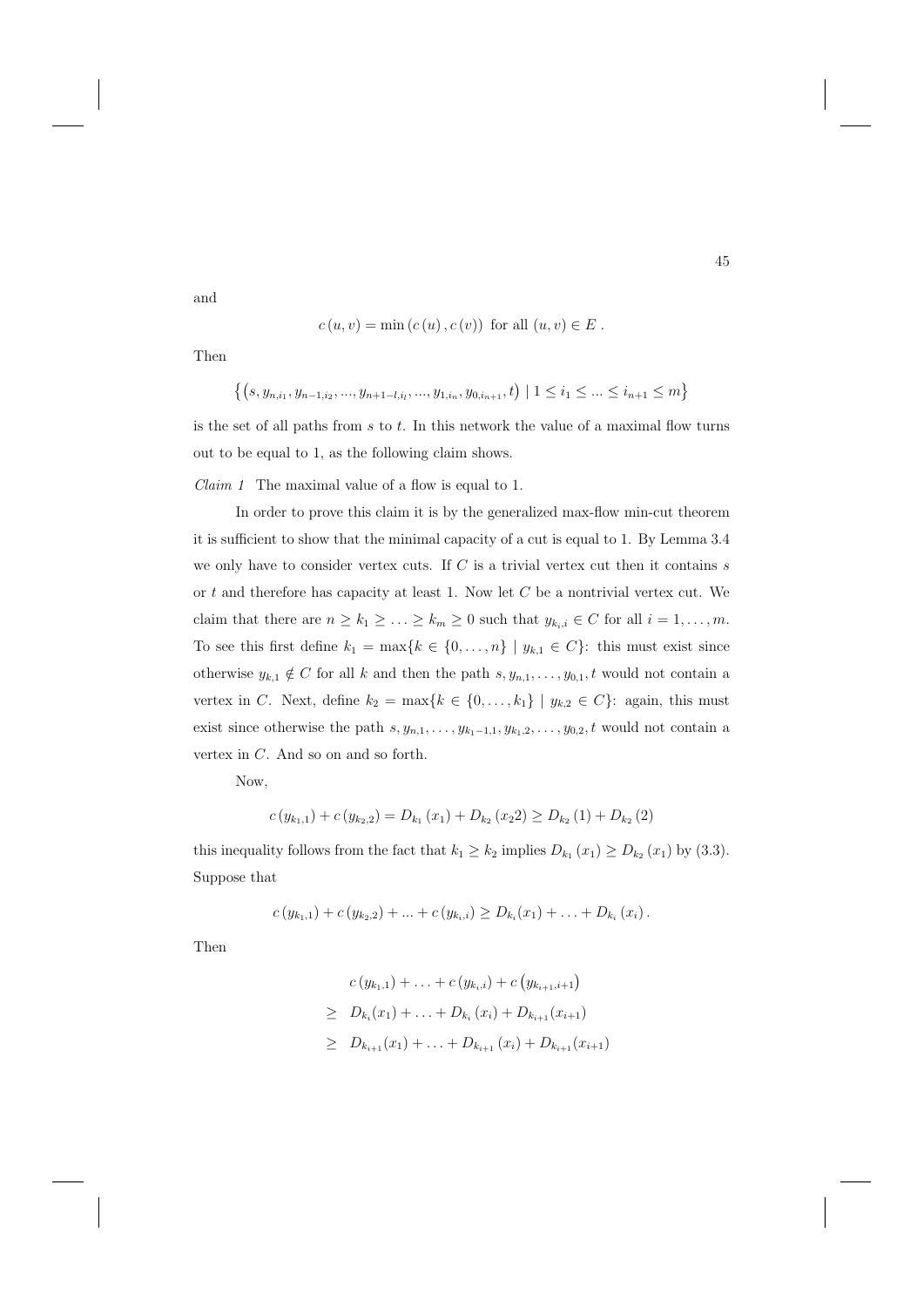as  $D_{k_i}(x_1) + \ldots + D_{k_i}(x_i) \ge D_{k_{i+1}}(x_1) + \ldots + D_{k_{i+1}}(x_i)$  for  $k_i \ge k_{i+1}$ . By induction we conclude

$$
c(C) \geq c(y_{k_1,1}) + \ldots + c(y_{k_m,m}) \geq D_{k_m}(x_1) + \ldots + D_{k_m}(x_m) = 1.
$$

Now consider the trivial cut  $C = \{s\}$ . Clearly  $c(C) = 1$ . So, the minimum capacity of a cut is 1. This completes the proof of Claim 1.

*Claim 2* Let f be a flow with maximal value. Then  $\sum_{u \in V: (u,v) \in E} f(u,v) = c(v)$  for any vertex  $v \in V \setminus \{s, t\}.$ 

To prove this claim, consider a vertex  $v = y_{k,j}$ . Consider the cut  $C = \{y_{k,j'} |$  $1 \leq j' \leq m$ . Then, by repeated application of (F2) in the definition of a flow, we obtain

$$
|f| = \sum_{j=1}^{m} f(s, y_{n,j}) = \sum_{j=1}^{m} \sum_{\ell=j}^{m} f(y_{n,j}, y_{n-1,\ell}) = \dots
$$
  

$$
= \sum_{j=1}^{m} \sum_{\ell=j}^{m} f(y_{k-1,j}, y_{k,\ell}) = \sum_{v' \in C} \sum_{u \in V: (u,v') \in E} f(u, v') \leq \sum_{v' \in C} c(v'),
$$

where the inequality follows from (F3). Also,

$$
\sum_{v' \in C} c(v') = \sum_{j'=1}^{m} c(y_{k,j'}) = \sum_{j'=1}^{m} D_k(x_{j'}) = 1.
$$

Hence, by Claim 1,

$$
1 = |f| = \sum_{v' \in C} \sum_{u \in V: (u,v') \in E} f(u,v') \leq \sum_{v' \in C} c(v') = 1.
$$

So the inequality must be an equality, and by (F3) we have

$$
\sum_{u \in V: (u,v') \in E} f(u,v') = c(v')
$$

for all  $v' \in C$ , in particular for  $v' = v$ . This proves Claim 2.

**Step 4** We return to our original problem and complete the proof of the theorem. First note that the left-hand sides of (3.8) correspond 1-1 with paths in the network by adding  $s$  at the beginning and  $t$  at the end.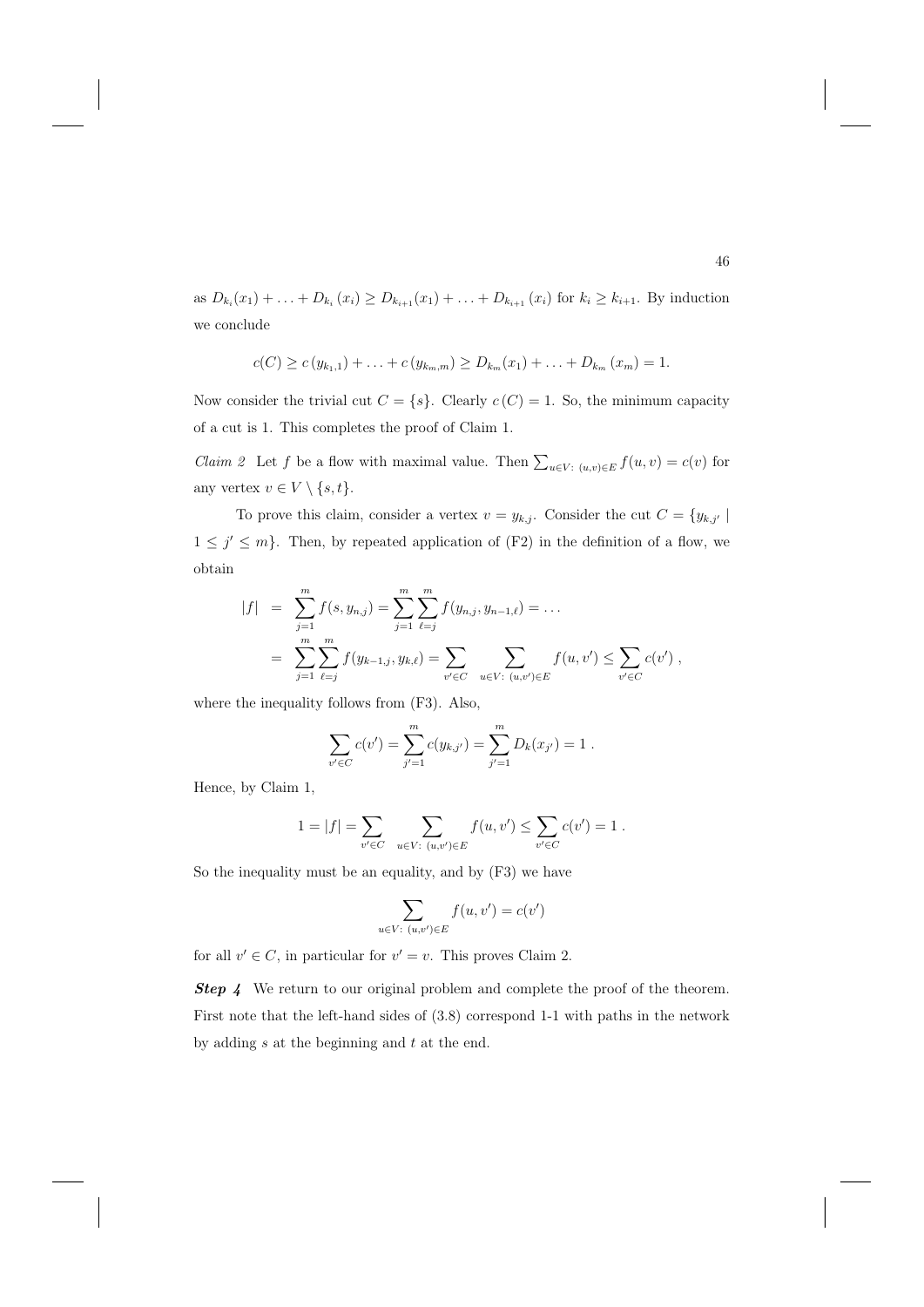*Claim 3* For all  $\mathbf{y} \in \mathbb{R}^{(n+1)m}$  we have

$$
\mathbf{d}'\mathbf{y} = \sum_{1 \le i_1 \le \dots \le i_{n+1} \le m} (y_{n,i_1} + \dots + y_{0,i_{n+1}}) \cdot f(s, y_{n,i_1}, \dots, y_{0,i_{n+1}}, t) ,
$$
(3.10)

where  $f$  is a maximal flow in the network.

To see this, we fix  $y_{k,j}$  and show that its coefficients in the left and right-hand sides are equal. The coefficient of  $y_{k,j}$  in the left-hand side is equal to  $D_k(x_j)$ , as follows from (3.9). The coefficient of  $y_{k,j}$  in the right-hand side is equal to the total flow passing through  $y_{k,j}$ , which is equal to  $c(y_{k,j})$  by Claim 2. In turn,  $c(y_{k,j}) = D_k(x_j)$ . This proves Claim 3.

The proof of the theorem is now complete by noting that if  $\mathbf{y} \in \mathbb{R}^{(n+1)m}$  satisfies (3.8) then the right-hand side of (3.10) is nonnegative, hence  $\mathbf{d}'\mathbf{y} \ge 0$ .  $\Box$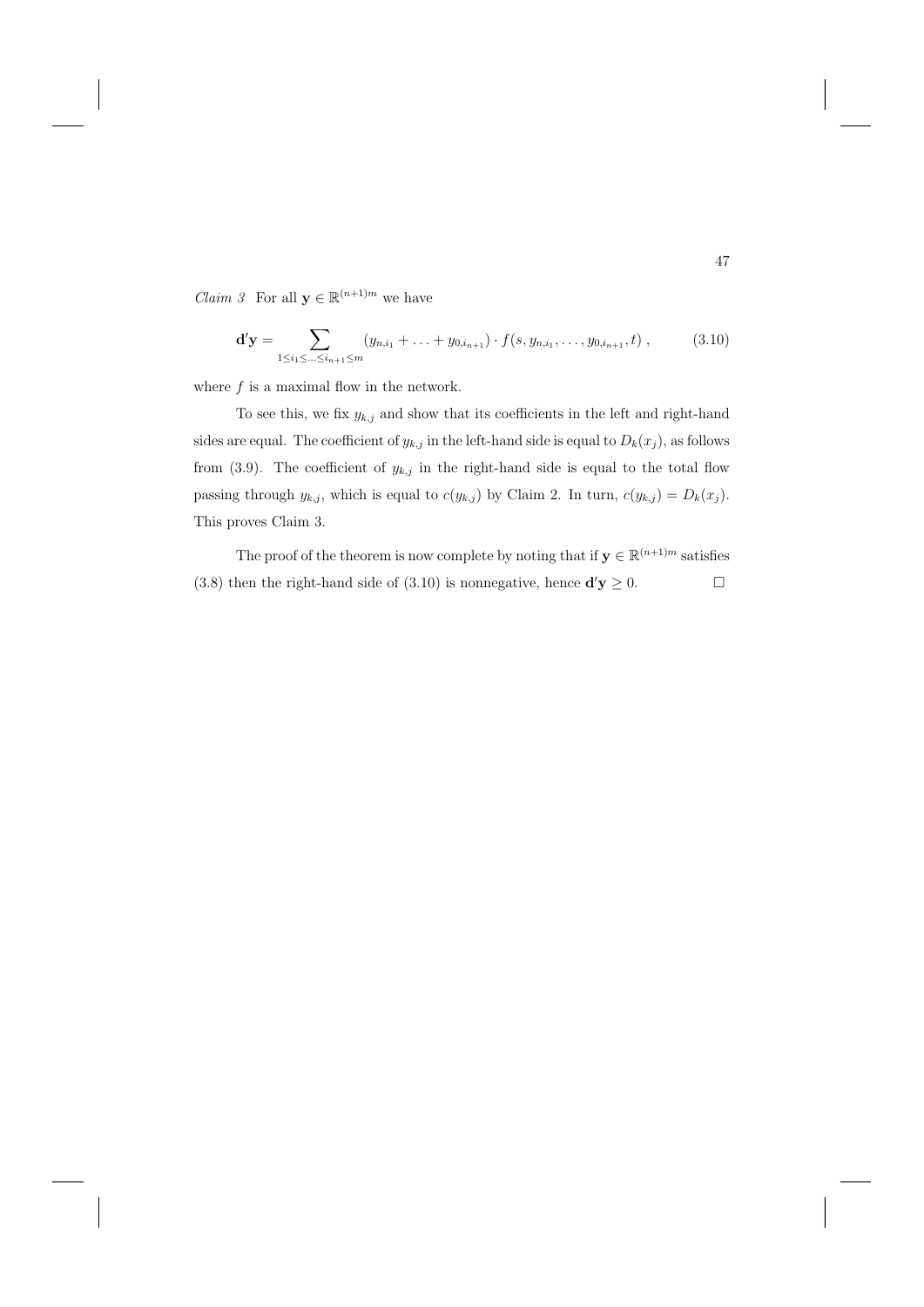#### CHAPTER 4

# The structure of strategy-proof random choice functions over product domain and separable preferences: The case of two voters

#### 1. Introduction

Randomization has been used as a method of resolving conflicts of interest since antiquity. It has been analyzed extensively in problems of aggregation, fairness and mechanism design in a variety of models including the pure voting model, matching, auctions and other allocation models.  $<sup>1</sup>$  From the perspective of mechanism design</sup> theory, allowing for randomization expands the set of incentive-compatible social choice functions because domain restrictions are inherent in the preference ranking of lotteries that satisfy the expected utility hypothesis. A classical result in this respect is that of Gibbard (1977b) which characterizes the class of strategy-proof random social choice functions over the complete domain of preferences.

In this chapter we investigate the class of strategy-proof random social choice rules over multi-dimensional (or multi-component) domains with separable preferences. This model is an important one with several applications and has been extensively studied in the deterministic setting, for example in Barberá et al. (1991), Barberà et al. (1993), LeBreton and Sen (1999), Barberà et al. (1997), Barberà et al. (2005) and Svensson and Torstensson (2008). For a survey see Sprumont (1995).

LeBreton and Sen (1999) show that strategy-proof deterministic social choice functions defined over a *rich* domain of preferences are *decomposable*, i.e. a strategyproof social choice function is composed of strategy-proof social choice functions defined over each component domain. A corollary of this result is the following: if the domain comprises of all separable preferences and each component domain consists of at least three alternatives, then a social choice function is strategy-proof only if there is a dictator for each component.

In this chapter, we analyze the structure of random strategy-proof social choice functions over a sub-domain of separable preferences, the domain of lexicographically

<sup>&</sup>lt;sup>1</sup>See for example, Barberá and Sonnenschein (1978), Myerson (1981), Bogomolnaia and Moulin (2001), Bogomolnaia and Moulin (2004), Bogomolnaia et al. (2005), Moulin and Stong (2002)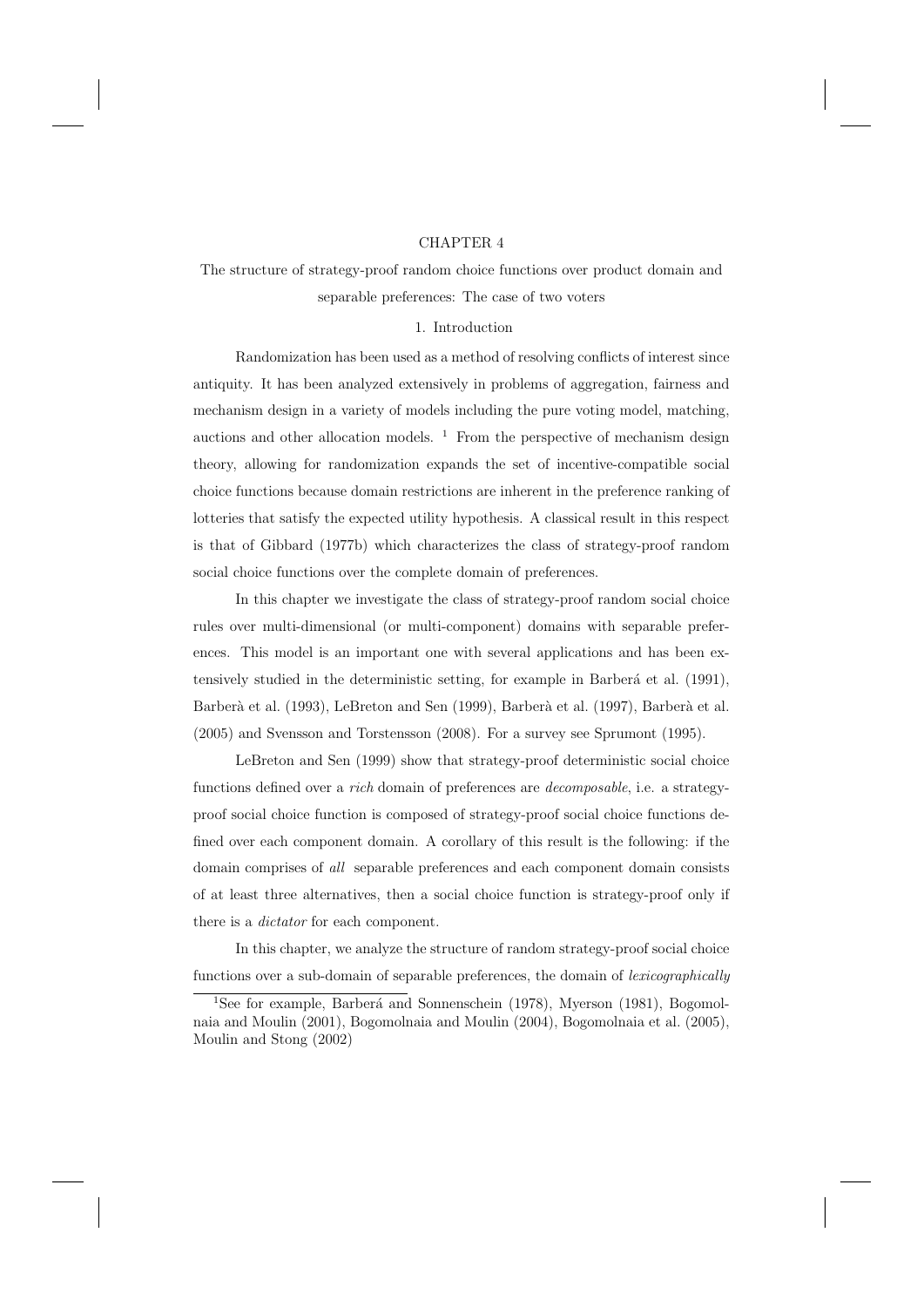separable preferences or simply lexicographic preferences. If the decomposability property extended straightforwardly to random social choice functions, we would expect strategy-proof random social choice functions over product domains to be the stochastic product of component random dictatorships. This is false; for instance, random dictatorship itself is clearly strategy-proof but not the product of component random dictatorships. The latter would put non-zero probabilities on alternatives that are not first-ranked by any voter unlike a random dictatorship. Thus products of component random dictatorships are strategy-proof but do not describe all random strategy-proof choice functions.

Our main result is a complete characterization of random strategy-proof social choice functions in the case of two voters. The case of an arbitrary number of voters involves technical difficulties which we are unable to address at the moment. We call such random social choice functions, *generalized random dictatorships* and they include random dictatorships and products of component random dictatorships. A random dictatorship is a fixed probability distribution on the set of voters. At any preference profile, the probability of an alternative is the sum of the probability weights of voters for whom the alternative is the best. A generalized random dictatorship on the other hand, is a fixed probability distribution on the set of all voter sequences of length  $m$  where  $m$  is the number of components. For instance, if there are three voters and five components, there are  $3<sup>5</sup>$  possible voter sequences. A generalized random dictatorship assigns a probability to each of these sequences. An alternative is consistent with a sequence at a profile if each component of the alternative is the best (amongst all component alternatives) for the voter specified in the sequence for that component. The total probability of the alternative at the profile is simply the sum of probabilities of voter sequences consistent with the alternative. A generalized random dictatorship thus induces a fixed probability distribution on the *product set* of the maximal alternatives of all voters. A critical feature of these social choice functions is that the induced *marginal* probability distribution on each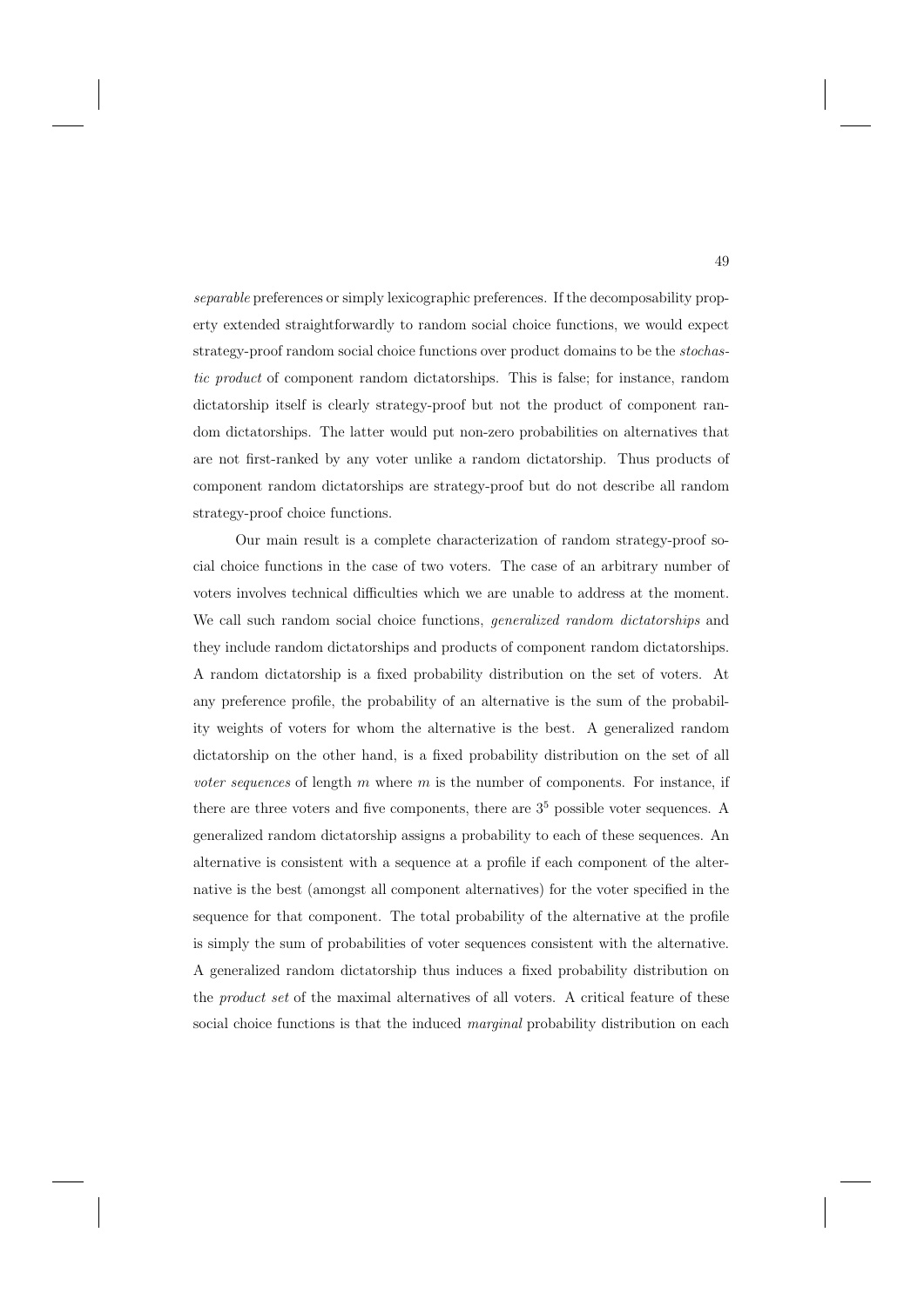component is a random dictatorship.

The chapter is organized as follows. In the next section, we introduce the model, the notation and the background results. The following section contains the main result and its proof while the final section concludes.

2. Background and Preliminaries

The set of alternatives is a finite set  $A \equiv A_1 \times A_2 ... \times A_m$  where  $A_j$ ,  $j = 1,...m$ is the  $j^{th}$  component set. The set of components will be written as  $M = \{1, ..., m\}$ . An element  $a \in A$  is an m-tuple  $a \equiv (a_1, ..., a_m)$ . For any  $Q \subset M$ , we will let  $A_Q = \prod_{j \in Q} A_j$ . Abusing notation slightly, we will write  $A_{M-j}$  for the set  $\prod_{k \neq j} A_k$ . Typical elements of  $A_{M-j}$  will be denoted by  $a_{M-j}$ ,  $b_{M-j}$  etc.

The set of voters is  $I = \{1, ..., N\}$ . Each voter i has an antisymmetric preference ordering  $P^i$  over the elements of A which is assumed to be *separable*.

**Definition 2.1** The ordering  $P^i$  is separable if for all  $Q \subset M$ , for all  $a_Q, b_Q \in A_M$ , for all  $c_{M-Q}, d_{M-Q} \in A_{M-Q}$ 

$$
[(a_Q, c_{M-Q})P^i(b_Q, c_{M-Q})] \Rightarrow [(a_Q, d_{M-Q})P^i(b_Q, d_{M-Q})].
$$

If a preference ordering is separable, then choices over a subset of components do not affect ranking of alternatives over the remaining components. In other words, choices over components do not impose "externalities" over other components. A separable preference  $P^i$  induces a marginal preference ordering  $P^i_Q$  over  $A_Q$ ,  $Q \subset M$ in a natural way: for every  $a_Q, b_Q \in A_Q$ 

$$
[a_Q P_Q^i b_Q]
$$
 if  $[(a_Q, c_{M-Q}) P^i(b_Q, c_{M-Q})$  for all  $c_{M-Q} \in A_{M-Q}$ .

The set of marginal preference orderings over components in the set  $Q \subset M$ will be denoted by  $[\mathbb{D}_Q]^S$ .

A particular class of separable orderings is the class of lexicographically separable orderings.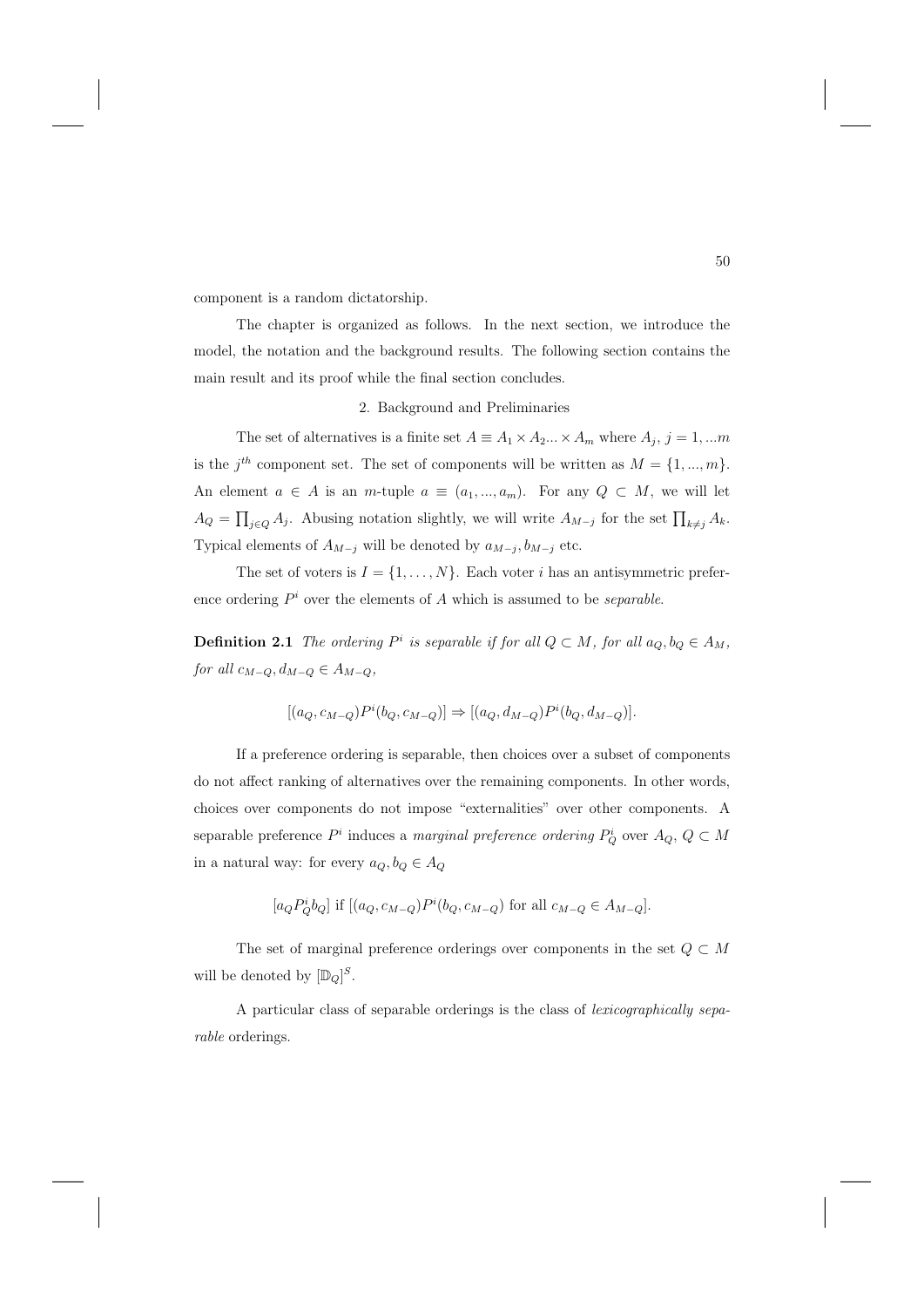**Definition 2.2** The ordering  $P^i$  is lexicographic if there exists an antisymmetric ordering > on the set M and antisymmetric orderings  $P_j^i$  on each component set  $A_j$ ,  $j \in M$  such that, for all  $a, b \in A$ , a P<sup>i</sup>b iff there exists a component j and

- 1.  $a_j P^i_j b_j$
- 2.  $a_k = b_k$  for all  $k \in M$  such that  $k > j$ .

Let  $P^i$  be a lexicographic ordering. We shall refer to the components that are maximal and minimal according to the ordering  $>$  over M as the lexicographically best and *lexicographically worst* components respectively. In general if, components j and k are such that  $k > j$ , we shall say that component k is lexicographically better than component  $j$ .

Let  $\mathbb{P}$ ,  $\mathbb{D}^S$  and  $\mathbb{D}^L$  denote respectively the set of all antisymmetric orderings, the set of separable orderings and the set of lexicographically orderings over A respectively. We note that  $\mathbb{D}^L \subseteq \mathbb{D}^S \subset \mathbb{P}$ . <sup>2</sup> We also let  $\mathbb{P}_j$ ,  $j \in M$  denote the set of all possible antisymmetric orderings over the elements of the set  $A_j$ .

Let  $\mathbb{D} \subset \mathbb{P}$ . A preference profile P is an N-tuple  $(P^1, ..., P^N) \in \mathbb{D}^N$ . For any voter *i*, ordering  $\bar{P}^i$  and profile  $P$ ,  $(\bar{P}^i, P^{-i})$  will denote the profile where the *i*<sup>th</sup> component of P has been replaced by  $\bar{P}^i$ . A marginal preference profile for components  $Q, Q \in M$  is similarly an N-tuple,  $P_Q \equiv (P_Q^1, ..., P_Q^N)$ . We shall say that two profiles  $P, \overline{P} \in [\mathbb{D}^S]^N$  are marginally equivalent if  $P^i_j = \overline{P}^i_j$  for all voters  $i \in I$  and  $j \in M$ .

We let  $\mathcal{L}(A)$  denote the set of lotteries over the elements of the set A. If  $\lambda \in \mathcal{L}(A)$ , then  $\lambda_a$  will denote the probability that  $\lambda$  puts on  $a \in A$ . Clearly  $\lambda_a \geq 0$ and  $\sum_{a \in A} \lambda_a = 1$ . For every  $j \in M$  we can define  $\mathcal{L}(A_j)$  accordingly.

**Definition 2.3** Let  $\mathbb{D} \subset \mathbb{P}$ . A Random Social Choice Function (RSCF) (for the domain  $\mathbb{D}$ ) is a map  $\varphi : \mathbb{D}^N \to \mathcal{L}(A)$ .

<sup>2</sup>The set of lexicographic orderings coincides with the separable orderings in the special case when there are two components and exactly two alternatives in every component set. In general  $\mathbb{D}^{L}$  is a strict subset of  $\mathbb{D}^{S}$ .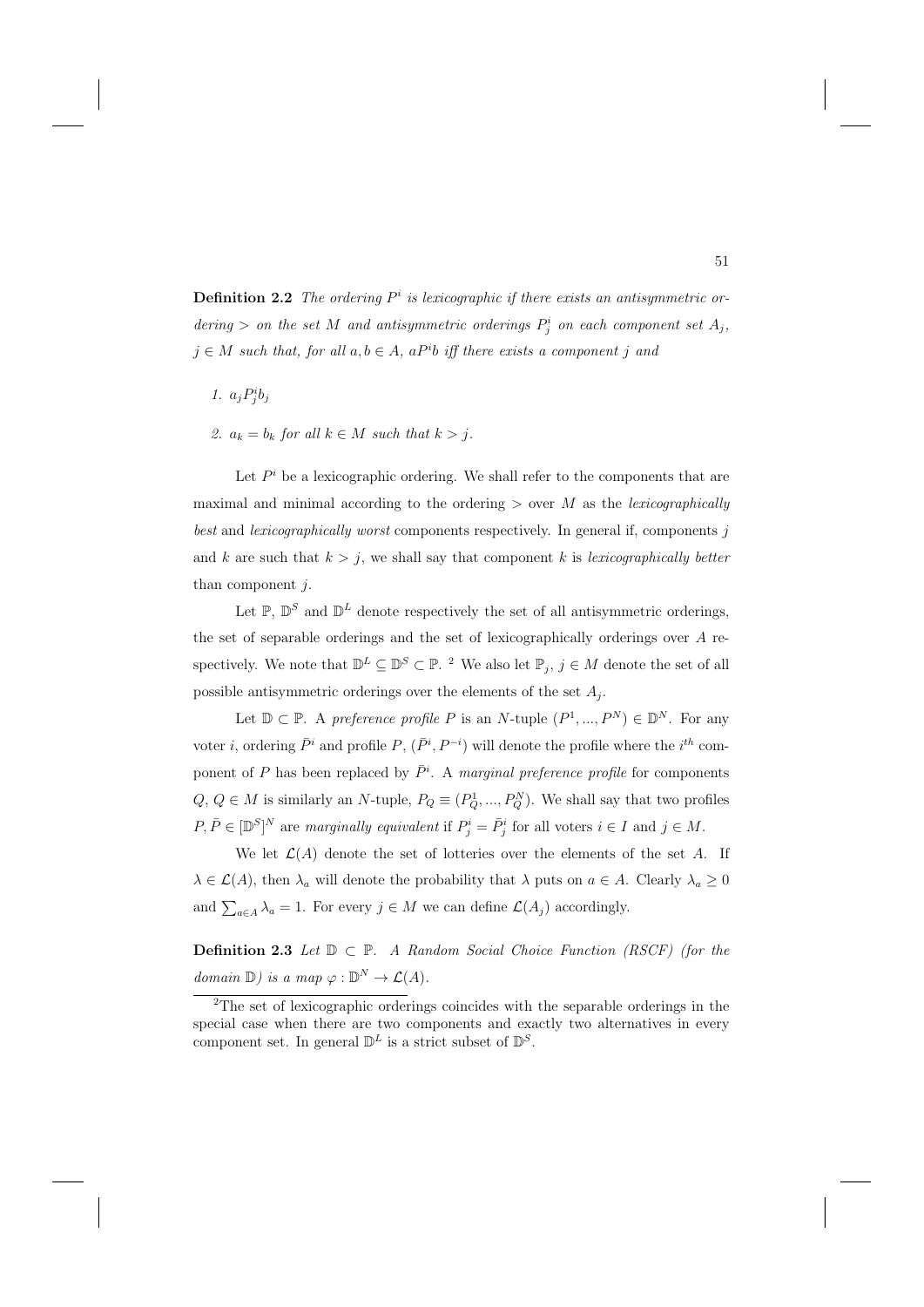Our focus is on RSCFs that are strategy-proof, i.e. which provide voters with dominant-strategy incentives to reveal their preference orderings (which are assumed to be private information), truthfully. In models such as ours where the outcome of voting is a probability distribution over outcomes, there are several ways to define strategy-proofness. Here we follow the approach of Gibbard (1977b).

**Definition 2.4** A utility function  $u : A \rightarrow \mathbb{R}$  represents the ordering  $P^i$  over A if for all  $a, b \in A$ ,

$$
[aP^ib] \Leftrightarrow [u(a) > u(b)]
$$

**Definition 2.5** A RSCF  $\varphi : \mathbb{D}^N \to \mathcal{L}(A)$  is manipulable by voter i at profile  $P \in \mathbb{D}^N$ via  $\bar{P}^i \in \mathbb{D}$  if there exists a utility functions u representing  $P^i$  such that

$$
\sum_{a \in A} u(a) \varphi_a(\bar{P}^i, P^{-i}) > \sum_{a \in A} u(a) \varphi_a(P^i, P^{-i}).
$$

**Definition 2.6** A RSCF  $\varphi : \mathbb{D}^N \to \mathcal{L}(A)$  is strategy-proof if it is not manipulable by any voter at any profile. Equivalently,  $\varphi$  is strategy-proof if, for all  $i \in I$ , for all  $P \in \mathbb{D}^N$ , for all  $\bar{P}^i \in \mathbb{D}$  and all utility functions u representing  $P^i$ , we have

$$
\textstyle \sum_{a\in A} u(a)\varphi_a(P^i,P^{-i})\geq \sum_{a\in A} u(a)\varphi_a(\bar P^i,P^{-i}).
$$

A RSCF is strategy-proof if at every profile no voter can obtain a higher expected utility by deviating from her true preference ordering than she would if she announced her true preference ordering. Here, expected utility is computed with respect an arbitrary utility representation of her true preferences. It is well-known that this is equivalent to requiring that the probability distribution from truth-telling stochastically dominates the probability distribution from misrepresentation in terms of a voter's true preferences. This is stated formally below.

For any  $i \in I$ ,  $P^i \in \mathbb{D}$  and  $a \in A$ , we let  $B(a, P^i) = \{b \in A : bP^i a\} \cup \{a\}$ , i.e.  $B(a, P<sup>i</sup>)$  denotes the set of alternatives that are weakly preferred to a according to the ordering  $P^i$ .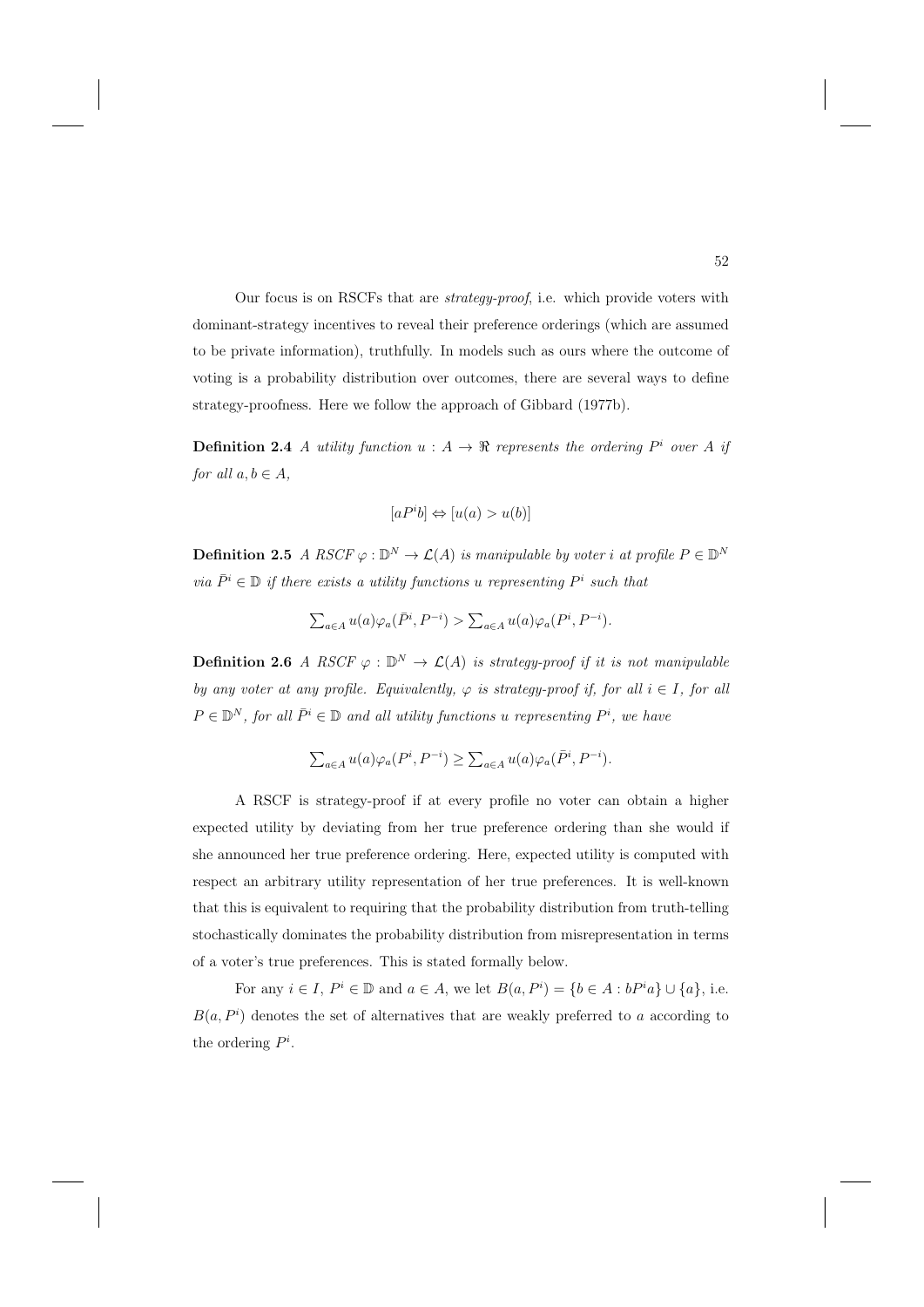**Definition 2.7** A RSCF  $\varphi : \mathbb{D}^N \to \mathcal{L}(A)$  is manipulable by voter i at profile  $P \in \mathbb{D}^N$ via  $\bar{P}^i \in \mathbb{D}$  if there exists  $a \in A$  such that

$$
\textstyle \sum_{b\in B(a,P^i)}\varphi_b(\bar P_i,P_{-i}) > \sum_{b\in B(a,P^i)}\varphi_b(P^i,P^{-i}).
$$

It is strategy-proof if for all  $i \in I$ , for all  $P \in \mathbb{D}^N$ , for all  $\overline{P}_i \in \mathbb{D}$  and all  $a \in A$ , we have

$$
\sum_{b \in B(a, P^i)} \varphi_b(P_i, P_{-i}) \ge \sum_{b \in B(a, P^i)} \varphi_b(\bar{P}^i, P^{-i}).
$$

We also introduce the mild requirement of *unanimity* for RSCFs. This requires an alternative which is first-ranked by all voters in any profile to be selected with probability one in that profile. For any  $P^i \in \mathbb{D}$ , let  $\tau(P^i, A)$  denote the maximal element in  $A$  according to  $P<sup>i</sup>$ . Since the domain consists of antisymmetric orderings and A is finite, a maximal element always exists and is unique.

**Definition 2.8** A RSCF  $\varphi : \mathbb{D}^N \to \mathcal{L}(A)$  satisfies unanimity if for all  $P \in \mathbb{D}^N$  and  $a \in A$ ,

$$
[a = \tau(P^i, A)
$$
 for all  $i \in I] \Rightarrow [\varphi_a(P) = 1].$ 

A RSCF of particular significance is random dictatorship.

**Definition 2.9** The RSCF  $\varphi^r : \mathbb{D}^N \to \mathcal{L}(A)$  is a random dictatorship if there exist non-negative real numbers  $\beta^i$ ,  $i \in I$  with  $\sum_{i \in I} \beta^i = 1$  such that for all  $P \in \mathbb{D}$  and  $a \in A$ ,

$$
\varphi_a^r(P) = \sum_{\{i: \tau(P,A)=a\}} \beta^i
$$

In a random dictatorship, each voter i gets weight  $\beta_i$  where the sum of these  $\beta_i$ 's is one. At any profile, the probability assigned to an alternative  $a$  is simply the sum of the weights of the voters whose maximal element is a. A random dictatorship is clearly strategy-proof for any domain; by misrepresentation, a voter can only transfer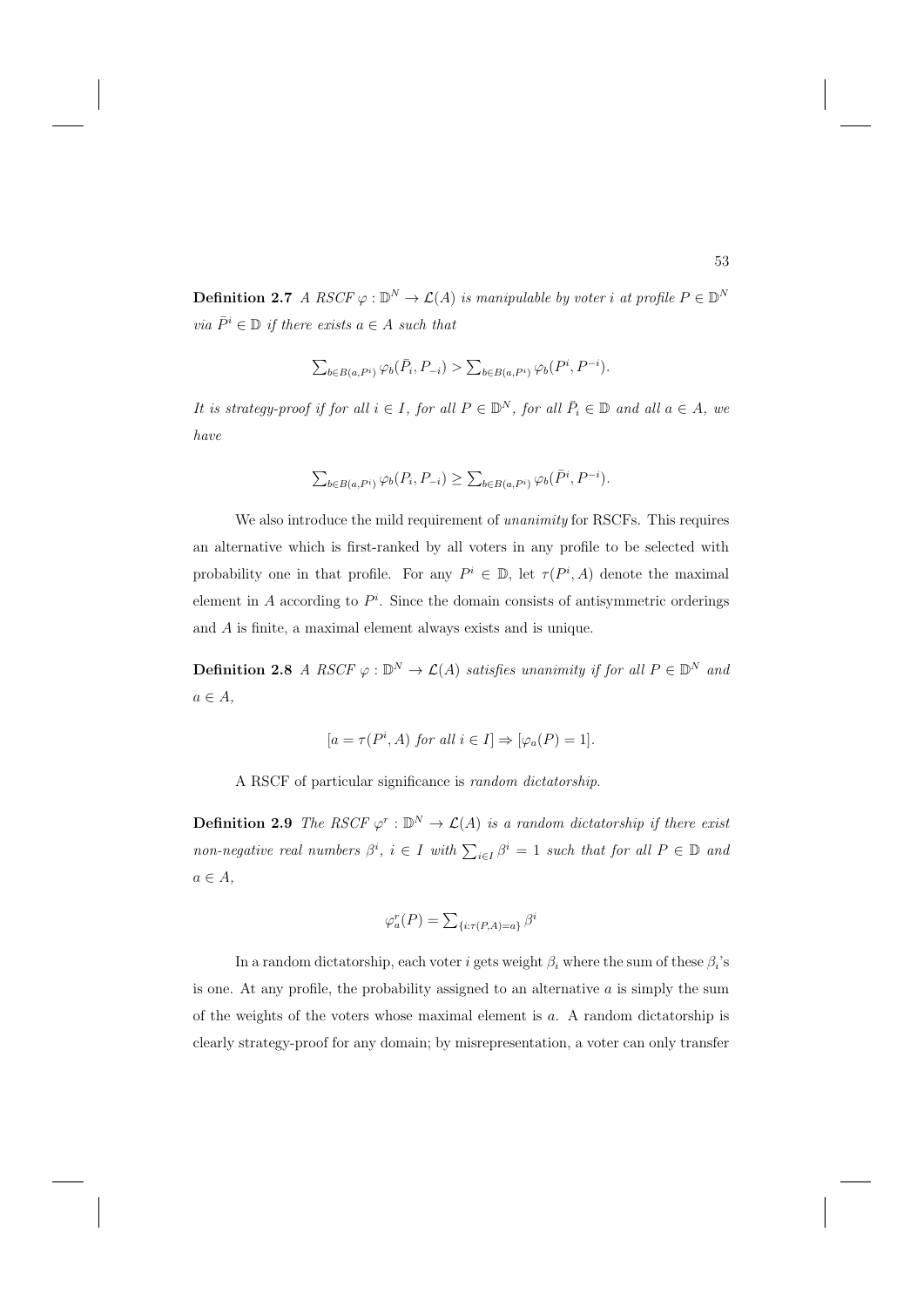weight from her most-preferred to a less-preferred alternative. A fundamental result in Gibbard (1977b) states that the converse is also true for the complete domain P. <sup>3</sup>

**Theorem 2.10** [Gibbard (1977b) ] Assume  $|A| \geq 3$ . A RSCF  $\varphi : \mathbb{P}^N \to \mathcal{L}(A)$  is strategy-proof and satisfies unanimity if and only if it is a random dictatorship.

In the paper, we investigate the structure of strategy-proof RSCFs satisfying unanimity for the domain  $\mathbb{D}^{S}$ . First, we introduce some concepts which we will refer to later. Let  $\varphi : [\mathbb{D}^S]^N \to \mathcal{L}(A)$  be a RSCF. For every component j and every profile  $P \in [\mathbb{D}^S]^N$ , we can define the *marginal probability distribution*  $\varphi_j(P)$  in an obvious way: for every  $a_j \in A_j$ ,  $\varphi_{j,a_j}(P) = \sum_{a_{M-j} \in A_{M-j}} \varphi_{(a_j,a_{M-j})}(P)$ . A RSCF induces a *marginal random social choice function* MRSCF  $\varphi : [\mathbb{D}^S]^N \to \mathcal{L}(A_j)$  by associating the marginal probability distribution  $\varphi_i(P)$  over component j for every profile  $P \in [\mathbb{D}^S]^N$ .

We now recall results for *deterministic* social choice functions over the domain  $\mathbb{D}^S$ 

**Definition 2.11** A deterministic social choice function (DSCF) f is a map f :  $[\mathbb{D}^S]^N \to A.$ 

A DSCF is simply a RSCF whose image set is the set of degenerate probability distributions over A. We can similarly define component DSCFs. The definitions of strategy-proofness and unanimity for a DSCF are special cases of those of RSCFs and are omitted.

**Definition 2.12** A DSCF  $f : [\mathbb{D}^S]^N \to A$  is a component dictatorship if there exists a map  $\sigma : M \to N$  such that for all  $P \in [\mathbb{D}^S]^N$ ,

$$
[f(P) = a] \Rightarrow [a_j = \tau(P_j^{\sigma(j)}, A_j)]
$$

<sup>3</sup>Gibbard's result is actually more general than Theorem 2.10 below because it does not assume unanimity. However since unanimity will be a maintained hypothesis throughout the paper, we state only the version of the result with unanimity.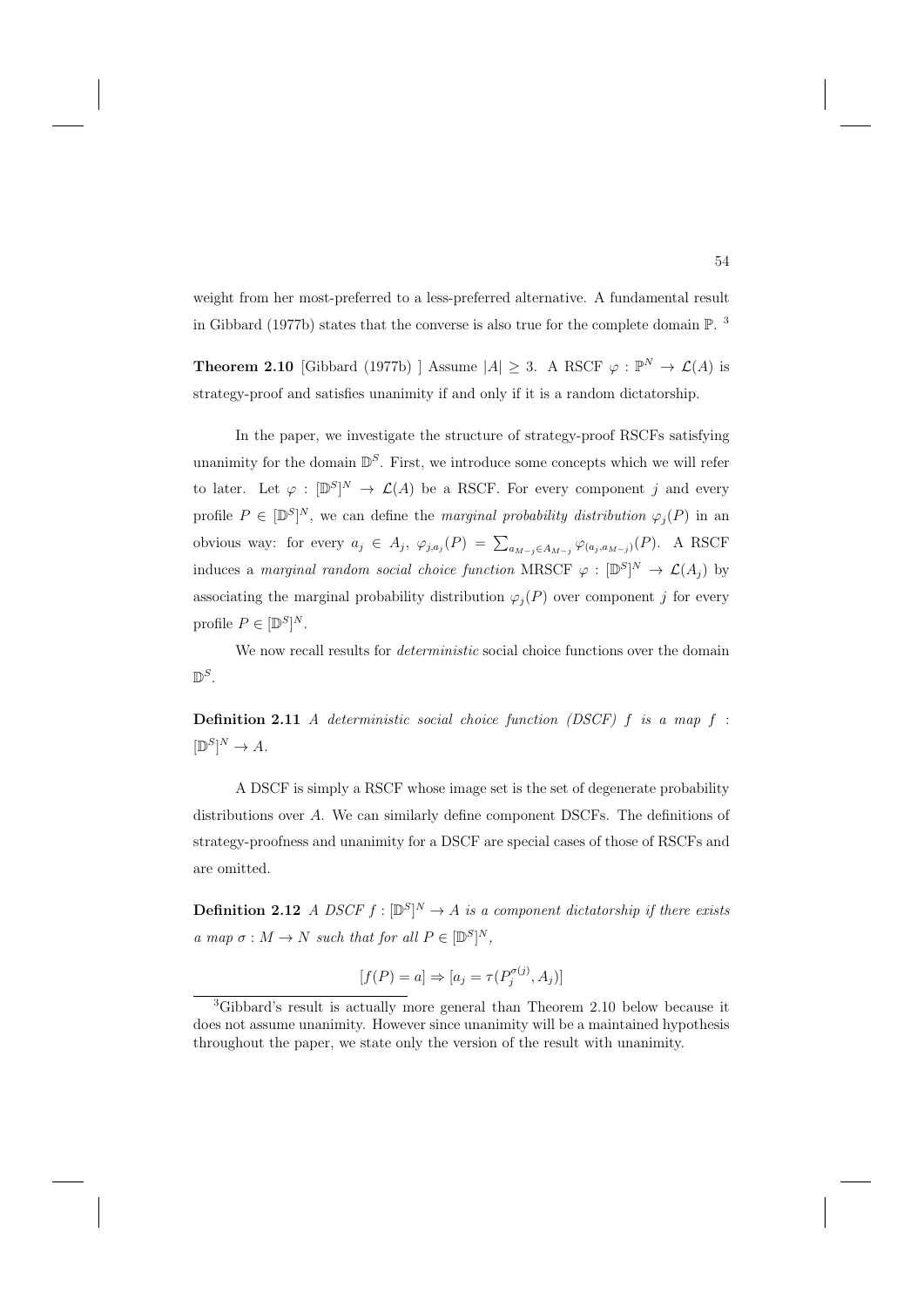In a component dictatorship, the  $j<sup>th</sup>$  component of the outcome at a profile is the maximal element of the  $j<sup>th</sup>$  component of voter  $\sigma(j)$ . Since preferences are separable for all individuals, these maximal elements are well-defined. We can imagine the DSCF being decomposable into component DSCFs which are dictatorial. LeBreton and Sen (1999) establish a general decomposability result a special case of which is the result below.

**Theorem 2.13** [LeBreton and Sen (1999)] Assume  $|A_i| \geq 3$  for all  $j \in M$ . A DSCF  $f: \mathbb{D}^N \to A$  is strategy-proof and satisfies unanimity if and only if it is a component dictatorship.

Does this result carry over to RSCFs? A particular generalization of component dictatorship to the random case is a RSCF where the probability distribution over the set A is the *product* of component random dictatorships. We define this below.

**Definition 2.14** A RSCF is  $\varphi : [\mathbb{D}^S]^N \to \mathcal{L}(A)$  is an independent component random dictatorship if for each  $j \in M$ , there exists a random dictatorship  $\varphi_j : \mathbb{P}^N \to \mathcal{L}(A_j)$ such that for all  $P \in \mathbb{D}^N$ 

$$
\varphi(P) = \prod_{j \in M} \varphi_j(P_j).
$$

Consider the case where there are two voters and two components. Suppose the weight vectors for components 1 and 2 are  $(\beta_1^1, \beta_1^2)$  and  $(\beta_2^1, \beta_2^2)$  respectively. Then in any profile where voter 1 and 2's maximal elements are  $a_1a_2$  and  $b_1b_2$  respectively, the alternatives  $a_1a_2, a_1b_2, b_1a_2$  and  $b_1b_2$  get probability weights  $\beta_1^1\beta_2^1, \beta_1^1\beta_2^2, \beta_2^1\beta_1^2$  and  $\beta_1^2 \beta_2^2$  respectively.

An independent component random dictatorship is strategy-proof (we shall verify this later) and clearly satisfies unanimity. Is every strategy-proof RSCF defined over the domain  $\mathbb{D}^S$  with  $|A_j| \geq 3$  an independent component random dictatorship? No, and this is established by the observation that a random dictatorship is strategy-proof but not an independent component random dictatorship unless it is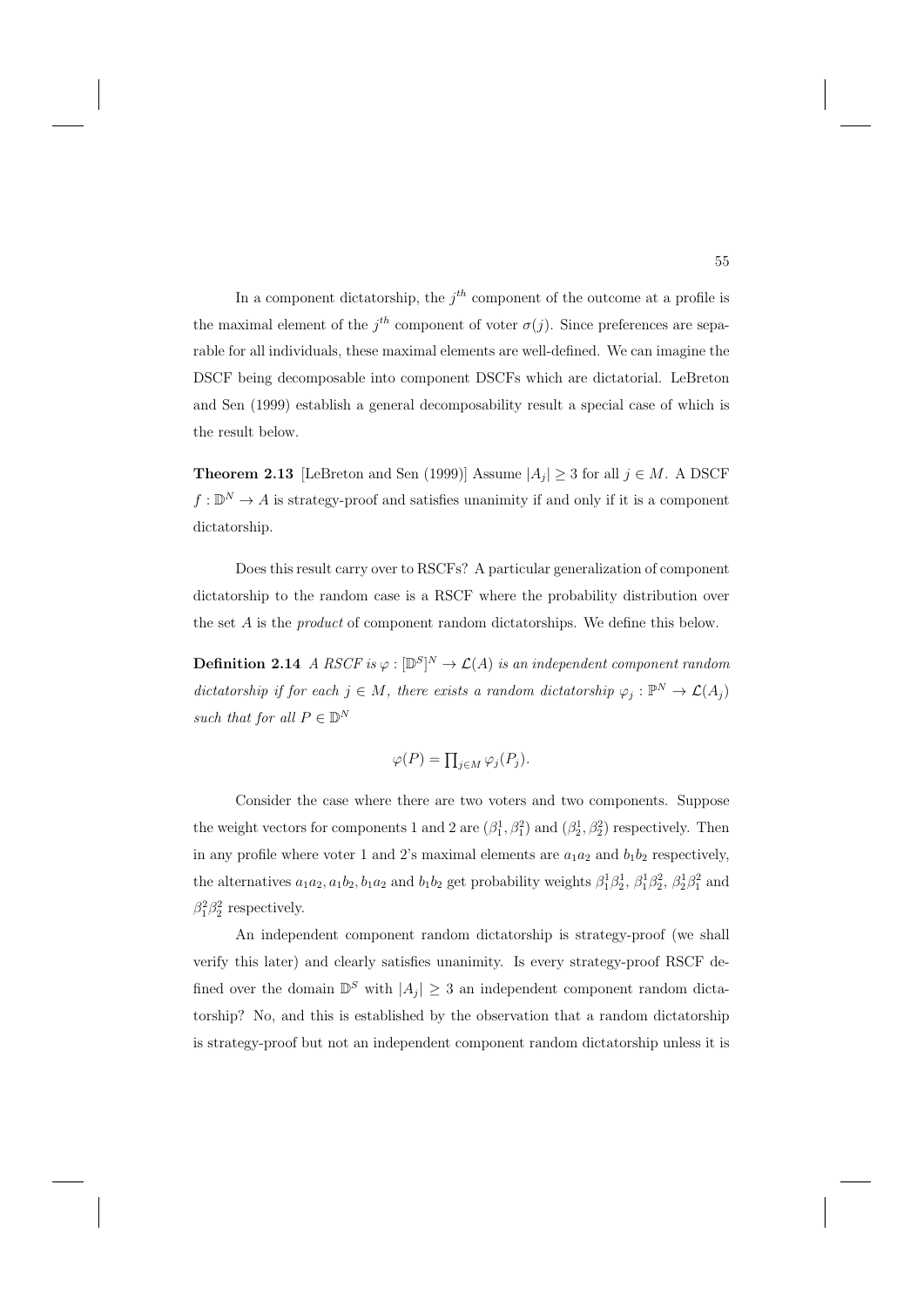deterministic, i.e. there exists a voter i such that  $\beta^{i} = 1$ . Showing that a random dictatorship is strategy-proof is routine. To demonstrate the other claim, consider for simplicity the case where there are two voters  $i$  and  $k$  and two components. Suppose also that  $\beta^i, \beta^k > 0$ . Consider a profile where i's maximal element is  $a_1 a_2$  and k's is  $b_1b_2$  where  $a_1 \neq b_1$  and  $a_2 \neq b_2$ . Observe that this RSCF would put probabilities  $\beta^i$ and  $\beta^k$  on  $a_1a_2$  and  $b_1b_2$  respectively and zero on all other alternatives. However every independent component random dictatorship which puts strictly positive probability on  $a_1a_2$  and  $b_1b_2$  also puts strictly positive probability on the alternatives  $a_1b_2$  and  $b_1a_2.$ 

Below, we formulate a generalization of both random dictatorship and independent component random dictatorship which coincides with the class of strategy-proof RSCFs satisfying unanimity in the case where each component set has at least three alternatives.

Let  $\underline{i} \equiv (i_1, \ldots, i_m) \in I^m$  be an m-tuple of voters. We shall call such an mtuple, a voter sequence. For all  $a \in A$  and  $P \in [\mathbb{D}^S]^N$ , we shall let  $\chi(a, P)$  denote the set of voter sequences *consistent with a and P* where  $\chi(a, P) = {\{\underline{i} \in I^m : a_j = \text{const}\}}$  $\tau(P_j^{i_j}, A_j)$  for all  $j = 1, \ldots m$ .

**Definition 2.15** A RSCF  $\varphi^g : [\mathbb{D}^S]^N \to \mathcal{L}(A)$  is a generalized random dictatorship if there exist non-negative real numbers  $\gamma(i)$  for all  $i \in I^m$  with  $\sum_{i \in I^M} \gamma(i) = 1$  such that for all  $a \in A$  and  $P \in [\mathbb{D}^S]^N$ ,

$$
\varphi_a^g(P) = \sum_{\underline{i} \in \chi(a, P)} \gamma(\underline{i}).
$$

Consider the following example. Suppose  $I = \{1, 2\}$  and  $A_j = \{a_j, b_j, c_j\}$  with  $j = 1, 2$ . Here  $i$  is one of four, two-tuples  $(1, 1), (1, 2), (2, 1)$  and  $(2, 2)$ . The function γ specifies four non-negative real numbers  $γ(1, 1), γ(1, 2), γ(2, 1)$  and  $γ(2, 2)$  which sum to one. Consider a profile  $P$  where the maximal alternatives of voters 1 and 2 are  $(a_1a_2)$  and  $(b_1b_2)$  respectively. Observe that  $\chi((a_1a_2), P) = \{(1, 1)\}, \chi((a_1b_2), P) =$  $\{(1,2)\}, \chi((b_1a_2), P) = \{(2,1)\}\$ and  $\chi((b_1b_2), P) = \{(2,2)\}\.$  Hence, a generalized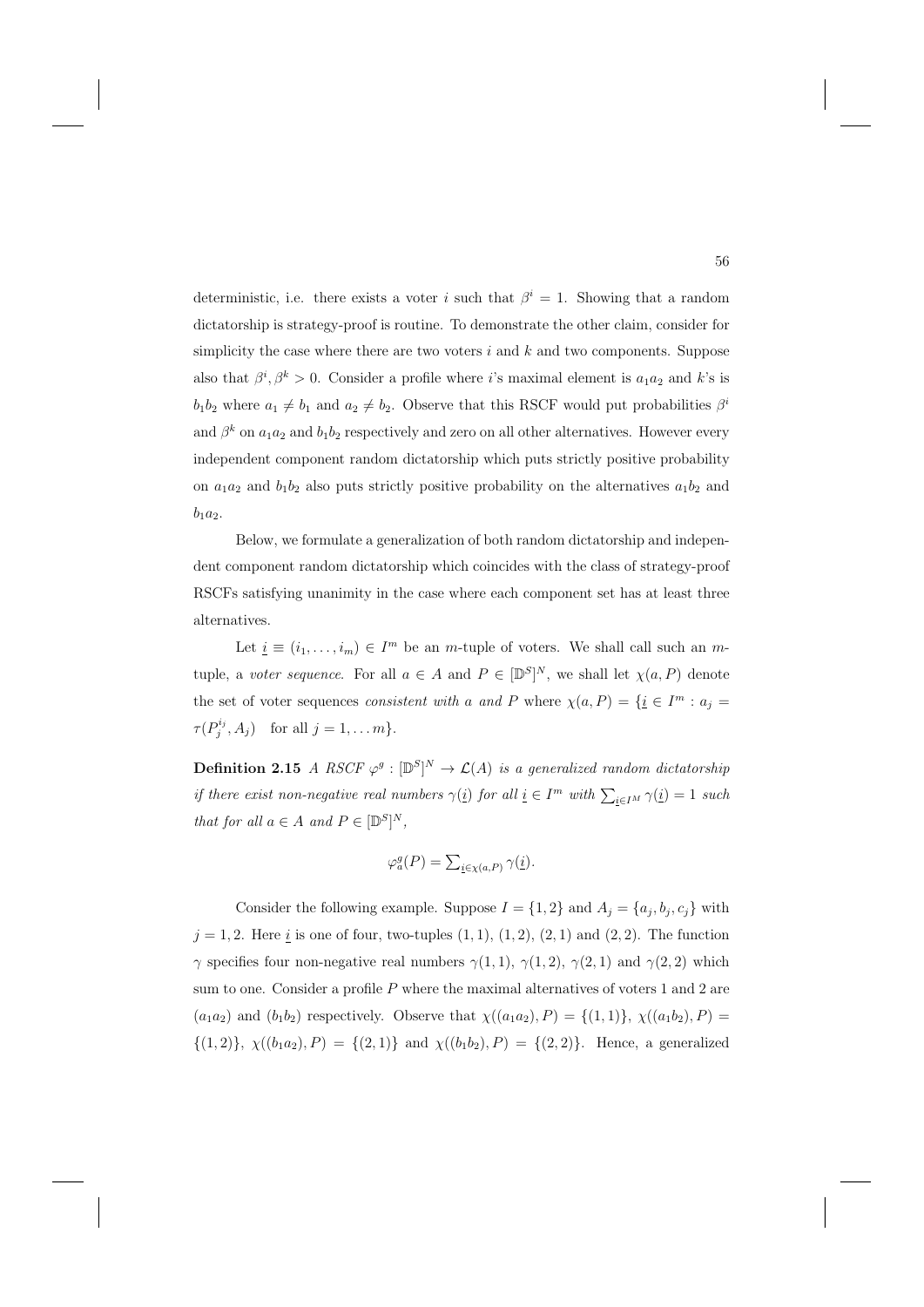random dictatorship puts probabilities of  $\gamma(1,1)$ ,  $\gamma(1,2)$ ,  $\gamma(2,1)$  and  $\gamma(2,2)$  on  $(a_1a_2)$ ,  $(a_1b_2)$ ,  $(b_1a_2)$  and  $(b_1b_2)$  respectively and zero on all other alternatives. Consider another profile  $\bar{P}$  where voter 1 and 2's maximal alternatives are  $(a_1, c_2)$  and  $(a_1b_2)$ respectively. Here  $\chi((a_1c_2), P) = \{(1, 1), (2, 1)\}\text{, and } \chi((a_1b_2), P) = \{(1, 2), (2, 1)\}\text{.}$ Hence this RSCF will put probability  $\gamma(1,1) + \gamma(2,1)$  on  $(a_1c_2)$  and  $\gamma(1,2) + \gamma(2,2)$ on  $(a_1b_2)$  and zero on everything else.

In general, a generalized random dictatorship is specified by  $N<sup>m</sup>$  non-negative real numbers adding up to one. For any  $i \equiv (i_1, \ldots, i_m)$ , the probability of an alternative a in profile P is the sum of  $\gamma(i)$ 's over those i's which have the property that for every  $j = 1, \ldots, m, a_j$  is the maximal element in  $A_j$  for voter  $i_j$ , i.e. over all elements of the set  $\chi(a, P_i)$ .

We make several observations about generalized random dictatorships.

**Observation 2.16** The value of a generalized random dictatorship at a profile depends only on the maximal alternatives (or "tops") of voter preferences at the profile. However it may assign positive probabilities to all alternatives in the product set of the top alternatives. In other words, a generalized random dictatorship is a probability distribution over the set  $\prod_{j\in M} \{\tau(P_j^1, A_j), \ldots, \tau(P_j^N, A_j)\}.$ 

**Observation 2.17** Let  $\varphi^g$  be a generalized random dictatorship with an associated map  $\gamma$ . Pick an arbitrary voter s and an arbitrary component j. Let  $\beta^s = \sum_{\{i \equiv (i_1,\dots,i_m): i_j=s\}} \gamma(i)$ . Clearly  $0 \leq \beta^s \leq 1$  and  $\sum_{s \in I} \beta^s = 1$ . Pick a component j and a profile  $P \in [\mathbb{D}^S]^N$ . Observe that the probability of  $a_j \in A_j$  in the marginal distribution  $\varphi_j^g(P)$  is  $\sum_{\{s:\tau(P_j^s)=a_j\}} \beta^s$ . Hence, a generalized random dictatorship induces a MRSCF over each component that is a random dictatorship with respect to marginal preferences over that component. More formally, if  $\varphi^g$  is a generalized random dictatorship, there exist component random dictatorships  $\varphi_j^r : \mathbb{P}^N \to \mathcal{L}(A), j = 1, \ldots, m$ such that for all  $P \in [\mathbb{D}^S]^N$  such that  $\varphi_j^g(P) = \varphi_j^r(P_j)$  for each  $j = 1, \ldots m$ . As we shall remark at the end of the next section, this observation implies that our main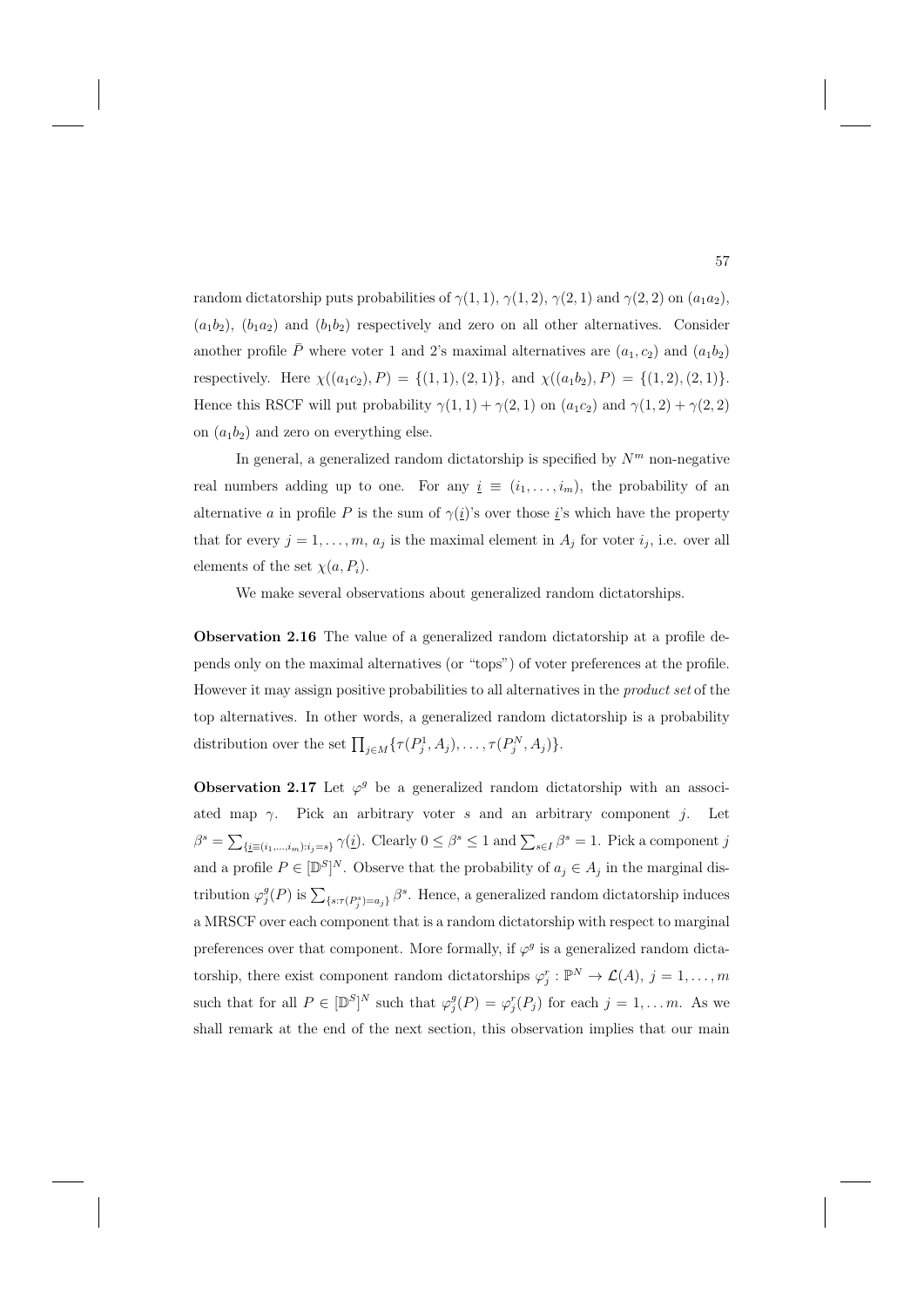result can be interpreted as a decomposability result for strategy-proof RSCFs for the domain  $\mathbb{D}^S$ .

**Observation 2.18** A random dictatorship is a special case of a generalized random dictatorship when  $\gamma(\underline{i}) = 0$  for all voter sequences  $\underline{i}$  such that  $i_j \neq i_{j'}$  for some  $j \neq j'$ . Equivalently,  $\gamma(\underline{i}) > 0$  implies  $\underline{i} = (i, i, \dots, i)$  for some  $i \in I$ .

**Observation 2.19** An independent component dictatorship is a special case of a generalized random dictatorship. Define the component random dictatorships as follows: for all  $j = 1, \ldots, m$ , let  $\gamma_i(i)$ ,  $i = 1, \ldots, N$  be a non-negative real numbers with  $\sum_{i\in I} \gamma_j(i) = 1$ . Now define a generalized random dictatorship as follows: for all voter sequences  $\underline{i} \equiv (i_1,\ldots,i_m), \gamma(\underline{i}) = \gamma_1(i_1) \times \gamma_2(i_2) \times \ldots \times \gamma_m(i_m).$ 

**Observation 2.20** In the special case where  $m = 1$ , a generalized random dictatorship is simply a random dictatorship.

In the next section we show that all strategy-proof RSCFs satisfying unanimity are generalized random dictatorships.

#### 3. The Result

Our main result is the following.

**Theorem 3.1** Assume  $|A_j| \geq 3$  for all  $j = 1, ..., m$ . A generalized random dictatorship  $\varphi^g : [\mathbb{D}^S]^N \to \mathcal{L}(A)$  is strategy-proof and satisfies unanimity. If a RSCF  $\varphi : [\mathbb{D}^L]^2 \to \mathcal{L}(A)$  is strategy-proof and satisfies unanimity then it is a generalized random dictatorship.

**Proof:** (Sufficiency) Let  $\varphi^g$  be a generalized random dictatorship specified by the function  $\gamma$  in Definition 2.15. Let  $P \in [\mathbb{D}^S]^N$  be an arbitrary separable profile and let *i* be an arbitrary voter. Consider a possible manipulation by *i* at P via  $\overline{P}^i$ . It follows from the definition of a generalized random dictatorship that the value of  $\varphi^g$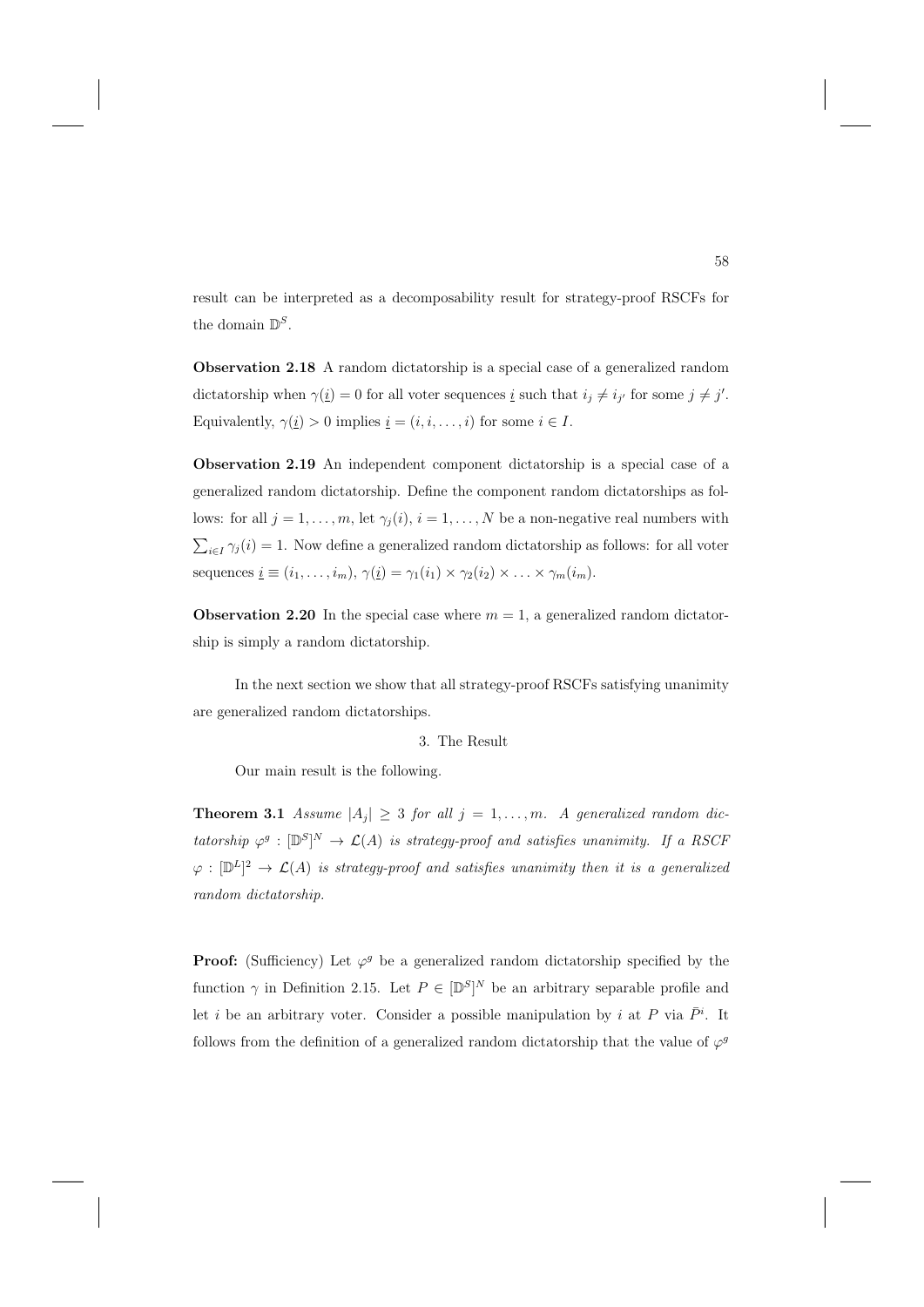at any profile depends only on the maximal alternatives of voters at the profile. Let  $\tau(P^i) = a$  and  $\tau(\bar{P}^i) = b$  where  $b_Q \neq a_Q$  and  $a_{M-Q} = b_{M-Q}$  for some non-empty subset Q of M.

Pick an arbitrary  $\underline{i} \equiv (i_1, \ldots, i_m) \in N^m$ . If  $i_j \neq i$  for any  $j \in Q$  then probability  $\gamma(i)$  is assigned to the same alternative under profiles P and  $(\bar{P}^i, P^{-i})$ . If  $i_j = i$  for all  $j \in T$  for some  $T \subseteq Q$ , then probability  $\gamma(i)$  is shifted from alternative  $(a_T, x_{M-T})$ for some  $x_{M-T} \in A_{M-T}$  in profile P to  $(b_T, x_{M-T})$  in profile  $(\bar{P}^i, P^{-i})$ . However  $a_j P_j^i b_j$  for all  $j \in T$  by assumption so that  $(a_T, x_{M-T}) P^i(b_T, x_{M-T})$  by separability. Therefore the distribution  $\varphi^g(\bar{P}^i, P^{-i})$  is obtained by transferring probabilities from higher-ranked alternatives to lower-ranked alternatives according to  $P^i$ . from  $\varphi^g(P)$ . Clearly  $\varphi^g(\bar{P}^i, P^{-i})$  stochastically dominates  $\varphi^g(P)$  according to  $P^i$  and  $\varphi^g$  is strategyproof.

(Necessity) We proceed as follows. In Step 1 we establish an important "conditional unanimity" property which holds for an arbitrary number of voters and in Step 2 we establish generalized random dictatorship in the case of two voters.

We begin with a Lemma which holds for arbitrary domains and is a straightforward adaptation of a result in Gibbard (1977b).

Let  $\mathbb D$  be an arbitrary domain. Let  $P^i \in \mathbb D$  and let  $x, y \in A$  and assume that  $xP^iy$ . We say x and y are contiguous in  $P^i$  if there does not exist  $z \in A$  distinct from x and y such that  $xP^i zP^i y$ . We say that the ordering  $\overline{P}_i$  is a *feasible local switch* of x and y in  $P^i$  if (i) x and y are contiguous (ii)  $x P^i y$  and  $y \overline{P}{}^i x$  (iii) $B(x, P^i) = B(y, \overline{P}{}^i)$ (iv)  $\bar{P}^i \in \mathbb{D}$ .

**Lemma 3.2** Let  $\varphi : \mathbb{D}^N \to \mathcal{L}(A)$  be strategy-proof. Let i be an arbitrary voter and let  $\bar{P}^i$  be a feasible local switch of x and y in  $P^i$  (i.e x $P^i$ y and  $y\bar{P}^i$ x). Then

- $\varphi_y(\bar{P}^i, P^{-i}) \ge \varphi_y(P)$ .
- $\varphi_x(\bar{P}^i, P^{-i}) + \varphi_y(\bar{P}^i, P^{-i}) = \varphi_x(P) + \varphi_y(P).$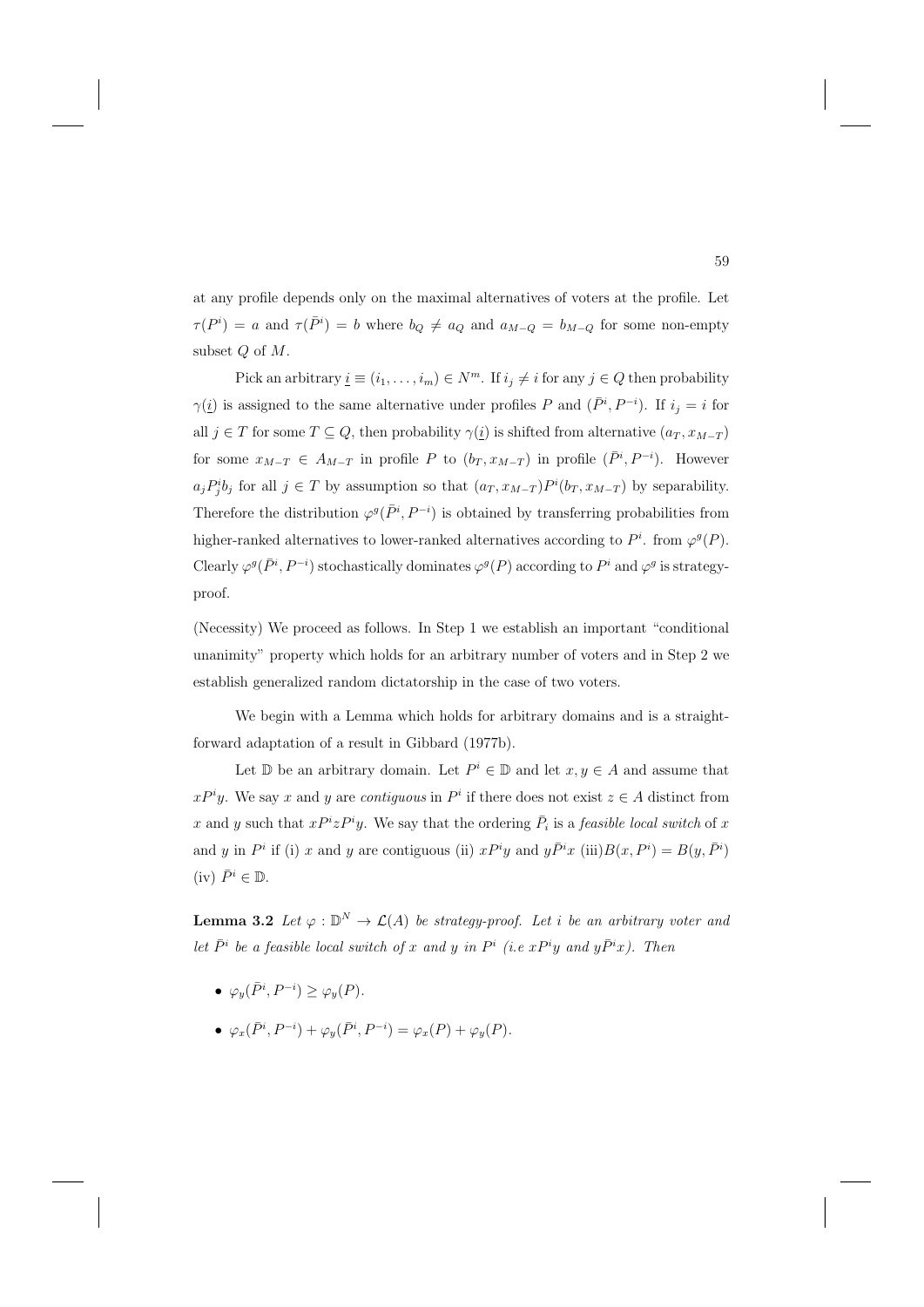We omit the proof of this Lemma which is an implication of the definition of strategy-proofness.

Step 1. We consider an arbitrary strategy-proof RSCF  $\varphi : [\mathbb{D}^L]^N \to \mathcal{L}(A)$  satisfying unanimity. Recall that every  $P^i \in \mathbb{D}^L$  induces an ordering  $P_Q^i$  over  $A_Q$  for every  $Q \subset M$ .

The goal of this Step is to show the following. Pick an arbitrary non-empty subset  $Q \subset M$ . Then there exists a unanimous, strategy-proof RSCF  $\varphi^Q : [\mathbb{D}_Q^L]^N \to$  $\mathcal{L}(A_Q)$  such that for all profiles  $P \in [\mathbb{D}^L]^N$  satisfying  $\tau(P^i_{M-Q}, A_{M-Q}) = a_{M-Q}$  for all  $i \in I$ , we have

- 1.  $[\varphi_x(P) > 0] \Rightarrow [x_{M-Q} = a_{M-Q}]$  and
- 2.  $\varphi(P) = \varphi^Q(P_Q)$ .

Thus, there exists a strategy-proof RSCF  $\varphi_Q$  defined for every arbitrary nonempty set of components  $Q$  with the property that whenever all voters are unanimous with respect to say  $a_{M-Q} \in A_{M-Q}$ , then  $\varphi$  (i) puts strictly positive probability only on those alternatives whose  $M-Q$  are given by  $a_{M-Q}$  and (ii) the probability of an alternative  $(a_Q, a_{M-Q})$  in the profile P is the probability given to  $a_Q$  in the RSCF  $\varphi^Q$ in the component  $Q$  induced profile  $P_Q$ . Moreover  $\varphi_Q$  satisfies unanimity.

We first establish some preliminary lemmas. Let  $\succ$  be an ordering over the set M and let  $j \in M$ . Then  $E(\succ, j) = \{i \in M : i \succ j\}$ . Thus  $E(\succ, j)$  is the set of components which lexicographically dominate j.

**Lemma 3.3** Let  $P \in [\mathbb{D}^L]^N$  and  $i \in I$ . Let  $P^i$  be lexicographic with respect to  $\succ$ . Let j be a component and let  $\succ'$  be another ordering over M such that (i)  $E(\succ, j) =$  $E(\succ', j) = Q$  and  $(ii) \succ and \succ'$  agree on Q. Let  $\overline{P}^i$  be lexicographic with respect to  $\succ'$  such that  $P_Q^i = \overline{P}_Q^i$ . Then  $\varphi_k(P) = \varphi_k(\overline{P}^i, P_{-i})$  for all  $k \in Q$ . Also let  $a_Q \in A_Q$ . Then  $\varphi_{Q,a_Q}(P) = \sum_{\{b:b_Q = a_Q\}} \varphi_b(P) = \sum_{\{b:b_Q = a_Q\}} \varphi_b(\bar{P}^i, P^{-i}) = \varphi_{Q,a_Q}(\bar{P}^i, P^{-i}).$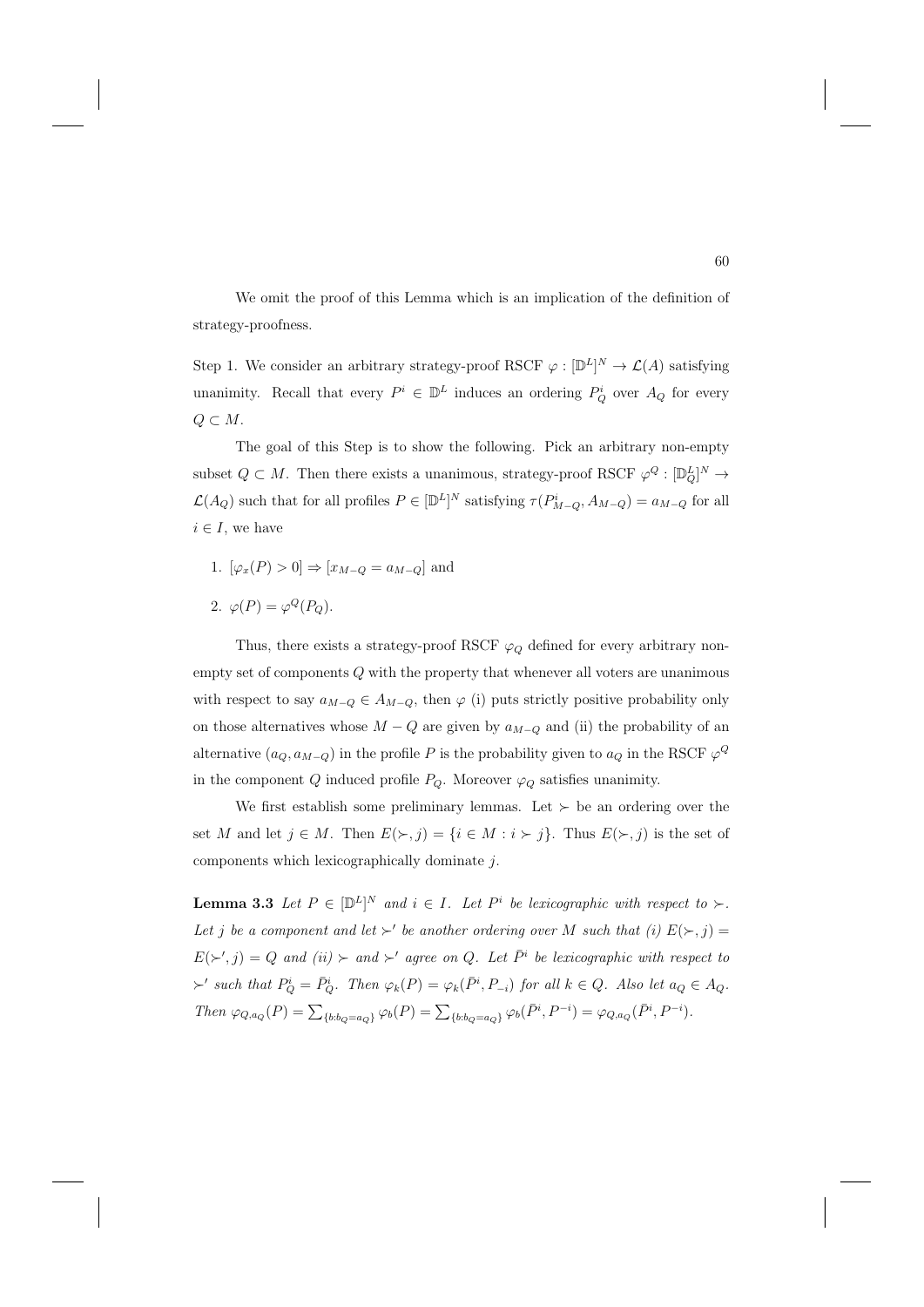**Proof:** We first prove the first part of the Lemma. Suppose it is false. Let k be  $\succ$  maximal element in Q such that  $\varphi_k(P) \neq \varphi_k(\bar{P}^i, P^{-i})$ . Let  $b_k \in A_k$  be the  $P_k^i$ . maximal element in  $A_k$  such that  $\varphi_{k,b_k}(P) \neq \varphi_{k,b_k}(\bar{P}^i, P^{-i})$ ; in other words,  $b_k$  is the maximal element in  $P_k^i$  such that the marginal probability of  $b_k$  changes as i switches from  $P^i$  to  $\bar{P}^i$ . Note that

$$
\varphi_{k,b_k}(P) = \sum_{x_{Q-k}} \sum_{x_{M-Q}} \varphi_{(x_{Q-k},b_k,x_{M-Q})}(P)
$$

and

$$
\varphi_{k,b_k}(\bar{P}^i, P^{-i}) = \sum_{x_{Q-k}} \sum_{x_{M-Q}} \varphi_{(x_{Q-k},b_k,x_{M-Q})}(\bar{P}^i, P^{-i})
$$

The LHS of the expressions above are not equal to each other. Let  $c_{Q-k}$  be the maximal alternative in  $A_{Q-k}$  such that

$$
\sum_{x_{M-Q}} \varphi_{(c_{Q-k},b_k,x_{M-Q})}(P) \neq \sum_{x_{M-Q}} \varphi_{(c_{Q-k},b_k,x_{M-Q})}(\bar{P}^i,P^{-i})
$$

Suppose

$$
\sum_{x_{M-Q}} \varphi_{(c_{Q-k},b_k,x_{M-Q})}(P) < \sum_{x_{M-Q}} \varphi_{(c_{Q-k},b_k,x_{M-Q})}(\bar{P}^i, P^{-i})
$$

Let  $w_{M-Q}$  be the worst alternatives in  $A_{M-Q}$  according to  $P_{M-Q}^i$ . Since  $P^i$  is lexicographic with respect to  $\succ$  it must be the case that  $\bar{B} = B((c_{Q-k}, b_k, w_{M-Q}), P^i)$ is the set of alternatives  $(x_{Q-k}, x_k, w_{M-Q})$  where either  $x_{Q-k}P_{Q-k}^i$  or  $x_{Q-k}=c_{Q-k}$ and  $x_k P_k^i b_k$ .

Then,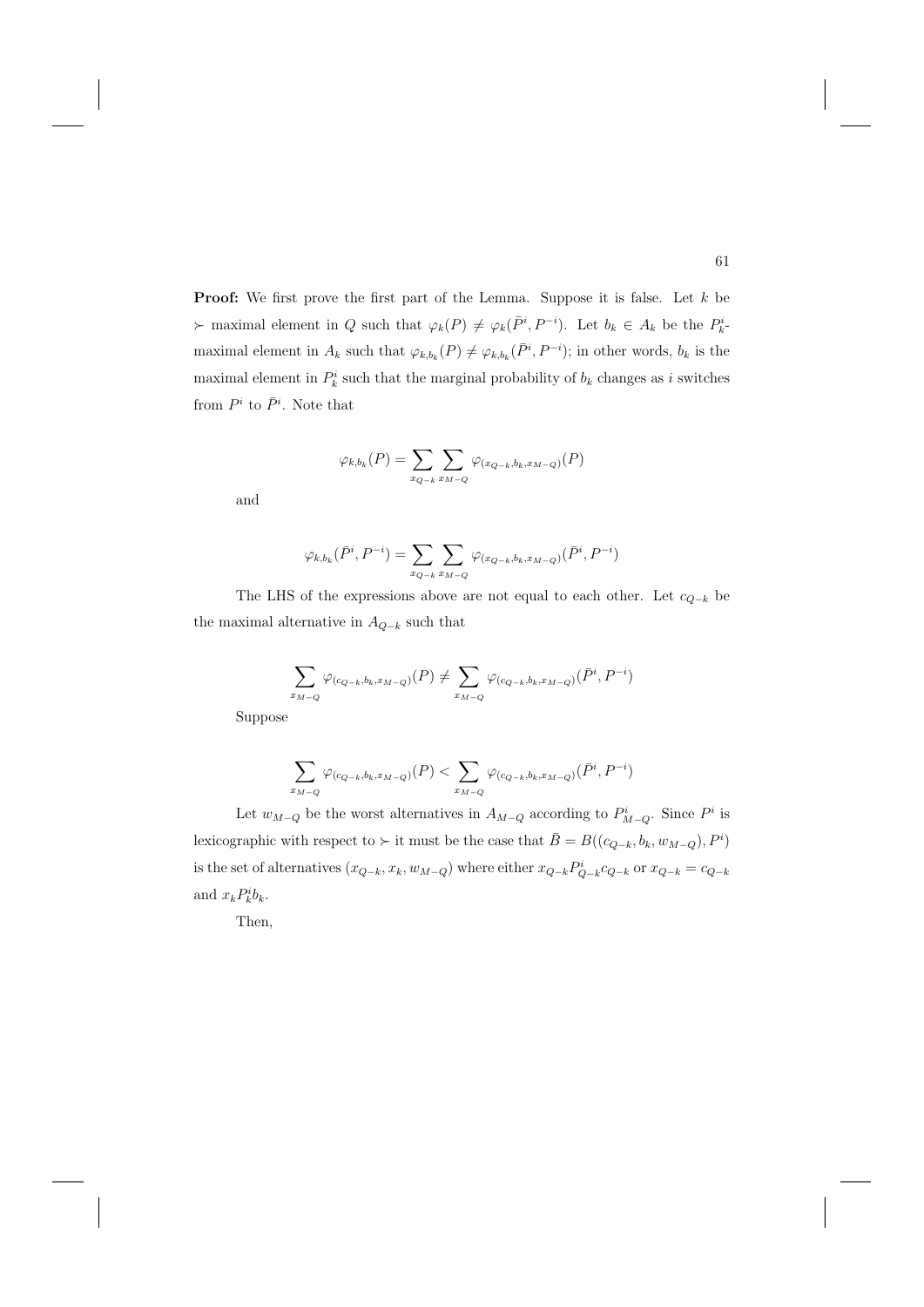$$
\sum_{x \in \bar{B}} \varphi_x(\bar{P}^i, \bar{P}^{-i}))
$$
\n
$$
= \sum_{\{x : x_{Q-k}P_{Q-k}^i\}} \varphi_x(\bar{P}^i, P^{-i}) + \sum_{\{(x_k, x_{M-Q}): x_kP_k^ib_k\}} \varphi_{(c_{Q-k}, x_k, x_{M-Q})}(\bar{P}^i, P^{-i})
$$
\n
$$
+ \sum_{x_{M-Q}} \varphi_{(c_{Q-k}, b_k, x_{M-Q})}(\bar{P}^i, P^{-i})
$$
\n
$$
> \sum_{\{x : x_{Q-k}P_{Q-k}^i c_{Q-k}\}} \varphi_x(P) + \sum_{\{(x_k, x_{M-Q}): x_kP_k^ib_k\}} \varphi_{(c_{Q-k}, x_k, x_{M-Q})}(P)
$$
\n
$$
+ \sum_{x_{M-Q}} \varphi_{(c_{Q-k}, b_k, x_{M-Q})}(P)
$$
\n
$$
= \sum_{x \in \bar{B}} \varphi_x(P)
$$

contradicting strategy-proofness. Note that the strict inequality from the observations that

$$
\sum_{\{x:x_{Q-k}P_{Q-k}^i c_{Q-k}\}} \varphi_x(\bar{P}^i, P^{-i}) = \sum_{\{x:x_{Q-k}P_{Q-k}^i c_{Q-k}\}} \varphi_x(P)
$$
\n
$$
\sum_{\{(x_k,x_{M-Q}):x_kP_k^i b_k\}} \varphi_{(c_{Q-k},x_k,x_{M-Q})}(\bar{P}^i, P^{-i}) = \sum_{\{(x_k,x_{M-Q}):x_kP_k^i b_k\}} \varphi_{(c_{Q-k},x_k,x_{M-Q})}(P)
$$
\nand

$$
\sum_{x_{M-Q}} \varphi_{(c_{Q-k},b_k,x_{M-Q})}(\bar{P}^i,P^{-i}) > \sum_{x_{M-Q}} \varphi_{(c_{Q-k},b_k,x_{M-Q})}(P)
$$

which follow from our definitions of  $c_{Q−k}$  and  $b_k.$ 

The remaining case is when

$$
\sum_{x_{M-Q}} \varphi_{(c_{Q-k},b_k,x_{M-Q})}(P) > \sum_{x_{M-Q}} \varphi_{(c_{Q-k},b_k,x_{M-Q})}(\bar{P}^i,P^{-i})
$$

Using the fact that  $\bar{B} = B((c_{Q-k}, b_k, w_{M-Q}), \bar{P}^i)$  (since  $P_Q^i = \bar{P}_Q^i$ ) we can use arguments analogous to the ones above to show that voter  $i$  manipulates from  $(\bar{P}^i, P^{-i})$  via  $P^i$ .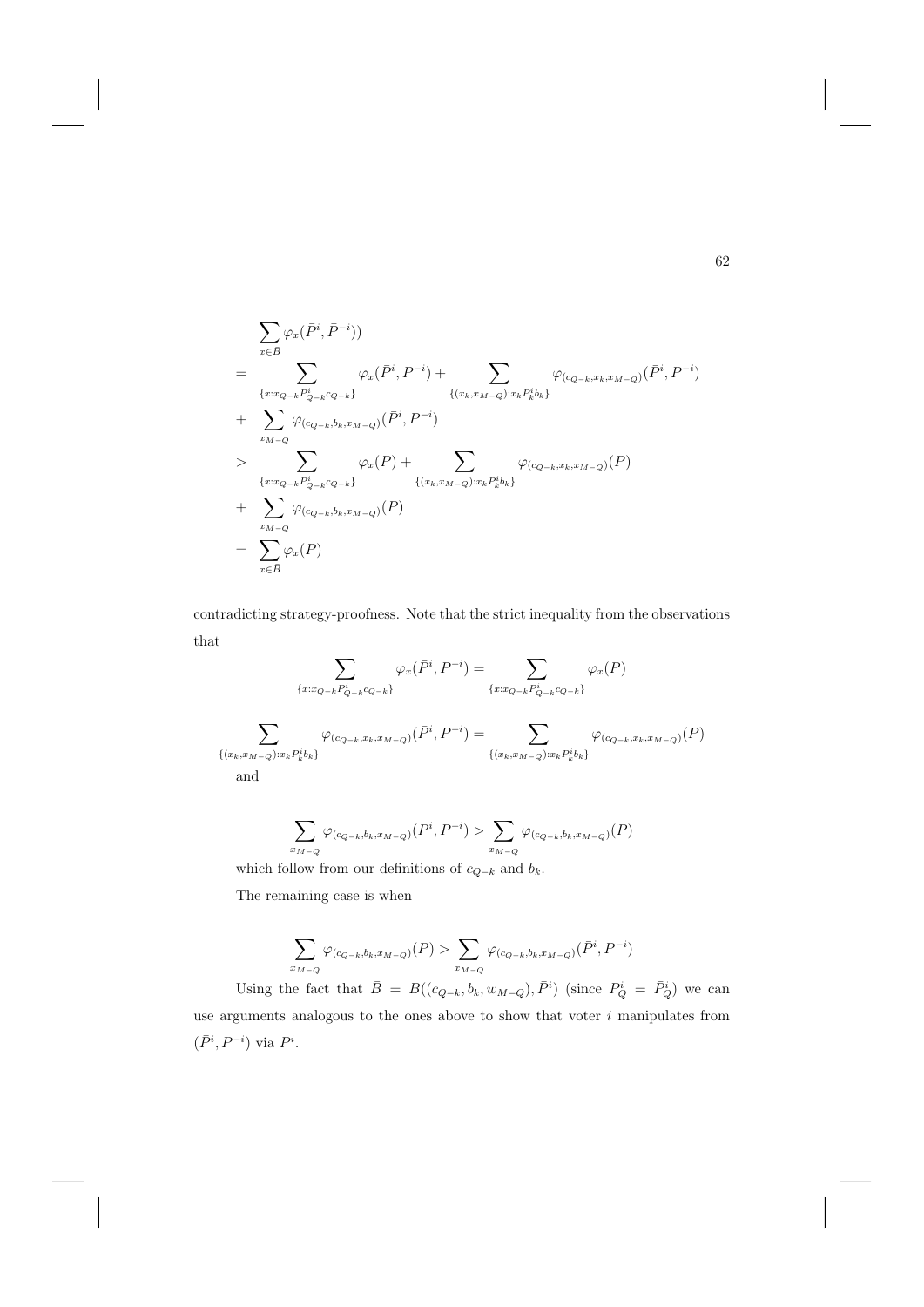To prove the second part of the Lemma, we replace  $k$  and  $b_k$  above with  $Q$  and  $a<sub>O</sub>$  respectively and replicate the arguments above.

**Lemma 3.4** Let  $P \in [\mathbb{D}^L]^N$ ,  $i \in I$  and  $\bar{P}^i \in \mathbb{D}^L$  be such that (i)  $P^i$  and  $\bar{P}^i$  are marginally equivalent, i.e.  $P_j^i = \overline{P}_j^i$  for all  $j \in M$  and (ii) if  $P^i$  and  $\overline{P}_j^i$  are lexicographic with respect to the orderings  $\succ$  and  $\overline{\succ}$  over M respectively, then  $\succ$  and  $\bar{\succ}$  agree over all components except j and k where j and k are contiguous in  $\succ$ . If  $\varphi(P) \neq \varphi(\bar{P}^i, P^{-i})$  then  $\varphi_j(P) \neq \varphi_j(\bar{P}^i, P^{-i})$  and  $\varphi_k(P) \neq \varphi_k(\bar{P}^i, P^{-i})$ .

**Proof:** Suppose the Lemma is false. In view of Lemma 3.3, we can assume that j and k are the lexicographic best and second best components respectively in  $P<sup>i</sup>$  and the lexicographic second and best components in  $\bar{P}^i$  respectively. We have therefore assumed that  $\varphi(P^i, P^{-i}) \neq \varphi(\bar{P}^i, P^{-i})$  but  $\varphi_l(P^i, P^{-i}) = \varphi_l(\bar{P}^i, P^{-i})$  for all components l. Let a be the highest ranked alternative in  $P^i$  such that  $\varphi_a(P^i, P^{-i}) \neq \varphi_a(\bar{P}^i, P^{-i})$ . Since  $\varphi$  is strategy-proof, it must be the case that  $\varphi_a(P^i, P^{-i}) > \varphi_a(\bar{P}^i, P^{-i}).$ Let  $Y = \{x \in A : x_k \overline{P}_k^i a_k\} = \{x \in A : x_k P^i a_k\}$  (since  $\overline{P}_k^i = P_k^i$ ). Let  $Z = \{x \in A : x_k = a_k \text{ and } x\overline{P}^i a\}.$  Note that  $Z = \{x \in A : x_k = a_k \text{ and } xP^i a\}$ since  $P^i$  and  $\bar{P}^i$  are marginally equivalent orderings and the lexicographic ordering of components in  $M \setminus k$  in the two orderings is also the same. Note the following

- (i)  $B(a, \bar{P}^i) = Y \cup Z \cup \{a\}$
- (ii)  $\varphi_z(\bar{P}^i, P^{-i}) = \varphi_z(P^i, P^{-i})$  for all  $z \in Z$  since  $z \in Z$  implies that  $zP^i a$  and a is the highest-ranked alternative  $P^i$  such that  $\varphi(P^i, P^{-i}) \neq \varphi(\bar{P}^i, P^{-i})$  and
- (iii)  $\sum_{\{x_k:x_k\bar{P}_k^ia_k\}}\varphi_{k,x_k}(\bar{P}^i,P^{-i}) = \sum_{\{x_k:x_k\bar{P}_k^ia_k\}}\varphi_{k,x_k}(P^i,P^{-i})$  by virtue of our assumption that the  $\varphi$  yields the same marginal probability distribution all over components.

Hence,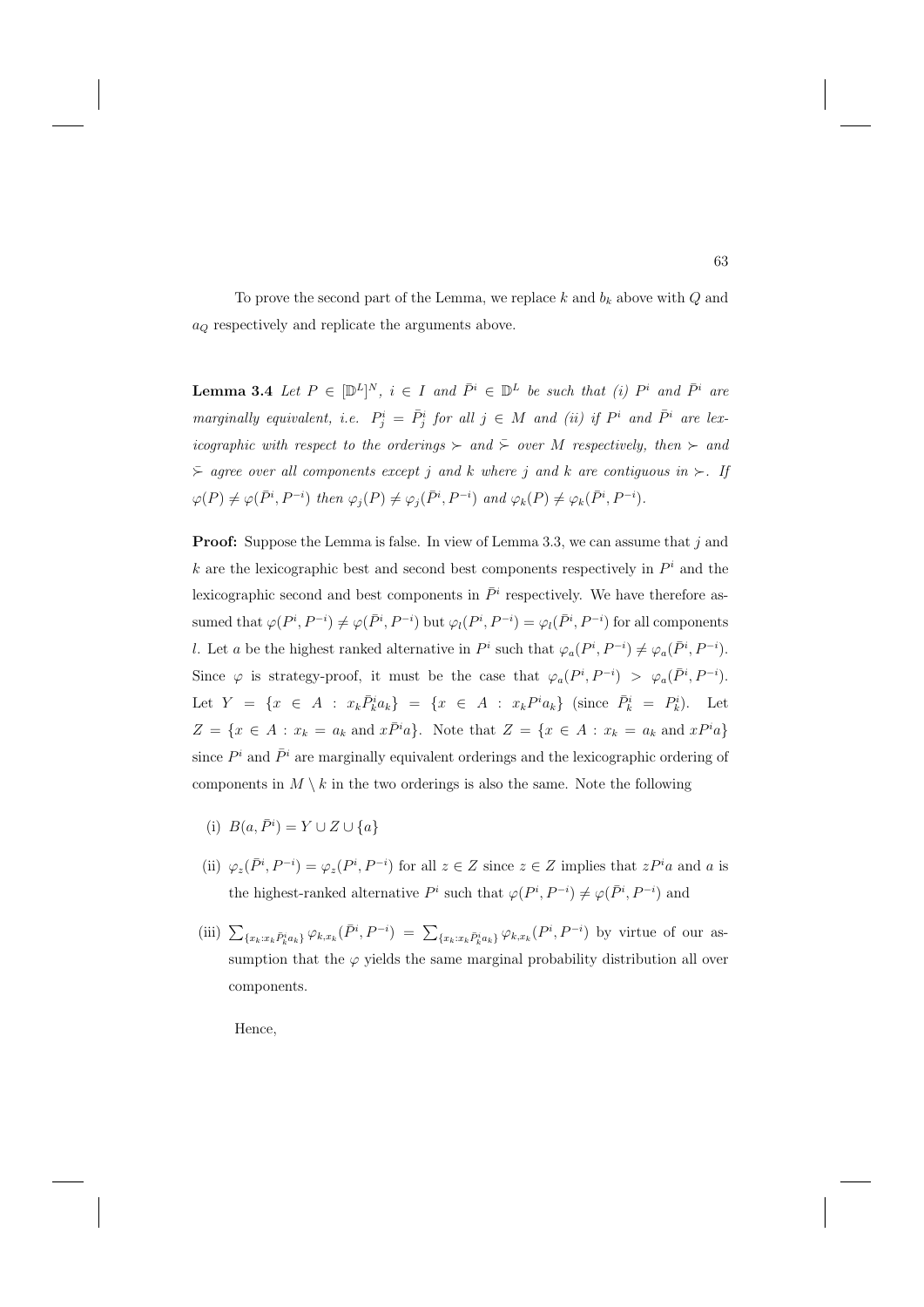$$
\sum_{x \in B(a,\tilde{P}^{i})} \varphi_{x}(P^{i}, P^{-i}) = \sum_{x \in Y} \varphi_{x}(P^{i}, P^{-i}) + \sum_{x \in Z} \varphi_{x}(P^{i}, P^{-i}) + \varphi_{a}(P^{i}, P^{-i})
$$
\n
$$
= \sum_{\{x_k : x_k P_k^i a_k\}} \varphi_{k,x_k}(P^{i}, P^{-i}) + \sum_{x \in Z} \varphi_{x}(P^{i}, P^{-i}) + \varphi_{a}(P^{i}, P^{-i})
$$
\n
$$
> \sum_{\{x_k : x_k \bar{P}_k^i a_k\}} \varphi_{k,x_k}(\bar{P}^{i}, P^{-i}) + \sum_{x \in Z} \varphi_{x}(\bar{P}^{i}, P^{-i}) + \varphi_{a}(\bar{P}^{i}, P^{-i})
$$
\n
$$
= \sum_{x \in Y} \varphi_{k,x_k}(\bar{P}^{i}, P^{-i}) + \sum_{x \in Z} \varphi_{x}(\bar{P}^{i}, P^{-i}) + \varphi_{a}(\bar{P}^{i}, P^{-i})
$$
\n
$$
= \sum_{x \in B(a,\tilde{P}^{i})} \varphi_{x}(\bar{P}^{i}, P^{-i})
$$

Consequently voter i manipulates at  $(\bar{P}^i, P^{-i})$  via  $P^i$  contradicting the strategy-proofness of  $\varphi$ .

We now return to Step 1. The first lemma asserts that  $\varphi$  satisfies a conditional unanimity property.

**Lemma 3.5** Let  $Q \subset M$ ,  $P \in [\mathbb{D}^L]^N$  and  $a \in A$  be such that  $\tau(P^i_{M-Q}, A_{M-Q})$  $a_{M-Q}$  for all  $i \in I$ . Then  $[\varphi_b(P) > 0] \Rightarrow [b_{M-Q} = a_{M-Q}]$ .

**Proof:** Suppose that the Lemma is false. Assume that  $\tau(P_{M-Q}^i, A_{M-Q}) = a_{M-Q}$  for all  $i \in I$  but  $\varphi_b(P) > 0$  where  $b_{M-Q} \neq a_{M-Q}$ . For all  $i \in I$ , let  $\overline{P}^i \in \mathbb{D}^L$  be such that (i)  $\bar{P}_k^i = P_k^i$  for all  $k \in M - Q$  (ii)  $\tau(\bar{P}_Q^i, A_j) = b_Q$  and (iii) all components in Q lexicographically dominate all components in  $M - Q$ .

Pick an arbitrary voter i and suppose  $\varphi_x(\bar{P}^i, P^{-i}) = 0$  whenever  $x_Q = b_Q$ . For any  $k \neq j$  let  $d_k \in A_k$  be the worst ranked element in  $A_k$  according to  $\bar{P}_k^1$  (and  $P_k^1$ ). Let  $\bar{B} = B((b_Q, d_{M-Q}), \bar{P}^i)$ . Since components in Q lexicographically dominate those in  $M - Q$  in  $\bar{P}^i$ , it follows that  $c \in \bar{B} \Rightarrow [c_Q = b_Q]$ . Therefore

$$
\sum_{x\in \bar{B}}\varphi_x(P^i,P^{-i})\geq \varphi_b(P)>0=\sum_{x\in \bar{B}}\varphi_x(\bar{P}^i,P^{-i}).
$$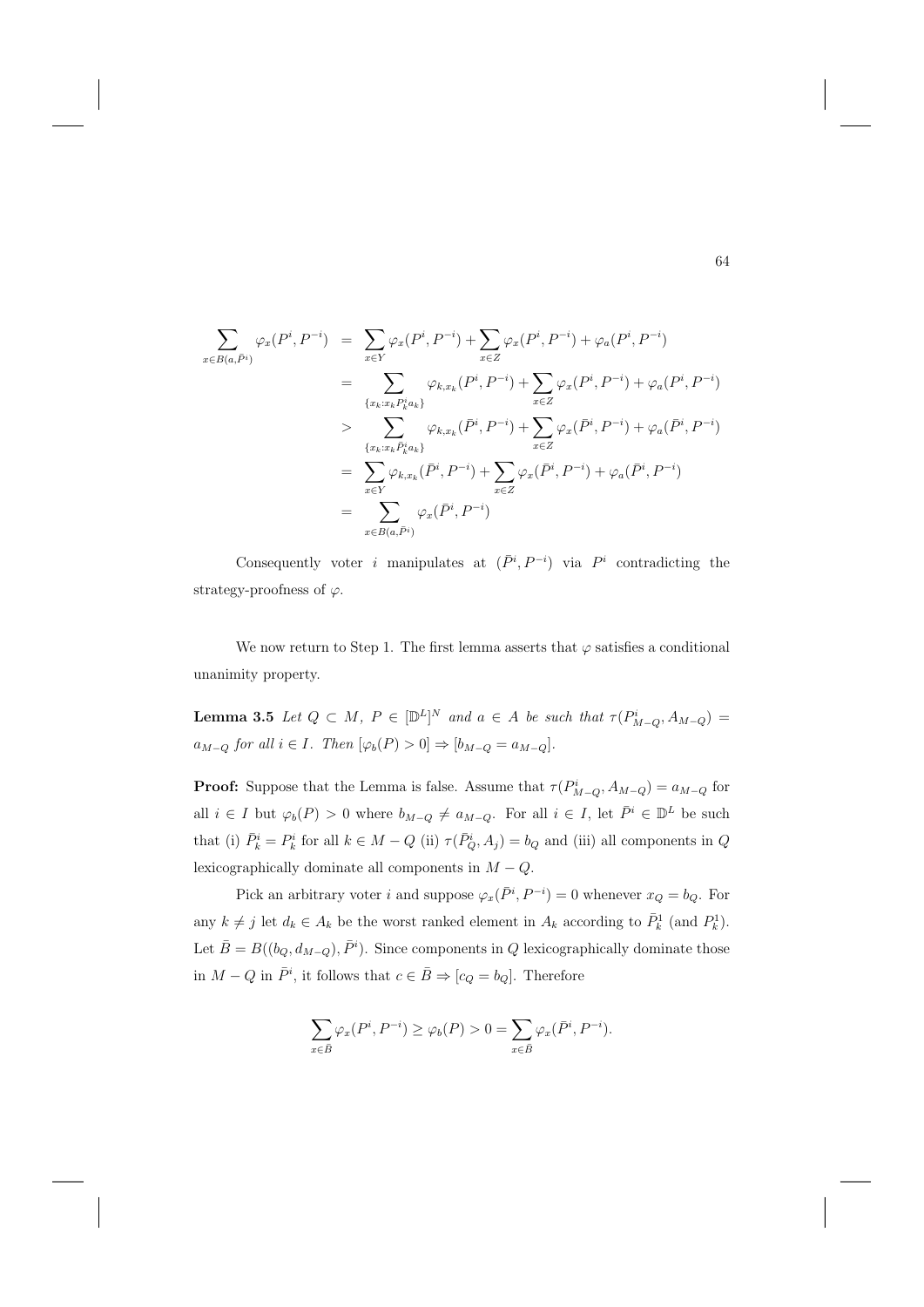Hence *i* manipulates  $\varphi$  at  $(\bar{P}^i, P_{-i})$  via  $P^i$ . Therefore,  $\varphi_{(b_Q, c_{M-Q})}(\bar{P}^i, P^{-i}) > 0$ for some  $c_{M-Q} \in A_{M-Q}$ .

Now suppose  $\varphi_{(b_Q, a_{M-Q})}(\bar{P}^i, P^{-i}) = 1$ . Let  $\hat{B} = B((b_Q, a_{M-Q}), P^i)$ . Note that  $(b_Q, a_{M-Q})P^ib$  since  $a_{M-Q} = \tau(P^i, A_{M-Q})$ . Since

$$
\sum_{x \in \hat{B}} \varphi_x(P^i, P^{-i}) < \sum_{x \in \hat{B}} \varphi_x(\bar{P}^i, P^{-i}) = 1
$$

voter *i* will manipulate at P via  $\bar{P}^i$ . Therefore  $\varphi_{(b_Q, a_{M-Q})}(\bar{P}^i, P^{-i}) < 1$ .

We can conclude from the arguments in the two previous paragraphs that there exists  $c_{M-Q} \in A_{M-Q} \setminus \{a_{M-Q}\}\$  such that  $\varphi_{(b_Q,c_{M-Q})}(\bar{P}^i,P^{-i}) > 0$ . Now pick a voter  $i' \neq i$  and replace  $P^{i'}$  in the profile  $(\bar{P}^i, P^{-i})$  by  $\bar{P}^{i'}$ . Replicating the arguments above, we can conclude that there exists  $d_{M-Q} \in A_{M-Q} \setminus \{a_{M-Q}\}\$ such that  $\varphi_{(b_Q,d_{M-Q})}(\bar{P}^i,\bar{P}^{i'},\bar{P}^{-i,i'})>0$ . Proceeding in this manner, it follows that  $\varphi_{(b_Q,x_{M-Q})}(\bar{P})>0$  where  $x_{M-Q}\in A_{M-Q}\setminus\{a_{M-Q}\}.$  But all voters have  $(b_Q,a_{M-Q})$  as their first-ranked alternative in the profile  $\bar{P}$ . Hence  $\varphi$  violates unanimity completing the proof of the Lemma.

For every  $Q \subset M$  and  $a \in A$ , Let  $[\mathbb{D}^L(a, Q)]^N \subset [\mathbb{D}^L]^N$  be the set of lexicographic profiles P with the property that  $\tau(P_Q^i, A_{M-Q}) = a_{M-Q}$ .

**Lemma 3.6** Let  $Q \subset M$  and  $a \in A$ . Let  $\hat{P}, \bar{P} \in [\mathbb{D}^L(a, Q)]^N$  be such that  $\hat{P}_Q = \bar{P}_Q$ . Then  $\varphi(\hat{P}) = \varphi(\bar{P})$ .

**Proof:** It follows from Lemma 3.5 that  $[\varphi_b(\hat{P}) > 0] \Rightarrow [b_Q = a_Q]$  and  $[\varphi_b(\bar{P}) > 0] \Rightarrow$  $[b_Q = a_Q]$ . We first claim that  $\varphi(\bar{P}^i, \hat{P}^{-i}) = \varphi(\hat{P})$  for an arbitrary voter *i*. Suppose this is false. Let  $c_Q$  be the best-alternative in  $A_Q$  according to  $\hat{P}_Q^i = \bar{P}_Q^i$  such that

$$
\varphi_{(c_Q,a_{M-Q})}(\bar{P}^i,\hat{P}^{-i})\neq \varphi_{(c_Q,a_{M-Q})}(\bar{P}^i,\hat{P}^{-i}).
$$

Such an alternative  $c_Q$  must exist. If

$$
\varphi_{(c_Q, a_{M-Q})}(\bar{P}^i, \hat{P}^{-i}) > \varphi_{(c_Q, a_{M-Q})}(\hat{P})
$$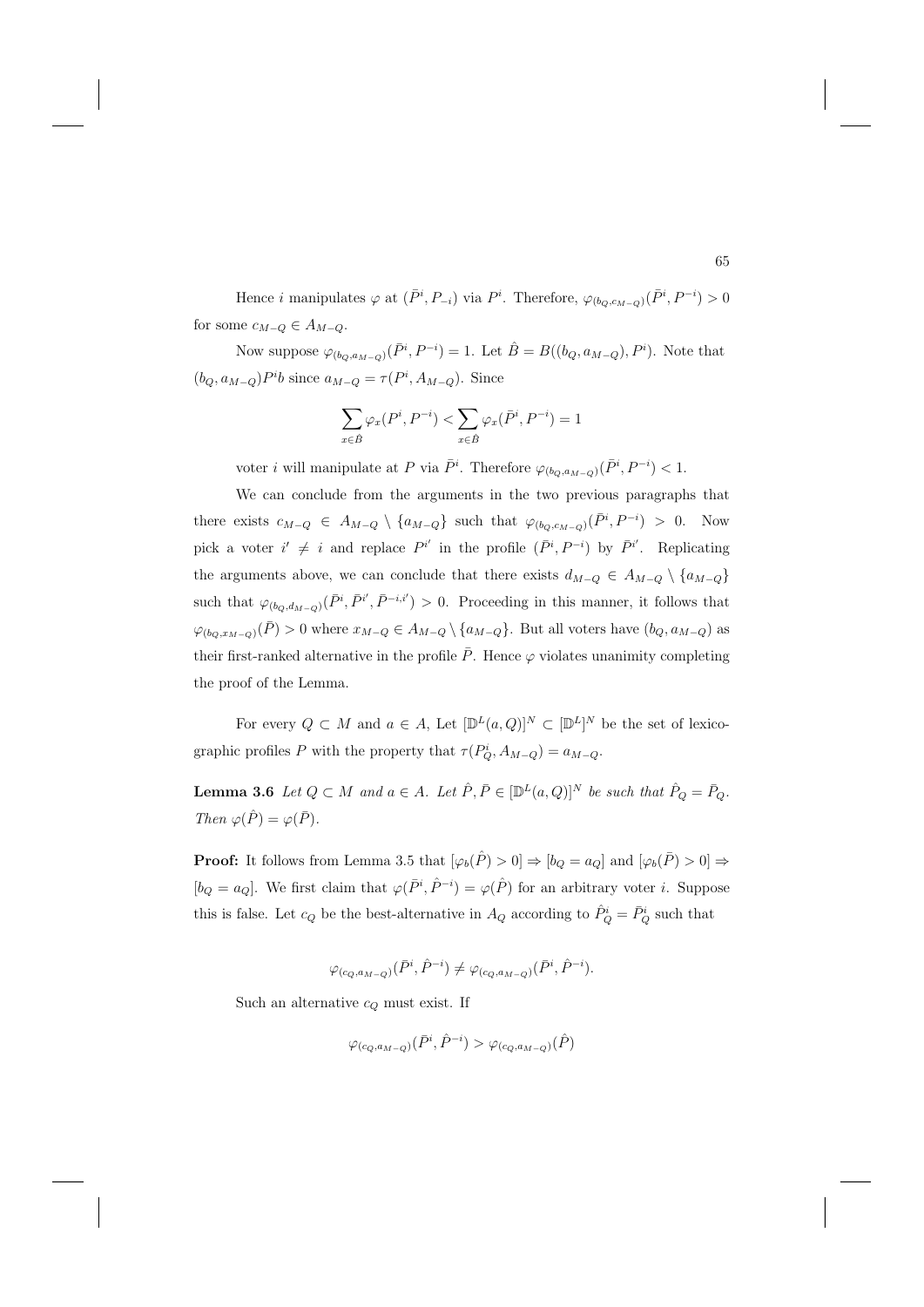then

$$
\sum_{x \in B((c_Q,a_{M-Q}),\hat{P}^i)} \varphi_x(\bar{P}^i,\hat{P}^{-i}) > \sum_{x \in B((c_Q,a_{M-Q}),\hat{P}^i)} \varphi_x(\hat{P})
$$

contradicting the strategy-proofness of  $\varphi$ . If

$$
\varphi_{(c_Q,a_{M-Q})}(\bar{P}^i,\hat{P}^{-i}) < \varphi_{(c_Q,a_{M-Q})}(\hat{P})
$$

then

$$
\sum_{x\in B((b_Q,a_{M-Q}),\bar{P}^i)}\varphi_x(\hat{P})>\sum_{x\in B((c_Q,a_{M-Q}),\bar{P}^i)}\varphi_x(\bar{P}^i,\hat{P}^{-i})
$$

again contradicting the strategy-proofness of  $\varphi$ . Therefore  $\varphi(\bar{P}^i, \hat{P}^{-i}) = \varphi(\hat{P})$ . Progressively switching preferences of voters from  $\hat{P}^i$  to  $\bar{P}^i$  and repeatedly applying these arguments above yields  $\varphi(\hat{P}) = \varphi(\bar{P})$  as required.

Let  $a \in A$  and  $Q \subset M$ . We define the function  $\varphi^{a,Q} : [\mathbb{D}^L(a,Q)]^N \to \mathcal{L}(A_Q)$ as follows: for all  $P_Q \in [\mathbb{D}^L(a,j)]^N$ ,  $\varphi^{a,Q}(P_Q) = \varphi(P)$ . Thus we obtain  $\varphi^{a,Q}$  by considering a profile  $P \in [\mathbb{D}^L(a, Q)]^N$  and equating the probability that  $\varphi^{a,Q}(P_Q)$ gives to every  $b_Q \in A_Q$  with  $\varphi_{(b_j, a_{M-Q})}(P)$ . A critical observation is that Lemma 3.6 implies that  $\varphi^{a,Q}$  is well-defined. The next Lemma demonstrates that it is strategyproof.

## **Lemma 3.7**  $\varphi^{a,Q}$  is strategy-proof and satisfies unanimity.

**Proof:** Suppose  $\varphi^{a,Q}$  is not strategy-proof. Then there must exist  $i \in I$ ,  $P_Q \in$  $[\mathbb{D}^L(a,Q)]^N,$   $\bar{P}^i_Q \in [\mathbb{D}^L(a,Q)]$  and  $b_Q \in A_Q$  such that

$$
\sum_{x_Q \in B(b_Q, P^i_Q)} \varphi_{x_Q}^{a,Q}(\bar{P}^i_Q, P_Q^{-i}) > \sum_{x_Q \in B(b_Q, P^i_Q)} \varphi_{x_Q}^{a,Q}(P_Q).
$$

Let  $\hat{P} \in [\mathbb{D}^L]^N$  be a profile and  $\tilde{P}^i \in \mathbb{D}^L$  be an ordering such that (i)  $\hat{P}_Q = P_Q$ (ii)  $\tau(\hat{P}_{M-Q}^t, A_{M-Q}) = a_{M-Q}$  for all voters  $t \in I$  (iii) all components in Q are lexicographically dominated by those in  $M-Q$  in  $\hat{P}^t$  for all  $t \in I$  (iv)  $\tilde{P}^i_Q = \bar{P}^i_Q$  (v)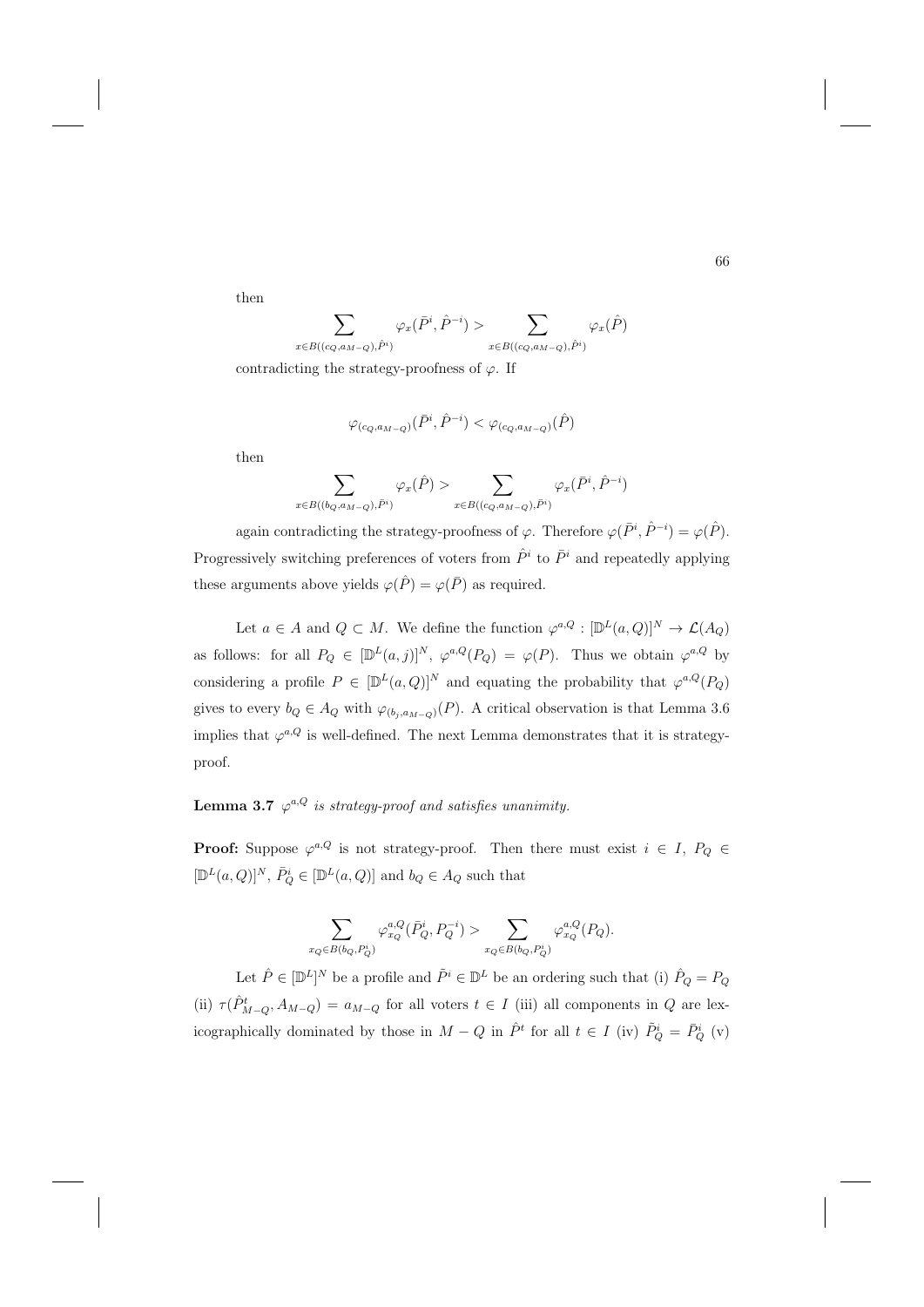$\tau(\tilde{P}_{M-Q}^i, A_{M-Q}) = a_{M-Q}$  and (vi) all components in Q are lexicographically dominated by those in  $M-Q$  in  $\tilde{P}^i$ .

By construction, the profiles  $\hat{P}, (\tilde{P}^i, \hat{P}^{-i}) \in [\mathbb{D}^S(a, Q)]^N$ . Hence Lemma 3.5 implies that  $[\varphi_b(\hat{P}) > 0] \Rightarrow [b_{M-Q} = a_{M-Q}]$  and  $[\varphi_b(\tilde{P}^i, \hat{P}^{-i}) > 0] \Rightarrow [b_{M-Q} = 0]$  $a_{M-O}$ . Since components in Q are lexicographically dominated by those in  $M-Q$ in both  $\hat{P}^i$  and  $\tilde{P}^i$  and  $\tau(\hat{P}_{M-Q}^i, A_{M-Q}) = a_{M-Q}$  we must have  $B((b_Q, a_{M-Q}), \hat{P}^i) =$  $\{(x_Q, a_{M-Q}) : x_Q \in B(b_Q, \hat{P}_Q^i)\}.$ 

Consequently

$$
\sum_{x \in B((b_Q, a_{M-Q}), \hat{P}^i)} \varphi_x(\tilde{P}^i, \hat{P}^{-i}) = \sum_{x_Q \in B(b_Q, \hat{P}^i_Q)} \varphi_{x_Q}^{a,Q}(\tilde{P}^i_Q, \hat{P}^{-i}_Q)
$$
\n
$$
= \sum_{x_Q \in B(b_Q, P^i_Q)} \varphi_{x_Q}^{a,Q}(\tilde{P}^i_Q, \hat{P}^{-i}_Q)
$$
\n
$$
> \sum_{x_Q \in B(b_Q, P^i_Q)} \varphi_{x_Q}^{a,Q}(P_Q)
$$
\n
$$
= \sum_{x \in B((b_Q, a_{M-Q}), \hat{P}^i)} \varphi_x(\hat{P})
$$

contradicting the strategy-proofness of  $\varphi$ . Therefore  $\varphi^{a,Q}$  is strategy-proof.

Now let P be a profile such that  $P_Q \in [\mathbb{D}^L(a,Q)]^N$  be a profile such that all voters are unanimous with respect to components in  $Q$ , i.e. suppose  $\tau(P_Q^i, A_Q) = b_Q$ for some  $b_Q \in A_Q$ . Clearly  $\tau(P^i, A) = (b_Q, a_{M-Q})$ . Since  $\varphi$  satisfies unanimity,  $\varphi(P)=(b_Q, a_{M-Q})$  which implies that  $\varphi^{a,Q}(P_Q) = b_Q$ . Therefore  $\varphi^{a,Q}$  satisfies unanimity.

**Lemma 3.8**  $\varphi^{a,Q}$  does not depend on a i.e.  $\varphi^{a,Q} = \varphi^{b,Q}$  for all  $b \in A$ .

**Proof:** Suppose not, i.e.  $\varphi^{a,Q}(P_Q) \neq \varphi^{b,Q}(P_Q)$  for some  $a, b \in A$  and  $P_Q \in [\mathbb{D}_Q^L]^N$ Assume without loss of generality that  $\varphi_{x_Q}^{a,Q}(P_Q) > \varphi_{x_Q}^{b,Q}(P_Q)$  for some  $x_Q \in A_Q$ . Let  $\overline{P} \in [\mathbb{D}^L(a,Q)]^N$  and  $\hat{P} \in [\mathbb{D}^L(b,Q)]^N$  be such that (i)  $\hat{P}_Q = \overline{P}_Q = P_Q$ , (ii) all components in  $Q$  lexicographically dominate all components in  $M - Q$  in  $\overline{P}^i$  for all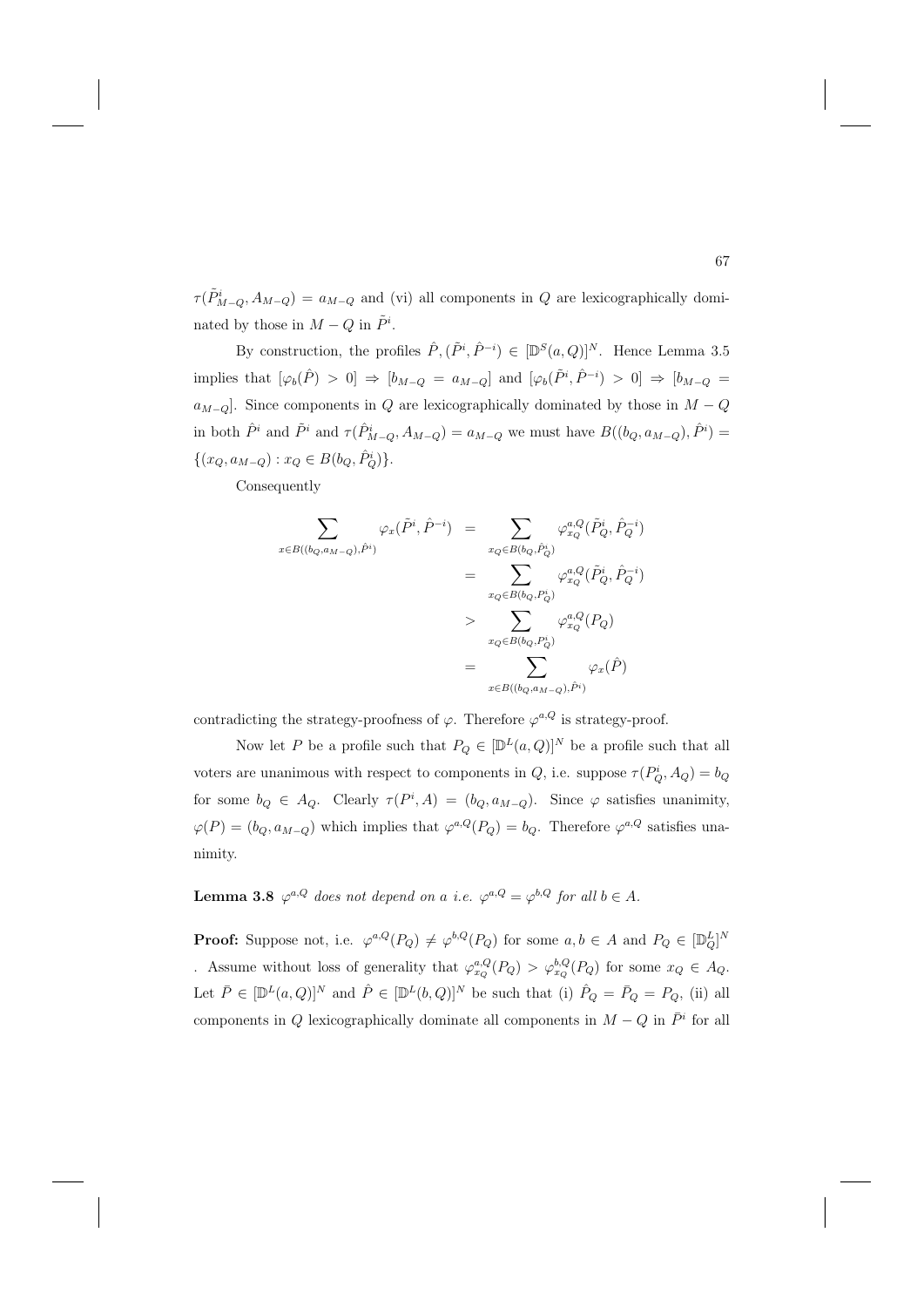$i \in I$  and (iii) all components in Q lexicographically dominate all components in  $M-Q$  in  $\hat{P}^i$  for all  $i\in I.$  It follows that

$$
\varphi_{(x_Q, a_{M-Q})}(\bar{P}) = \varphi_{x_Q}^{a,Q}(P_Q) > \varphi_{x_Q}^{b,Q}(P_Q) = \varphi_{(x_Q, b_{M-Q})}(\hat{P}).
$$

Moreover, since  $\varphi_{(x_Q,y_{M-Q})}(\bar{P}) > 0$  only if  $y_{M-Q} = a_{M-Q}$  and  $\varphi_{(x_Q,y_{M-Q})}(\hat{P}) > 0$ 0 only if  $y_{M-Q} = b_{M-Q}$ , it follows that

$$
\sum_{c_{M-Q}} \varphi_{(x_Q,c_{M-Q})}(\bar{P}) > \sum_{c_{M-Q}} \varphi_{(x_Q,c_{M-Q})}(\hat{P}).
$$

Let voter i switch from  $\bar{P}^i$  to  $\hat{P}^i$  in the profile  $\bar{P}$ . We claim that

$$
\sum_{c_{M-Q}} \varphi_{(x_j, c_{M-j})}(\bar{P}) = \sum_{c_{M-Q}} \varphi_{(x_Q, c_{M-Q})}(\hat{P}^i, \bar{P}^{-i}).
$$

Suppose this is false. Suppose that

$$
\sum_{\{c_{M-Q}\in A_{M-Q}\}}\varphi_{(x_Q,c_{M-Q})}(\bar{P})<\sum_{\{c_{M-Q}\in A_{M-Q}\}}\varphi_{(x_Q,c_{M-Q})}(\hat{P}^i,\bar{P}^{-i}).
$$

Let  $d_{M-Q}$  be the worst alternative in  $A_{M-Q}$  according to  $P_Q^i$ , i.e.  $y_{M-Q} P_Q^i d_{M-Q}$ for all  $y_{M-Q} \neq d_{M-Q}$ . Since components in Q lexicographically dominate components in  $M-Q$  in  $\bar{P}^i$ , we have

$$
\sum_{x \in B((x_Q, d_{M-Q}), \bar{P}^i)} \varphi_x(\hat{P}^i, \bar{P}^{-i})) = \sum_{c_{M-Q} \in A_{M-Q}} \varphi_{(x_Q, c_{M-Q})}(\hat{P}^i, \bar{P}^{-i})
$$
\n
$$
> \sum_{c_{M-Q} \in A_{M-Q}} \varphi_{(x_Q, c_{M-Q})}(\bar{P})
$$
\n
$$
= \sum_{x \in B((x_Q, d_{M-Q}), \bar{P}^i)} \varphi_x(\bar{P})
$$

contradicting the strategy-proofness of  $\varphi$ . An analogous argument shows that

$$
\sum_{\{c_{M-Q}\in A_{M-Q}\}}\varphi_{(x_{Q},c_{M-Q})}(\bar{P})>\sum_{\{c_{M-Q}\in A_{M-Q}\}}\varphi_{(x_{Q},c_{M-Q})}(\hat{P}^{i},\bar{P}^{-i})
$$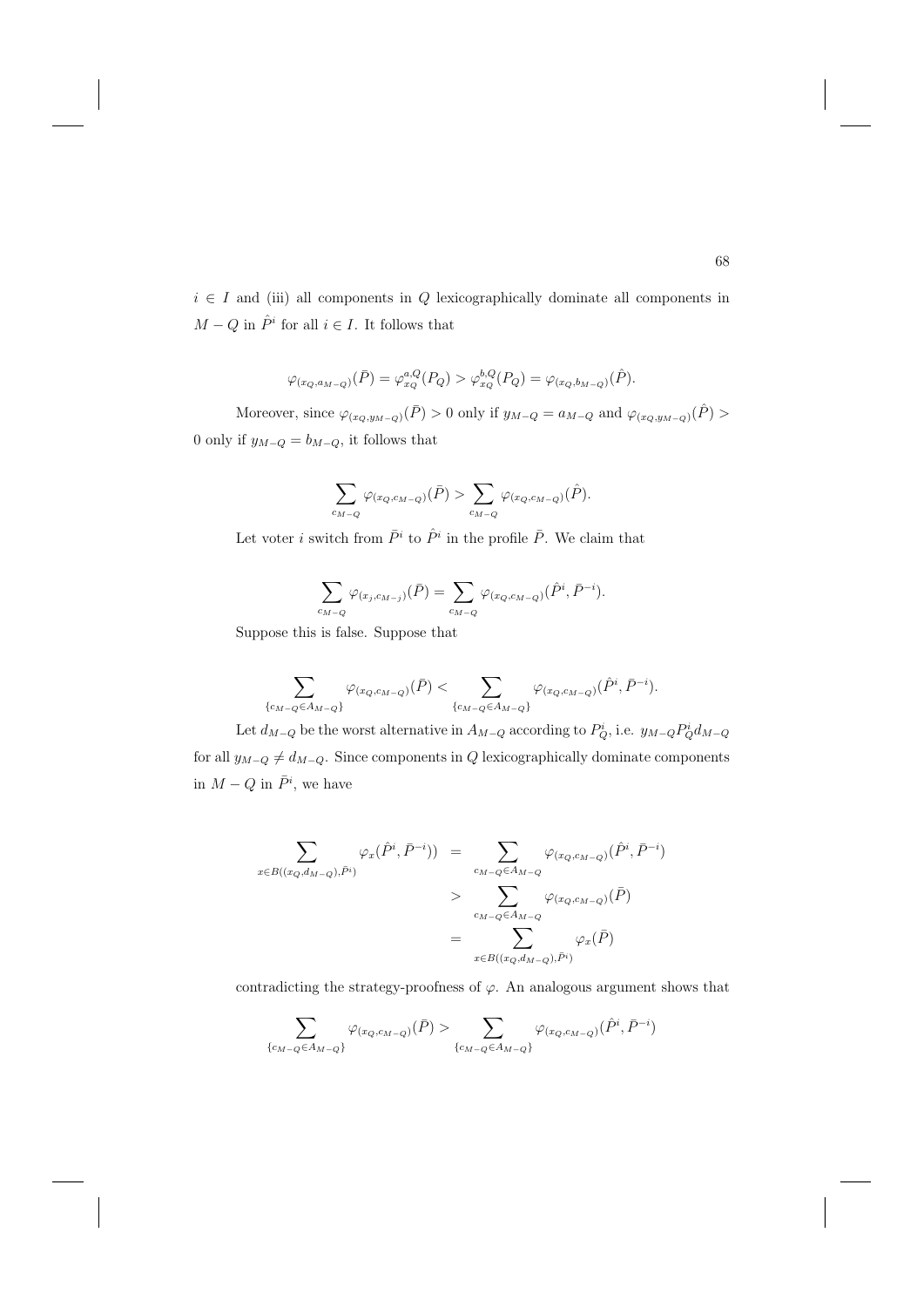cannot hold. Progressively switching preferences of voters from  $\overline{P}$  to  $\hat{P}$ , we obtain

$$
\sum_{c_{M-Q}} \varphi_{(x_Q,d_{M-Q})}(\bar{P}) = \sum_{c_{M-Q}} \varphi_{(x_Q,c_{M-Q})}(\hat{P}).
$$

However this contradicts our earlier conclusion that

$$
\sum_{c_{M-Q}} \varphi_{(x_Q,c_{M-Q})}(\bar{P}) > \sum_{c_{M-Q}} \varphi_{(x_Q,c_{M-Q})}(\hat{P}).
$$

This concludes Step 1.

Step 2: The goal of this step is to show the following: Let  $I = \{1, 2\}$  and let  $\varphi : [\mathbb{D}^L]^2 \to \mathcal{L}(A)$  be a strategy-proof RSCF satisfying unanimity. Then  $\varphi$  is a generalized random dictatorship. Throughout Step 2, we assume that  $\varphi$  is a two-voter RSCF defined on the domain of lexicographic preferences that is strategy-proof and satisfies unanimity.

For any  $P \in [D^L]^2$ , the *Top Product Set* at *P* or  $TPS(P)$  is defined as follows:

$$
TPS(P) \equiv \{ \tau(P_1^1, A_1) \cup \{ \tau(P_1^2, A_1) \} \times \ldots \times \{ \tau(P_m^1, A_m) \} \cup \{ \tau(P_m^2, A_m) \}.
$$

We say that  $\varphi$  satisfies the TPS Property if

$$
\sum_{a \in TPS(P)} \varphi_a(P) = 1 \quad \text{for all } P \in [D^L]^2.
$$

**Lemma 3.9**  $\varphi$  satisfies the TPS Property.

**Proof:** Suppose the Lemma is false. Then there exists  $P \in [\mathbb{D}^L]^2$ ,  $a, b, c \in A$  and  $j \in M$  such that  $\varphi_c(P) > 0$  and  $\tau(P^1, A) = a$ ,  $\tau(P^2, A) = b$  and  $c_j \notin \{a_j, b_j\}$ . We consider two mutually exhaustive cases.

Case 1: Component j is the lexicographically worst component in  $P^1$  and  $P^2$ .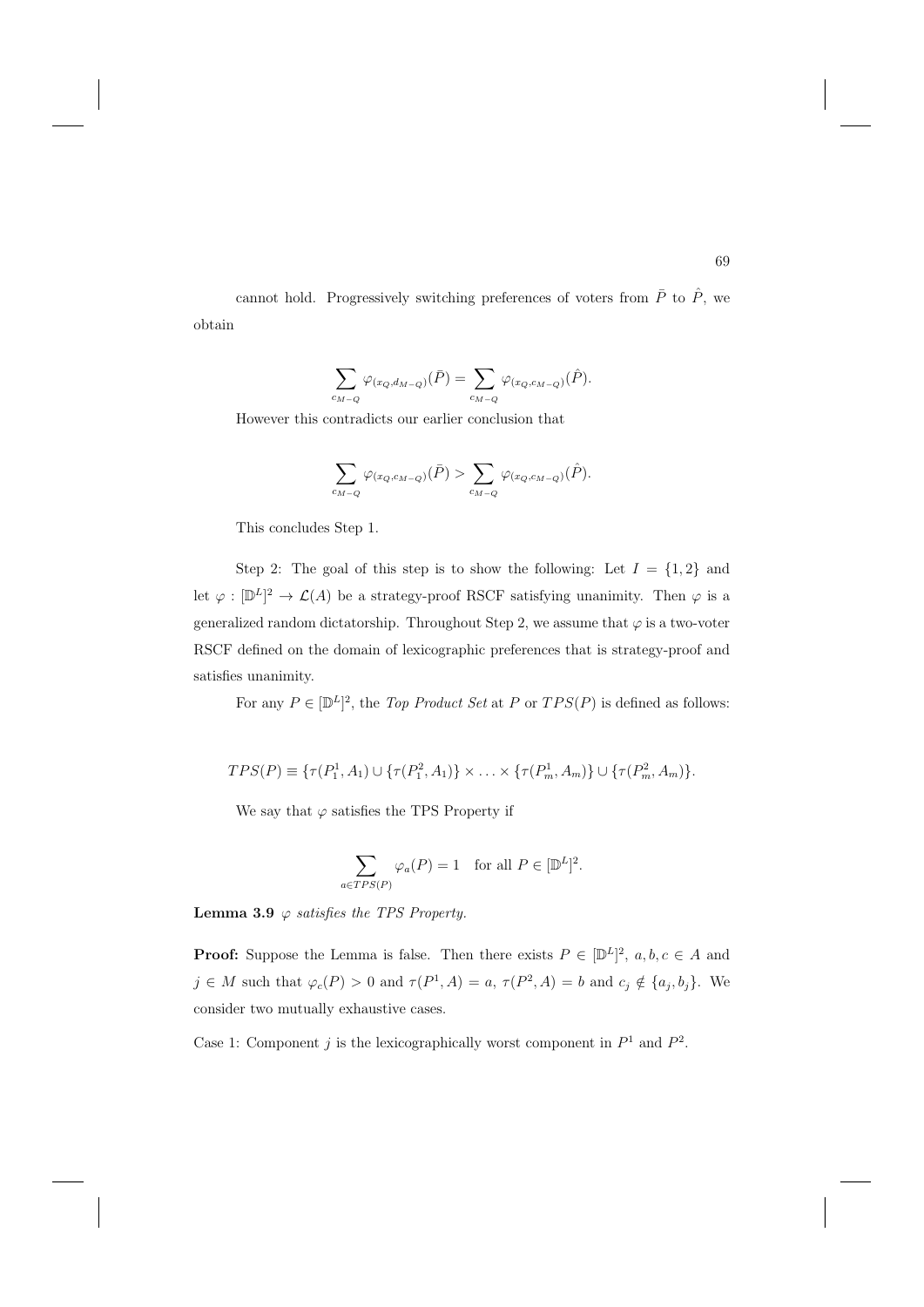Claim 1: If  $\varphi_{j,x_j}(P) > 0$  then  $a_j P_j^1 x_j P_j^1 b_j$  and  $b_j P_j^2 x_j P_j^2 a_j$ .

Suppose that the Claim is false. Assume without loss of generality that  $b_j P_j^1 x_j$ and  $\varphi_{j,x_j}(P) > 0$ . Consider  $\bar{P}^1 \in \mathbb{D}^L$  such that (i)  $\bar{P}_{M-j}^1 = P_{M-j}^1$  and (ii)  $\tau(\bar{P}_j^1, A_j) =$ b<sub>j</sub>. From Lemma 3.3, we deduce that  $\sum_{z_j} \varphi_{(y_{M-j},z_j)}(P) = \sum_{z_j} \varphi_{(y_{M-j},z_j)}(\bar{P}^1,P^2)$  for all  $y_{M-j} \in A_{M-j}$ . Also  $\varphi_{j,b_j}(\bar{P}^1, P^2) = 1$  from Step 1, i.e.  $\varphi_{j,x_j}(\bar{P}^1, P^2) = 0$ . There must therefore exist  $y_{M-j}$  such that

$$
\varphi_{(y_{M-j},x_j)}(P) > \varphi_{(y_{M-j},x_j)}(\bar{P}^1,P^2) = 0
$$

In fact, assume without loss of generality that  $y_{M-j}$  is the  $P^1_{M-j}$ -maximal alternative in  $A_{M-j}$  with this property. Let  $\bar{B}=B((y_{M-j},x_j),P^1)\setminus(y_{M-j},x_j)$ . Then

$$
\sum_{z \in \bar{B}} \varphi_z(\bar{P}^1, P^2) > \sum_{z \in \bar{B}} \varphi_z(P).
$$

Therefore 1 manipulates at P via  $\bar{P}^1$ . This proves Claim 1.

In view of Claim 1, we can assume that  $a_j P_j^1 c_j P_j^1 b_j$  and  $b_j P_j^2 c_j P_j^2 a_j$ . Let  $\bar{P}^1 \in \mathbb{D}^L$  be such that (i)  $\bar{P}_{M-j}^1 = P_{M-j}^1$  and (ii)  $\tau(\bar{P}_j^1, A_j) = a_j$  and  $b_j$  is ranked second in  $A_j$  according to  $\bar{P}_j^1$ . We claim that  $\varphi_{j,a_j}(P) = \varphi_{j,a_j}(\bar{P}^1, P^2)$ . If  $\varphi_{j,a_j}(P)$  $\varphi_{j,a_j}(\bar{P}^1,P^2)$ , then we can construct an argument analogous to the one above to show that 1 manipulates at P via  $\bar{P}^1$ . If the reverse is true, 1 manipulates at  $(\bar{P}^1, P^2)$  via  $P^1$ . It follows from our earlier arguments that  $\varphi_{j,z_j}(\bar{P}^1, P_2) = 0$  for all  $z_j \neq a_j, b_j$ . Since  $\varphi_{j,c_j}(P) > 0$  and  $\varphi_{j,a_j}(P) = \varphi_{j,a_j}(\bar{P}^1, P^2)$ , we must have  $\varphi_{j,b_j}(P) < \varphi_{j,b_j}(\bar{P}^1, P^2)$ .

Now construct  $\bar{P}^2 \in \mathbb{D}^L$  be such that (i)  $\bar{P}_{M-j}^2 = P_{M-j}^2$  and (ii)  $\tau(\bar{P}_j^2, A_j) = b_j$ and  $a_j$  is ranked second in  $A_j$  according to  $\bar{P}_j^2$ . From our earlier arguments  $\varphi_{j,z_j}(\bar{P}) =$ 0 for all  $z_j \neq a_j, b_j$  and  $\varphi_{j,b_j}(\bar{P}) = \varphi_{j,b_j}(\bar{P}^1, P^2)$ . Therefore  $\varphi_{j,a_j}(\bar{P}) = \varphi_{j,a_j}(\bar{P}^1, P^2)$ . Hence  $\varphi_{i,b_i}(\bar{P}) > \varphi_{i,b_i}(P)$ .

Now consider  $\varphi_i(P^1, \bar{P}^2)$ . Using the same arguments as before, we can deduce that  $\varphi_{j,b_j}(P) = \varphi_{j,b_j}(P^1,\bar{P}^2), \varphi_{j,a_j}(P) < \varphi_{j,a_j}(P^1,\bar{P}^2)$  and  $\varphi_{j,z_j}(P^1,\bar{P}^2) = 0$  for all  $z_j \neq a_j, b_j$ . Furthermore  $\varphi_{j,b_j}(\bar{P}) = \varphi_{j,b_j}(P^1, \bar{P}^2)$ ,  $\varphi_{j,a_j}(\bar{P}) = \varphi_{j,a_j}(P^1, \bar{P}^2)$  and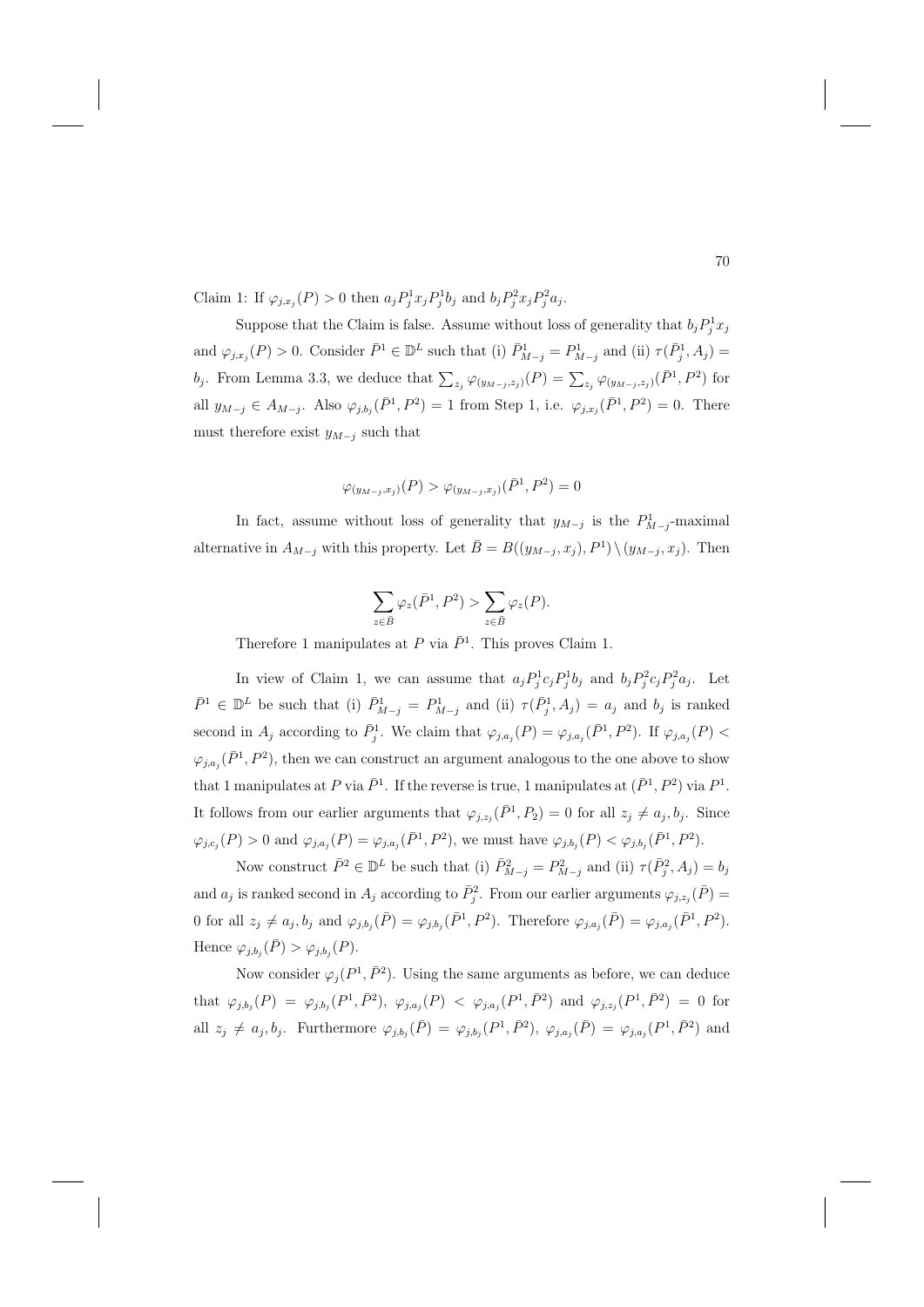$\varphi_{j,z_j}(\bar{P}) = 0$  for all  $z_j \neq a_j, b_j$ . Hence  $\varphi_{j,b_j}(\bar{P}) = \varphi_{j,b_j}(P)$  contradicting our earlier conclusion that  $\varphi_{j,b_j}(\bar{P}) > \varphi_{j,b_j}(P)$ . This completes Case 1.

Case 2: Case 1 does not hold. Assume without loss of generality that  $j$  is not the lexicographically worst component in  $P<sup>1</sup>$ . Let S and T denote the set of components lexicographically worse than  $j$  and lexicographically better than  $j$  respectively. Let  $\bar{P}^1 \in \mathbb{D}^L$  such that (i)  $\bar{P}^1_T = P^1_T$  (ii) the set of components lexicographically better than j in  $\bar{P}^i$  is T and (iii)  $\tau(\bar{P}_S^1, A_S) = b_S$ . From Lemma 3.3  $\varphi_j(P) = \varphi_j(\bar{P}^1, P^2)$ . Let  $\hat{P}^1 \in \mathbb{D}^L$  be such that (i) the ordering of all components other than j is the same as in  $\bar{P}^i$  and j is the lexicographically worst (ii)  $\hat{P}^1_k = \bar{P}^1_k$  for all  $k \in M$ . We claim that  $\varphi_j(\bar{P}^1, P^2) = \varphi_j(\hat{P}^1, P^2) = \varphi_j(P)$ . Consider  $k \in T$ . It follows from Lemma 3.3 that  $\varphi_k(\bar{P}^1, P^2) = \varphi_k(\hat{P}^1, P^2)$ . For components  $k \in S$ ,  $\varphi_{k,b_k}(\hat{P}^1, P^2) =$  $\varphi_{k,b_k}(\bar{P}^1, P^2) = 1$  from Step 1. Therefore  $\varphi_k(\bar{P}^1, P^2) = \varphi_k(\hat{P}^1, P^2)$  for all  $k \neq j$ . If  $\varphi_j(\bar{P}^1, P^2) \neq \varphi_j(\hat{P}^1, P^2)$ , we can use arguments analogous to ones used earlier to show that either 1 manipulates at  $(\bar{P}^1, P^2)$  via  $\hat{P}^1$  or at  $(\hat{P}^1, P^2)$  via  $\bar{P}^1$ . This establishes the claim. Similarly we can find  $\hat{P}^2 \in \mathbb{D}^L$  where j is lexicographically worst and  $\varphi_j(\hat{P}) = \varphi_j(P)$ . Therefore  $\varphi_{j,c_j}(\hat{P}) > 0$ . Note that  $\hat{P}_j^i, A_j \neq c_j$  for  $i = 1, 2$ . Hence we are in the situation described in Case 1 and we can use the same arguments to show that  $\varphi_{j,c_j}(\hat{P}) > 0$  is not possible.

Recall that profiles  $P, \bar{P} \in [\mathbb{D}^L]^2$  are said to be marginally equivalent if,  $P_Q^i$  $\overline{P}_{Q}^{i}$  for all  $i = \{1, 2\}$  and  $Q \subset M$ . According to our next lemma, the outcome of a strategy-proof RSCF in the two-voter case is identical across marginally equivalent profiles.

**Lemma 3.10** Let  $P, \overline{P} \in [\mathbb{D}^L]^2$  be marginally equivalent profiles. Then  $\varphi(P) = \varphi(\overline{P})$ .

**Proof:** Let  $P, \overline{P} \in [\mathbb{D}^S]^2$  be marginally equivalent profiles. Suppose  $\tau(P^1) = a$  and  $\tau(P^2) = b$ . Since P and  $\overline{P}$  are marginally equivalent it follows that  $\tau(\overline{P}^1) = a$  and  $\tau(\bar{P}^2) = b$ . Moreover  $a_j P_j^1 b_j$ ,  $a_j \bar{P}_j^1 b_j$  and  $b_j P_j^2 a_j$ ,  $b_j \bar{P}_j^2 a_j$  for all  $j \in M$  whenever  $a_j$ and  $b_i$  are distinct. According to Lemma 3.9, the support of the lotteries  $\varphi(P)$  and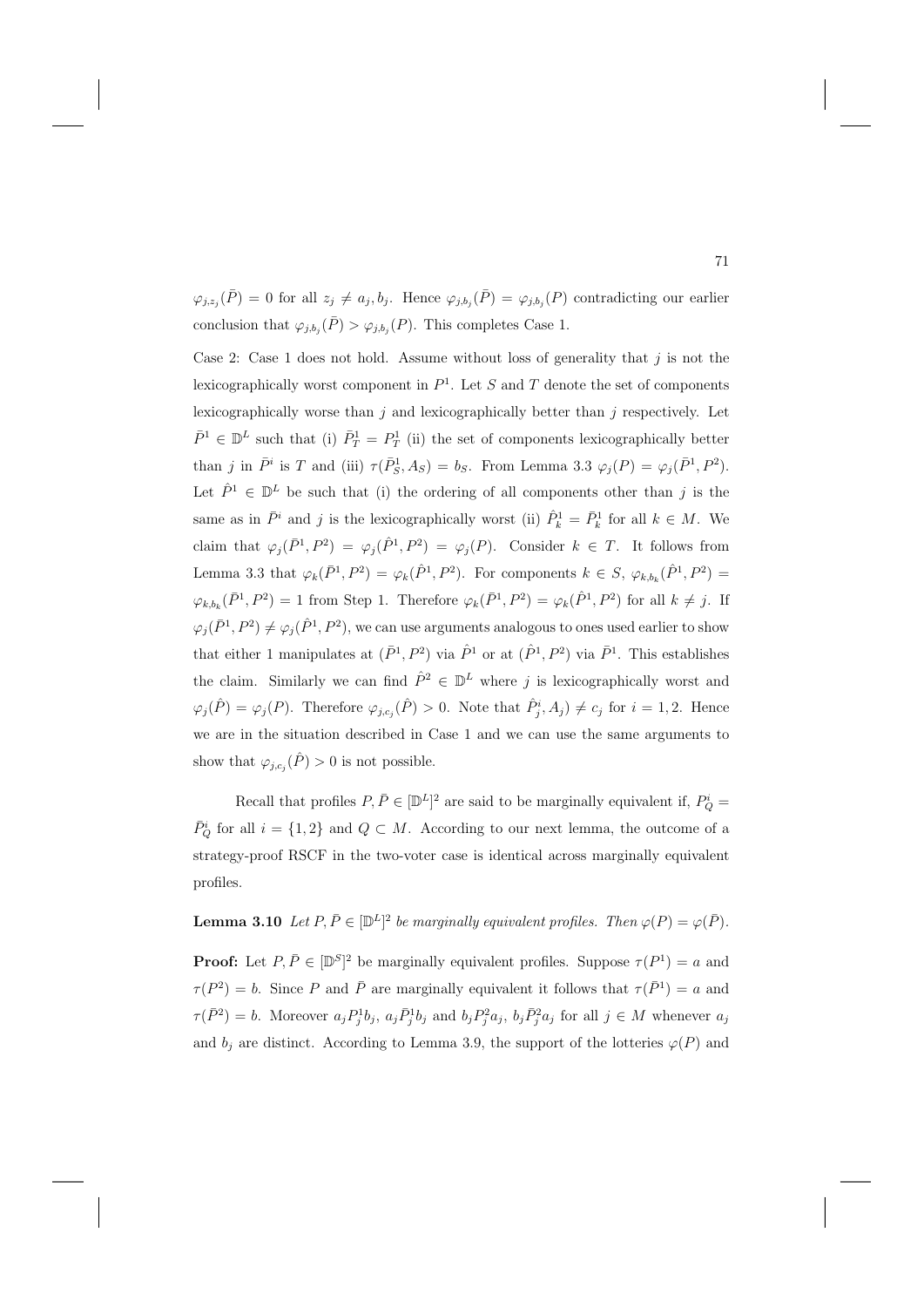$\varphi(\bar{P})$  are the same and equal to the set  $\{a_1, b_1\} \times \ldots \times \{a_m, b_m\}$ . We will show that these lotteries are in fact, equal to each other. We prove this by induction on the number of components.

The result from the Gibbard random dictatorship result in the case where  $m = 1$ . Assume now that the following is true.

Induction Hypothesis (IH): Suppose there are  $t \geq 2$  components. Let  $P, \overline{P} \in [\mathbb{D}^L]^2$  be marginally equivalent profiles. Then  $\varphi(P) = \varphi(\bar{P})$ .

We will show that Lemma 3.10 holds in the case of  $t + 1$  components. We will prove this in two steps.

Claim 2: Suppose that there are  $t + 1$  components. Let  $P, \overline{P} \in [\mathbb{D}^L]^2$  be two profiles such that there exists a component assumed without loss of generality to be component  $t + 1$  and

1. 
$$
\tau(P_{t+1}^1) = \tau(P_{t+1}^2) = x_{t+1}
$$
 and  $\tau(\bar{P}_{t+1}^1) = \tau(\bar{P}_{t+1}^2) = y_{t+1}$ 

2.  $P_k^i = \overline{P}_k^i$  for  $i = 1, 2$  and all components  $k = 1, \ldots t$ .

Then  $\varphi_{(a,x_{t+1})}(P) = \varphi_{(a,y_{t+1})}(\overline{P})$  for all t-component alternatives a.

Let  $P_{-(t+1)}$  and  $\bar{P}_{-(t+1)}$  denote the profiles of preferences induced over all components other than  $t + 1$  by the profiles P and  $\overline{P}$  respectively. Observe that  $P_{-(t+1)}$ and  $\bar{P}_{-(t+1)}$  are marginally equivalent over all components other than  $t+1$  by 2 above. Applying Lemma 3.8, we know that there exists a  $t$  component strategy-proof RSCF  $\varphi'$  such that

- $[\varphi_{(a,a_{t+1})}(P) > 0] \Rightarrow [a_{t+1} = x_{t+1}]$
- $[\varphi_{(a,a_{t+1})}(\bar{P}) > 0] \Rightarrow [a_{t+1} = y_{t+1}]$
- $\varphi_{(a,x_{t+1})}(P) = \varphi'_a(P_{-(t+1)})$
- $\varphi_{(a,y_{t+1})}(\bar{P}) = \varphi'_{a}(\bar{P}_{-(t+1)})$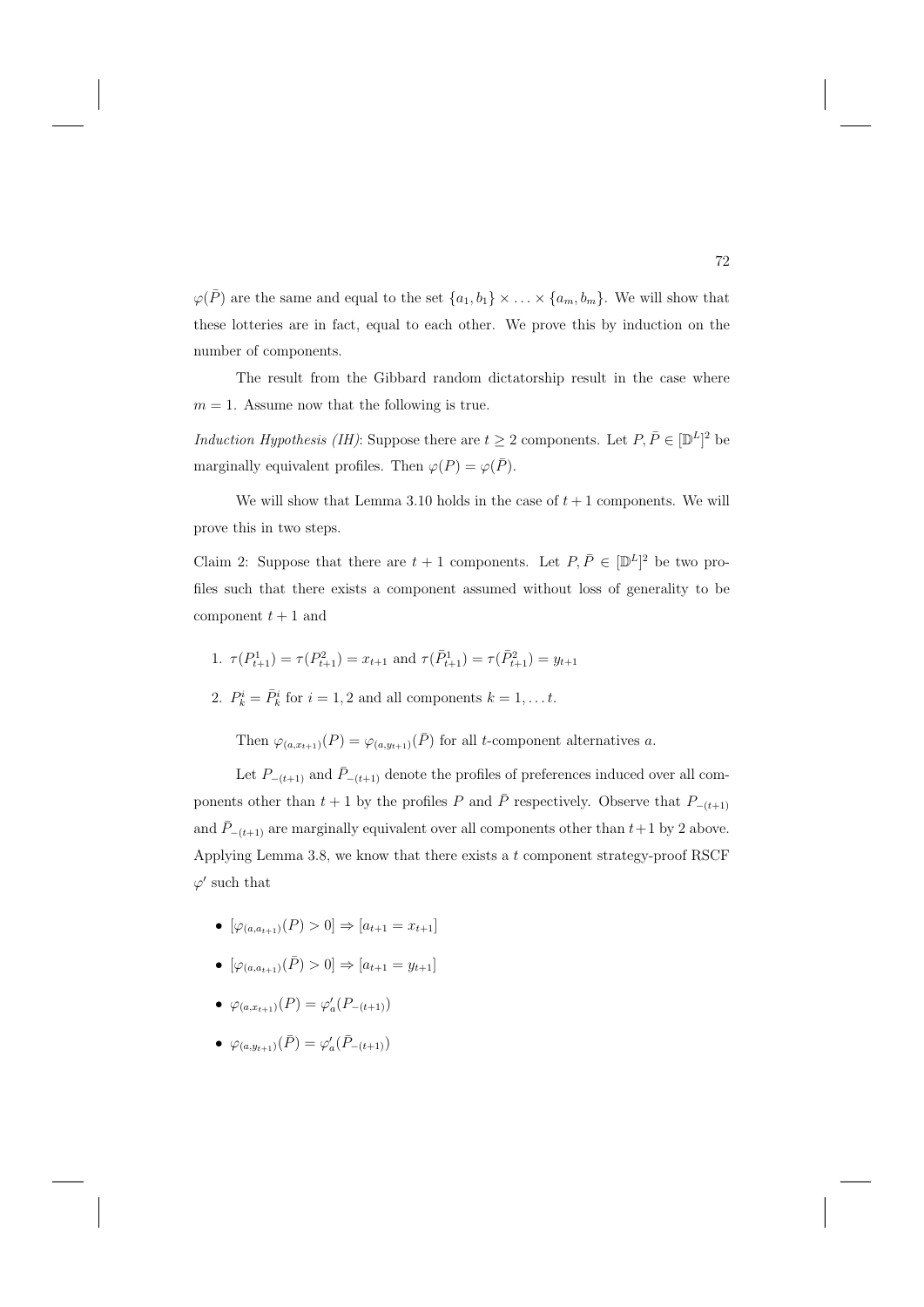The Induction Hypothesis implies that  $\varphi_a'(P_{-(t+1)}) = \varphi_a'(\overline{P}_{-(t+1)})$ . Therefore  $\varphi_{(a,x_{t+1})}(P) = \varphi_{(a,y_{t+1})}(\bar{P})$ . This completes Claim 2.

We now complete the proof of the induction step. In view of Claim 2 the only case that needs to be considered is the one where  $\tau(P^1) = a$  and  $\tau(P^2) = b$  and  $a_j \neq b_j$  for all  $j = 1, \ldots t + 1$ . Suppose that  $\varphi(P^1, P^2) \neq \varphi(\bar{P}^1, P^2)$ . (Recall that  $P^1$ and  $\bar{P}$ <sup>1</sup> are marginally equivalent.) There must exist  $x, y \in TPS(P) = TPS(\bar{P})$  such that  $xP^{1}y$  and  $y\bar{P}^{2}x$ . We claim that there must exist at least two components say j and k such that  $x_j \neq y_j$  and  $x_k \neq y_k$ . Of course, at least one such component is required; otherwise  $x = y$ . Suppose there exists exactly one such component, say j. Then separability of preference orderings would imply that the marginal preferences over component j have switched between  $P^1$  and  $\bar{P}^1$  contradicting our hypothesis that  $P^1$  and  $\bar{P}^1$  are marginally equivalent.

From Lemma 3.4 we know that there exist components  $j$  and  $k$  such that  $\varphi_{a_j}(\bar{P}^1, P^2) > \varphi_{a_j}(P)$  and  $\varphi_{a_k}(\bar{P}^1, P^2) < \varphi_{a_k}(P)$ .

Consider the second ranked alternative x in  $P^2$ . There must exist a unique component say l such that  $x_l = a_l$  and  $x_j = b_j$  for all  $j \neq l$ . We consider two cases.

Case 1:  $j \neq l$ . Let  $\tilde{P}^1$  be a lexicographic ordering where component j is lexicographically best. If  $\varphi_{a_i}(\tilde{P}^1, P^2) < \varphi_{a_i}(\bar{P}^1, P^2)$ , then voter 1 will manipulate at  $(\tilde{P}^1, P^2)$ via  $\bar{P}^1$ . Therefore  $\varphi_{a_i}(\tilde{P}^1, P^2) \geq \varphi_{a_i}(\bar{P}^1, P^2)$ . Let  $\hat{P}^1$  be a lexicographic ordering where j is the best and  $\tau(\hat{P}_l^1) = b_l$ . By strategy-proofness,  $\varphi_{a_j}(\hat{P}^1, P_2) = \varphi_{a_j}(\tilde{P}^1, P_2)$ . Hence  $\varphi_{a_i}(\hat{P}^1, P_2) > \varphi_{a_i}(P)$ . Observe that at the profile  $(\hat{P}^1, P^2)$ , both voters have a common maximal alternative  $b_l$  for component  $l$ .

Let  $\tilde{P}^2$  be a lexicographic ordering where j and l are the best and the worst components respectively. Using the same argument as before,  $\varphi_{b_j}(P^1, \tilde{P}^2) \geq \varphi_{b_j}(P)$ , i.e.  $\varphi_{a_i}(P^1, \tilde{P}^2) \leq \varphi_{a_i}(P)$ . Let  $\hat{P}^2$  be a lexicographic ordering such that component j and l are the best and worst respectively and  $\tau(\hat{P}_l^2) = a_l$ . As before,  $\varphi_{a_j}(P^1, \tilde{P}^2) =$  $\varphi_{a_i}(P^1, \hat{P}^2)$  so that  $\varphi_{a_i}(P^1, \hat{P}^2) \leq \varphi_{a_i}(P)$ .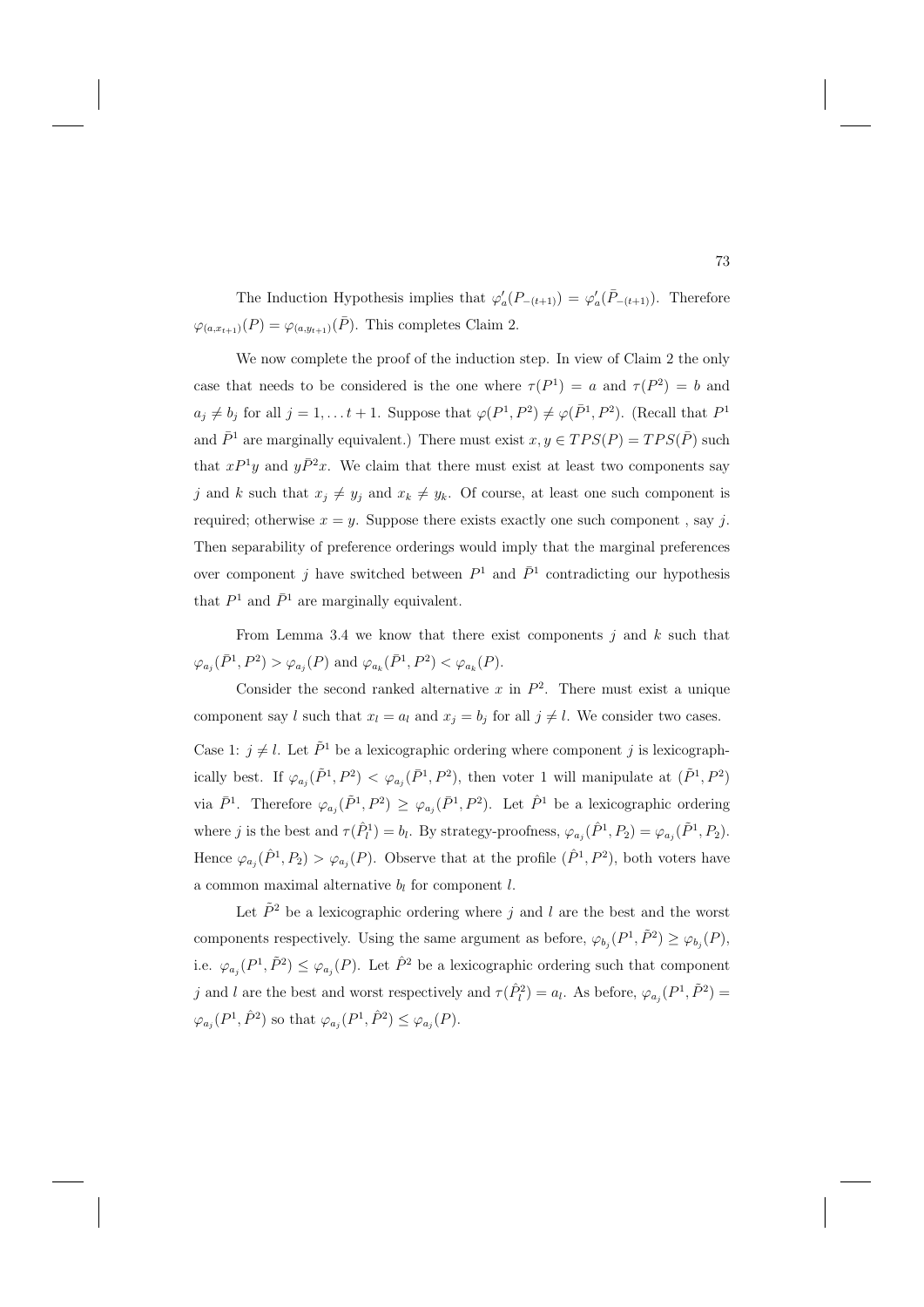Observe that at the profile  $(P^1, \hat{P}^2)$ , both voters have a common maximal alternative  $a_l$  for component l. By Claim 5 we must have  $\varphi_{a_i}(\hat{P}^1, P^2) = \varphi_{a_i}(P^1, \hat{P}^2)$ . However, we have shown that  $\varphi_{a_j}(\hat{P}^1, P_2) > \varphi_{a_j}(P) \geq \varphi_{a_j}(P^1, \hat{P}^2)$ . We have a contradiction.

Case 2:  $j = l$ . Let  $\tilde{P}^2$  be a lexicographic ordering where component k is lexicographically best. Using a similar argument as before we have  $\varphi_{a_k}(\bar{P}^1, \tilde{P}^2) \leq \varphi_{a_k}(\bar{P}^1, P^2)$ . Let  $\hat{P}^2$  be a lexicographic ordering where k is the best and  $\tau(\hat{P}_l^2) = a_l$ . By strategyproofness,  $\varphi_{a_k}(P^1, \hat{P}^2) = \varphi_{a_k}(P^1, \tilde{P}^2)$ . Hence  $\varphi_{a_k}(P^1, \hat{P}^2) < \varphi_{a_k}(P)$ . Observe that at the profile  $(P^1, \hat{P}^2)$ , both voters have a common maximal alternative  $a_l$  for component l.

Let  $\tilde{P}$ <sup>1</sup> be a lexicographic ordering where k and l are the best and the worst components respectively. Using the same argument as before,  $\varphi_{a_k}(\tilde{P}^1, P^2) \geq \varphi_{a_k}(P)$ . Let  $\hat{P}$ <sup>1</sup> be a lexicographic ordering such that component k and l are the best and worst respectively and  $\tau(\hat{P}_l^1) = b_l$ . As before,  $\varphi_{a_k}(\tilde{P}^1, P^2) = \varphi_{a_k}(\hat{P}^1, P^2)$  so that  $\varphi_{a_k}(\hat{P}^1, P^2) \geq \varphi_{a_k}(P).$ 

Observe that at the profile  $(\hat{P}^1, P^2)$ , both voters have a common maximal alternative  $b_l$  for component l. By Claim 5 we must have  $\varphi_{a_k}(\hat{P}^1, P^2) = \varphi_{a_k}(P^1, \hat{P}^2)$ . However, we have shown that  $\varphi_{a_k}(\hat{P}^1, P^2) > \varphi_{a_k}(P) \geq \varphi_{a_k}(P^1, \hat{P}^2)$ . We have a contradiction.

**Lemma 3.11** Let  $j \in M$ ,  $P \in [\mathbb{D}^L]^2$ ,  $\bar{P}^i \in \mathbb{D}^L$  and  $(x_j, z_{M-j}), (y_j, z_{M-j}) \in A$  be such that (i)  $\tau(P_k^i, A_k) = \tau(\bar{P}_k^i, A_k)$  for all  $k \neq j$  (ii)  $\tau(P_j^i, A_j) = x_j$  and  $\tau(\bar{P}_j^i, A_j) = y_j$ and (iii)  $(x_j, z_{M-j}) \in TPS(P)$ . Then

$$
\varphi_{(x_j,z_{M-j})}(\bar P^i, P^{-i})+\varphi_{(y_j,z_{M-j})}(\bar P^i, P^{-i})=\varphi_{(x_j,z_{M-j})}(P)+\varphi_{(y_j,z_{M-j})}(P).
$$

Moreover  $\varphi_{(d_j, z_{M-j})}(\bar{P}^i, P^{-i}) = \varphi_{(d_j, z_{M-j})}(P)$  for all  $d_j \in A_j$ .

**Proof:** In view of Lemmas 3.9 and 3.10 we can assume without loss of generality that (i) j is the lexicographically worst component in  $P^i$  and  $\bar{P}^i$  and (ii)  $a_{M-j}P^i_{M-j}b_{M-j} \Leftrightarrow$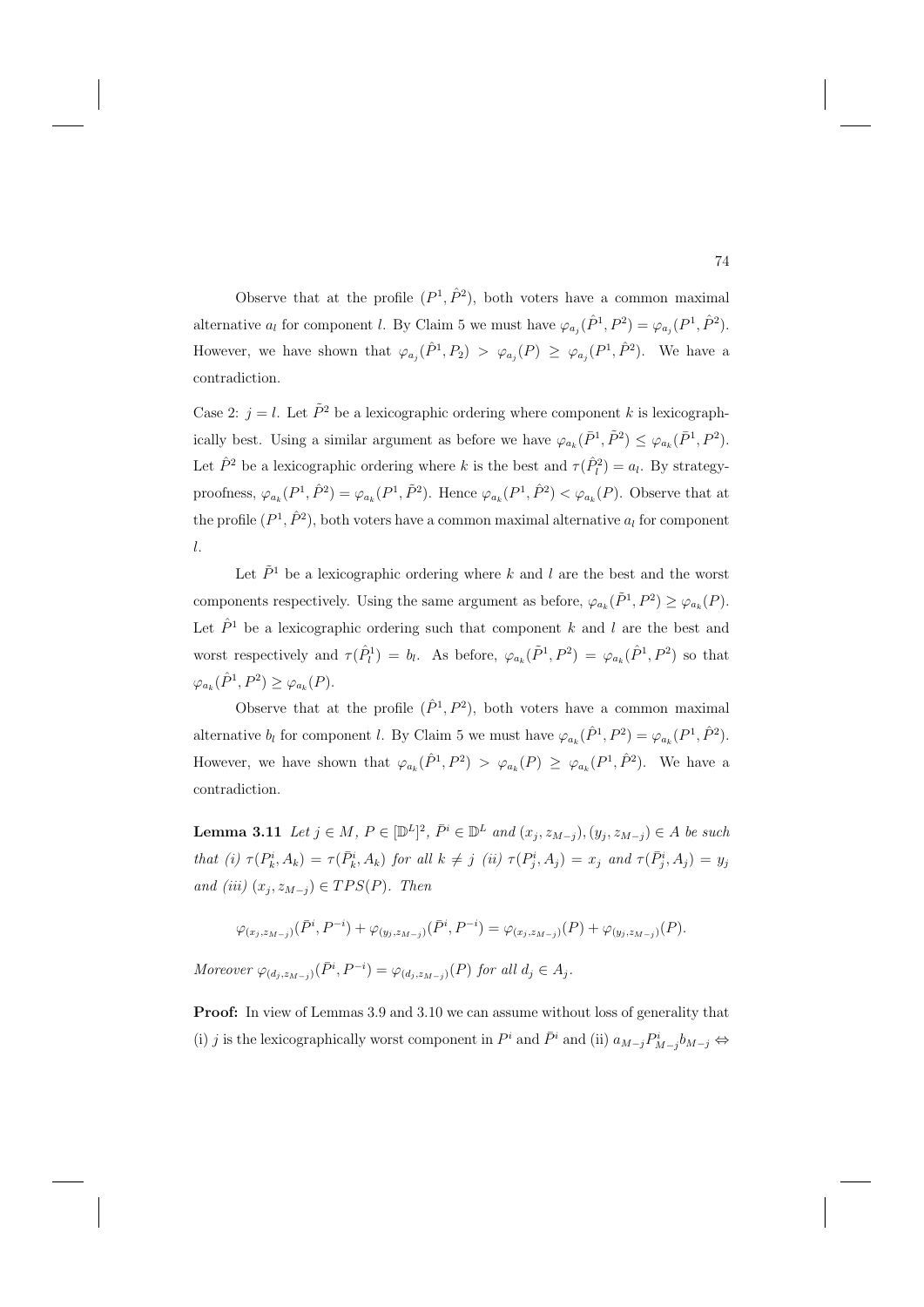$a_{M-j}\bar{P}^i_{M-j}b_{M-j}$ . In other words, the lexicographic ordering of all components in  $P^i$ and  $\bar{P}^i$  are the same and the marginal preferences for each component other than j is the same in  $P^i$  and  $\bar{P}^i$ . It follows then that  $(x_j, z_{M-j})$  and  $(y_j, z_{M-j})$  are contiguous in  $P^i$ . Suppose  $(a_j, z_{M-j}) P^i(x_j, z_{M-j})$  where  $a_j \neq y_j$ . Since j is the lexicographically worst component and  $(x_j, z_{M-j})$  and  $(y_j, z_{M-j})$  are contiguous it follows that  $(a_j, z_{M-j}) \bar{P}^i(y_j, z_{M-j})$ . Similarly  $(a_j, z_{M-j}) \bar{P}^i(y_j, z_{M-j}) \Rightarrow (a_j, z_{M-j}) P^i(x_j, z_{M-j})$ . Now suppose  $(a_j, b_{M-j}) P^i(x_j, z_{M-j})$  where  $b_{M-j} \neq z_{M-j}$ . From our assumptions,  $b_{M-j}P^i_{M-j}z_{M-j}$ . Hence  $b_{M-j}\bar{P}^i_{M-j}z_{M-j}$  and  $(a_j, b_{M-j})\bar{P}^i(y_j, z_{M-j})$ . Similarly,  $(a_j, b_{M-j}) \bar{P}^i(y_j, z_{M-j})$  implies  $(a_j, b_{M-j}) P^i(x_j, z_{M-j})$ . Hence  $\bar{P}^i$  is a feasible local switch of  $(x_j, z_{M-j})$  and  $(y_j, z_{M-j})$ . The result now follows from Lemma 3.2.

To show the second part of the Lemma, note that  $\varphi_{(d_j, z_{M-j})}(\bar{P}^i, P^{-i}) =$  $\varphi_{(d_j, z_{M-j})}(P) = 0$  if  $d_j \neq \tau(P^{-i}, A_j)$ . Suppose  $d_j = \tau(P^{-i}, A_j)$ . Again, using Lemmas 3.9 and 3.10, we can assume that  $d_j$  is ranked third in both  $P_j^i$  and  $\bar{P}_j^i$ . This implies that  $B((d_j, z_{M-j}), P^i) = B((d_j, z_{M-j}), \bar{P}^i)$ . Now strategy-proofness implies that  $\varphi_{(d_j, z_{M-j})}(\bar{P}^i, P^{-i}) = \varphi_{(d_j, z_{M-j})}(P).$ 

We now complete the proof of Step 2. Let  $P \in [\mathbb{D}^L]^2$  be such that  $\tau(P^1) = a$ and  $\tau(P^2) = b$  where  $a_j \neq b_j$  for all  $j \in M$ . Pick an arbitrary  $i \in I^m$  and let  $\gamma(\underline{i}) = \varphi_x(P)$  where  $\chi(x, P) = \underline{i}$ . Since the maximal alternatives of the two voters for each component are distinct, there exists a unique  $i \in I^m$  for every  $x \in TPS(P)$ such that  $\chi(x, P) = \underline{i}$ . Therefore

$$
\sum_{\underline{i}\in I^m} \gamma(\underline{i}) = \sum_{x \in TPS(P)} \varphi_x(P) = 1
$$

where the second equality follows from the fact that  $\varphi$  satisfies the TPS property (Lemma 3.9).

Now consider  $j \in M$  and  $\bar{P}^1 \in \mathbb{D}$  such that  $\tau(\bar{P}_j^1, A_j) = c_j \neq b_j$ and  $\tau(\bar{P}_k^1, A_k) = a_k$  for all  $k \neq j$ . Let  $x \in TPS(P)$ . Observe that  $[\underline{i} \in$  $\chi((a_j, x_{M-j}), P) \Leftrightarrow [\underline{i} \in \chi((c_j, x_{M-j}), (\overline{P}^i), P^2)].$  Now applying Lemma 3.11 and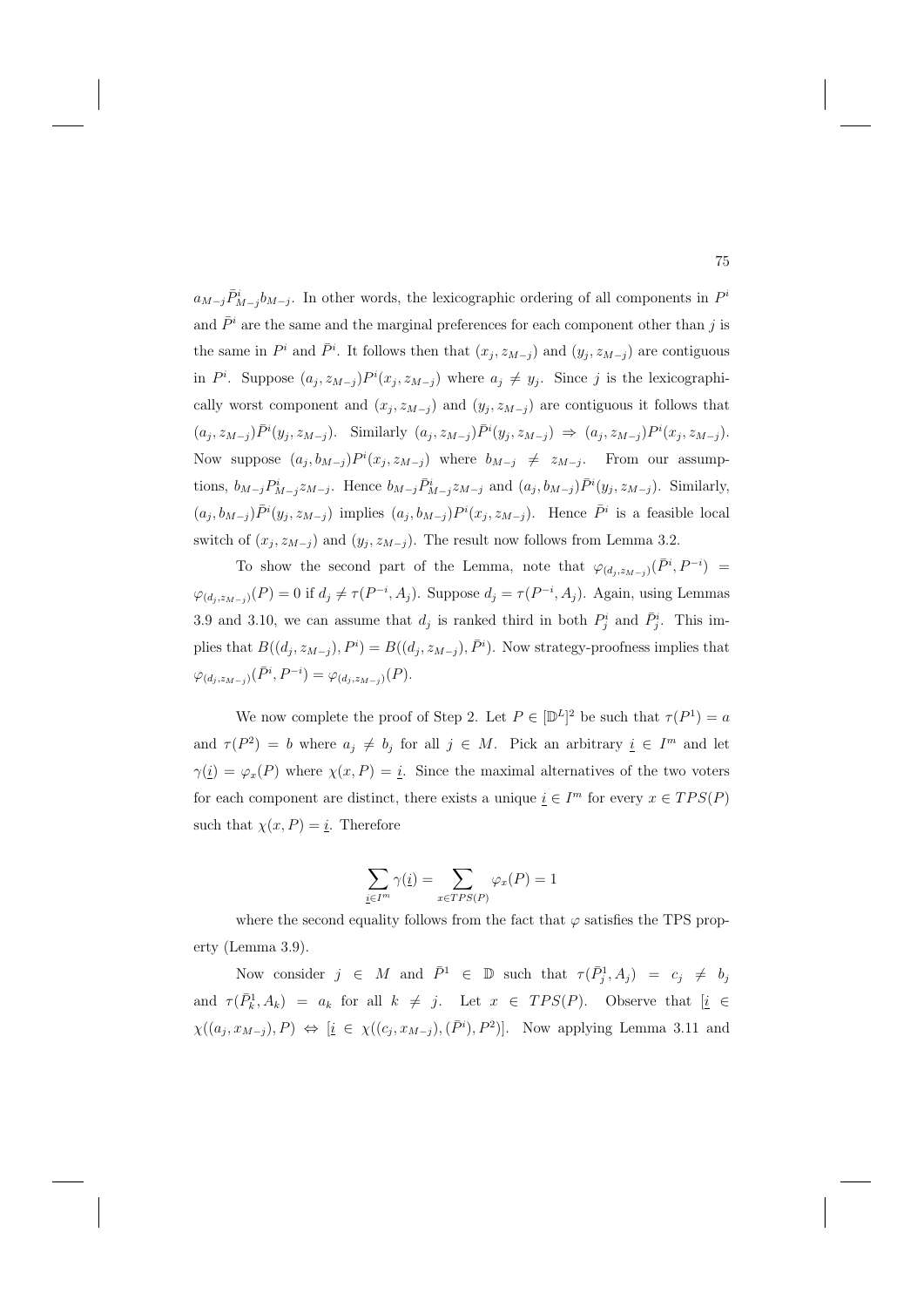the fact that  $(c_j, x_{M-j}) \notin TPS(P)$  and  $(a_j, x_{M-j}) \notin TPS(\bar{P}^1, P^2)$ , we conclude that  $\varphi_{(a_j,x_{M-j})}(P) = \varphi_{(c_j,x_{M-j})}(\bar{P}^1,P^2)$ . Using this and the second part of Lemma 3.11, it follows that  $\varphi_x(\bar{P}^1, P^2) = \sum_{\underline{i} \in \chi(x, (\bar{P}^1, P^2))} \gamma(\underline{i}).$ 

Now consider the case where  $\tau(\bar{P}_j^1, A_j) = b_j$ . Let  $x \in TPS(P)$ . Observe that  $[\underline{i} \in \chi((a_j,x_{M-j}),P) \cup \chi((b_j,x_{M-j}),P) \Leftrightarrow [\underline{i} \in \chi((b_j,x_{M-j}),(\bar{P}^1,P^2)].$  Now applying Lemma 3.11 and noting the fact that  $(a_j, x_{M-j}) \notin TPS(\bar{P}^1, P^2)$ , we have

$$
\varphi_{(b_j,x_{M-j})}(\bar{P}^1,P^2) = \varphi_{(a_j,x_{M-j})}(P) + \varphi_{(b_j,x_{M-j})}(P).
$$

Once again, we have  $\varphi_x(\bar{P}^1, P^2) = \sum_{\underline{i} \in \chi(x, (\bar{P}^1, P^2))} \gamma(\underline{i})$  for all  $x \in A$ . Progressively replacing the maximal alternative of each component in voter 1 and voter 2's preferences and noting that the previous expression holds at all profiles along the sequence, we conclude that the expression holds for all profiles  $P$ . This establishes the result.

# 4. Conclusion

We have generalized the random dictatorship result of Gibbard (1977b) to a multi-dimensional setting where there are two voters and preferences are lexicographically separable. In particular we have shown that strategy-proof random social choice functions satisfying unanimity are generalized random dictatorships. These are induced by a fixed probability distribution on voter sequences of length equal to the number of components. Although the joint distribution on outcomes is not the product of strategy-proof component random social functions, we have shown that the marginal probability distribution on each component at a preference profile depends only on component preferences. Moreover the marginal random social choice functions are in fact, strategy-proof and therefore random dictatorships. An important question for future research is whether the decomposability of the marginal random social choice functions holds more generally, for instance, for "rich domains" as defined in cite LeBreton and Sen (1999).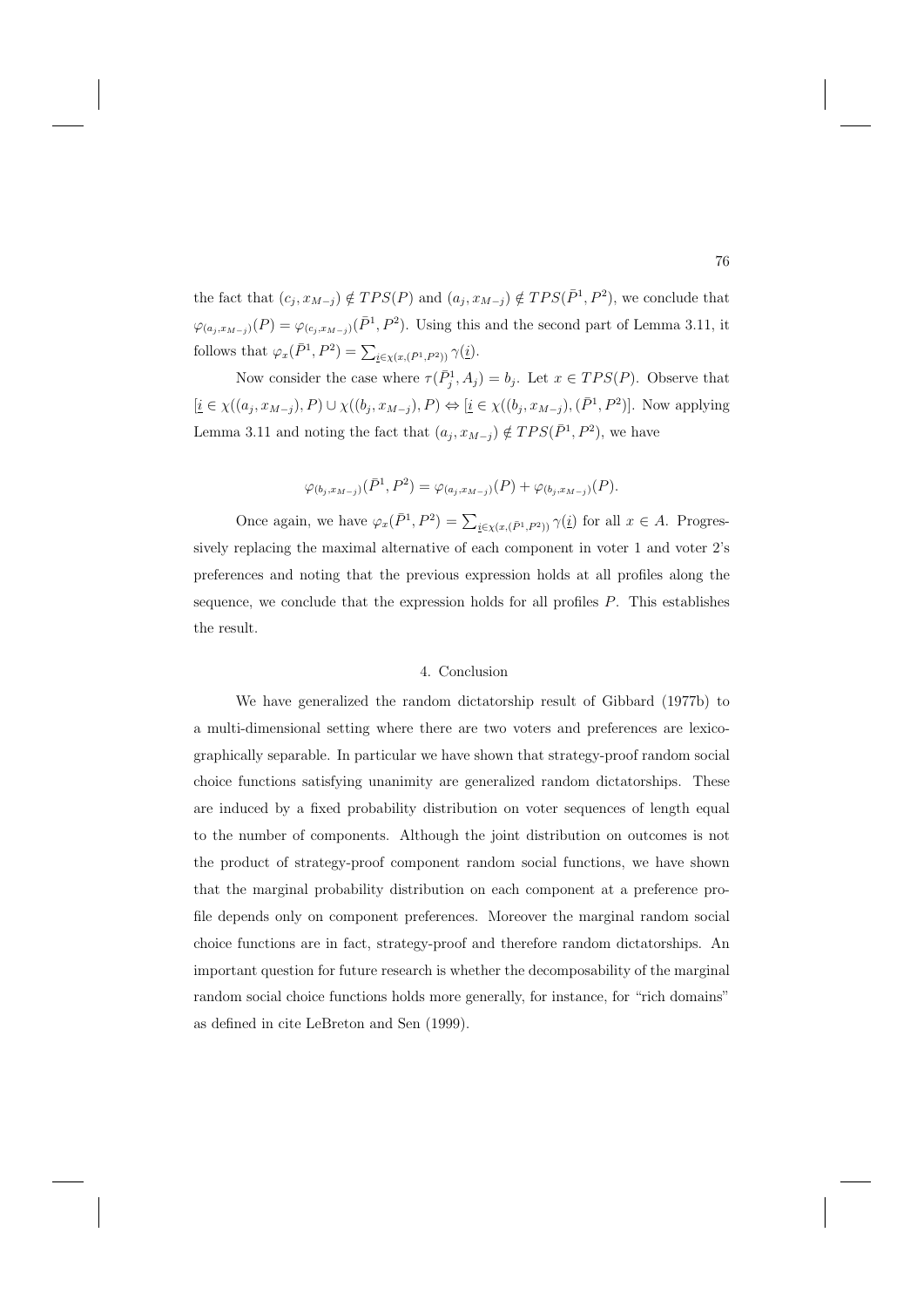#### CHAPTER 5

A foundation for proper rationalizability from an incomplete information perspective

## 1. Introduction

Epistemic game theory deals with the ways the players may reason about their opponents before making a decision. More precisely, in epistemic game theory players base their choices on the beliefs about the opponents' behavior, which in turn depend on their beliefs about the opponents' beliefs about others' behavior, and so on. A major goal of epistemic game theory is to study such infinite belief hierarchies, to impose reasonable conditions on these, and to investigate their behavioral implications.

A central idea in epistemic game theory is common belief in rationality (Tan and da Costa Werlang (1988)), stating that a player believes that his opponents choose rationally, believes that his opponents believe that their opponents choose rationally, and so on. In our view, one of its most natural refinements is the concept of proper rationalizability (Schuhmacher (1999) and Asheim (2002), which is based on Myerson's (1978) (Myerson (1978)) notion of proper equilibrium, but without imposing any equilibrium assumption. Proper rationalizability is based on the following two conditions: The first states that players are cautious, meaning that they do not exclude any opponents' choice from consideration. The second condition is an extension of Myerson's  $\epsilon$ -proper trembling condition, which states that whenever you believe that a choice  $a$  is better than another choice  $b$  for your opponent, then the probability you assign to b must be at most  $\epsilon$  times the probability you assign to a. Under  $\epsilon$ -proper rationalizibility there is common belief in the event that every player is cautious and satisfies the  $\epsilon$ -proper trembling condition. A choice is called properly rationalizable if it can be chosen under  $\epsilon$ -proper rationalizability for every  $\epsilon > 0$ .

We will now explain this concept by means of an example. Consider the game in Figure 1, where player 1 chooses between  $a, b$  and  $c$  and player 2 chooses between d, e and f. Note that for player 2, choice d is better than choice  $e$ , and choice  $e$ is better than choice  $f$ . Hence, under proper rationalizability player 1 deems  $d$  for player 2 much more likely than  $e$ , and  $e$  much more likely than  $f$ . Consequently, only choice c will be optimal for player 1. So, if  $\epsilon > 0$  is small enough, then only choices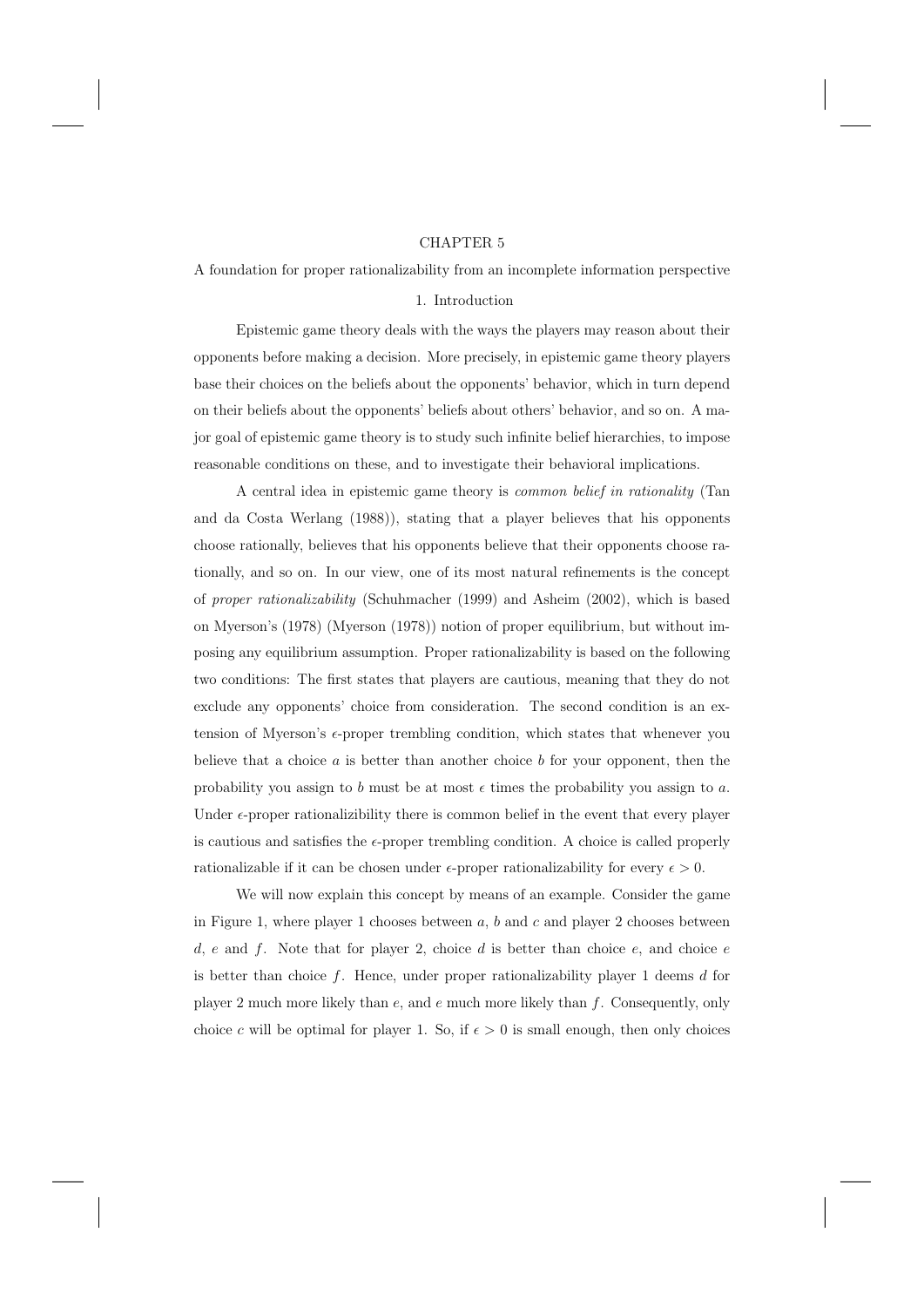|                | d.                                          | e    | $\int$ |
|----------------|---------------------------------------------|------|--------|
| $a \mid$       | $\begin{array}{cc} 0, 2 & 1, 1 \end{array}$ |      | 1,0    |
| $\bar{b}$      | 1, 2                                        | 0, 1 | 1,0    |
| $\overline{c}$ | 1, 2                                        | 1,1  | 0,0    |

**Figure 1:** An example for proper rationalizability

c and d can rationally be made under  $\epsilon$ -proper rationalizability. As such, only the choices  $c$  for player 1 and  $d$  for player 2 are properly rationalizable.

The usual interpretation of proper rationalizability is that you assume that your opponent makes mistakes, but that you deem more costly mistakes much less likely than less costly mistakes. In this chapter we offer a rather different foundation for proper rationalizability. Instead of assuming that you believe your opponent to make mistakes, we rather suppose that you have uncertainty about his utility function, while believing that he chooses rationally. We thus consider a game with incomplete information. Our main result states that, if we let the uncertainty about the opponent's utility go to zero in some regular manner, then every choice that can rationally be made under common belief in rationality in the game with incomplete information, will be properly rationalizable in the original game, in which there is no uncertainty about the opponent's utilities.

In the game with incomplete information, we impose some regularity conditions on the players' beliefs about the opponent's utility functions which can be summarized as follows: First, for every outcome in the game, the belief that player  $i$  has about player j's utility from this outcome, is always normally distributed with its mean at the "original" utility in the original game. As a consequence, player  $i$  deems any utility function possible for player  $j$ , and hence every choice for player  $j$  can be optimal for some utility function deemed possible by  $i$ . Together with the condition that  $i$  believes in  $i$ 's rationality, this actually makes sure that player  $i$  deems every choice possible for player j, thus mimicking the cautiousness condition described above. Secondly,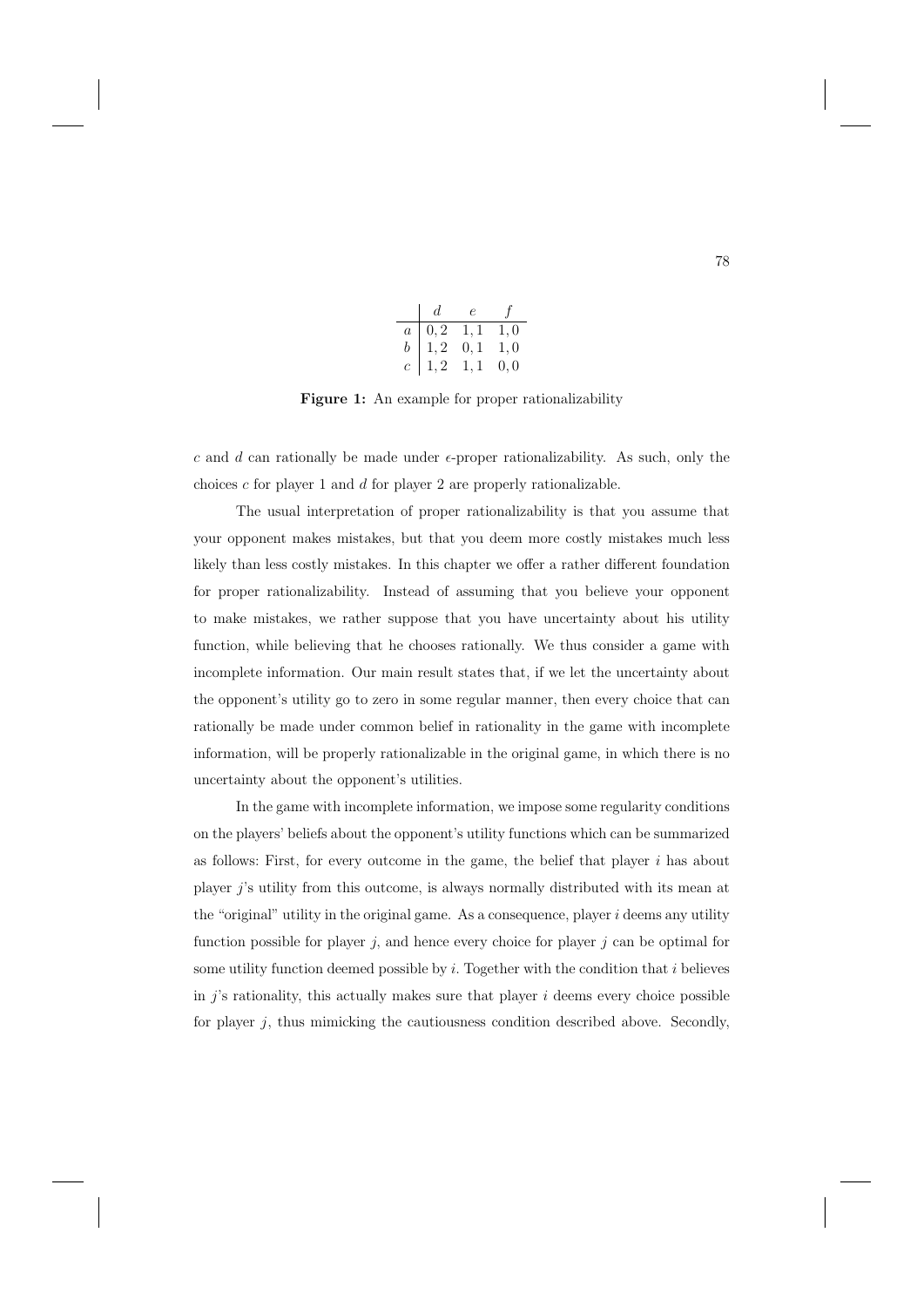$i$ 's belief about j's utility function should be independent from his belief about j's belief hierarchy. This makes intuitive sense since j's belief hierarchy is an epistemic property of this player, whereas his utility function is not. So there is no obvious reason to expect any correlation between these two characteristics. Thirdly, i's belief about j's utilities from different outcomes in the game should be independent from each other. Possibly some of these conditions can be relaxed for the proof of our main result, but we leave this issue for future research.

Our game with incomplete information is related to the one used in Dekel and Fudenberg (1990). They also consider games with incomplete information where the player's uncertainty about the opponent's utilities goes to zero. An important difference with our approach is that Dekel and Fudenberg apply the concept of iterated elimination of weakly dominated choices to the games with incomplete information. They show that if the uncertainty about the opponent's utilities vanishes, then we obtain one round of deletion of weakly dominated strategies, followed by iterated deletion of strongly dominated strategies, in the original game. The latter procedure is also called the Dekel-Fudenberg procedure in the literature. In contrast, we apply common belief in rationality to our games with incomplete information. We then show that if the uncertainty about the opponent's utilities vanishes, we obtain a subselection (that is some, but in general not all) of the properly rationalizable choices in the original game, which is fundamentally different from the Dekel-Fudenberg procedure. Another fundamental difference between our work and Dekel and Fudenberg lies in the way the uncertainty about the opponent's utilities is modeled. Their model assumes that players only deem possible finitely many utility functions for the opponent, and that a large probability must be assigned to the opponent's "original" utility function. In contrast, we assume that the uncertainty about the opponent's utilities is given by a normal distribution. In particular, players deem every utility function possible for the opponent.

The chapter is organized as follows: In Section 2 we introduce our epistemic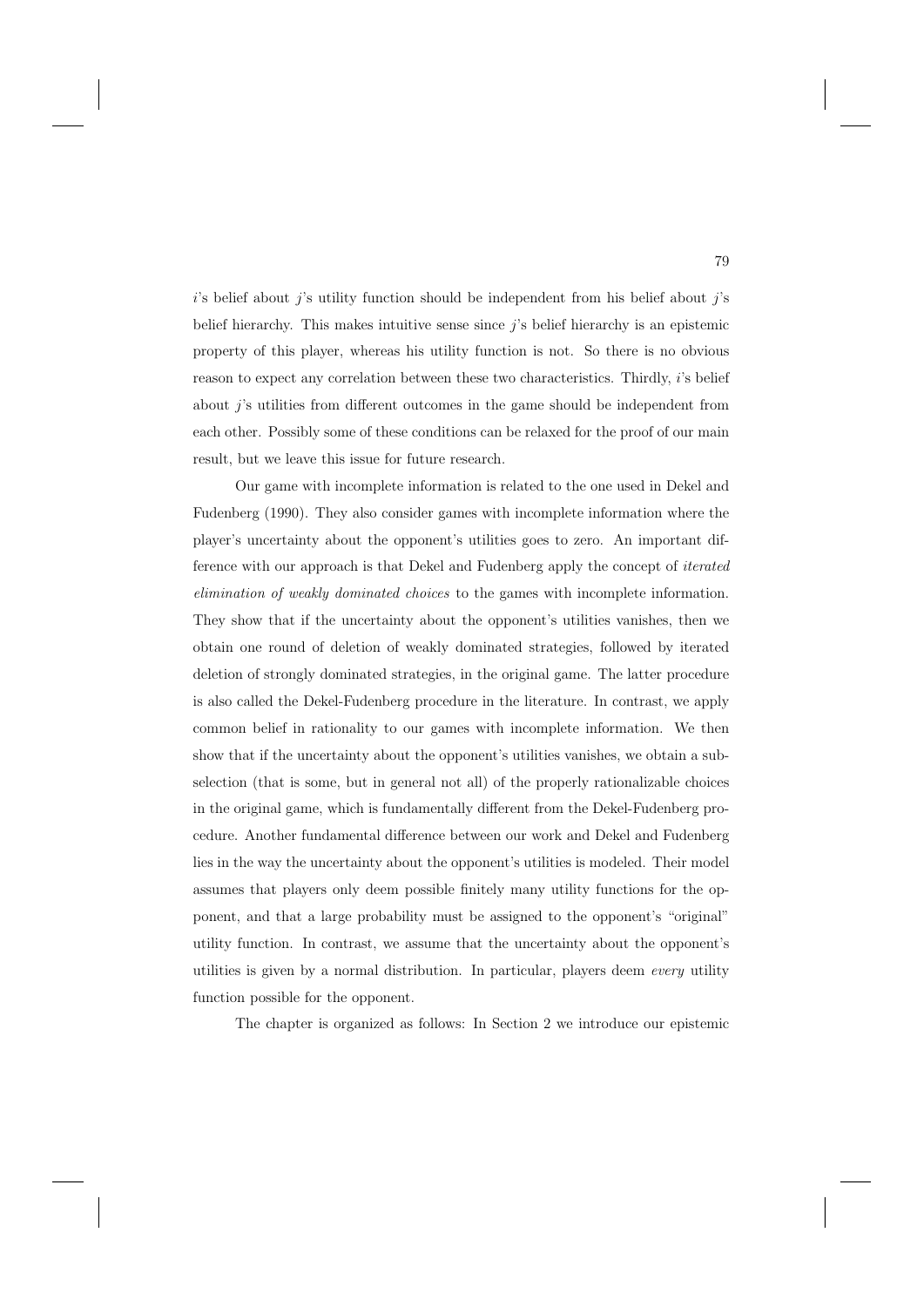model for games with incomplete information, we formalize the idea of common belief in rationality for these games, and show that common belief in rationality is always possible. In Section 3 we introduce our epistemic model for games with complete information, and present the concept of proper rationalizability for these games. In Section 4 we state our main result, establishing the connection between common belief in rationality in the game with incomplete information (in the presence of small uncertainty about the opponent's utility function), and proper rationalizability in the original game. In Section 5 we provide some concluding remarks. All proofs are collected in Section 6.

# 2. Rationalizability in Games with Incomplete Information

## 2.1. Epistemic Model

Throughout this paper we restrict attention to games with two players. Let  $\Gamma=(C_i, u_i)_{i\in I}$  be a finite, static game where  $I = \{1, 2\}$  is the set of players,  $C_i$  is the finite set of choices of player i, and  $u_i$  is player i 's utility function. The function  $u_i$ assigns to every pair of choices  $(c_1, c_2) \in C_1 \times C_2$  a utility  $u_i(c_1, c_2) \in \mathbb{R}$ .

In a game with incomplete information players do not only have uncertainty about the opponent's choices, they also have uncertainty about the opponent's utility function. Hence a belief hierarchy should not only specify what the player believes about the opponent's choice but also what he believes about the opponent's utility function. Not only this, it should also specify what the player believes about the opponent's belief about his own choice and utility function, and so on. A possible way of modeling such belief hierarchies is by means of the following definition.

**Epistemic model** An epistemic model for Γ with incomplete information is a tuple  $M = (T_i, b_i, v_i)_{i \in I}$  where (1)  $T_i$  is the set of types for player i, (2)  $b_i : T_i \longrightarrow$  $\Delta(C_i \times T_j)$  is the belief assignment taking only finitely many different probability distributions on  $\Delta(C_j \times T_j)$ , and (3)  $v_i$  is the utility assignment that assigns to every  $t_i \in T_i$  a utility function  $v_i(t_i) : C_1 \times C_2 \longrightarrow \mathbb{R}$ .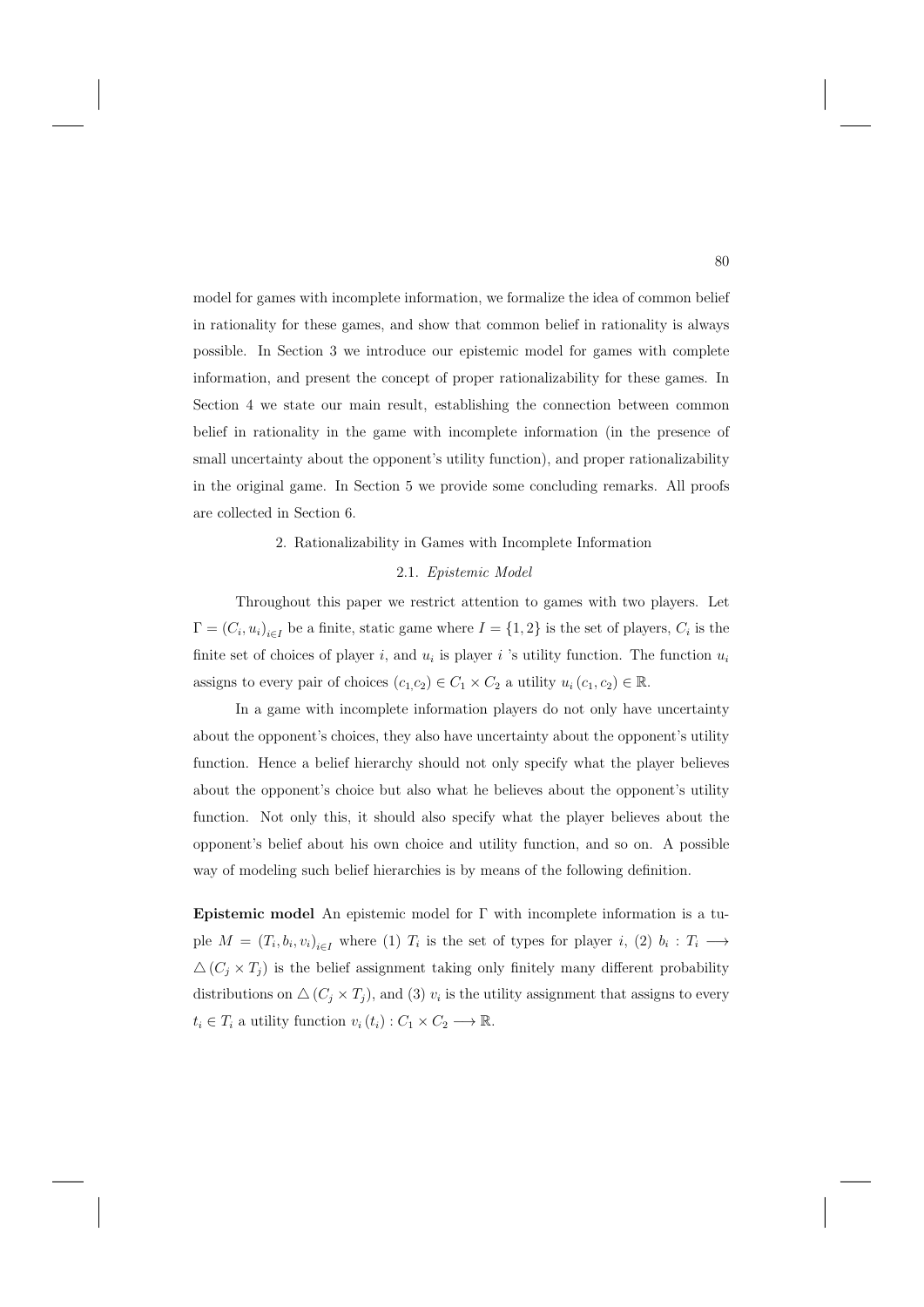By  $\Delta(X)$  we denote the set of probability distributions on X. So, in an epistemic model, each type  $t_i$  has a belief about player j's choice-type combinations. And hence, in particular, it has a belief about  $j$ 's choice. But, as player  $j$ 's type also specifies his utility function and his belief about player  $i$ 's choice, player  $i$  also has some belief about player  $j$ 's utility function, and about player  $j$ 's belief about his own choice, and so on. In this way one can derive a complete belief hierarchy for every given type.

Note that each type  $t_i$  can be indentified with a pair  $(v_i(t_i), b_i(t_i))$  where  $v_i(t_i)$ is its utility function and  $b_i(t_i)$  is its belief hierarchy. Since we required the belief assignment to take only finitely many different probability distributions, the epistemic model contains only finitely many different belief hierarchies.

#### 2.2. Restrictions on the Epistemic Model

Our goal will be to model the situation where the players have uncertainty about the opponent's utility function, but where this uncertainty "vanishes in the limit". In order to formalise this we need to impose additional restrictions on the epistemic model.

Recall that every type  $t_i$  can be identified with a pair  $(v_i(t_i), b_i(t_i))$ , where  $v_i(t_i)$  is  $t_i$ 's utility function and  $b_i(t_i)$  is its belief hierarchy. Denote by  $V_i$  the set of all possible utility functions, and by  $B_i$  the set of all belief hierarchies in the epistemic model  $M = (T_i, v_i, b_i)_{i \in I}$ . The first condition we impose is that  $T_i = V_i \times B_i$ , that is, for every possible utility function we can think of, and every belief hierarchy in the model, there exists a type in the model with exactly this combination of utility function and belief hierarchy. So in a sense we assume that the type space is rich enough.

Secondly we assume that  $t_i$ 's belief about j's utility from  $(c_1, c_2)$  is statistically independent from its belief about j's utility from  $(c'_1, c'_2)$  whenever  $(c_1, c_2) \neq (c'_1, c'_2)$ , and that this belief is also statistically independent from its belief about  $j$ 's belief hierarchy.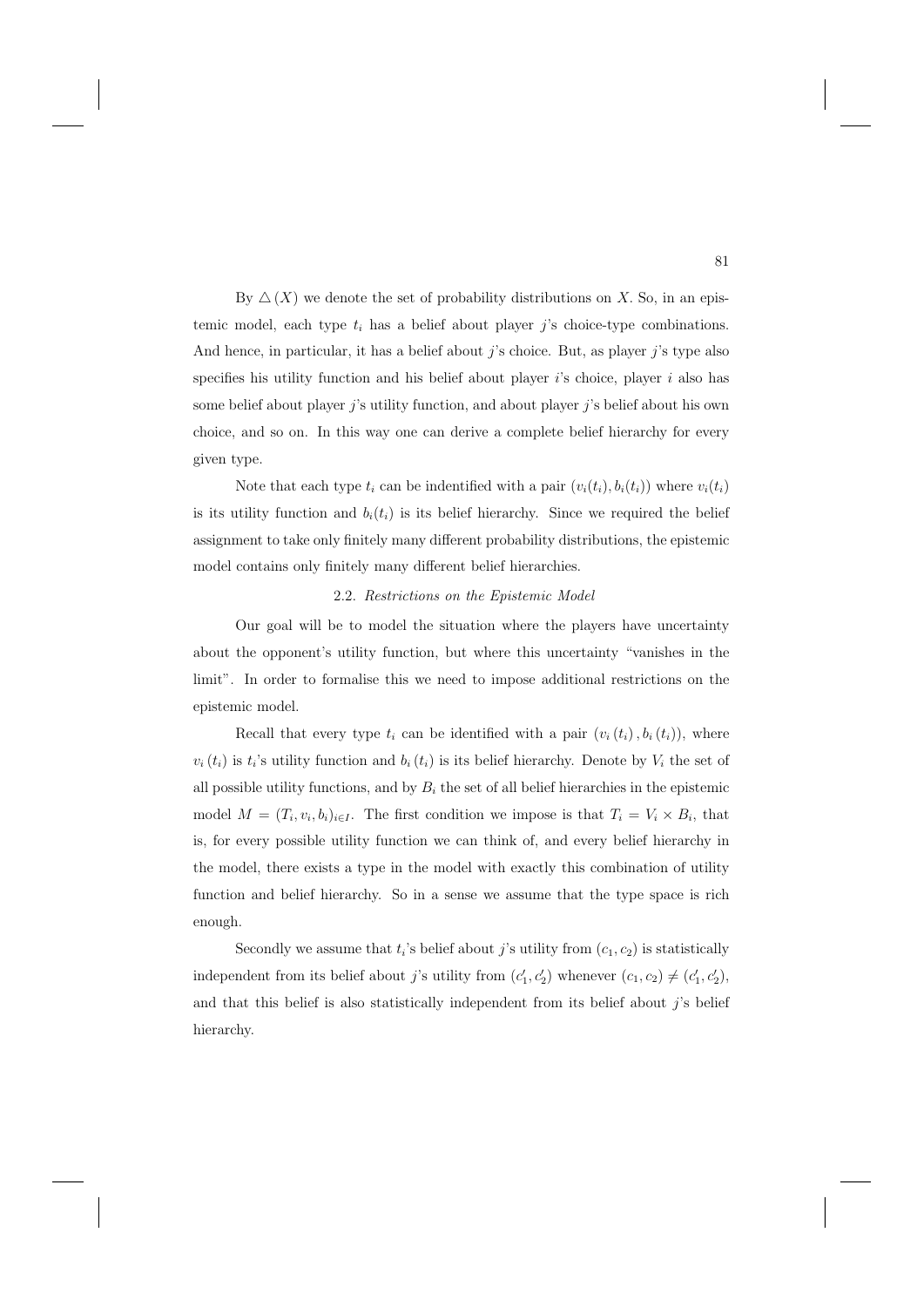Finally we assume that  $t_i$ 's beliefs about j's utilities from the various outcomes in the game are all induced by a unique normal distribution. More formally,  $t_i$ 's belief about j's utility from  $(c_1, c_2)$  is given by a normal distribution with its mean at  $u_j(c_1, c_2)$  – the "true" utility of player j in the original game. So, all these beliefs are distributed identically around the mean. By collecting all these conditions we arrive at the following definition.

 $\sigma$ **-regular epistemic model** Let P be the normal distribution on R with mean 0 and variance  $\sigma^2 > 0$ . Then an epistemic model  $M = (T_i, b_i, v_i)_{i \in I}$  is  $\sigma$ -regular if for both players i, (1)  $T_i = V_i \times B_i$ , (2) for every type  $t_i \in T_i$ , his belief about j's utility from  $(c_1, c_2)$  is statistically independent from his belief about j's utility from  $(c'_1, c'_2)$  whenever  $(c_1, c_2) \neq (c'_1, c'_2)$ , and his belief about j's utilities is statistically independent from his belief about j's belief hierarchy, and (3) for every type  $t_i \in T_i$ , and every choice-pair  $(c_1, c_2)$ , the belief of  $t_i$  about j's utility from  $(c_1, c_2)$  is given by P, up to a shift of the mean to  $u_i(c_1, c_2)$ .

# 2.3.  $\sigma$ -Rationalizability

In this subsection we will define common belief in rationality inside an epistemic model with incomplete information. In addition, if we require the epistemic model to be  $\sigma$ -regular for a given normal distribution with mean 0 and variance  $\sigma^2$ , then we obtain the concept of  $\sigma$ -rationalizability.

We first need some more notation. For given type  $t_i$  and choice  $c_i$ , let  $v_i(t_i)(c_i)$ be the expected utility for type  $t_i$  from choosing  $c_i$ , given his belief  $b_i(t_i)$  about the opponent's choice, and given his utility function  $v_i(t_i)$ .

**Rational choice** A choice  $c_i$  is rational for  $t_i$  if  $v_i(t_i)(c_i) \ge v_i(t_i)(c'_i)$  for all  $c'_i \in C_i$ .

We will now define common belief in rationality. In words it says that a player believes that his opponent makes rational choices, and believes that his opponent believes that he makes rational choices, and so on.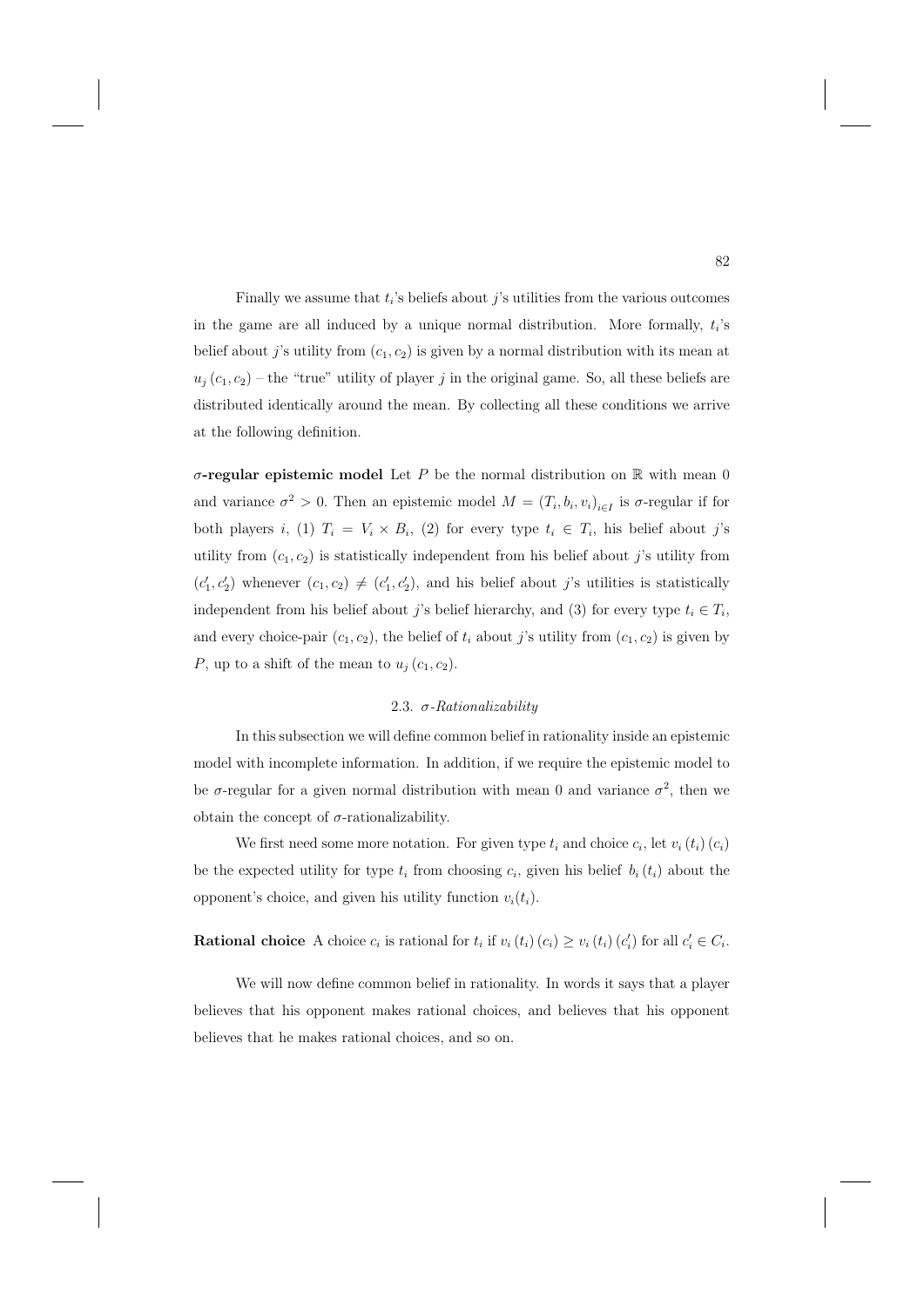Formally, for every  $\widetilde{T}_i \subseteq T_i$ , let

$$
\left(C_i \times \widetilde{T}_i\right)^{rat} = \{ (c_i, t_i) \in C_i \times \widetilde{T}_i : c_i \text{ is rational for } t_i \}.
$$

**Common belief in rationality** For both players i we define subsets of types  $T_i^1, T_i^2, \dots$  in a recursive way as follows:

$$
T_i^1 : = \{ t_i \in T_i : b_i(t_i) \left[ (C_j \times T_j)^{rat} \right] = 1 \},
$$
  
\n
$$
T_i^2 : = \{ t_i \in T_i : b_i(t_i) \left[ (C_j \times T_j^1)^{rat} \right] = 1 \},
$$
  
\n
$$
\vdots
$$
  
\n
$$
T_i^l : = \{ t_i \in T_i : b_i(t_i) \left[ (C_j \times T_j^{l-1})^{rat} \right] = 1 \},
$$
  
\n
$$
\vdots
$$

Type  $t_i$  expresses common belief in rationality if  $t_i \in \bigcap_{l \in \mathbb{N}} T_i^l$ .

A type  $t_i$  is  $\sigma$ -rationalizable if it expresses common belief in rationality within a σ-regular epistemic model.

σ**-rationalizable type** Let  $M = (T_i, b_i, v_i)_{i \in I}$  be a σ-regular epistemic model. Every type  $t_i \in T_i$  that expresses common belief in rationality is called  $\sigma$ -rationalizable.

Now we show that  $\sigma$ -rationalizable types always exist.

**Theorem 2.1 (**σ**-rationalizable types always exist)** Consider a finite static game  $\Gamma=(C_i, u_i)_{i\in I}$ , and some  $\sigma>0$ . Then there is a  $\sigma$ -regular epistemic model  $M = (T_i, b_i, v_i)_{i \in I}$  for  $\Gamma$  where all types are  $\sigma$ -rationalizable.

The proof can be found in Section 6.

## 2.4. Limit Rationalizability

In this subsection we focus on those choices which can rationally be made under common belief in rationality when the uncertainty about the opponent's utility vanishes. This will lead to the concept of limit rationalizability. We first need an additional definition.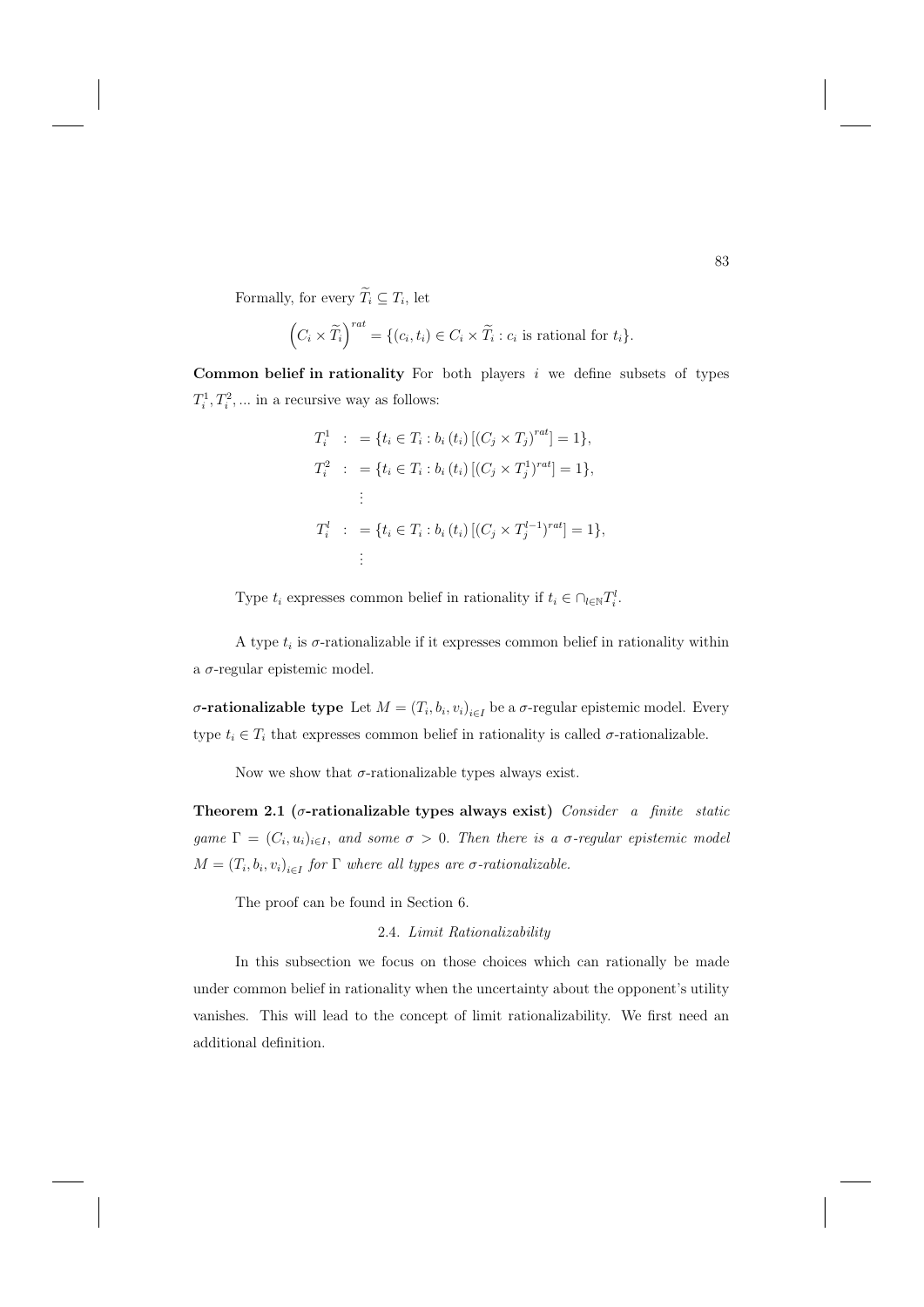**Constant type spaces and utility assignments** A sequence of epistemic models  $((T_i^n, b_i^n, v_i^n)_{i \in I})_{n \in \mathbb{N}}$  has constant type spaces and utility assignments if  $T_i^n = T_i^m$  and  $v_i^n = v_i^m$  for all n and m, and for both players i.

We are now ready to define the concept of limit rationalizable choice.

**Limit rationalizable choice** Consider a finite static game  $\Gamma = (C_i, u_i)_{i \in I}$  with two players. A choice  $c_i$  is limit rationalizable if there is a sequence  $(\sigma_n)_{n\in\mathbb{N}}\to 0$ , and a sequence  $(M^n)_{n\in\mathbb{N}}$  of  $\sigma_n$ -regular epistemic models with constant type spaces and utility assignments, such that in every  $M^n$  there is a  $\sigma_n$ -rationalizable type  $t_i^n$  with utility function  $u_i$ , for which choice  $c_i$  is optimal.

### 3. Proper Rationalizability in Games with Complete Information

## 3.1. Epistemic Model

Let  $\Gamma = (C_i, u_i)_{i \in I}$  be a finite, static game with two players. In a game with complete information players do not have uncertainty about the opponent's utility function. Therefore a belief hierarchy only needs to specify what a player believes about the opponent's choice, what he believes about the opponent's belief about his own choice, and so on. Therefore the epistemic model will be simpler compared to the case of incomplete information.

**Epistemic model** An epistemic model for Γ with complete information is a tuple  $M = (\Theta_i, \beta_i)_{i \in I}$  where (1)  $\Theta_i$  is the finite set of types for player i, and (2)  $\beta_i : \Theta_i \longrightarrow$  $\Delta(C_i \times \Theta_i)$  is the belief assignment.

So, in an epistemic model, each type  $\theta_i$  has a belief about player j's choicetype combinations. And hence, in particular, it has a belief about j's choice. But, as player j's type also specifies his belief about player i's choice, player i also has some belief about player  $i$ 's belief about his own choice, and so on. In this way one can derive a complete belief hierarchy for every given type.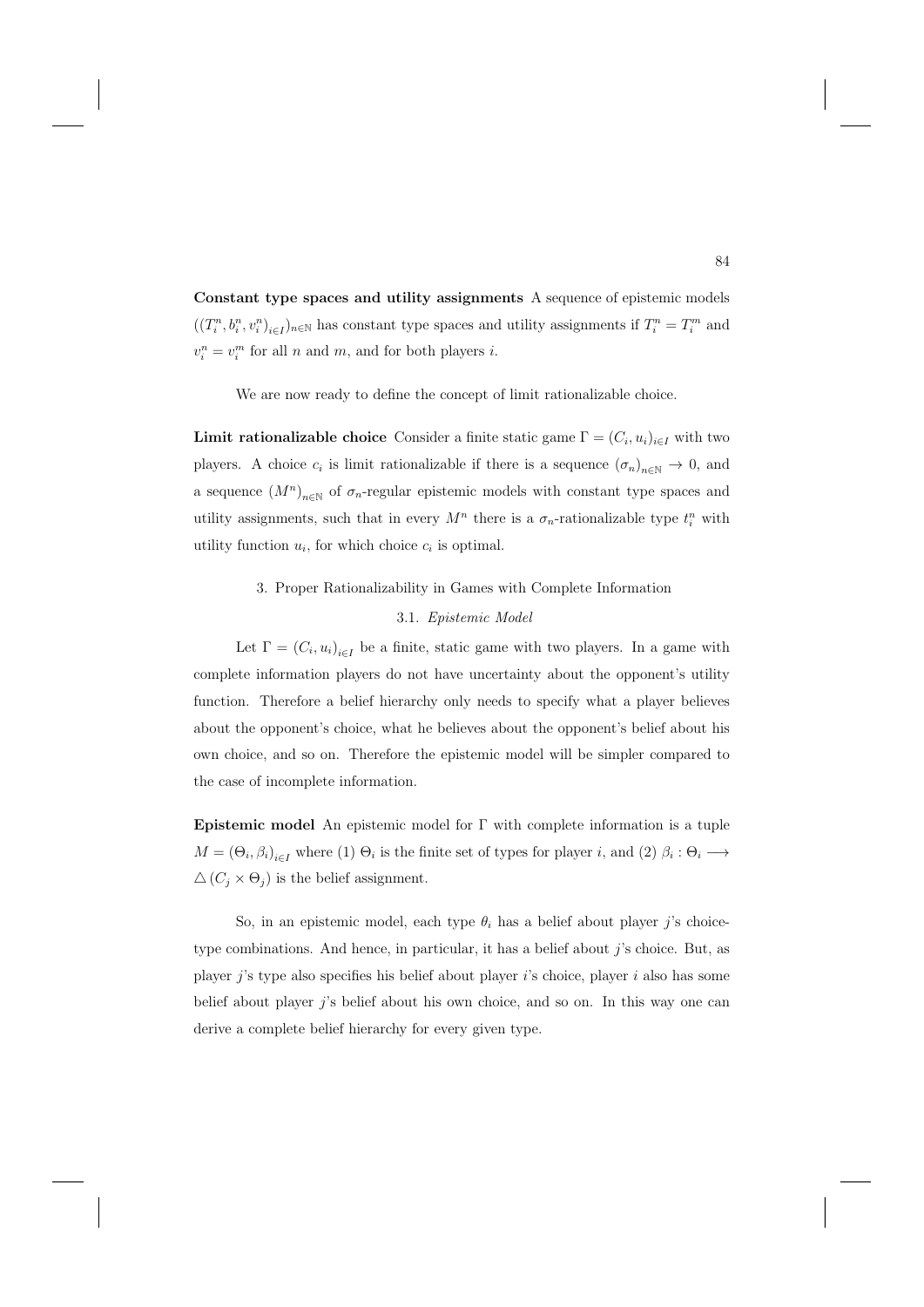For given type  $\theta_i$  and choice  $c_i$  we define  $u_i(c_i, \theta_i)$  as the expected utility for type  $\theta_i$  from choosing  $c_i$  given his belief  $\beta_i(\theta_i)$  about his opponent's choice (and given his "fixed" utility function  $u_i$ ). Type  $\theta_i$  is said to prefer choice  $c_i$  to choice  $c'_i$  when  $u_i(c_i, \theta_i) > u_i(c'_i, \theta_i)$ . We say that a type  $\theta_i$  considers possible some opponent's type  $\theta_j$  if  $\beta_i(\theta_i)(c_j, \theta_j) > 0$  for some  $c_j \in C_j$ . Now we introduce the key condition in proper rationalizability, which is the  $\epsilon$ -proper trembling condition. Intuitively it says that (1) a player should deem possible all opponent's choices, and (2) if a player believes choice  $a$  is better than choice  $b$  for the other player, then he should deem choice  $a$ much more likely than choice  $b$ .

 $\epsilon$ -proper trembling condition Let  $\epsilon > 0$ . A type  $\theta_i$  satifies the  $\epsilon$ -proper trembling condition if

(1) for each  $\theta_j$  that  $\theta_i$  deems possible,  $\beta_i(\theta_i)(c_j, \theta_j) > 0$  for all  $c_j \in C_j$ , and

(2) for every  $\theta_j$  that  $\theta_i$  deems possible, whenever  $\theta_j$  prefers  $c_j$  to  $c'_j$ , then  $\beta_i (\theta_i) (c'_j, \theta_j) \leq \epsilon \cdot \beta_i (\theta_i) (c_j, \theta_j).$ 

So, the first condition says that whenever  $\theta_i$  deems some type  $\theta_i$  possible,  $\theta_i$ also assumes every choice is possible for  $\theta_i$ .

Proper rationalizability is based on the event that the types should not only satisfy the  $\epsilon$ -proper trembling condition themselves, but also express common belief in the event that types satisfy the  $\epsilon$ -proper trembling condition.

 $\epsilon$ -**properly rationalizable type** A type  $\theta_i$  is  $\epsilon$ -properly rationalizable if:

 $\theta_i$  satisfies the  $\epsilon$ -proper trembling condition,

 $\theta_i$  only deems possible opponent's types  $\theta_i$  which satisfy the  $\epsilon$ -proper trembling condition,

 $\theta_i$  only deems possible opponent's types  $\theta_j$  which only deem possible player i's types  $\theta_i'$  which satisfy the  $\epsilon\text{-proper}$  trembling condition, and so on.

Properly rationalizable choices are those choices which can rationally be made by  $\epsilon$ -properly rationalizable types, for all  $\epsilon$ .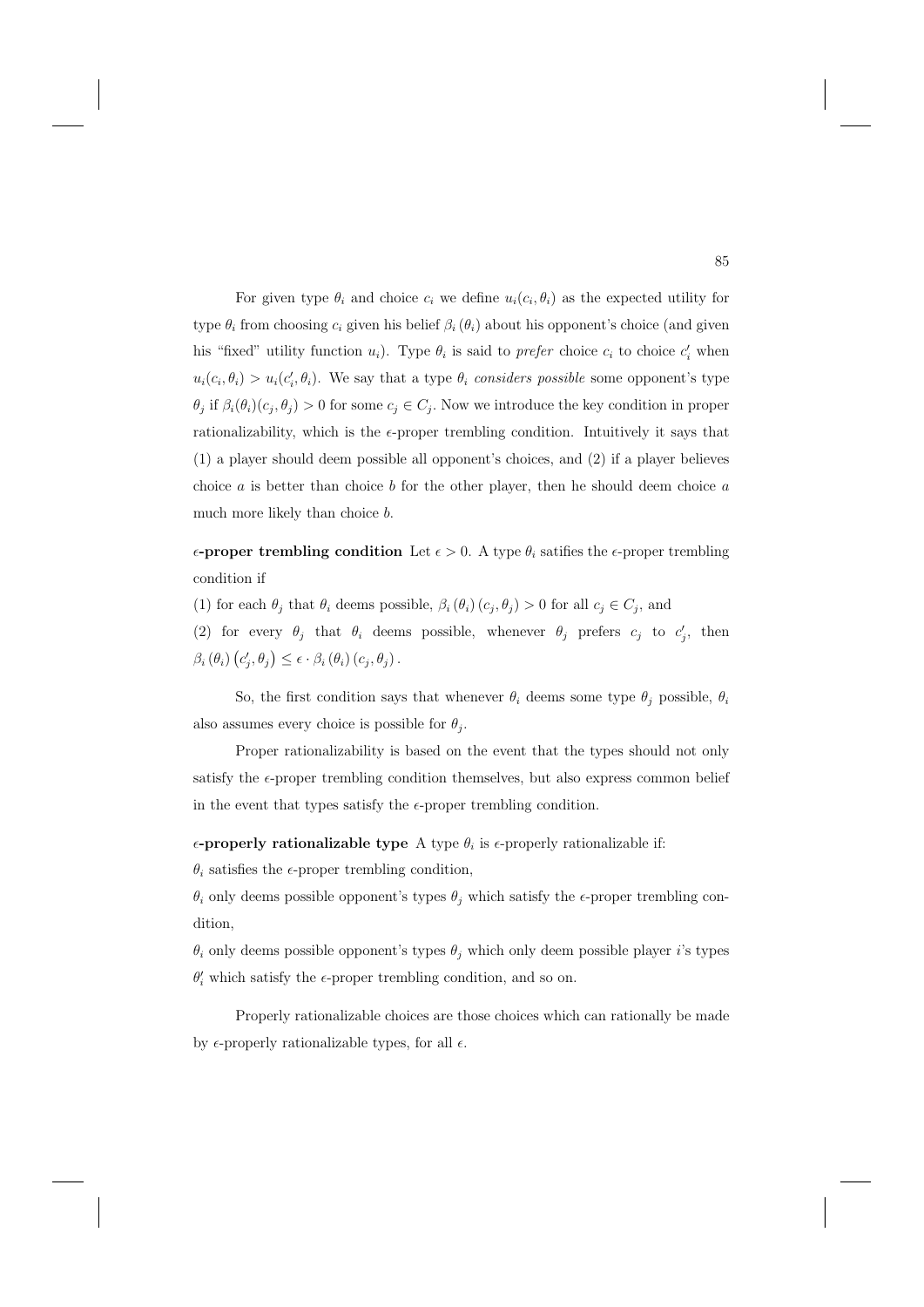**Properly rationalizable choice** A choice  $c_i$  is  $\epsilon$ -properly rationalizable if there is an epistemic model and an  $\epsilon$ -properly rationalizable type  $\theta_i$  within it for which  $c_i$  is optimal. A choice  $c_i$  is properly rationalizable if it is  $\epsilon$ -properly rationalizable for all  $\epsilon > 0$ .

#### 3.2. Example

Consider again the game in Figure 1. Let the type sets of player 1 and player 2 be  $\Theta_1 = \{\theta_1, \theta'_1\}$  and  $\Theta_2 = \{\theta_2, \theta'_2\}$ . For  $\epsilon > 0$  (small), let the beliefs for the types be given by

$$
\beta_1 (\theta_1) = (1 - \epsilon^2 - \epsilon^3) (d, \theta_2) + \epsilon^2 (e, \theta_2) + \epsilon^3 (f, \theta_2),
$$
  
\n
$$
\beta_1 (\theta'_1) = \frac{1}{6} (d, \theta_2) + \frac{1}{6} (e, \theta_2) + \frac{1}{6} (f, \theta_2) + \frac{1}{6} (d, \theta'_2) + \frac{1}{6} (e, \theta'_2) + \frac{1}{6} (f, \theta'_2),
$$
  
\n
$$
\beta_2 (\theta_2) = (1 - \epsilon^2 - \epsilon^3) (c, \theta_1) + \epsilon^2 (b, \theta_1) + \epsilon^3 (a, \theta_1),
$$
and  
\n
$$
\beta_2 (\theta'_2) = \frac{1}{6} (a, \theta_1) + \frac{1}{6} (b, \theta_1) + \frac{1}{6} (c, \theta_1) + \frac{1}{6} (a, \theta'_1) + \frac{1}{6} (b, \theta'_1) + \frac{1}{6} (c, \theta'_1).
$$

It may be verified that the types  $\theta_1$  and  $\theta_2$  both satisfy the  $\epsilon$ -proper trembling condition. Also, type  $\theta_1$  only deems possible the opponent's type  $\theta_2$ , and  $\theta_2$  only deems possible the opponent's type  $\theta_1$ . This implies that both  $\theta_1$  and  $\theta_2$  are  $\epsilon$ properly rationalizable. So, choice c for player 1, and d for player 2 are  $\epsilon$ -properly rationalizable for any  $\epsilon > 0$  small enough. Hence, choice c for player 1, and d for player 2 are properly rationalizable.

On the other hand, we see that the type  $\theta_1'$  of player 1 believes that the choices d, e and f are equally likely to be taken by type  $\theta_2$  of player 2 while for type  $\theta_2$ , d is better than e, and e is better than f. So, type  $\theta_1'$  of player 1 does not satisfy the  $\epsilon$ -proper trembling condition. Similarly, type  $\theta_2'$  also does not satisfies the  $\epsilon$ -proper trembling condition.

### 4. Main Result

#### 4.1. Statement of the Main Result

For a static game we analysed two contexts, one with incomplete information and another with complete information. In the context with incomplete information,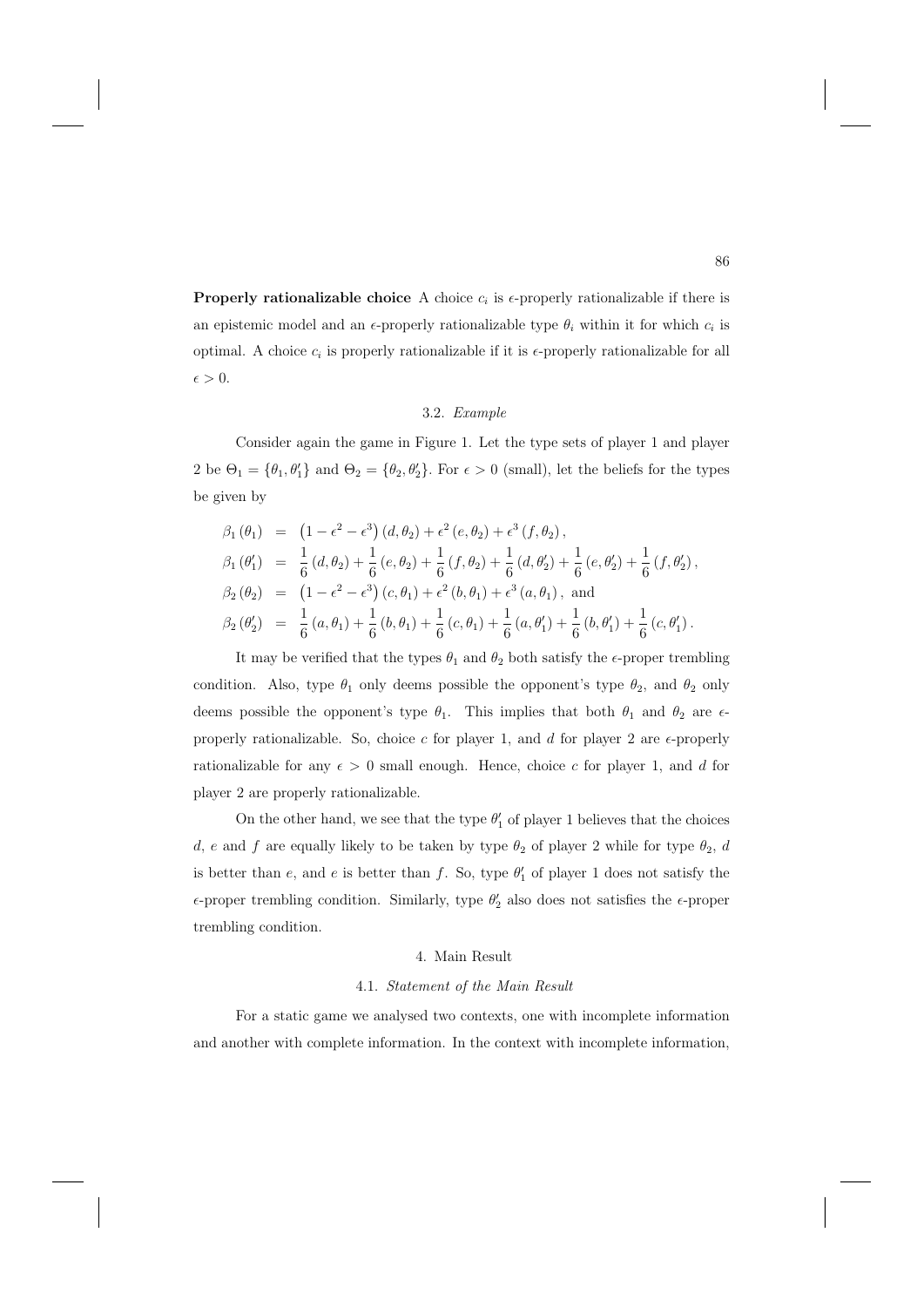where players have uncertainty about the opponent's utility, we introduced the concept of a limit rationalizable choice. In the context with complete information, where players have no uncertainty about the opponent's utility, we discussed the concept of a properly rationalizable choice. In our main result we connect these two concepts.

#### **Theorem 4.1 (Limit rationalizability implies proper rationalizability )**

Consider a finite static game with two players. Every limit rationalizable choice for the context with incomplete information is a properly rationalizable choice for the context with complete information.

## 4.2. Illustration of the Main Result

By means of an example we provide some intuition for our main result. More precisely we show how a  $\sigma$ -rationalizable type in the context of incomplete information can be transformed into an  $\epsilon$ -properly rationalizable type in the context of complete information. Also we show that when  $\sigma$  goes to zero then  $\epsilon$  goes to zero as well.

Consider again the game from Figure 1. Let us start with the context of incomplete information. Let  $P$  be the normal distribution with mean 0 and variance σ<sup>2</sup>. From the proof of Theorem 2.1 we know that there exists a σ-regular epistemic model  $M = (T_i, b_i, v_i)_{i \in I}$  where every type is  $\sigma$ -rationalizable and all the types have the same belief hierarchy. So, types only differ by their utility function. For each of the types  $t_1$  of player 1 we denote by  $\beta_1$  the belief about player 2's choice, and for each type  $t_2$  let  $\beta_2$  be the belief about player 1's choice. As we assume that all the types have the same belief hierarchy,  $\beta_1$  and  $\beta_2$  are unique.

For both players i let  $Q_i$  be the probability distribution on player i's utility functions generated by P. Since the epistemic model is  $\sigma$ -regular every type  $t_j$  has the belief  $Q_i$  about i's utility function. Let  $V_i(c_i, \beta_i)$  be the set of utility functions for player i such that choice  $c_i$  is optimal under the belief  $\beta_i$  about the opponent's choice. Since every type  $t_i$  expresses common belief in rationality, the probability it assigns to an opponent's choice  $c_i$  is exactly the probability it assigns to the event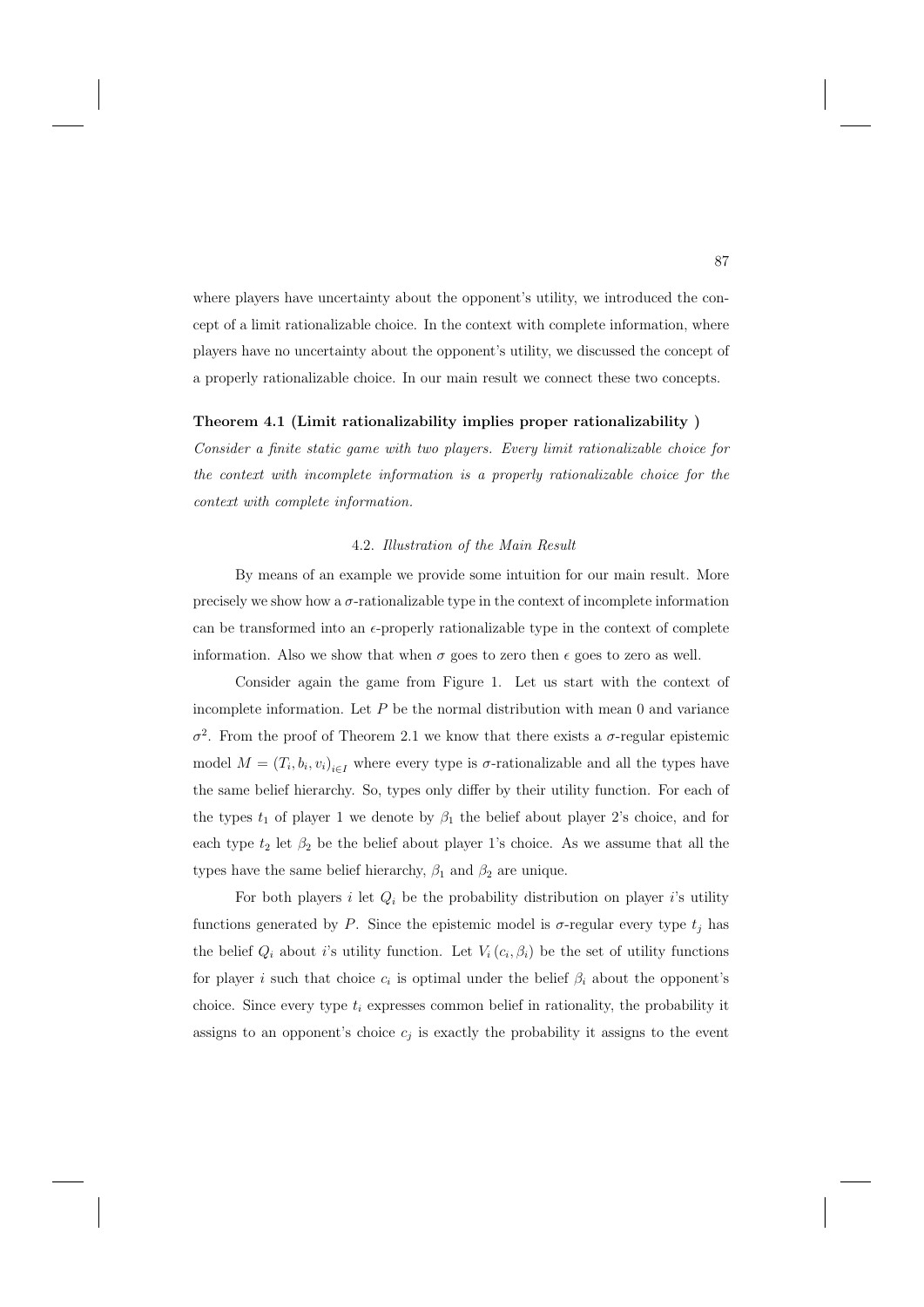that j's utility function is in  $V_j(c_j, \beta_j)$ , which is  $Q_j(V_j(c_j, \beta_j))$ . So, we can derive the following six equations:

$$
\beta_1(d) = Q_2(V_2(d, \beta_2))
$$
  
\n
$$
\beta_1(e) = Q_2(V_2(e, \beta_2))
$$
  
\n
$$
\beta_1(f) = Q_2(V_2(f, \beta_2))
$$
  
\n
$$
\beta_2(a) = Q_1(V_1(a, \beta_1))
$$
  
\n
$$
\beta_2(b) = Q_1(V_1(b, \beta_1))
$$
  
\n
$$
\beta_2(c) = Q_1(V_1(c, \beta_1)).
$$

Since  $P$  has full support on  $\mathbb{R}$ , it follows that all these probabilities are positive.

Now we turn to the context of complete information. We construct an epistemic model with a single type  $\theta_1$  for player 1 and a single type  $\theta_2$  for player 2. Let the belief of  $\theta_1$  about player 2's choice be given by the  $\beta_1$  constructed above, and similarly for the belief of  $\theta_2$ . So, the belief about the opponent's choice has not changed by moving from the context with incomplete information to the context with complete information.

Since in the original game  $d$  is better than  $e$  and  $e$  is better than  $f$  for player 2, for small  $\sigma$  we will have that  $Q_2(V_2(d, \beta_2))$  is much bigger than  $Q_2(V_2(e, \beta_2))$ , and  $Q_2(V_2(e, \beta_2))$  is much bigger than  $Q_2(V_2(f, \beta_2))$ . So, by our equations above we have that  $\beta_1(d)$  is much bigger than  $\beta_1(e)$ , and  $\beta_1(e)$  is much bigger than  $\beta_1(f)$ . Given such a  $\beta_1$ , in the original game c will be better than b and b will be better than a. So, similarly, for small  $\sigma$  we will have that  $Q_1(V_1(c, \beta_1))$  is much bigger than  $Q_1(V_1(b, \beta_1))$ , and  $Q_1(V_1(b, \beta_1))$  is much bigger than  $Q_1(V_1(a, \beta_1))$ . And hence, from the equations above, we have that  $\beta_2(c)$  is much bigger than  $\beta_2(b)$ , and  $\beta_2(b)$  is much bigger than  $\beta_2(a)$ . Now define

$$
\epsilon = \max\{\frac{\beta_2(a)}{\beta_2(b)}, \frac{\beta_2(b)}{\beta_2(c)}, \frac{\beta_1(e)}{\beta_1(d)}, \frac{\beta_1(f)}{\beta_1(e)}\}.
$$

Then, by construction,  $\theta_1$  and  $\theta_2$  are  $\epsilon$ -properly rationalizable. Moreover, if  $\sigma$  goes to zero then the associated  $\epsilon$  would go to zero as well.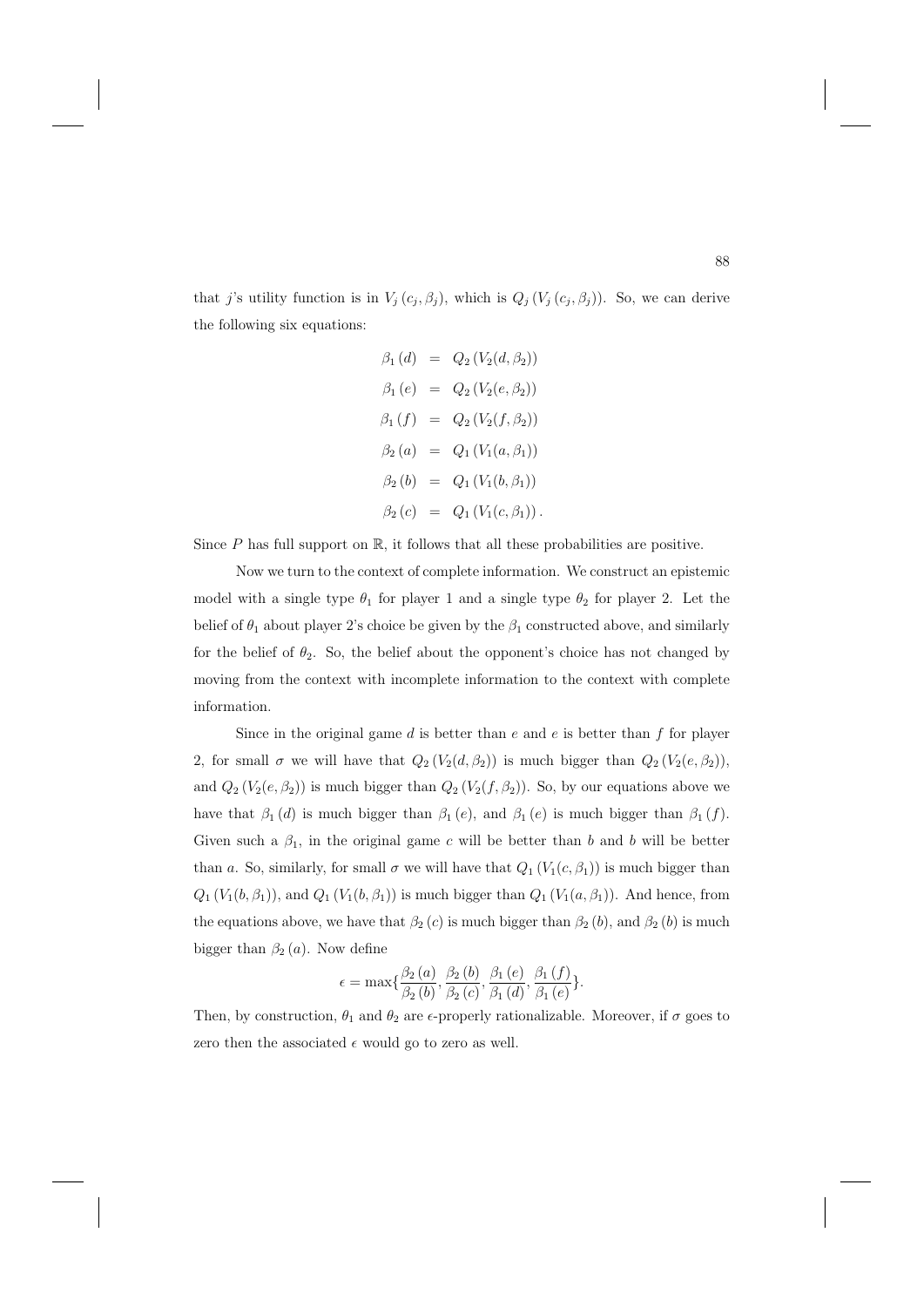If the variance of P is small then choice c is optimal for the  $\sigma$ -rationalizable type  $t_1$  in the model with incomplete information that has the original utility function. Similarly, d is optimal for the  $\sigma$ -rationalizable type  $t_2$  that has the original utility function in the model with incomplete information. As a consequence,  $c$  and  $d$  are limit rationalizable in the context with incomplete information. On the other hand, in the associated epistemic model with complete information  $c$  is optimal for the  $\epsilon$ properly rationalizable type  $\theta_1$  and d is optimal for the  $\epsilon$ -properly rationalizable type  $θ_2$ . As  $\epsilon$  goes to zero when  $σ$  goes to zero, we conclude that c and d are properly rationalizable. So, in this example the limit rationalizable choices are also properly rationalizable.

### 5. Concluding remarks

We believe that proper rationalizability is a very natural concept in game theory, but it has not yet received the attention it deserves. In this paper we have established a new foundation for proper rationalizability from the viewpoint of games with incomplete information. In games with incomplete information we define a choice as limit rationalizable if it can rationally be made under common belief of rationality when the uncertainty vanishes gradually in some regular way. We show the existence of such choices. We then prove that each limit rationalizable choice in the game with incomplete information is properly rationalizable for the context with complete information.

Throughout this paper it is assumed that the players' uncertainty about the opponent's utilities are described by a normal distribution. We have used the normal distribution as it is a very natural candidate to describe the uncertainty. We believe, however, that we can extend our framework to wider classes of probability distributions here, as long as this class is closed under taking convex combinations, and Lemma 6.4 is satisfied.

In this paper we restricted our attention to two players for the sake of simplicity. However, we believe our result can be extended to more than two players in a natural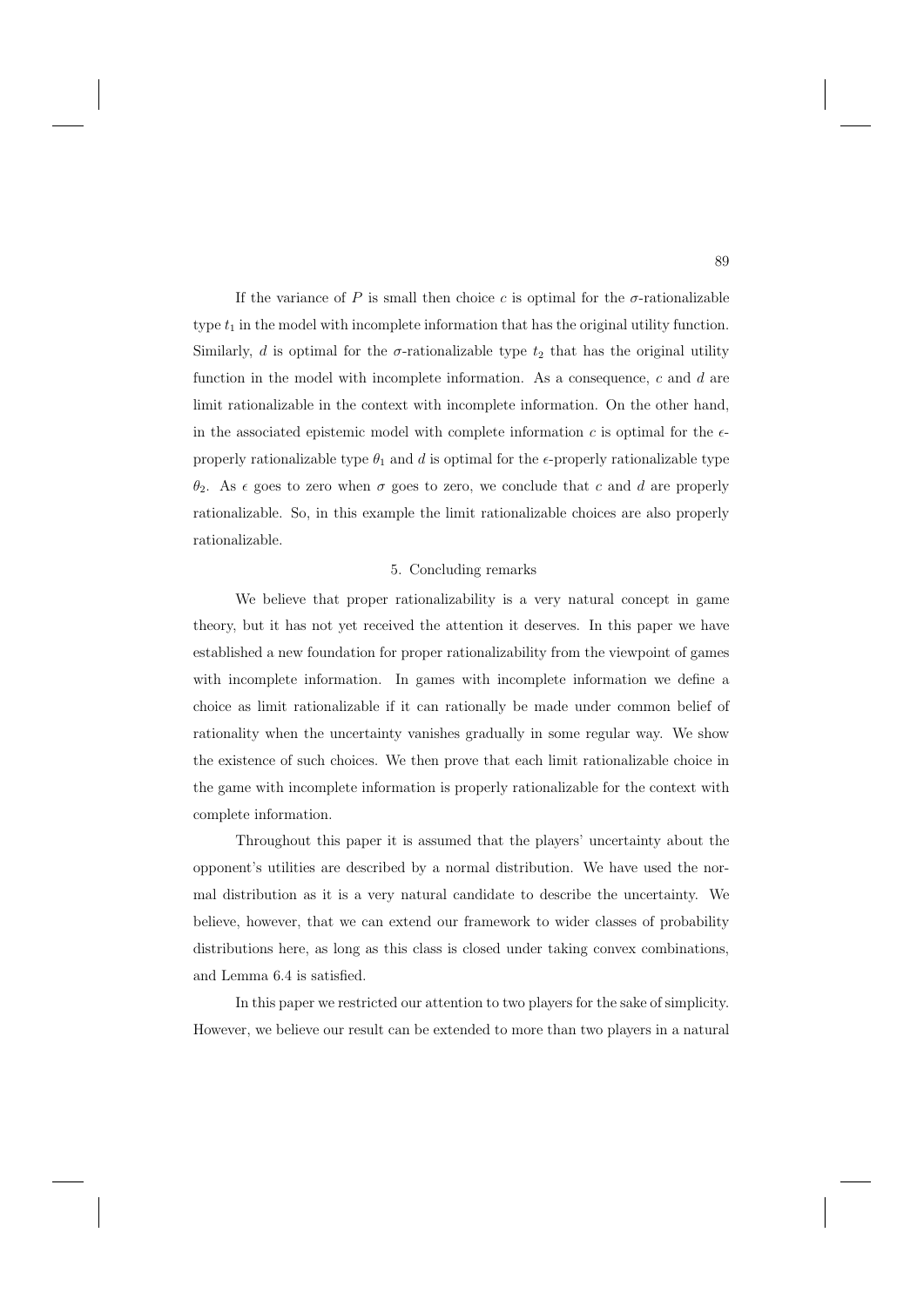#### 6. Proofs

## 6.1. Existence of  $\sigma$ -Rationalizable Types

We prove Theorem 2.1, which guarantees the existence of  $\sigma$ -rationalizable types. Consider a finite static game  $\Gamma = (C_i, u_i)_{i \in I}$ , and some  $\sigma > 0$ . Let P be the normal distribution with mean 0 and variance  $\sigma^2$ . In fact we will construct a σ-regular epistemic model where all types of player 1 have the same belief  $β_2$  about player 2's choice and all types of player 2 have the same belief  $\beta_1$  about player 1's choice. We construct  $\beta_1$  and  $\beta_2$  by means of the fixed point of some correspondence.

For every belief  $\beta_j \in \Delta(C_j)$  and every utility function  $w_i$ , we define

$$
C_i(\beta_j, w_i) := \{c_i \in C_i : w_i(c_i, \beta_j) \ge w_i(c'_i, \beta_j) \text{ for all } c'_i\}.
$$

We also define  $Q_i$  as the probability distribution on the set of utility functions of player *i* induced by P. For every  $\beta_j \in \Delta(C_j)$  we define

$$
F_i(\beta_j) : = \{ \beta_i \in \Delta(C_i) : \beta_i = \int_{w_i \in V_i} \gamma_i(w_i) dQ_i ,
$$
  
where  $\gamma_i(w_i) \in \Delta(C_i(\beta_j, w_i))$  for every  $w_i \in V_i \}.$ 

Here  $V_i$  denotes the set of all possible utility functions for player i. So every  $\beta_i \in F_i(\beta_i)$ is obtained by taking for every utility function  $w_i$  a randomization over optimal choices against  $\beta_j$  and then taking the expected randomization with respect to  $Q_i$ . Now we define a correspondence F from  $\Delta(C_1) \times \Delta(C_2)$  to  $\Delta(C_1) \times \Delta(C_2)$  by

$$
F(\beta_1, \beta_2) := F_1(\beta_2) \times F_2(\beta_1).
$$

Now we use Kakutani's fixed point theorem to prove that  $F$  has a fixed point. Clearly  $F$  is upper hemi-continuous and compact valued. We show that  $F$  is convex valued. For this it is sufficient to show that  $F_1$  and  $F_2$  are convex valued. For a given  $\beta_2$ , take  $\beta'_1$ ,  $\beta''_1$  in  $F_1(\beta_2)$ . We show that  $\lambda \beta'_1 + (1 - \lambda)\beta''_1$  is also in  $F_1(\beta_2)$ . By definition

$$
\beta'_1 = \int_{w_1} \gamma'_1(w_1) dQ_1
$$
 and  $\beta''_1 = \int_{w_1} \gamma''_1(w_1) dQ_1$ 

way.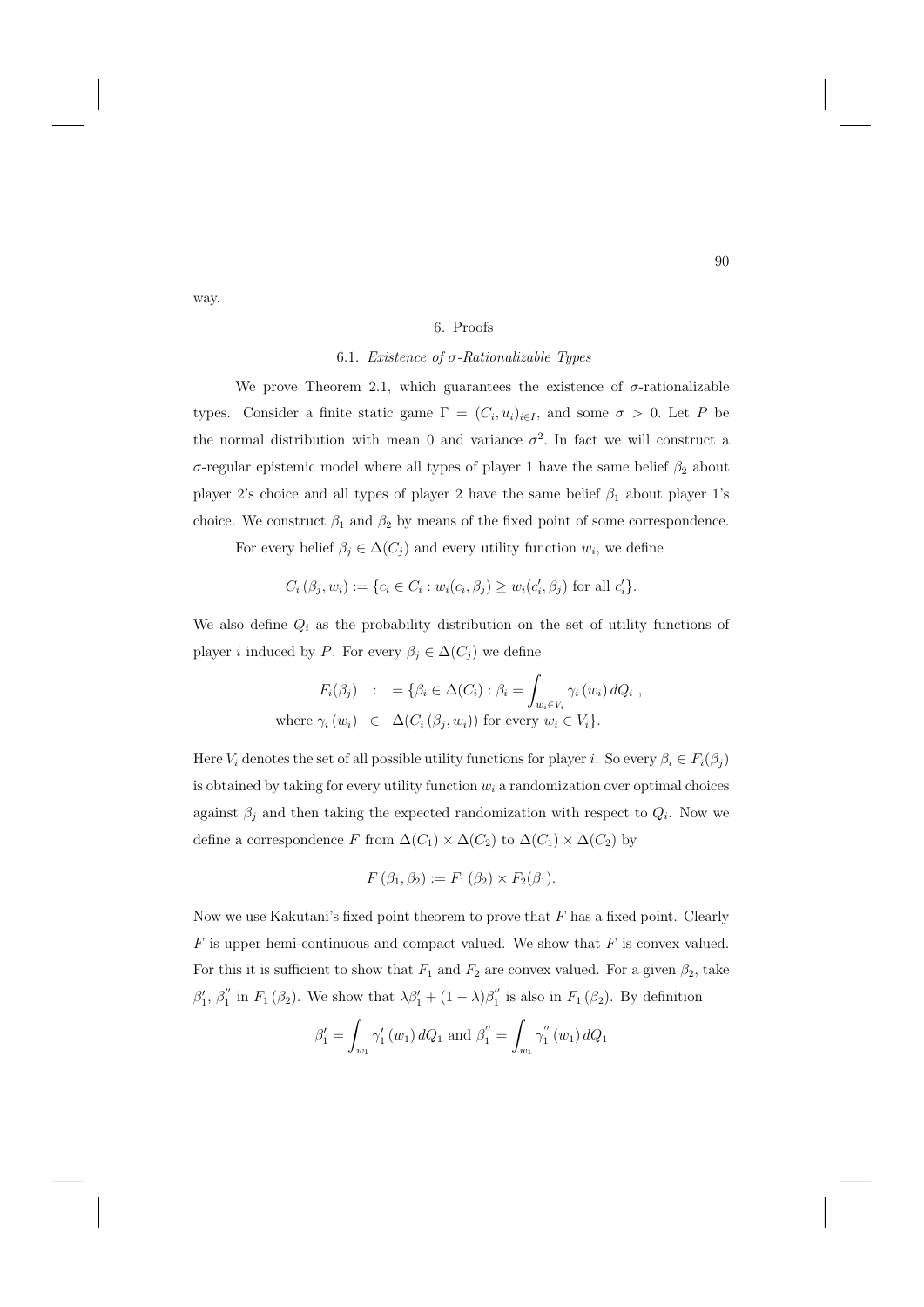where  $\gamma'_1(w_1), \gamma''_1(w_1) \in \Delta(C_1(\beta_2, w_1))$  for every  $w_1$ . So we have

$$
\lambda \beta_1' + (1 - \lambda) \beta_1'' = \int_{w_1} (\lambda \gamma_1' (w_1) + (1 - \lambda) \gamma_1'' (w_1)) dQ_1
$$

where  $\lambda \gamma'_1(w_1) + (1 - \lambda) \gamma''_1(w_1) \in \Delta(C_1(\beta_2, w_1))$  for every  $w_1$ . Hence by definition  $\lambda \beta'_1 + (1 - \lambda) \beta''_1 \in F_1(\beta_2)$ . This implies that  $F_1$  is convex valued. The same applies to  $F_2$  and hence we can conclude that  $F$  is convex valued. Now using Kakutani's fixed point theorem F has a fixed point  $(\beta_1^*, \beta_2^*)$ .

Since  $\beta_1^* \in F_1(\beta_2^*)$  it follows that

$$
\beta_1^* = \int_{w_1} \gamma_1^* (w_1) dQ_1
$$

where  $\gamma_1^*(w_1) \in \Delta(C_1(\beta_2^*, w_1))$  for every  $w_1$ . Similarly

$$
\beta_2^* = \int_{w_2} \gamma_2^* (w_2) dQ_2
$$

where  $\gamma_2^*(w_2) \in \Delta(C_2(\beta_1^*, w_2))$  for every  $w_2$ .

We will now construct an epistemic model  $M = (T_i, b_i, v_i)_{i \in I}$ . For both players i, define

$$
T_i = \{ t_i^{w_i} \; : \; w_i \in V_i \}.
$$

Let the utility assignment  $v_i$  be given by

$$
v_i\left(t_i^{w_i}\right) = w_i
$$

for every  $t_i^{w_i} \in T_i$ . In order to define the belief assignment  $b_i$  we first define for every type  $t_i^{w_i}$  a density function  $\tilde{b}_i(t_i^{w_i})$  on  $C_j \times T_j$  as follows:

$$
\tilde{b}_{i}\left(t_{i}^{w_{i}}\right)\left(c_{j}, t_{j}^{w_{j}}\right):=\gamma_{j}^{*}\left(w_{j}\right)\left(c_{j}\right),
$$

where  $\gamma_j^*(w_j)(c_j)$  is the probability that probability distribution  $\gamma_j^*(w_j)$  assigns to  $c_j$ . For every type  $t_i^{w_i}$  let  $b_i(t_i^{w_i}) \in \Delta(C_j \times T_j)$  be the probability distribution induced by density function  $\tilde{b}_i(t_i^{w_i}) (c_j, t_j^{w_j})$  and the probability distribution  $Q_j$  on  $V_j$ . That is, for every set of types  $E \subseteq T_j$  given by

$$
E := \{t_j^{w_j} : w_j \in F\}
$$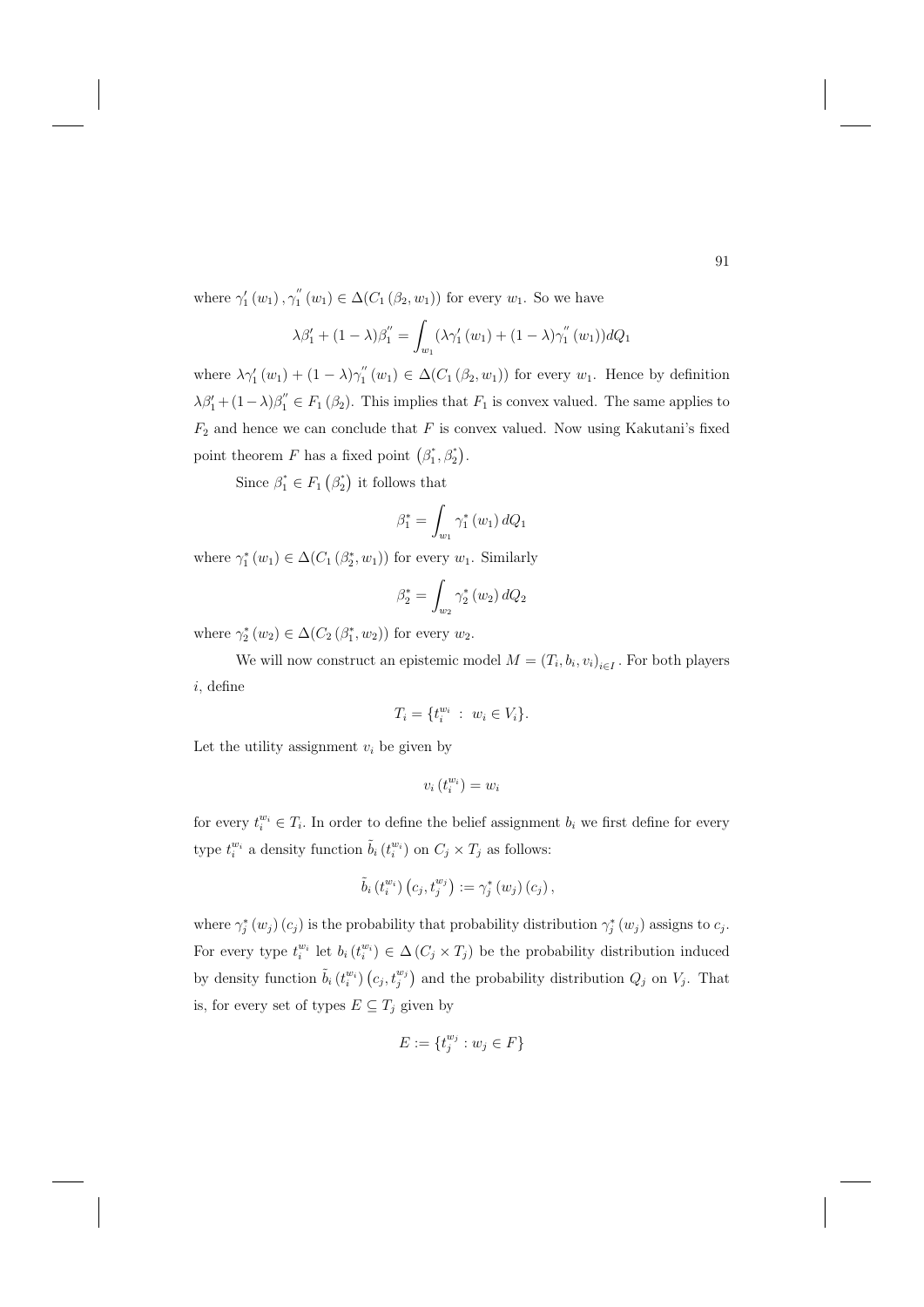we have that

$$
b_i(t_i^{w_i})\left(\lbrace c_j \rbrace \times E\right) := \int_{w_j \in F} \tilde{b}_i\left(t_i^{w_i}\right)\left(c_j, t_j^{w_j}\right) dQ_j.
$$

It follows that the belief of type  $t_i^{w_i}$  about player j's choice is given by  $\beta_j^*$ . Namely, the probability that type  $t_i^{w_i}$  assigns to choice  $c_j$  is equal to

$$
b_i(t_i^{w_i}) (\{c_j\} \times V_j) = \int_{w_j \in V_j} \tilde{b}_i(t_i^{w_i}) (c_j, t_j^{w_j}) dQ_j
$$
  
= 
$$
\int_{w_j \in V_j} \gamma_j^* (w_j) (c_j) dQ_j
$$
  
= 
$$
\beta_j^* (c_j).
$$

So all types of player i have the same belief  $\beta_j^*$  about player j's choice. This completes the construction of the epistemic model. It follows directly from the construction that the epistemic model is  $\sigma$ -regular.

We now show that every type in this model expresses common belief in rationality. For this it is sufficient to show that every type  $t_i^{w_i}$  believes in the opponent's rationality. So, we must show for both players i and every  $t_i^{w_i} \in T_i$  that  $b_i(t_i^{w_i})\left[(C_j \times T_j)^{rat}\right] = 1.$  In order to prove so we show that  $\tilde{b}_i(t_i^{w_i})\left(c_j, t_j^{w_j}\right) > 0$  only if  $c_j$  is rational for  $t_j^{w_j}$ .

Suppose that  $\tilde{b}_i(t_i^{w_i})(c_j, t_j^{w_j}) > 0$ . Since  $\tilde{b}_i(t_i^{w_i})(c_j, t_j^{w_j}) := \gamma_j^*(w_j)(c_j)$ , it follows that  $\gamma_j^*(w_j)(c_j) > 0$ . As by definition  $\gamma_j^*(w_j) \in \Delta(C_j(\beta_i^*, w_j))$  it follows that  $c_j \in C_j(\beta_i^*, w_j)$ . Remember that the belief of type  $t_j^{w_j}$  about player i's choice is exactly  $\beta_i^*$ . Since  $c_j \in C_j(\beta_i^*, w_j)$  it follows that  $c_j$  is rational for type  $t_j^{w_j}$ . So we have shown that  $\tilde{b}_i (t_i^{w_i}) (c_j, t_j^{w_j}) > 0$  only if  $c_j$  is rational for  $t_j^{w_j}$ . This implies that type  $t_i^{w_i}$ believes in the opponent's rationality. Since this holds for every type in the model it follows that every type in the epistemic model expresses common belief in rationality. So every type in the model is  $\sigma$ -rationalizable because the model is  $\sigma$ -regular. This completes the proof. ■

## 6.2. Some Technical Lemmas

In this subsection we state some technical lemmas which we need for the proof of the main result.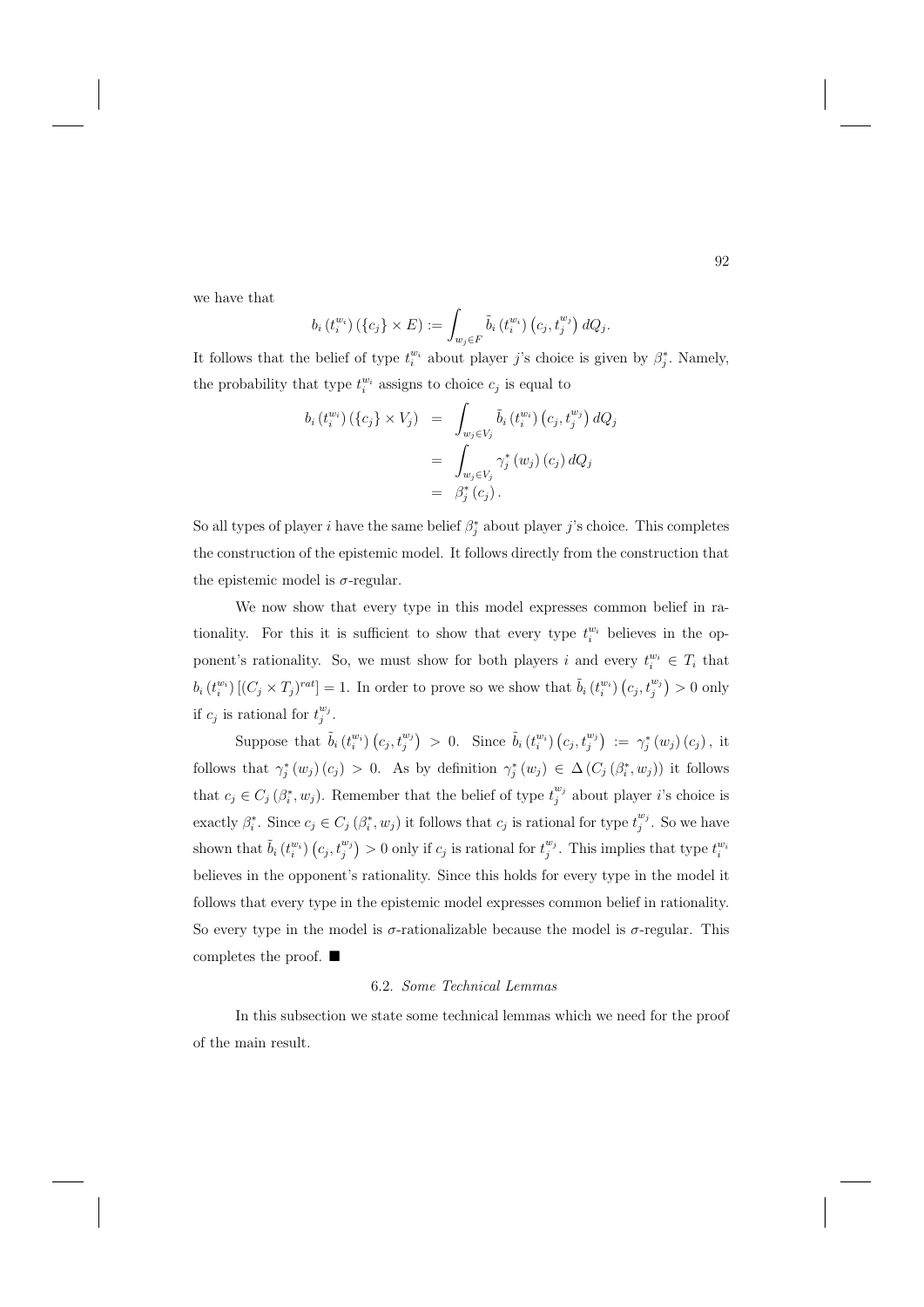**Lemma 6.1** If  $X, Y$  and  $Z$  are real valued, independent random variables then  $\Pr\left(X\geq \max\{Y,Z\}\right)\geq \Pr\left(X\geq Y\right)\cdot \Pr\left(X\geq Z\right).$ 

**Proof.** Let  $f_Y$  and  $f_Z$  be the probability density functions of the random variables Y and Z. Now,

$$
\Pr(X \ge \max\{Y, Z\})
$$
\n
$$
= \int_{y} \int_{z} \Pr(X \ge \max\{y, z\}) df_{Y}(y) df_{Z}(z)
$$
\n
$$
\ge \int_{y} \int_{z} \Pr(X \ge \max\{y, z\}) \cdot \Pr(X \ge \min\{y, z\}) df_{Y}(y) df_{Z}(z)
$$
\n
$$
= \int_{y} \int_{z} \Pr(X \ge y) \cdot \Pr(X \ge z) df_{Y}(y) df_{Z}(z)
$$
\n
$$
= \int_{y} \Pr(X \ge y) df_{Y}(y) \cdot \int_{z} \Pr(X \ge z) df_{Z}(z)
$$
\n
$$
= \Pr(X \ge Y) \cdot \Pr(X \ge Z).
$$

Note that the first and third equality follow from the fact that  $Y$  and  $Z$  are independent, and the inequality holds because  $Pr(X \ge min\{y, z\}) \le 1$ .

We now state the well-known Chebyshev's inequality, which we use in the proof of Lemma 6.3.

**Lemma 6.2 (Chebyshev's inequality)** Let X be a random variable with  $E(X) =$  $\mu$ . Then for any number  $k > 0$ ,

$$
\Pr(|X - \mu| \ge k) \le \frac{Var(X)}{k^2}.
$$

**Lemma 6.3** For every  $n \in \mathbb{N}$ , let  $X_n^1, X_n^2, ..., X_n^m$  be independent random variables with  $E(X_n^i) = \mu^i$  for all n and i,  $\mu^1 > \mu^2 > ... > \mu^m$ , and  $\lim_{n \to \infty} Var(X_n^i) = 0$  for all i. Then,

$$
\lim_{n \to \infty} \Pr\left(X_n^1 \ge X_n^2 \ge \dots \ge X_n^m\right) = 1.
$$

**Proof.** For a given *n*,

$$
\Pr\left(X_n^1 \ge X_n^2 \ge \dots \ge X_n^m\right) \ge 1 - \Pr\left(X_n^i < X_n^j \text{ for some } i < j\right).
$$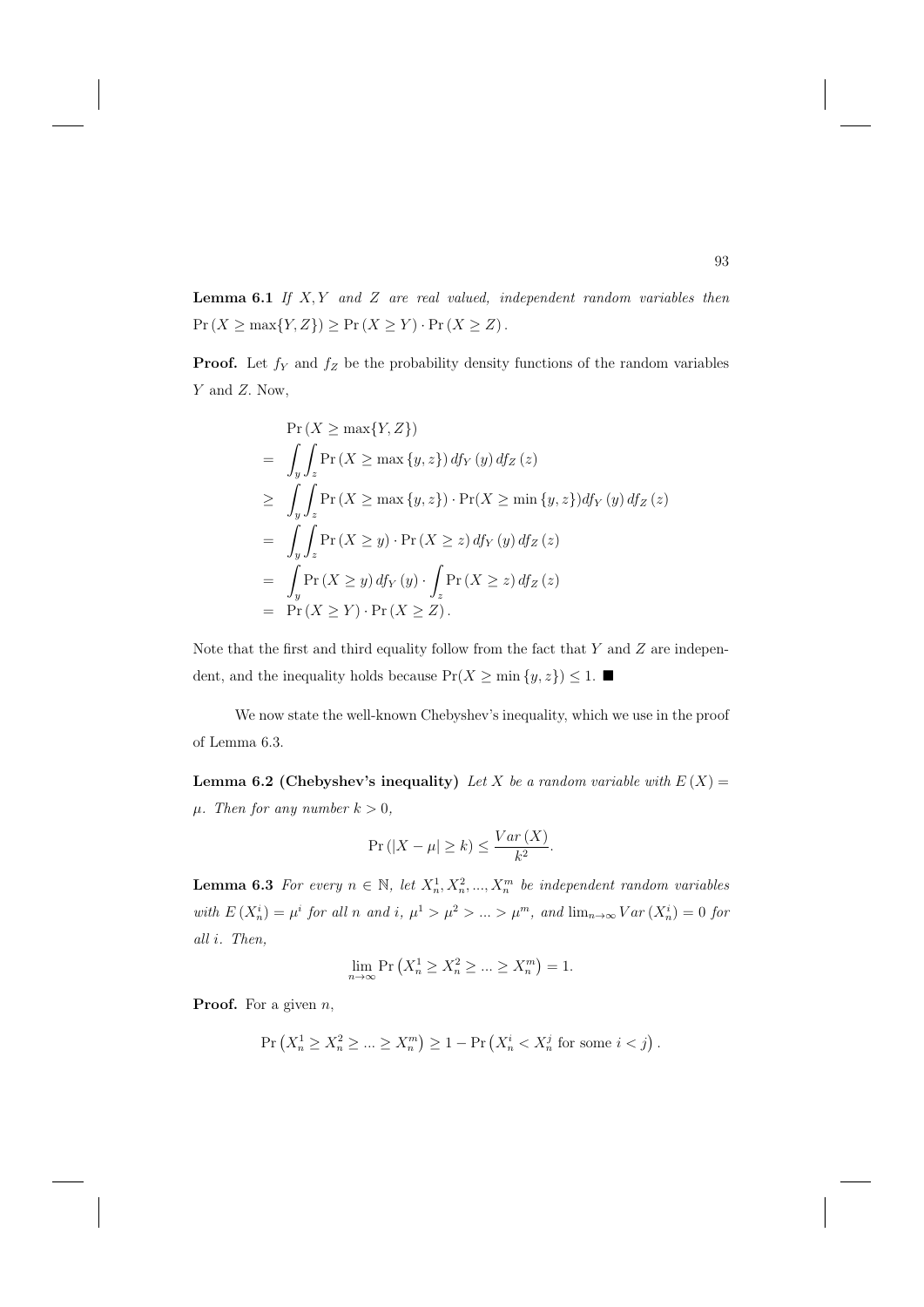For fixed  $i < j$  we have,

$$
\Pr\left(X_n^i < X_n^j\right) = \Pr\left(X_n^j - X_n^i > 0\right) = \Pr\left(\left(X_n^j - X_n^i\right) - \left(\mu^j - \mu^i\right) > \mu^i - \mu^j\right) \\
\leq \Pr\left(\left|\left(X_n^j - X_n^i\right) - \left(\mu^j - \mu^i\right)\right| > \mu^i - \mu^j\right) \\
\leq \frac{Var\left(X_n^j - X_n^i\right)}{\left(\mu^i - \mu^j\right)^2} \\
= \frac{Var\left(X_n^j\right) + Var\left(X_n^i\right)}{\left(\mu^i - \mu^j\right)^2}.
$$

Here, the inequality comes from Chebyshev's inequality and the last equality follows from the fact that  $X_n^j$  and  $X_n^i$  are independent. Now, note that  $\lim_{n\to\infty} Var(X_n^i) = 0$ and  $\lim_{n\to\infty} Var(X_n^j) = 0$ , which implies  $\lim_{n\to\infty} Pr(X_n^i < X_n^j) = 0$ . Then, from above it follows that

$$
\lim_{n \to \infty} \Pr\left(X_n^1 \ge X_n^2 \ge \dots \ge X_n^m\right) = 1. \blacksquare
$$

Consider a sequence  $(P_n)_{n\in\mathbb{N}}$  of normal distributions with mean 0 and variance  $\sigma_n^2$  such that  $\sigma_n \to 0$  as  $n \to \infty$ . The density function  $f_n$  of  $P_n$  is given by

$$
f_n(x) = \frac{1}{\sigma_n \sqrt{2\pi}} e^{-\frac{x^2}{2\sigma_n^2}}
$$
 for all  $x$ .

We show that for large  $n$  the right tail of  $P_n$  becomes arbitrarily steep everywhere.

**Lemma 6.4** Consider a sequence  $(P_n)_{n \in \mathbb{N}}$  of normal distributions with mean 0 and variance  $\sigma_n^2$ , such that  $\sigma_n \to 0$  as  $n \to \infty$ . Let  $f_n$  be the density functions of these distributions. Then for all  $c > 0$  and  $\epsilon > 0$  there is  $N \in \mathbb{N}$  such that  $\frac{f_n(x+c)}{f_n(x)} \leq \epsilon$  for all  $n \geq N$  and all  $x > 0$ .

**Proof.** Take  $c > 0$  and  $\epsilon > 0$ . Then

$$
\frac{f_n(x+c)}{f_n(x)} = \frac{e^{-\frac{(x+c)^2}{2\sigma_n^2}}}{e^{-\frac{x^2}{2\sigma_n^2}}} = e^{-\frac{1}{2\sigma_n^2}((x+c)^2 - x^2)} = e^{-\frac{1}{2\sigma_n^2}(2cx+c^2)} \le e^{-\frac{c^2}{2\sigma_n^2}}.
$$

Now as  $c > 0$  is fixed and  $\sigma_n \to 0$  as  $n \to \infty$ , we can find N large enough such that  $e^{-\frac{c^2}{2\sigma_n^2}} \leq \epsilon$  for  $n \geq N$ . ■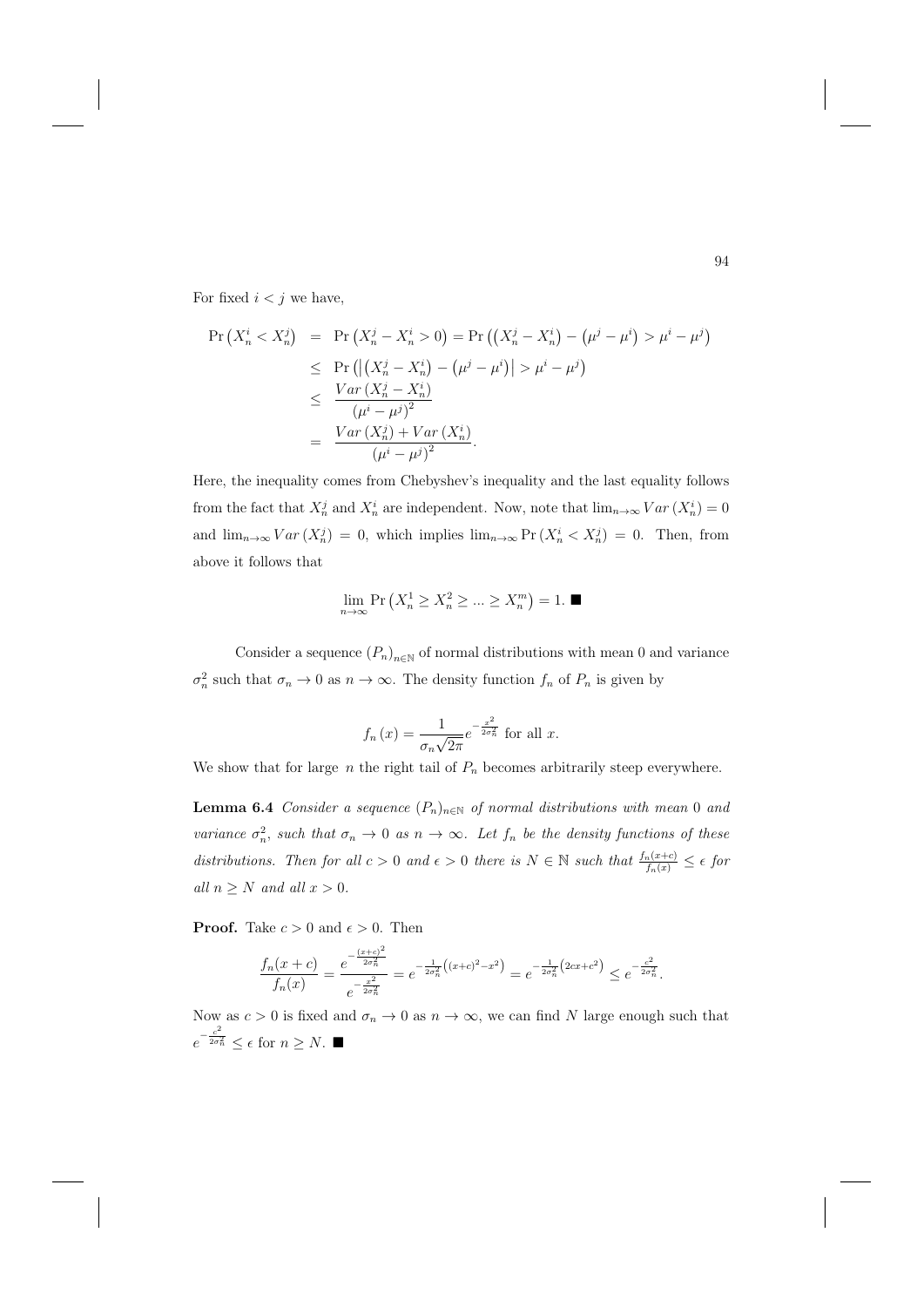**Lemma 6.5** Consider a sequence  $(X_n)_{n\in\mathbb{N}}$  of normally distributed random variables such that  $E(X_n)=0$  for all n, and var  $(X_n)\to 0$  as  $n\to\infty$ . Let  $f_n$  be the density functions of these random variables. Then, for every  $0 < x < y$  it holds that

$$
\lim_{n \to \infty} \frac{\Pr\left(X_n \ge y\right)}{\Pr\left(X_n \ge x\right)} = 0.
$$

**Proof.** Fix  $0 < x < y$ , and fix an  $\epsilon > 0$ . Then, by Lemma 6.4 there is an N such that  $\frac{f_n(z+(y-x))}{f_n(z)} \leq \epsilon$  for all  $n \geq N$  and all  $z > 0$ . Take some  $n \geq N$ . Then,

$$
\Pr(X_n \ge y) = \int_y^\infty f_n(z) dz = \int_x^\infty f_n(z + (y - x)) dz
$$
  

$$
\le \epsilon \cdot \int_x^\infty f_n(z) dz = \epsilon \cdot \Pr(X_n \ge x).
$$

This implies that  $\lim_{n\to\infty} \frac{\Pr(X_n \ge y)}{\Pr(X_n \ge x)} = 0$ .

# 6.3. Proof of the Main Result

We finally prove or main theorem, which is Theorem 4.1. We proceed by three steps.

In step 1, we show how a  $\sigma$ -regular epistemic model  $M$  with incomplete information can be transformed into an epistemic model  $\hat{M}$  with complete information. More precisely, we transform every type  $t_i$  in M into a type  $\theta_i(t_i)$  in  $\hat{M}$  which has the same belief about the opponent's choice as  $t_i$ .

In step 2, we take a choice  $c_i^*$  that is limit rationalizable. So we can find a sequence  $(P_n)_{n\in\mathbb{N}}$  of normal distributions with mean 0 and variance  $\sigma_n^2$ , with  $\sigma_n^2 \to 0$ as  $n \to \infty$ , and a sequence  $(M^n)_{n \in \mathbb{N}}$  of  $\sigma_n$ -regular epistemic models with constant type spaces and utility assignments, such that in every  $M^n$  there is a  $\sigma_n$ -rationalizable type  $t_i^n$  with utility function  $u_i$  for which choice  $c_i^*$  is optimal. We show that the type  $t_i^n$  is transformed into a type  $\theta_i(t_i^n)$  which is  $\epsilon_n$ -properly rationalizable for some  $\epsilon_n$ . Since, for all n,  $c_i^*$  is rational for  $t_i^n$ , and  $\theta_i(t_i^n)$  has the same belief about the opponent's choice and the same utility function as  $t_i^n$ , it follows that  $c_i^*$  is rational for  $\theta_i(t_i^n)$  for all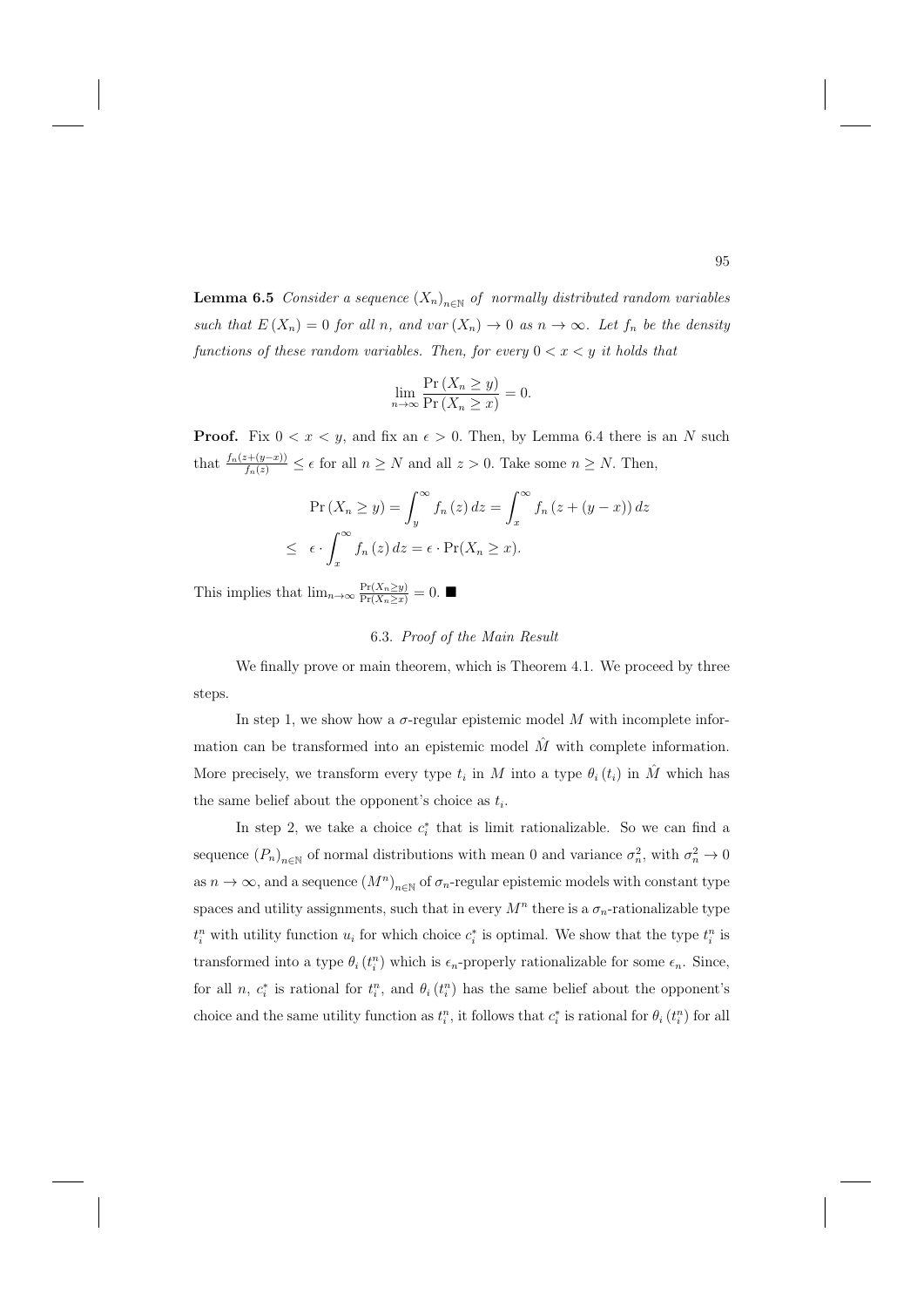n. As  $\theta_i(t_i^n)$  is  $\epsilon_n$ -properly rationalizable for every n, it follows that  $c_i^*$  is  $\epsilon_n$ -properly rationalizable for all n.

In step 3, we prove that  $\lim_{n\to\infty} \epsilon_n = 0$ . Hence,  $c_i^*$  is  $\epsilon$ -properly rationalizable for every  $\epsilon > 0$  and therefore properly rationalizable.

**Step 1.** Take some  $\sigma > 0$ . Let  $M = (T_i, b_i, v_i)_{i \in I}$  be a  $\sigma$ -regular epistemic model for Γ with incomplete information. Now we transform this epistemic model M into an epistemic model  $\hat{M} = (\Theta_i, \beta_i)_{i \in I}$  with complete information. Using the fact that M is  $\sigma$ -regular we can write

$$
T_i = V_i \times B_i,
$$

where  $V_i$  is the set of all possible utility functions and  $B_i$  is the finite set of belief hierarchies in  $T_i$ . Then, for  $t_i \in T_i$ ,

$$
b_i(t_i) \in \triangle (C_j \times V_j \times B_j).
$$

Now take  $\Theta_i = B_i$  and  $\Theta_j = B_j$ . Clearly,  $\Theta_i$  and  $\Theta_j$  are finite sets as  $B_i$  and  $B_j$  are finite. For every  $t_i \in T_i$  define the type  $\theta_i(t_i) \in \Theta_i$  by

$$
\beta_i(\theta_i(t_i)) := \mathrm{marg}_{C_j \times B_j} b_i(t_i).
$$

So,

$$
\beta_{i}(\theta_{i}(t_{i}))(c_{j},b_{j}) = b_{i}(t_{i})(V_{j} \times \{(c_{j},b_{j})\})
$$

for all  $(c_j, b_j) \in C_j \times B_j$ . Hence,

$$
\beta_i(\theta_i(t_i)) \in \triangle (C_j \times B_j) = \triangle (C_j \times \Theta_j).
$$

By construction  $\theta_i(t_i)$  has the same belief about j's choice as  $t_i$ . This completes the construction of the epistemic model  $\hat{M} = (\Theta_i, \beta_i)_{i \in I}$ .

**Step 2.** Take a choice  $c_i^*$  that is limit rationalizable. Hence, there exists a sequence  $(P_n)_{n\in\mathbb{N}}$  of normal distributions with mean 0 and variance  $\sigma_n^2$ , with  $\sigma_n^2 \to 0$  as  $n \to \infty$ ,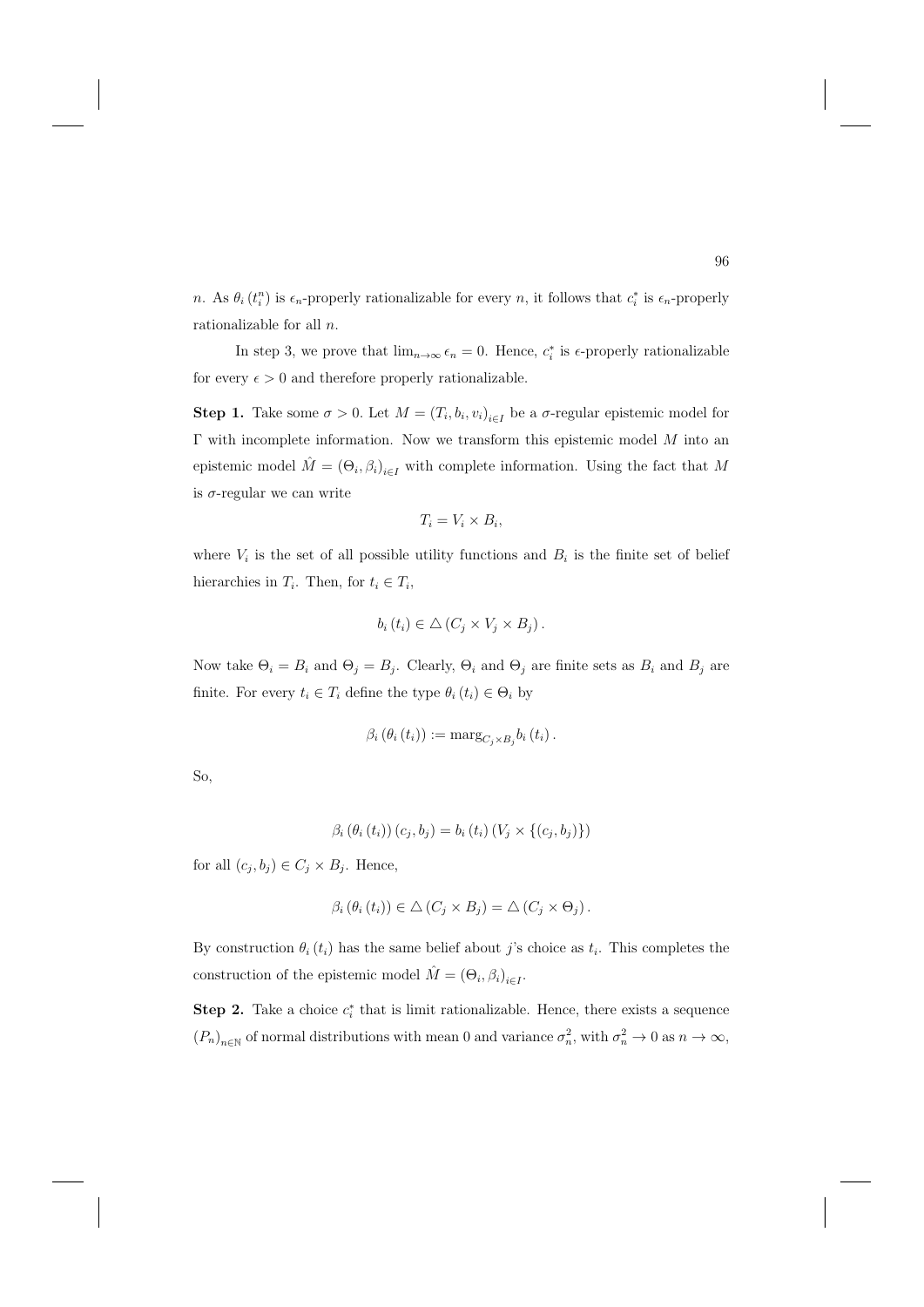and a sequence  $(M^n)_{n\in\mathbb{N}}$  of  $\sigma_n$ -regular epistemic models with constant type spaces and utility assignments, such that in every  $M^n$  there is a  $\sigma_n$ -rationalizable type  $t_i^n$ with utility function  $u_i$  for which choice  $c_i^*$  is optimal. Let the constant type spaces in the sequence  $(M^n)_{n\in\mathbb{N}}$  of epistemic models be  $T_i$  and  $T_j$ , and the constant utility assignments be  $v_i$  and  $v_j$ .

Fix an *n*. Then, within the epistemic model  $M^n = (T_i, b_i^n, v_i)_{i \in I}$  there is a  $\sigma_n$ -rationalizable type  $t_i^n \in T_i$  with utility function  $u_i$  for which  $c_i^*$  is optimal. Since type  $t_i^n$  only deems possible j's types which are  $\sigma_n$ -rationalizable, and only deems possible j's types which only deem possible i's types which are  $\sigma_n$ -rationalizable, and so on, we may assume without loss of generality that all the types in  $M<sup>n</sup>$  are  $\sigma_n$ -rationalizable. Let  $\hat{M}^n = (\Theta_i^n, \beta_i^n)_{i \in I}$  be the corresponding epistemic model with complete information, as constructed in step 1.

For every  $\theta_i \in \Theta_i^n$ , we define a number  $\epsilon_n(\theta_i)$  as follows: Let  $Poss(\theta_i)$  be the set of types in  $\Theta_j$  that  $\theta_i$  deems possible. For a given type  $\theta_j \in \text{Poss}(\theta_i)$ , suppose that  $\theta_j$ prefers choice  $c_j^1$  to  $c_j^2$ ,  $c_j^2$  to  $c_j^3$ , and so on. So, we obtain an ordering  $(c_j^1, c_j^2, c_j^3, ..., c_j^m)$ of  $j$ 's choices. Then define

$$
\epsilon_n(\theta_i, \theta_j) = \max_{k \in \{2, 3, \dots, m\}} \frac{\beta_i^n(\theta_i) (c_j^k, \theta_j)}{\beta_i^n(\theta_i) (c_j^{k-1}, \theta_j)}.
$$

Next we define

$$
\epsilon_{i,n} = \max_{\theta_i \in \Theta_i^n, \theta_j \in \text{Poss}(\theta_i)} \epsilon_n (\theta_i, \theta_j).
$$

Finally let

$$
\epsilon_n = \max\{\epsilon_{i,n}, \epsilon_{j,n}\}.
$$

Note that by construction every type in  $\hat{M}^n$  satisfies the  $\epsilon_n$ -proper trembling condition, hence every type in  $\hat{M}^n$  is  $\epsilon_n$ -properly rationalizable. In particular  $\theta_i(t_i^n)$  is  $\epsilon_n$ -properly rationalizable.

**Step 3.** Now we show that  $\lim_{n\to\infty} \epsilon_n = 0$ . It is sufficient to show that

$$
\lim_{n \to \infty} \frac{\beta_i^n(\theta_i) (c_j^k, \theta_j)}{\beta_i^n(\theta_i) (c_j^{k-1}, \theta_j)} = 0
$$
\n(5.1)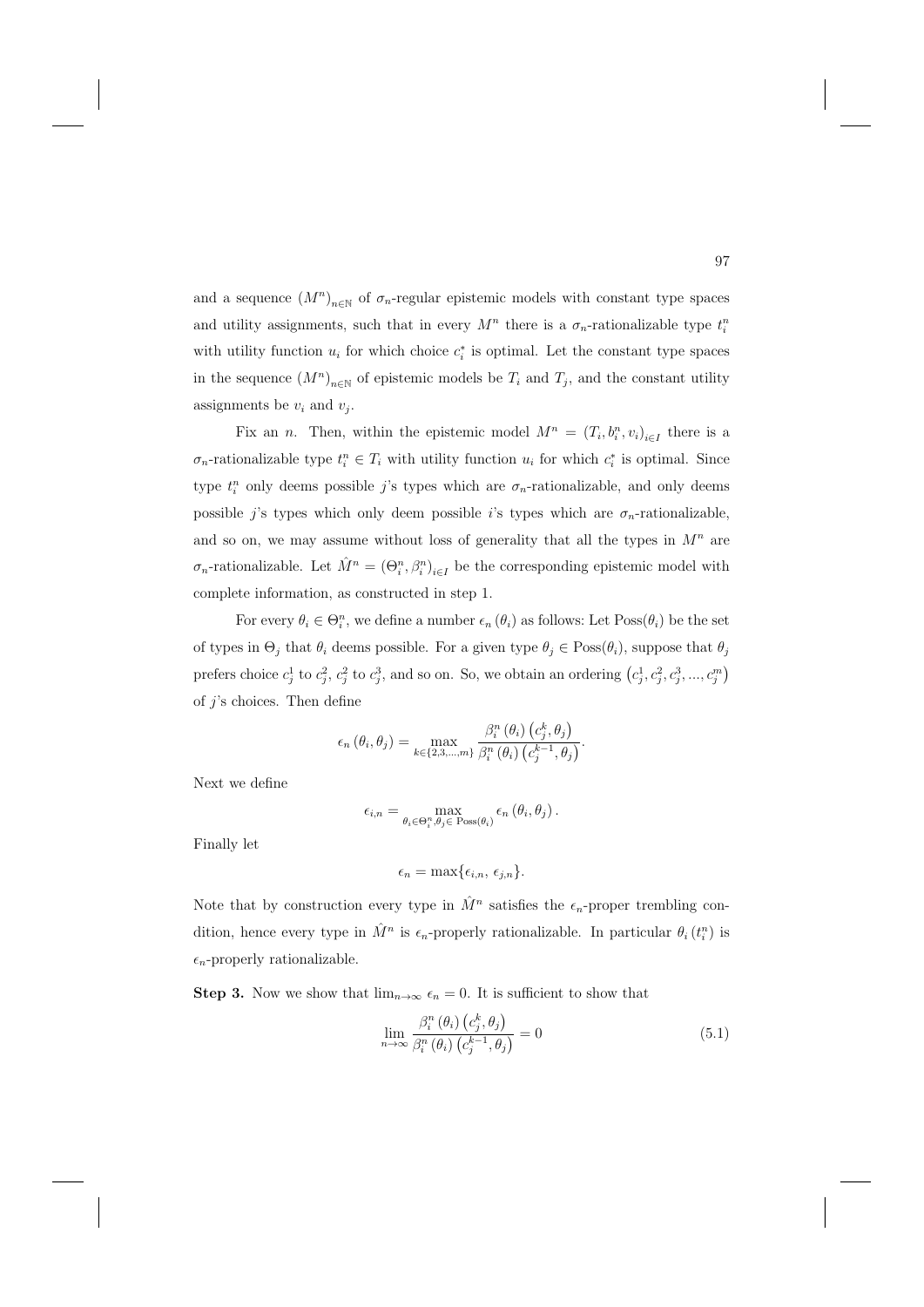for every  $\theta_i \in \Theta_i^n$ , and every  $\theta_j \in \text{Poss}(\theta_i)$  and every k. As before, player j's choices are ordered  $c_j^1, ..., c_j^m$  such that  $\theta_j$  prefers choice  $c_j^1$  to  $c_j^2$ ,  $c_j^2$  to  $c_j^3$ , and so on. We assume, without loss of generality, that all preferences are strict.

Fix some  $\theta_i \in \Theta_i^n$  and  $\theta_j \in \text{Poss}(\theta_i)$ . Suppose that  $\theta_i = \theta_i(t_i)$  for some  $t_i \in T_i$ , and that  $\theta_j = \theta_j(t_j)$  for some  $t_j \in T_j$ . Let  $\gamma_j \in \Delta(C_i)$  be  $\theta_j$ 's belief about *i*'s choice. As before, let  $V_j$  be the set of utility functions for player j. For every  $k \in \{1, ..., m\}$ , let  $X^k: V_j \to \mathbb{R}$  be given by

$$
X^k(v_j) := v_j(c_j^k, \gamma_j) = \sum_{c_i \in C_i} \gamma_j(c_i) \cdot v_j(c_j^k, c_i)
$$

for every  $v_j \in V_j$ . So,  $X^k(v_j)$  denotes the expected utility for player j induced by choice  $c_j^k$ , under the belief  $\gamma_j$  and the utility function  $v_j$ . Note that  $X^k$  is a random variable, as player i holds a probability distribution on  $V_j$ , induced by  $P_n$ . The probability distribution of  $X^k$  depends on n, and is denoted by  $\varphi^{nk}(X^k)$ . Note that  $X^k$  has a normal distribution with mean

$$
E(X^k) = u_j(c_j^k, \gamma_j),
$$

and variance

$$
Var^{n}(X^{k}) = \sum_{c_i \in C_i} (\gamma_j(c_i))^{2} \cdot \sigma_n^{2}.
$$
\n(5.2)

In particular, it follows that  $\lim_{n\to\infty} Var^n(X^k)=0$ , as  $\lim_{n\to\infty} \sigma_n^2=0$ . Since, by assumption,  $\theta_j$  strictly prefers  $c_j^1$  to  $c_j^2$ , strictly prefers  $c_j^2$  to  $c_j^3$ , and so on, we have that  $E(X^1) > E(X^2) > ... > E(X^m)$ .

Let  $\varphi^n$  be the probability distribution of the random vector  $(X^1, ..., X^m)$ . Recall that all types in  $M^n$  are  $\sigma_n$ -rationalizable, which implies that all types in  $M^n$  express common belief in rationality. As such, type  $t_i \in T_i$  (which generates  $\theta_i$ ) expresses common belief in rationality. In particular,  $t_i$  only assigns positive probability to those choice-type combinations  $(c_j, t_j)$  where  $c_j$  is optimal for  $t_j$ . Now, as  $\theta_i = \theta_i(t_i)$ and  $\theta_j = \theta_j(t_j)$ , we have that  $\beta_i^n(\theta_i)$   $(c_j^k, \theta_j)$  is the probability that  $c_j^k$  is optimal for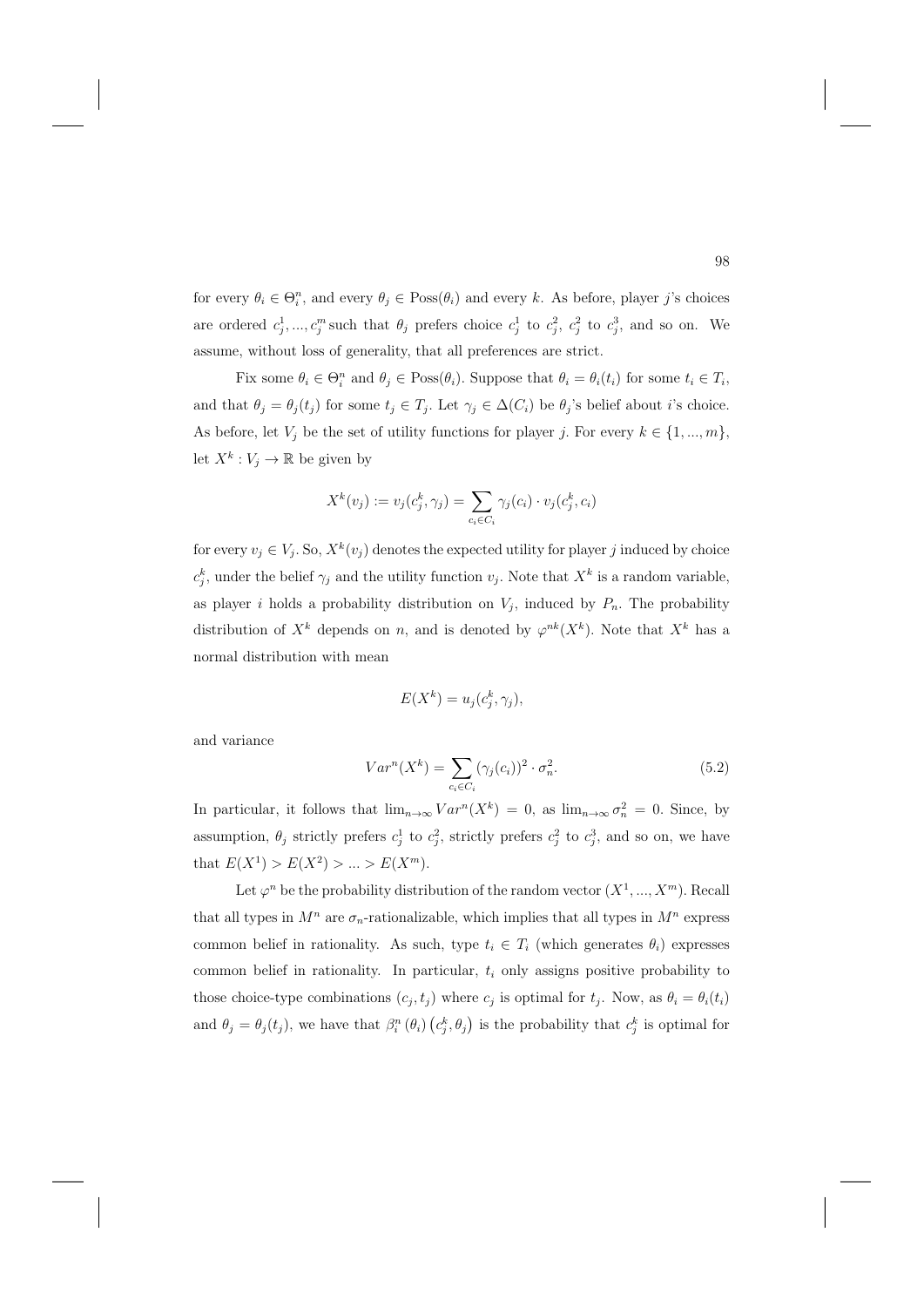$t_j$ , and that is  $\varphi^n(X^k \geq X^l$  for all l). Then,

$$
\frac{\beta_i^n(\theta_i) (c_j^k, \theta_j)}{\beta_i^n(\theta_i) (c_j^{k-1}, \theta_j)} = \frac{\varphi^n(X^k \ge X^l \text{ for all } l)}{\varphi^n(X^{k-1} \ge X^l \text{ for all } l)}.
$$
\n(5.3)

Hence, in order to prove (5.1), we must show that

$$
\lim_{n \to \infty} \frac{\varphi^n(X^k \ge X^l \text{ for all } l)}{\varphi^n(X^{k-1} \ge X^l \text{ for all } l)} = 0
$$

for all  $k \in \{2, ..., m\}$ . We distinguish two cases.

**Case 1.** First we consider the case where  $k = 2$ . Then we have,

$$
\frac{\varphi^n(X^k \ge X^l \text{ for all } l)}{\varphi^n(X^{k-1} \ge X^l \text{ for all } l)} \le \frac{\varphi^n(X^2 \ge X^1)}{\varphi^n(X^1 \ge X^2 \ge X^3 \ge \dots \ge X^m)}.
$$

Recall that  $E(X^1) > E(X^2) > ... > E(X^m)$ . But then, by Lemma 6.3,  $\varphi^n(X^2 \geq$  $X^1$   $\to$  0, and  $\varphi^n(X^1 \ge X^2 \ge X^3 \ge ... \ge X^m) \to 1$ , and hence

$$
\frac{\varphi^n(X^2 \ge X^1)}{\varphi^n(X^1 \ge X^2 \ge X^3 \ge \dots \ge X^m)} \to 0,
$$

which implies that

$$
\frac{\varphi^n(X^k\geq X^l \text{ for all } l)}{\varphi^n(X^{k-1}\geq X^l \text{ for all } l)}\to 0
$$

as  $n \to \infty$ .

**Case 2.** Now we consider the case where  $k > 2$ . Let  $X^{\max}$  be the random variable given by  $X^{\max} := \max_{j \neq k, k-1} X_j$ . We have

$$
\frac{\varphi^n(X^k \ge X^l \text{ for all } l)}{\varphi^n(X^{k-1} \ge X^l \text{ for all } l)}
$$
\n
$$
= \frac{\varphi^n((X^k \ge X^{k-1}) \text{ and } (X^k \ge X^{\max}))}{\varphi^n((X^{k-1} \ge X^k) \text{ and } (X^{k-1} \ge X^{\max}))}
$$
\n
$$
\le \frac{\varphi^n(X^k \ge X^{\max})}{\varphi^n((X^{k-1} \ge X^k) \text{ and } (X^{k-1} \ge X^{\max}))}
$$
\n
$$
\le \text{(by Lemma 6.1)} \frac{\varphi^n(X^k \ge X^{\max})}{\varphi^n(X^{k-1} \ge X^k) \cdot \varphi^n(X^{k-1} \ge X^{\max})}
$$
\n
$$
= \frac{\varphi^n(X^k \ge X^{\max})}{\varphi^n(X^{k-1} \ge X^{\max})} \cdot \frac{1}{\varphi^n(X^{k-1} \ge X^k)}
$$
\n
$$
= \frac{\varphi^n(X^k \ge X^{\max})}{\varphi^n(X^k \ge X^{\max}) \cdot (E(X^{k-1}) - E(X^k))} \cdot \frac{1}{\varphi^n(X^{k-1} \ge X^k)},
$$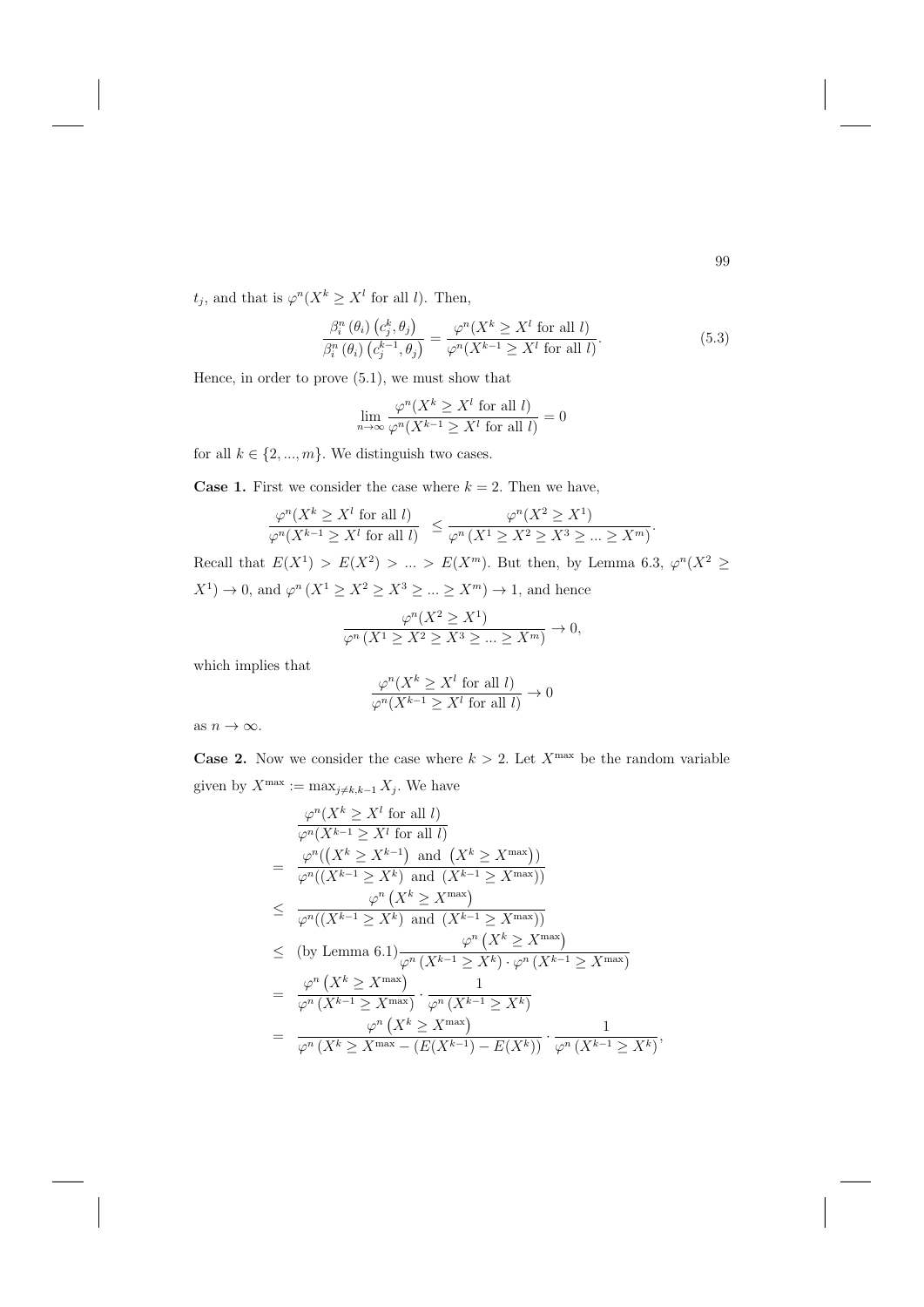where the last equality follows from the observation that  $X^{k-1} - E(X^{k-1})$  and  $X^k$  $E(X^k)$  have the same distribution.

Now, from Lemma 6.3 it follows that  $\varphi^n(X^{k-1} \ge X^k) \to 1$  as  $n \to \infty$ . We show that

$$
\frac{\varphi^n\left(X^k \ge X^{\max}\right)}{\varphi^n\left(X^k \ge X^{\max} - \left(E(X^{k-1}) - E(X^k)\right)\right)} \to 0
$$

as  $n \to \infty$ .

Let us define  $c := E(X^{k-1}) - E(X^k)$ . So, we have to show that

$$
\frac{\varphi^n\left(X^k \ge X^{\max}\right)}{\varphi^n\left(X^k \ge X^{\max} - c\right)} \to 0
$$
\n
$$
(5.4)
$$

as  $n \to \infty$ . Note that  $\varphi^n(X^k \geq X^{\max}) \leq \varphi^n(X^k \geq X^1)$ . We first show that there exists  $N\in\mathbb{N}$  such that for all  $n\geq N,$ 

$$
\varphi^n\left(X^k \ge X^{\max} - c\right) \ge \varphi^n\left(X^k \ge X^1 - c/2\right). \tag{5.5}
$$

Now,

$$
\varphi^n (X^k \ge X^{\max} - c)
$$
  
= 
$$
\varphi^n (X^k \ge X^{\max} - c | X^{\max} = X^1) \cdot \varphi^n (X^{\max} = X^1)
$$
  
+
$$
\varphi^n (X^k \ge X^{\max} - c | X^{\max} \ne X^1) \cdot \varphi^n (X^{\max} \ne X^1)
$$
  

$$
\ge \varphi^n (X^k \ge X^{\max} - c | X^{\max} = X^1) \cdot \varphi^n (X^{\max} = X^1)
$$
  
= 
$$
\varphi^n (X^k \ge X^1 - c) \cdot \varphi^n (X^{\max} = X^1).
$$

So, to show (5.5) it is sufficient to show that there exists  $N \in \mathbb{N}$  such that for all  $n \geq N$ ,

$$
\varphi^n\left(X^k \ge X^1 - c\right) \cdot \varphi^n\left(X^{\max} = X^1\right) \ge \varphi^n\left(X^k \ge X^1 - c/2\right). \tag{5.6}
$$

Using Lemma 6.3,  $\varphi^n(X^{\max} = X^1) \to 1$  as  $n \to \infty$ . We have,

$$
\frac{\varphi^n(X^k \ge X^1 - c/2)}{\varphi^n(X^k \ge X^1 - c)}
$$
\n
$$
= \frac{\varphi^n((X^k - X^1) - (E(X^k) - E(X^1))) \ge -c/2 - (E(X^k) - E(X^1)))}{\varphi^n((X^k - X^1) - (E(X^k) - E(X^1))) \ge -c - (E(X^k) - E(X^1)))}.
$$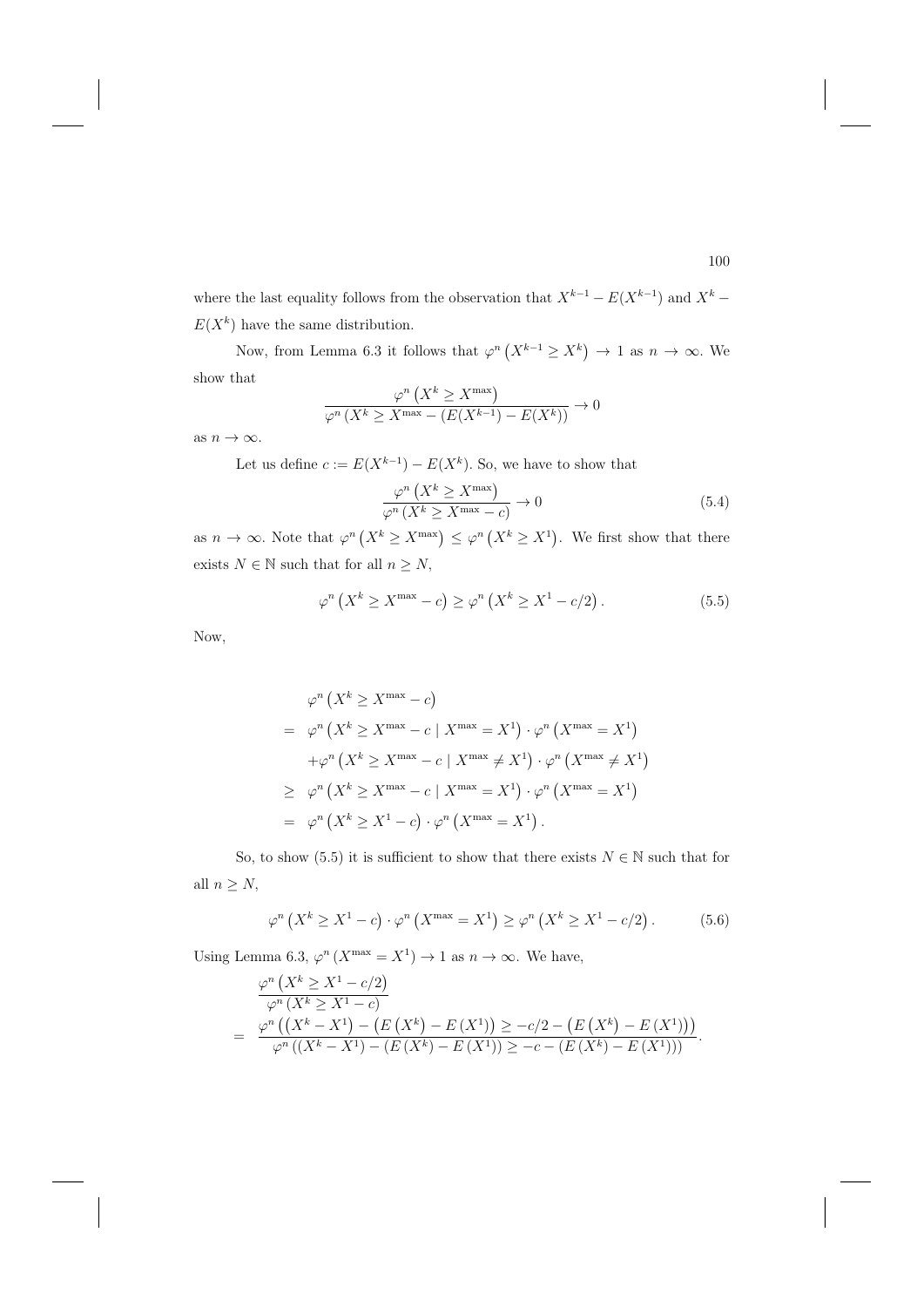Note that  $\varphi^n((X^k - X^1) - (E(X^k) - E(X^1)))$  has a normal distribution with mean 0, and where the variance of  $\varphi^n(X^k - X^1)$  tends to 0 as  $n \to \infty$ . Moreover,  $-c - (E(X^k) - E(X^1)) > 0$  as  $E(X^k) - E(X^1) < E(X^k) - E(X^{k-1}) = -c$ . Hence, using Lemma 6.5,

$$
\frac{\varphi^n ((X^k - X^1) - (E (X^k) - E (X^1)) \ge -c/2 - (E (X^k) - E (X^1)))}{\varphi^n ((X^k - X^1) - (E (X^k) - E (X^1))) \ge -c - (E (X^k) - E (X^1)))} \to 0
$$

as  $n \to \infty$ . Then, we have,

$$
\frac{\varphi^n\left(X^k \ge X^1 - c/2\right)}{\varphi^n\left(X^k \ge X^1 - c\right)} \to 0.
$$

So, there exists  $N \in \mathbb{N}$  such that for all  $n \geq N$ ,

$$
\varphi^n\left(X^{\max} = X^1\right) \ge \frac{\varphi^n\left(X^k \ge X^1 - c/2\right)}{\varphi^n\left(X^k \ge X^1 - c\right)}.
$$

This proves (5.6), which, as we have shown, implies (5.5).

Now, by (5.5) we have

$$
\frac{\varphi^n(X^k \ge X^{\max})}{\varphi^n(X^k \ge X^{\max} - c)}
$$
\n
$$
\le \frac{\varphi^n(X^k \ge X^1)}{\varphi^n(X^k \ge X^1 - c/2)}
$$
\n
$$
= \frac{\varphi^n((X^k - X^1) - (E(X^k) - E(X^1)) \ge -(E(X^k) - E(X^1)))}{\varphi^n((X^k - X^1) - (E(X^k) - E(X^1)) \ge -c/2 - (E(X^k) - E(X^1)))}
$$
\n
$$
= \frac{\varphi^n((X^k - X^1) - (E(X^k) - E(X^1)) \ge (E(X^1) - E(X^k)))}{\varphi^n((X^k - X^1) - (E(X^k) - E(X^1)) \ge (E(X^1) - E(X^k)) - c/2)}
$$
\n
$$
\to 0
$$

as  $n$  goes to infinity. Here the convergence follows from Lemma  $6.5$  as  $(E(X^1) - E(X^k)) - c/2 > 0$ . So, we have shown (5.4), which completes case 2. Hence, we have shown that (5.1) holds for all k. Therefore,  $\lim_{n\to\infty} \epsilon_n = 0$  and hence the proof is complete.  $\blacksquare$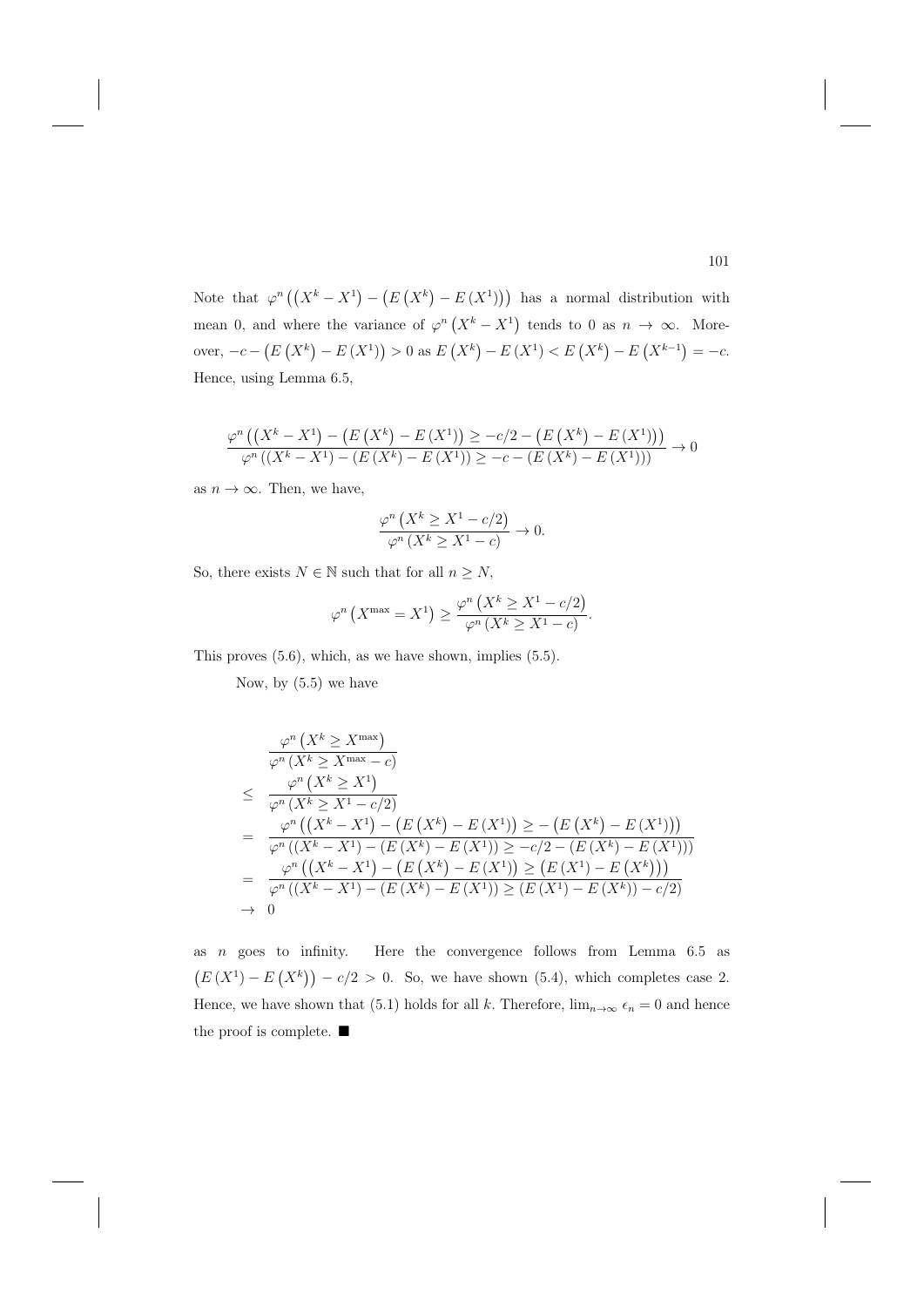#### REFERENCES

- ABDULKADIROĞLU, A. AND T. SÒNMEZ (1998): "Random serial dictatorship and the core from random endowments in house allocation problems," Econometrica, 66, 689–701.
- ASHEIM, G. (2002): "Proper rationalizability in lexicographic beliefs," *International* Journal of Game Theory, 30, 453–478.
- Bandyopadhyay, T., R. Deb, and P. Pattanaik (1982): "The structure of coalitional power under probabilistic group decision rules\* 1," Journal of Economic Theory, 27, 366–375.
- Barbera, S., A. Bogomolnaia, and H. Van Der Stel (1998): "Strategyproof probabilistic rules for expected utility maximizers," Mathematical Social Sciences, 35, 89–103.
- BARBERÀ, S., F. GUL, AND E. STACHETTI (1993): "Generalized Median Voter Schemes and Committees," Journal of Economic Theory, 61, 262–289.
- BARBERÀ, S., J. J. MASSÓ, AND A. NEME (1997): "Voting under Constraints," Journal of Economic Theory, 76, 298–321.

(2005): "Voting by Committees under Constraints," Journal of Economic Theory, 122, 185–205.

- BARBERÁ, S. AND H. SONNENSCHEIN (1978): "Strategy-proof Voting Schemes with Continuous Preferences," Journal of Economic Theory, 18, 244–254.
- BARBERÁ, S., H. SONNENSCHEIN, AND L. ZHOU (1991): "Voting by Committees," Econometrica, 59, 595–609.
- Bogomolnaia, A. and H. Moulin (2001): "A New Solution to the Random Assignment Problem," Journal of Economic Theory, 100, 295–328.
- (2004): "Random Matching under Dichotomous Preferences," Econometrica, 72, 2957–279.
- Bogomolnaia, A., H. Moulin, and R. Stong (2005): "Collective choice under dichotomous preferences," Journal of Economic Theory, 122, 165–184.
- CRES, H. AND H. MOULIN (2001): "Scheduling with opting out: improving upon random priority," Operations Research, 49, 565–577.
- DEKEL, E. AND D. FUDENBERG (1990): "Rational behavior with payoff uncertainty," Journal of Economic Theory, 52, 243–267.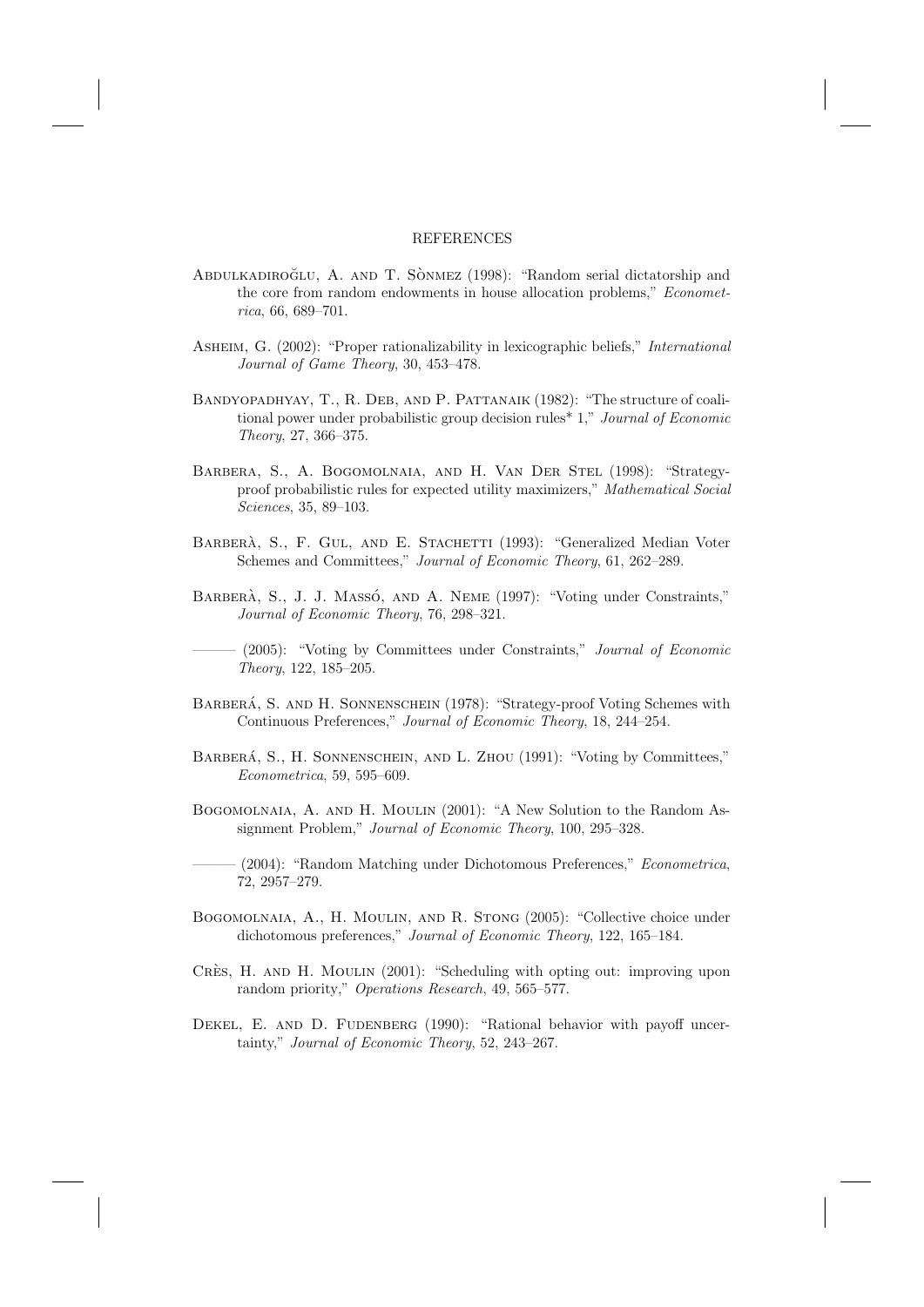- DUTTA, B. (1980): "Strategic voting in a probabilistic framework," Econometrica: Journal of the Econometric Society, 447–456.
- GIBBARD, A. (1973): "Manipulation of voting schemes: a general result," *Economet*rica: journal of the Econometric Society, 41, 587–601.
	- $(1977a)$ : "Manipulation of schemes that mix voting with chance," *Economet*rica: Journal of the Econometric Society, 665–681.
	- (1977b): "Manipulation of Voting Schemes that Mix Voting With Chance," Econometrica, 45, 665–681.
- LEBRETON, M. AND A. SEN (1999): "Separable Preferences, Strategy-proofness and Decomposability," Econometrica, 67, 605–628.
- MAUS, S., H. PETERS, AND T. STORCKEN (2007): "Minimal manipulability: unanimity and nondictatorship," Journal of mathematical economics, 43, 675–691.
- MOULIN, H. (1980): "On strategy-proofness and single peakedness," Public Choice, 35, 437–455.
- Moulin, H. and R. Stong (2002): "Fair Queuning and other Probabilistic Allocation Methods," Mathematics of Operations Research, 27, 1–31.
- Myerson, R. (1978): "Refinements of the Nash equilibrium concept," International Journal of Game Theory, 7, 73–80.
	- (1981): "Optimal Auction Design," Mathematics of Operations Research,  $6$ , 1767–1797.
- SAARI, D. (1990): "Susceptibility to manipulation," Public Choice, 64, 21–41.
- Sasaki, H. (1997): "Randomized uniform allocation mechanism and single-peaked preferences of indivisible good," Waseda University.
- SATTERTHWAITE, M. (1975): "Strategy-proofness and Arrow's conditions: Existence and correspondence theorems for voting procedures and social welfare functions<sup>\*</sup> 1," *Journal of Economic Theory*, 10, 187–217.
- SCHUHMACHER, F. (1999): "Proper rationalizability and backward induction," International Journal of Game Theory, 28, 599–615.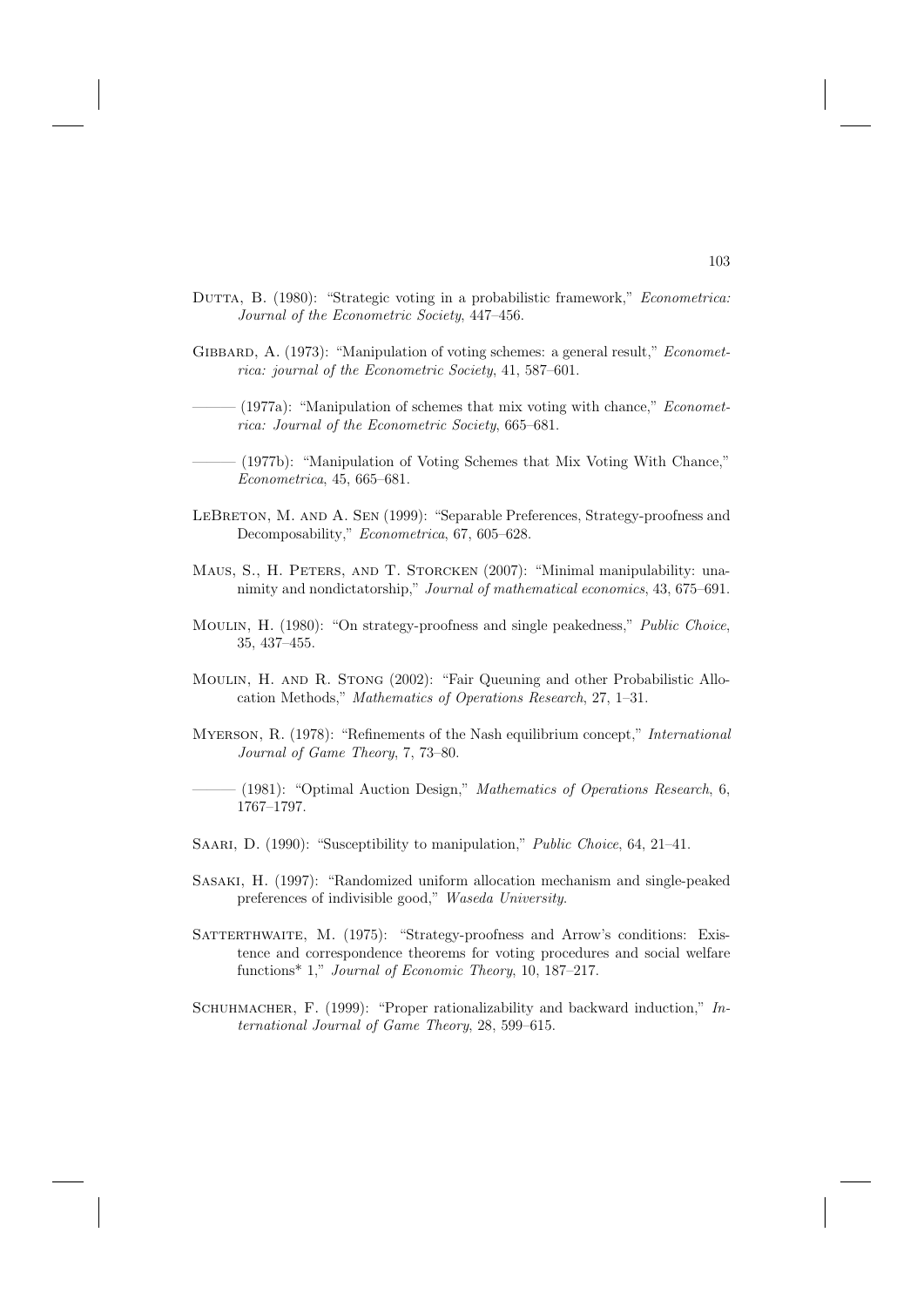- Sprumont, Y. (1995): "Strategy-proof Collective Choice in Economic and Political Environments," Canadian Economic Review, 28, 68–107.
- Svensson, L.-G. and Torstensson (2008): "Strategy-proof Allocation of Multiple Public Goods," Social Choice and Welfare, 30, 181–196.
- TAN, T. AND S. DA COSTA WERLANG (1988): "The Bayesian foundations of solution concepts of games\* 1," Journal of Economic Theory, 45, 370–391.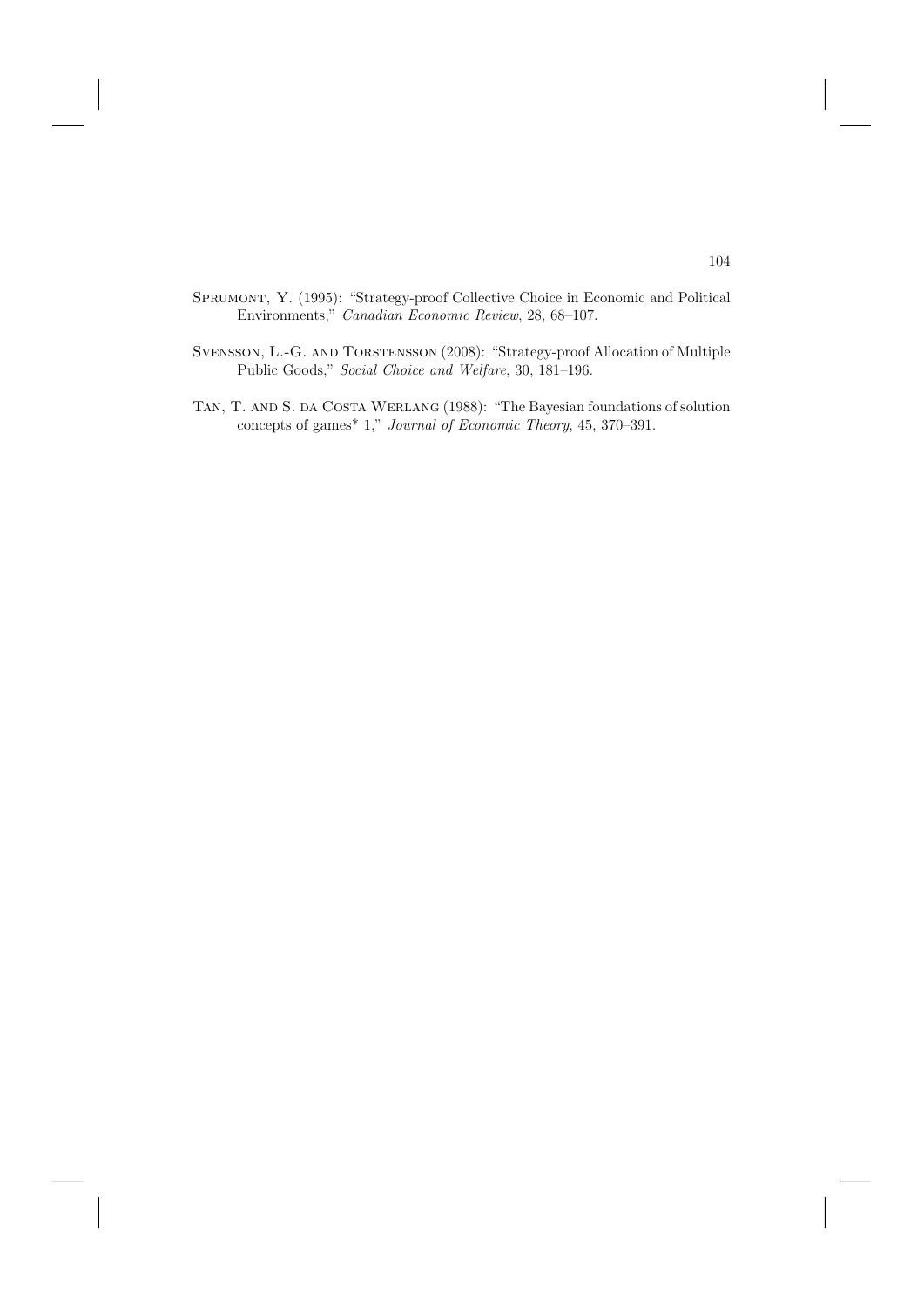# CURRICULUM VITAE

## Souvik Roy

# CONTACT INFORMATION

Department of Quantitative Economics University of Maastricht P.O. Box 616 6200 MD Maastricht The Netherlands Email: souvik\_roy2004@yahoo.com

## **EDUCATION**

| Ph.D. | University of Maastricht (expected December 2010)         |
|-------|-----------------------------------------------------------|
|       | M.Stat. Indian Statistical Institute, Delhi, 2004-2006.   |
| B.Sc. | Narendrapur, R.K. Mission Residential College, 2001-2004. |

#### Research Interests

social choice theory, game theory, epistemic game theory.

## Working Papers

- "On the manipulability of approval voting and related scoring rules", with Hans Peters and Tom Storcken, 2008 (submitted).
- "Proper Rationalizability in Epistemic Game Theory", with Andres Perea, 2009 (submitted).
- "Characterization of probabilistic rules on single peaked domain", with Hans Peters, Arunave Sen and Tom Storcken, 2010.